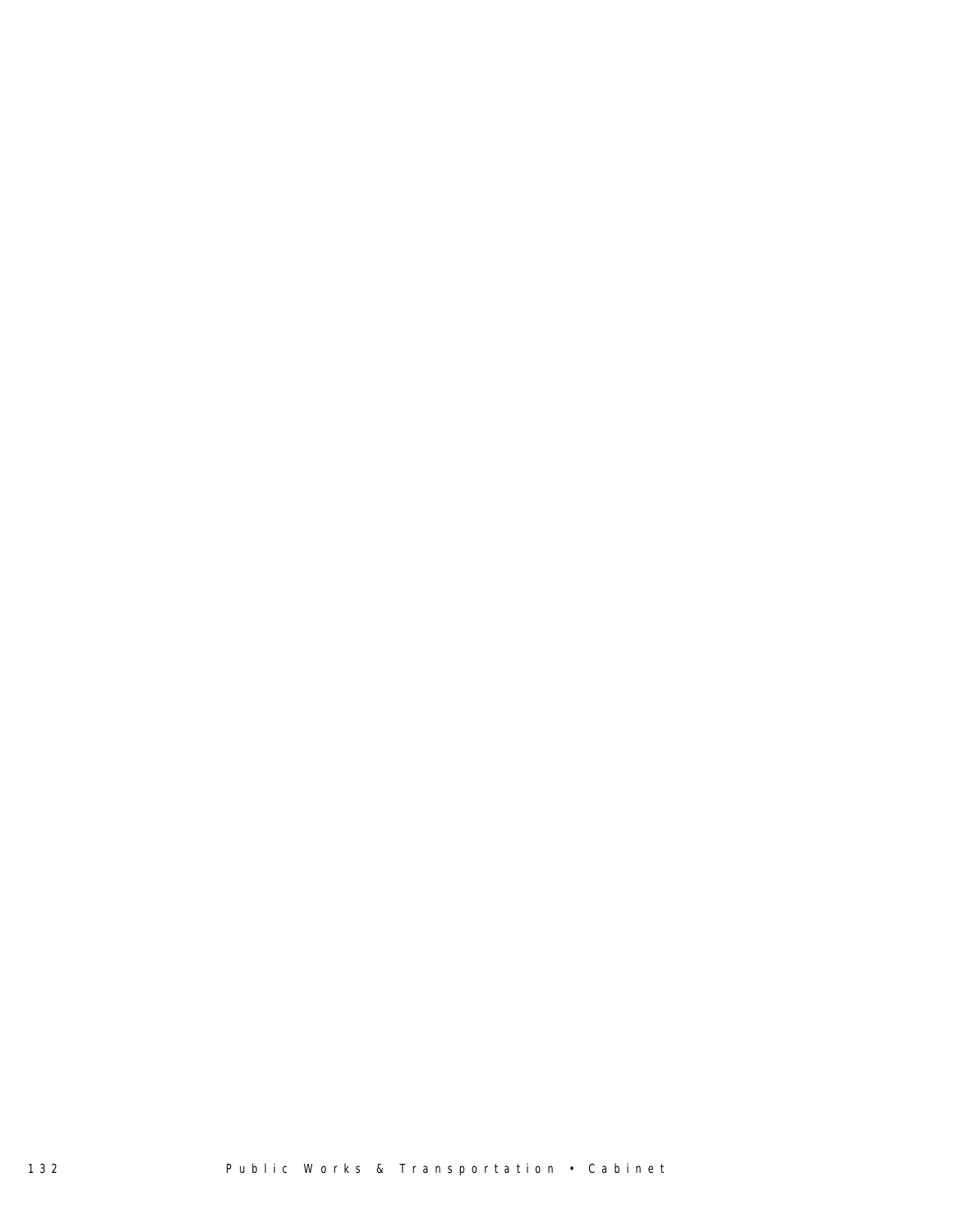# Public Works & Transportation

### *Chief of Public Works & Transportation*

#### *Cabinet Mission*

The mission of the Public Works & Transportation Cabinet is to develop, implement, support and manage all programs, projects and policies that enhance clean, well-lit, attractive and efficient infrastructure that moves vehicular and pedestrian traffic safely.

| <b>Operating Budget</b>            | Program Name                                                                                                                                       | Total Actual '10                                                 | Total Actual '11                                                 | <b>Total Approp '12</b>                                          | Total Budget '13                                                 |
|------------------------------------|----------------------------------------------------------------------------------------------------------------------------------------------------|------------------------------------------------------------------|------------------------------------------------------------------|------------------------------------------------------------------|------------------------------------------------------------------|
|                                    | Central Fleet Management<br>Office of Chief of PWD & Transportation<br>Public Works Department<br>Snow Removal<br><b>Transportation Department</b> | 2,404,410<br>1,270,559<br>81,495,459<br>11,967,496<br>30,329,180 | 2,457,080<br>1,271,076<br>81,050,264<br>21,461,489<br>29,869,751 | 2,013,664<br>1,387,667<br>80,363,998<br>17,059,444<br>30,142,971 | 2,055,381<br>1,384,570<br>82,408,248<br>17,843,045<br>29,939,147 |
|                                    | <b>Total</b>                                                                                                                                       | 127,467,104                                                      | 136,109,660                                                      | 130,967,744                                                      | 133,630,391                                                      |
| <b>Capital Budget Expenditures</b> |                                                                                                                                                    | Actual '10                                                       | Actual '11                                                       | <b>Estimated '12</b>                                             | Projected '13                                                    |
|                                    | Public Works Department<br><b>Transportation Department</b>                                                                                        | 33,670,237<br>4,653,493                                          | 31,003,441<br>3,628,995                                          | 36.863.350<br>6,348,500                                          | 61,640,465<br>11,054,839                                         |
|                                    | <b>Total</b>                                                                                                                                       | 38,323,730                                                       | 34,632,436                                                       | 43,211,850                                                       | 72,695,304                                                       |
| <b>External Funds Expenditures</b> |                                                                                                                                                    | Total Actual '10                                                 | Total Actual '11                                                 | Total Approp '12                                                 | <b>Total Budget '13</b>                                          |
|                                    | Public Works Department<br><b>Transportation Department</b>                                                                                        | 48.460<br>1,375,871                                              | 80.570<br>1,678,992                                              | 82,000<br>5,239,034                                              | 37,900<br>2,470,185                                              |
|                                    | <b>Total</b>                                                                                                                                       | 1,424,331                                                        | 1,759,562                                                        | 5,321,034                                                        | 2,508,085                                                        |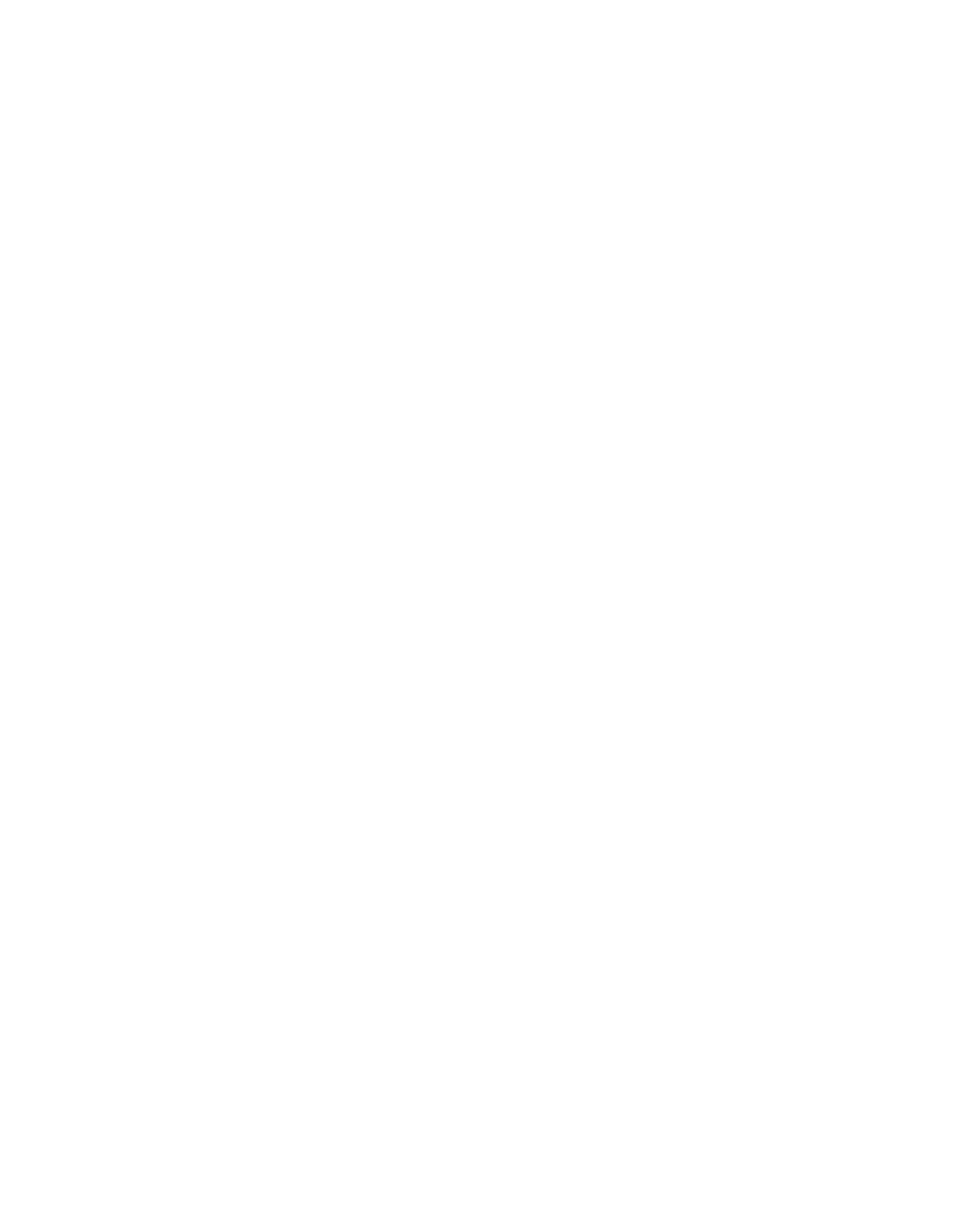# Central Fleet Management Operating Budget

### *James McGonagle, Director Appropriation: 321*

## *Department Mission*

Under the direction of the Public Works Commissioner, Central Fleet Management provides pro-active, cost effective fleet services by responding to vehicle maintenance requests in a timely manner. Requests for service consist of routine repairs, preventive maintenance and emergency service for the City's centralized fleet.

### *FY13 Performance Strategies*

- To provide scheduled preventative maintenance to the City's vehicle fleet.
- To ensure vehicles in the centralized fleet are in proper operating condition.

| <b>Operating Budget</b> | Program Name                        | Total Actual '10     | Total Actual '11     | Total Approp '12     | Total Budget '13     |
|-------------------------|-------------------------------------|----------------------|----------------------|----------------------|----------------------|
|                         | <b>Fleet Services</b>               | 2,404,410            | 2,457,080            | 2,013,664            | 2,055,381            |
|                         | Total                               | 2,404,410            | 2,457,080            | 2,013,664            | 2,055,381            |
| <b>Operating Budget</b> |                                     | Actual '10           | Actual '11           | Approp '12           | <b>Budget '13</b>    |
|                         | Personnel Services<br>Non Personnel | 1.727.729<br>676.681 | 1,493,506<br>963,574 | 1,517,564<br>496,100 | 1,445,288<br>610,093 |
|                         | <b>Total</b>                        | 2,404,410            | 2,457,080            | 2,013,664            | 2,055,381            |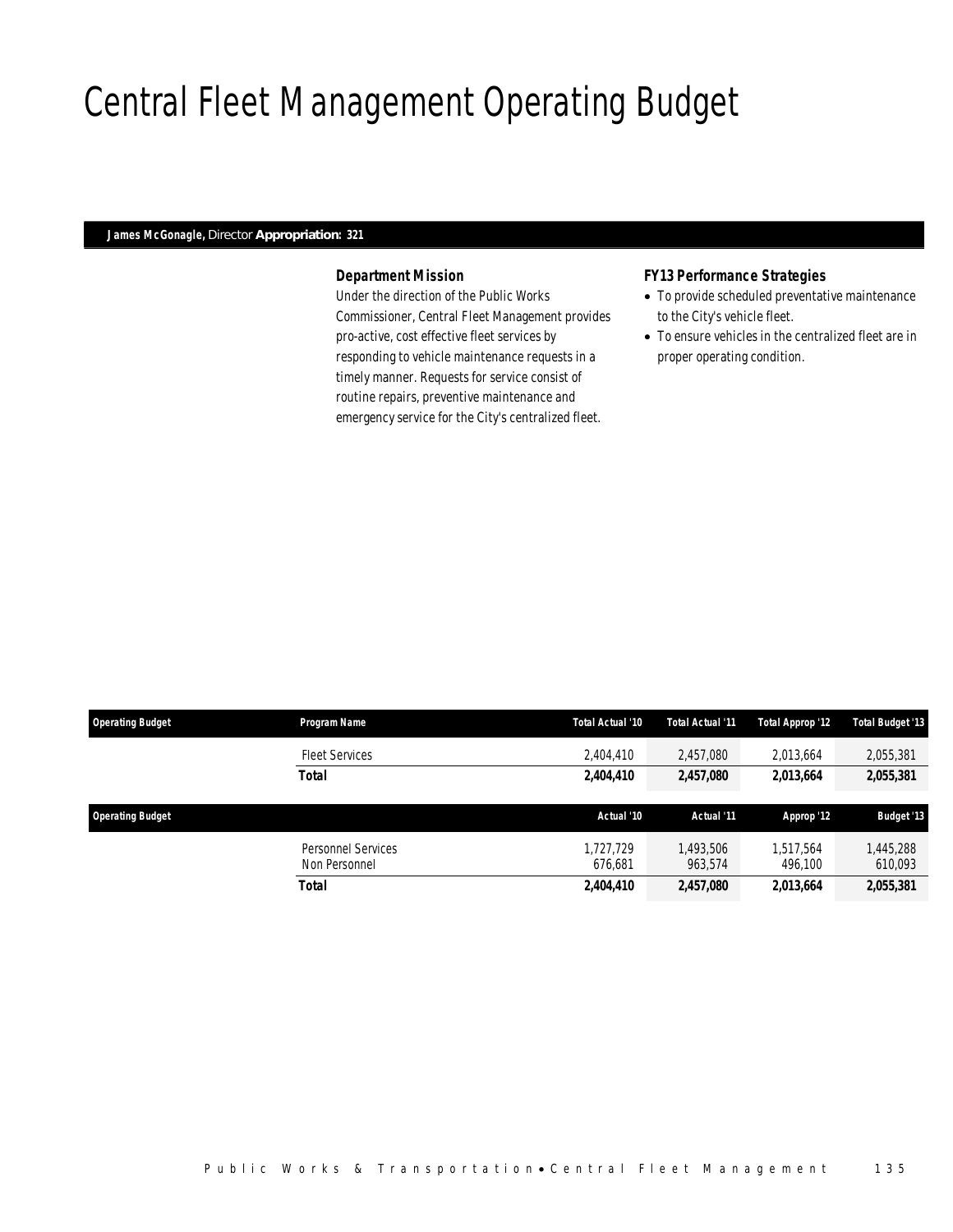# Central Fleet Management Operating Budget



## *Authorizing Statutes*

• Motor Vehicle Management Bureau, CBC Ord. §§ 7-8.1-7-8.8.

### *Description of Services*

The Central Fleet Management Division is responsible for preventive maintenance, routine and emergency repair of vehicles. Central Fleet Management maintains vehicles for all City departments excluding the public safety agencies.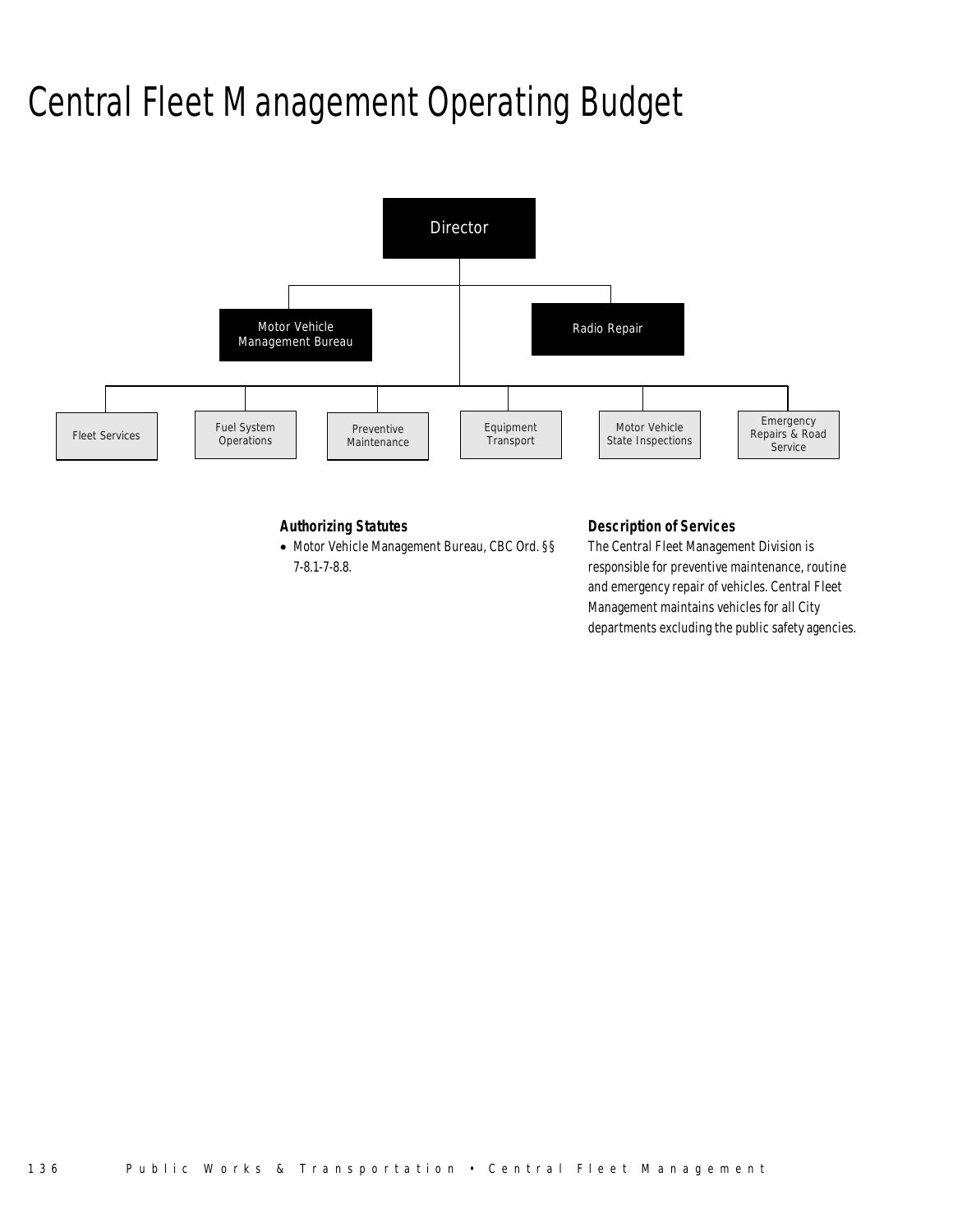# Department History

| <b>Personnel Services</b>       |                                                              | FY10 Expenditure      | FY11 Expenditure | FY12 Appropriation | FY13 Adopted     | Inc/Dec 12 vs 13         |
|---------------------------------|--------------------------------------------------------------|-----------------------|------------------|--------------------|------------------|--------------------------|
|                                 | 51000 Permanent Employees                                    | 1,682,829             | 1,435,403        | 1,472,564          | 1,404,788        | $-67,776$                |
|                                 | 51100 Emergency Employees                                    | 0                     | $\overline{0}$   | $\mathbf 0$        | $\mathbf 0$      | $\overline{0}$           |
|                                 | 51200 Overtime<br>51600 Unemployment Compensation            | 44,900<br>$\mathbf 0$ | 58,103<br>0      | 45,000<br>$\theta$ | 40,500<br>0      | $-4,500$<br>$\mathbf{0}$ |
|                                 | 51700 Workers' Compensation                                  | $\overline{0}$        | $\mathbf{0}$     | $\overline{0}$     | $\mathbf{0}$     | $\overline{0}$           |
|                                 | <b>Total Personnel Services</b>                              | 1,727,729             | 1,493,506        | 1,517,564          | 1,445,288        | $-72,276$                |
| <b>Contractual Services</b>     |                                                              | FY10 Expenditure      | FY11 Expenditure | FY12 Appropriation | FY13 Adopted     | Inc/Dec 12 vs 13         |
|                                 | 52100 Communications                                         | $\boldsymbol{0}$      | 682              | 3,000              | 3,000            | 0                        |
|                                 | 52200 Utilities                                              | 0                     | $\mathbf{0}$     | $\theta$           | $\mathbf{0}$     | $\mathbf{0}$             |
|                                 | 52400 Snow Removal                                           | 0                     | $\mathbf{0}$     | $\overline{0}$     | $\Omega$         | $\Omega$                 |
|                                 | 52500 Garbage/Waste Removal                                  | 0                     | 0                | $\theta$           | 10,000           | 10,000                   |
|                                 | 52600 Repairs Buildings & Structures                         | $\Omega$              | $\Omega$         | $\Omega$           | $\Omega$         | $\overline{0}$           |
|                                 | 52700 Repairs & Service of Equipment                         | 364,719               | 306,881          | 120,000            | 120,000          | $\overline{0}$           |
|                                 | 52800 Transportation of Persons<br>52900 Contracted Services | 3,666<br>69,299       | 2,629<br>64,504  | 4,000<br>28,000    | 3,000<br>40,500  | $-1,000$<br>12,500       |
|                                 | <b>Total Contractual Services</b>                            | 437,684               | 374,696          | 155,000            | 176,500          | 21,500                   |
| <b>Supplies &amp; Materials</b> |                                                              | FY10 Expenditure      | FY11 Expenditure | FY12 Appropriation | FY13 Adopted     | Inc/Dec 12 vs 13         |
|                                 |                                                              |                       | 233,593          | 149,253            | 109,800          |                          |
|                                 | 53000 Auto Energy Supplies<br>53200 Food Supplies            | 130,286<br>0          | $\mathbf 0$      | 1,000              | 0                | $-39,453$<br>$-1,000$    |
|                                 | 53400 Custodial Supplies                                     | $\overline{0}$        | $\mathbf{0}$     | 600                | $\overline{0}$   | $-600$                   |
|                                 | 53500 Med, Dental, & Hosp Supply                             | $\overline{0}$        | $\mathbf{0}$     | $\overline{0}$     | $\overline{0}$   | $\overline{0}$           |
|                                 | 53600 Office Supplies and Materials                          | 563                   | 1,251            | 2,100              | 2,100            | $\mathbf{0}$             |
|                                 | 53700 Clothing Allowance                                     | $\mathbf 0$           | $\mathbf 0$      | 500                | 0                | $-500$                   |
|                                 | 53800 Educational Supplies & Mat                             | $\mathbf{0}$          | $\mathbf{0}$     | $\theta$           | $\theta$         | $\theta$                 |
|                                 | 53900 Misc Supplies & Materials                              | 69,122                | 298,503          | 65,000             | 66,000           | 1,000                    |
|                                 | <b>Total Supplies &amp; Materials</b>                        | 199,971               | 533,347          | 218,453            | 177,900          | $-40,553$                |
| <b>Current Chgs &amp; Oblig</b> |                                                              | FY10 Expenditure      | FY11 Expenditure | FY12 Appropriation | FY13 Adopted     | Inc/Dec 12 vs 13         |
|                                 | 54300 Workers' Comp Medical                                  | $\boldsymbol{0}$      | 0                | $\mathbf 0$        | $\boldsymbol{0}$ | 0                        |
|                                 | 54400 Legal Liabilities                                      | $\overline{0}$        | $\mathbf{0}$     | $\overline{0}$     | $\mathbf{0}$     | $\mathbf 0$              |
|                                 | 54500 Aid To Veterans                                        | $\Omega$              | $\Omega$         | $\theta$           | $\Omega$         | $\overline{0}$           |
|                                 | 54600 Current Charges H&I                                    | $\overline{0}$        | $\mathbf{0}$     | $\theta$           | $\mathbf{0}$     | $\overline{0}$           |
|                                 | 54700 Indemnification                                        | $\Omega$              | $\Omega$         | $\overline{0}$     | $\Omega$         | $\Omega$                 |
|                                 | 54900 Other Current Charges                                  | 22,500                | 20,664           | 27,000             | 42,500           | 15,500                   |
|                                 | Total Current Chgs & Oblig                                   | 22,500                | 20,664           | 27,000             | 42,500           | 15,500                   |
| Equipment                       |                                                              | FY10 Expenditure      | FY11 Expenditure | FY12 Appropriation | FY13 Adopted     | Inc/Dec 12 vs 13         |
|                                 | 55000 Automotive Equipment                                   | $\boldsymbol{0}$      | 0                | $\boldsymbol{0}$   | 0                | 0                        |
|                                 | 55400 Lease/Purchase                                         | 11,375                | 17,272           | 77,147             | 194,693          | 117,546                  |
|                                 | 55600 Office Furniture & Equipment                           | 0                     | 0                | $\mathbf 0$        | 0                | $\theta$                 |
|                                 | 55900 Misc Equipment                                         | 5,151                 | 17,595           | 18,500             | 18,500           | $\overline{0}$           |
|                                 | <b>Total Equipment</b>                                       | 16,526                | 34,867           | 95,647             | 213,193          | 117,546                  |
| Other                           |                                                              | FY10 Expenditure      | FY11 Expenditure | FY12 Appropriation | FY13 Adopted     | Inc/Dec 12 vs 13         |
|                                 | 56200 Special Appropriation                                  | $\boldsymbol{0}$      | $\boldsymbol{0}$ | $\mathbf 0$        | 0                | 0                        |
|                                 | 57200 Structures & Improvements                              | 0                     | 0                | $\theta$           | 0                | $\mathbf 0$              |
|                                 | 58000 Land & Non-Structure                                   | 0                     | $\mathbf 0$      | 0                  | $\mathbf 0$      | 0                        |
|                                 | <b>Total Other</b>                                           | 0                     | 0                | 0                  | 0                | 0                        |
|                                 | <b>Grand Total</b>                                           | 2,404,410             | 2,457,080        | 2,013,664          | 2,055,381        | 41,717                   |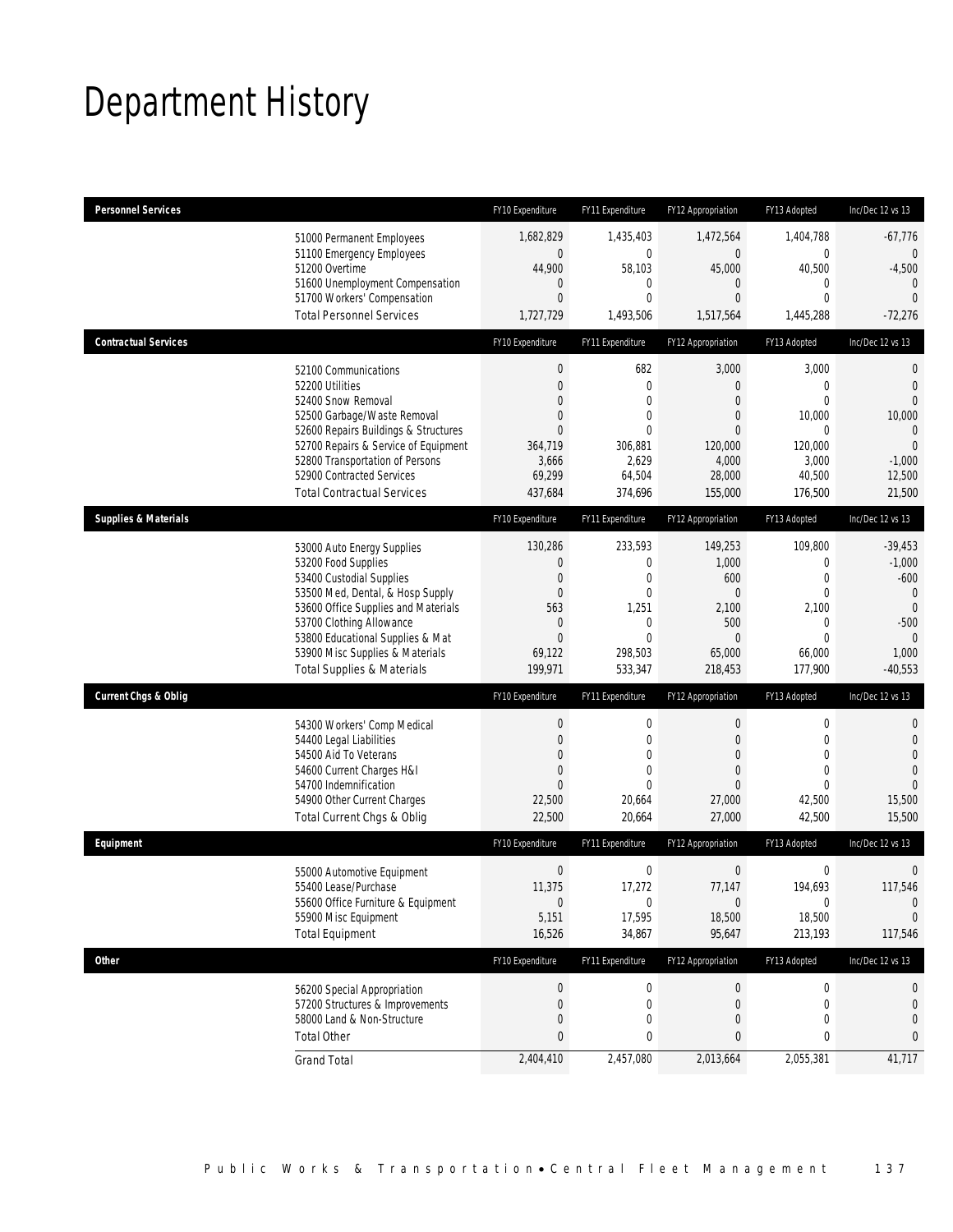# Department Personnel

| Title                                | Union<br>Code | Grade | Position | FY13 Salary | Title                         | Union<br>Code   | Grade | Position | FY13 Salary  |
|--------------------------------------|---------------|-------|----------|-------------|-------------------------------|-----------------|-------|----------|--------------|
| Exec Asst                            | <b>EXM</b>    | 12    | 1.00     | 106,612     | Master Gen Maint Mech Foreman | AFT             | 20    | 1.00     | 73,372       |
| Gen Main Mech Frprs(CFM)             | AFG           | 19A   | 1.00     | 84,970      | Motor Equip Rep Frpr (CFM)    | AFG             | 17A   | 3.00     | 209,200      |
| <b>Head Admin Clerk</b>              | AFT           | 14    | 1.00     | 49,586      | Prin Admin Assistant          | SE <sub>1</sub> | 08    | 1.00     | 66,346       |
| Heavy Motor Equipment Repair Class I | AFT           | 18    | 5.00     | 268,065     | Safety Inspector(C Fleet Mn)  | AFG             | 15    | 1.00     | 56,848       |
| HME Repairperson Class II            | AFT           | 16    | 2.00     | 94,162      | Service Writer                | AFG             | 15    | 2.00     | 111,557      |
| <b>HME Repairperson Class III</b>    | AFT           | 14    | 4.00     | 173,973     | Sr Data Processing Equip Tech | AFT             | 17    | 1.00     | 49,254       |
| Hvy Mtr Equip Repairperson           | AFT           | 15    | 20.00    | 1,059,541   | Sr Radio Comm Tech (CFM)      | AFG             | 18A   | 1.00     | 78,742       |
|                                      |               |       |          |             | Supn-Automotive Maint (CFM)   | SE <sub>1</sub> | 10    | 1.00     | 72,184       |
|                                      |               |       |          |             | Total                         |                 |       | 45       | 2,554,412    |
|                                      |               |       |          |             | <b>Adjustments</b>            |                 |       |          |              |
|                                      |               |       |          |             | <b>Differential Payments</b>  |                 |       |          | 0            |
|                                      |               |       |          |             | Other                         |                 |       |          | $\mathbf{0}$ |
|                                      |               |       |          |             | Chargebacks                   |                 |       |          | $-900,000$   |
|                                      |               |       |          |             | <b>Salary Savings</b>         |                 |       |          | $-249,624$   |
|                                      |               |       |          |             | <b>FY13 Total Request</b>     |                 |       |          | 1,404,788    |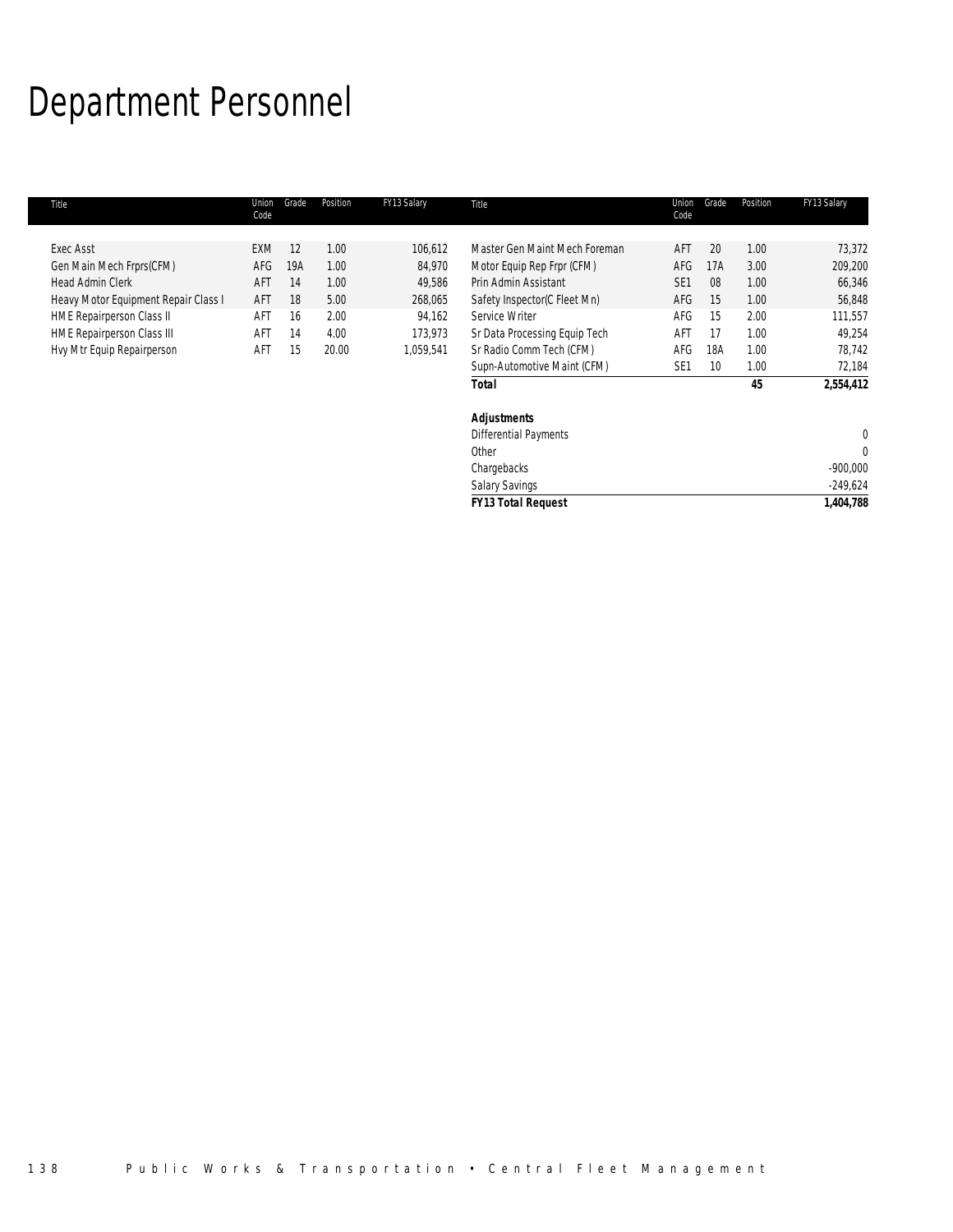## Program 1. Fleet Services

### *James McGonagle, Director Organization: 321100*

### *Program Description*

The Fleet Services Program is responsible for the preventive maintenance and routine or emergency repair of vehicles in all City departments excluding public safety agencies. Preventive maintenance includes oil change, brake repair, and fluid changes. Routine and emergency repair includes engine servicing, body work, transmission repair, and glass replacement. The Fleet Services Program also conducts emission testing and registration functions.

### *Program Strategies*

- To ensure vehicles in the centralized fleet are in proper operating condition.
- To provide scheduled preventative maintenance to the City's vehicle fleet.

| <b>Performance Measures</b> |                                                                                                                                                                       | Actual '10           | Actual '11           | Projected '12                  | Target '13                    |
|-----------------------------|-----------------------------------------------------------------------------------------------------------------------------------------------------------------------|----------------------|----------------------|--------------------------------|-------------------------------|
|                             | # of vehicles overdue for PM by 30 or more days<br>Number of unscheduled repairs<br>Total maintenance requests received<br>Total vehicles maintained by Central Fleet | 6.933<br>1,121       | 7.574<br>1,135       | 224<br>4,202<br>7.735<br>1,092 | 50<br>4,200<br>6.960<br>1,026 |
| <b>Operating Budget</b>     |                                                                                                                                                                       | Actual '10           | Actual '11           | Approp '12                     | <b>Budget '13</b>             |
|                             | Personnel Services<br>Non Personnel                                                                                                                                   | 1.727.729<br>676.681 | 1,493,506<br>963.574 | 1.517.564<br>496.100           | 1,445,288<br>610,093          |
|                             | Total                                                                                                                                                                 | 2,404,410            | 2,457,080            | 2,013,664                      | 2,055,381                     |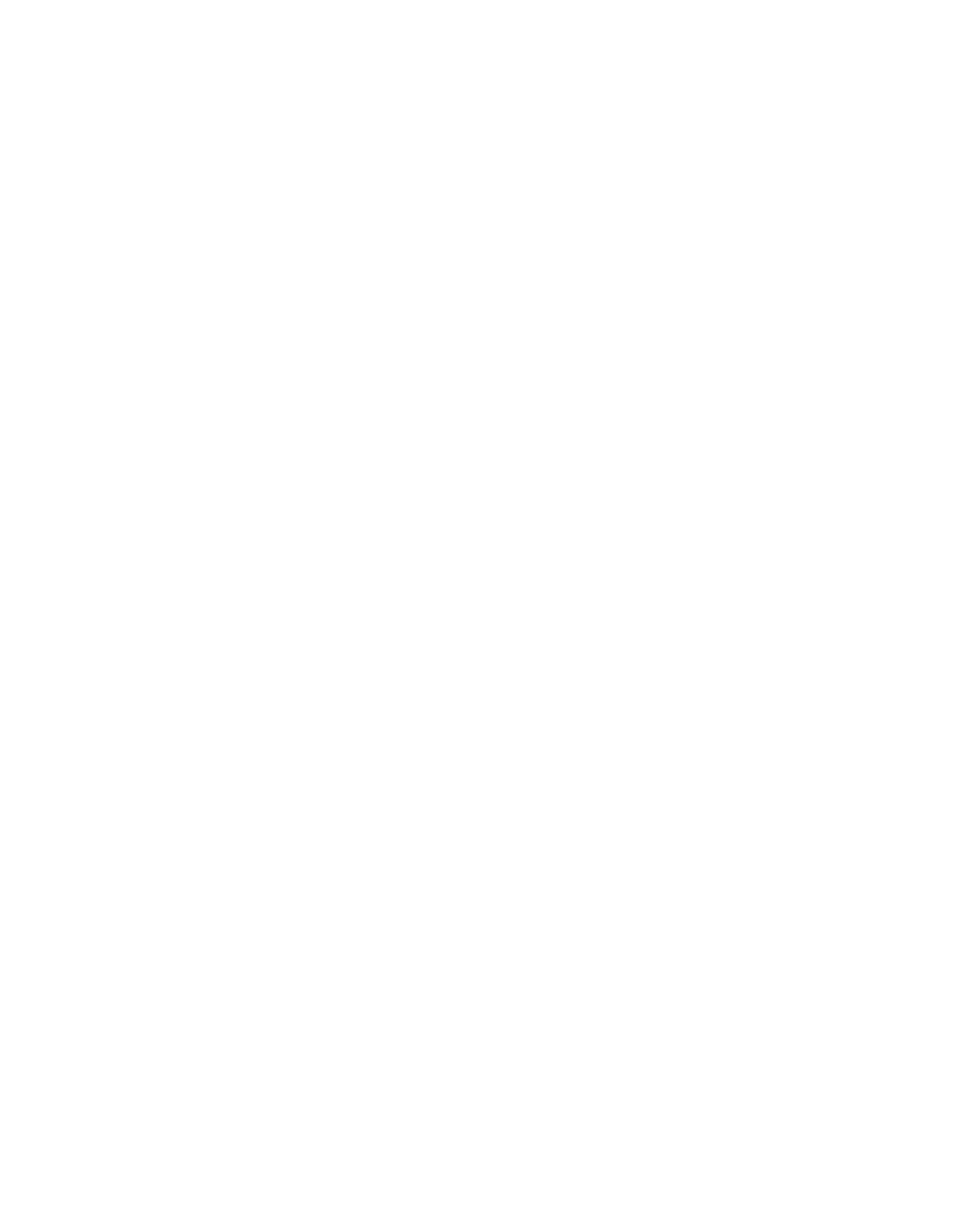# Office of Chief of PWD &Transportation Operating Budget

### *Vacant, Chief of Public Works & Transportation Appropriation: 310*

Office of Chief of PWD&Transp

### *Department Mission*

The Chief of Public Works and Transportation oversees all programs and operations that ensure well-lit, attractive and efficient infrastructure that moves vehicular and pedestrian traffic safely. The Office of the Chief also provides administrative and financial support for the entire cabinet.

### *FY13 Performance Strategies*

• To evaluate each functional unit contained within both the Public Works and Transportation departments to identify efficiencies and improve services.

| <b>Operating Budget</b> | Program Name                        | Total Actual '10    | Total Actual '11    | Total Approp '12    | <b>Total Budget '13</b> |
|-------------------------|-------------------------------------|---------------------|---------------------|---------------------|-------------------------|
|                         | Admin & Finance                     | 1,270,559           | 1,271,076           | 1,387,667           | ,384,570                |
|                         | Total                               | 1,270,559           | 1,271,076           | 1,387,667           | 1,384,570               |
| <b>Operating Budget</b> |                                     | Actual '10          | Actual '11          | Approp '12          | <b>Budget '13</b>       |
|                         | Personnel Services<br>Non Personnel | 1.248.098<br>22.461 | 1.241.236<br>29,840 | 1.327.585<br>60.082 | .339,693<br>44,877      |
|                         | <b>Total</b>                        | 1,270,559           | 1,271,076           | 1,387,667           | 1,384,570               |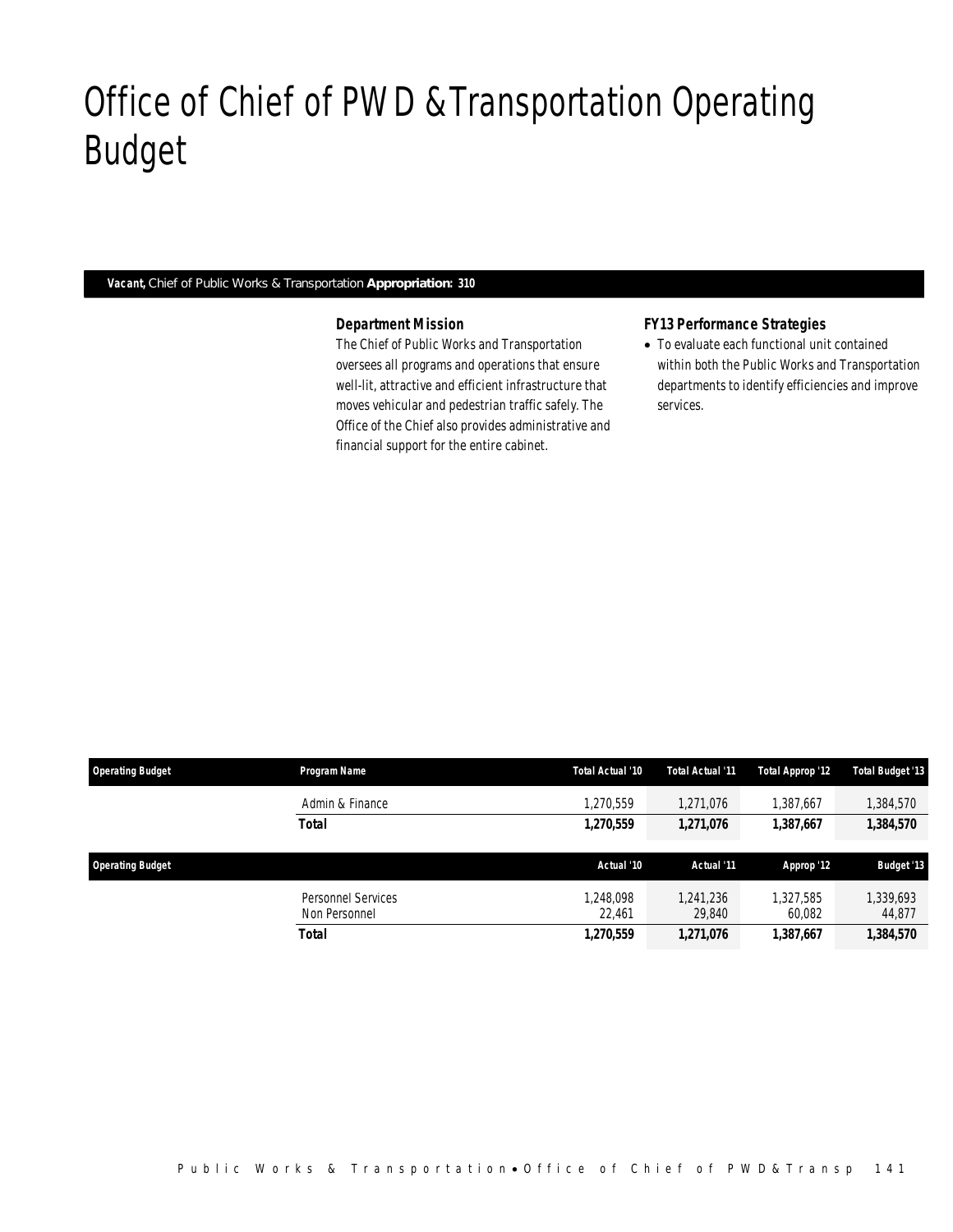# Office of Chief of PWD & Transportation Operating Budget



## *Description of Services*

The Office of the Chief of Public Works and Transportation oversees the operations of the individual departments within the cabinet. The Office also provides administration and finance support for those departments.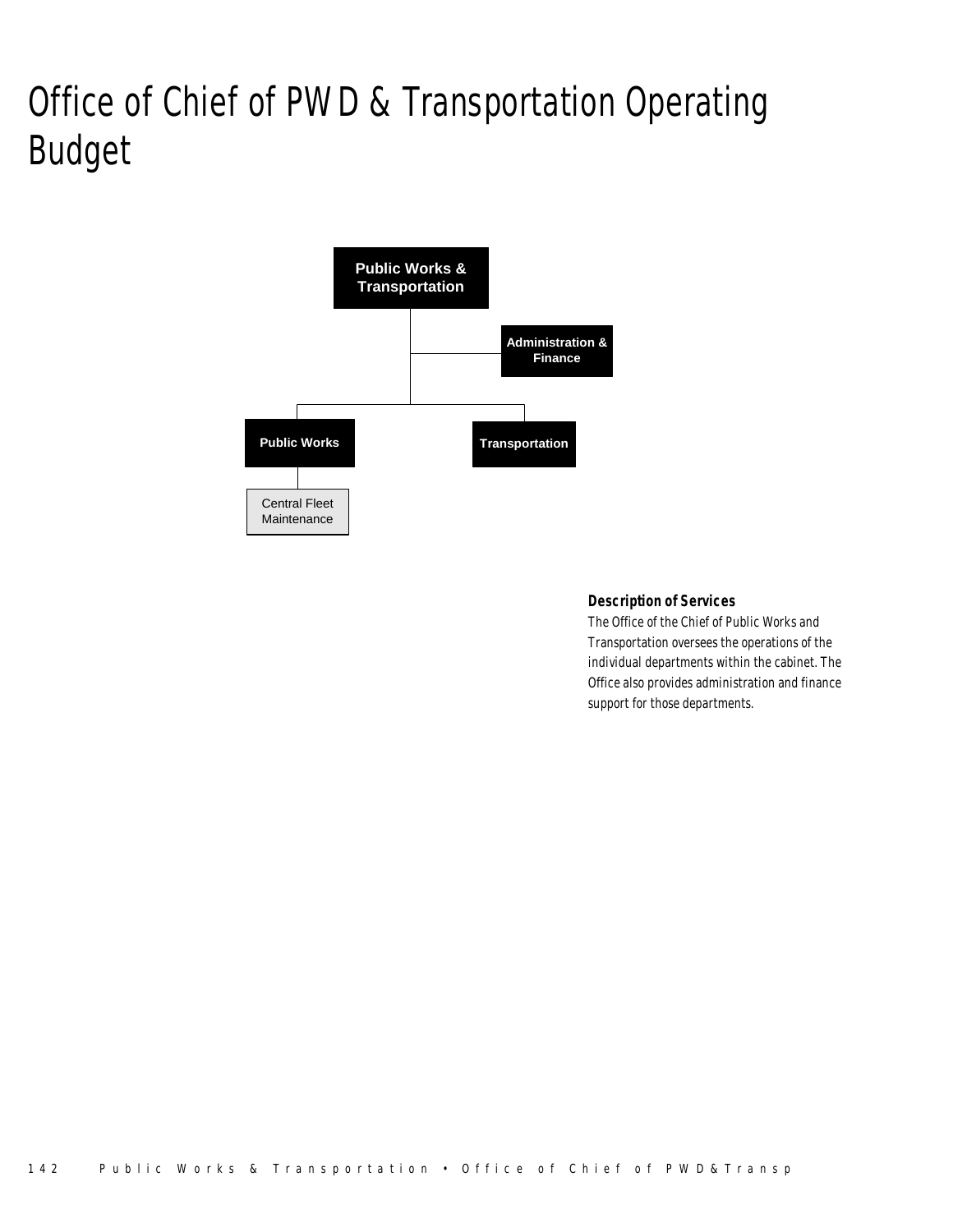# Department History

| <b>Personnel Services</b>       |                                                                     | FY10 Expenditure                 | FY11 Expenditure             | FY12 Appropriation               | FY13 Adopted                 | Inc/Dec 12 vs 13                 |
|---------------------------------|---------------------------------------------------------------------|----------------------------------|------------------------------|----------------------------------|------------------------------|----------------------------------|
|                                 | 51000 Permanent Employees                                           | 1,234,902                        | 1,231,957                    | 1,307,585                        | 1,319,693                    | 12,108                           |
|                                 | 51100 Emergency Employees                                           | $\boldsymbol{0}$                 | 0                            | $\mathbf 0$                      | 0                            | $\mathbf 0$                      |
|                                 | 51200 Overtime<br>51600 Unemployment Compensation                   | 13,196<br>$\mathbf 0$            | 9,279<br>$\mathbf 0$         | 20,000<br>$\mathbf 0$            | 20,000<br>$\mathbf 0$        | $\mathbf{0}$<br>$\overline{0}$   |
|                                 | 51700 Workers' Compensation                                         | $\overline{0}$                   | $\overline{0}$               | 0                                | $\mathbf{0}$                 | $\overline{0}$                   |
|                                 | <b>Total Personnel Services</b>                                     | 1,248,098                        | 1,241,236                    | 1,327,585                        | 1,339,693                    | 12,108                           |
| <b>Contractual Services</b>     |                                                                     | FY10 Expenditure                 | FY11 Expenditure             | FY12 Appropriation               | FY13 Adopted                 | Inc/Dec 12 vs 13                 |
|                                 | 52100 Communications                                                | $\boldsymbol{0}$                 | $\boldsymbol{0}$             | 3,042                            | $\boldsymbol{0}$             | $-3,042$                         |
|                                 | 52200 Utilities                                                     | $\overline{0}$                   | $\mathbf 0$                  | $\mathbf{0}$                     | $\mathbf{0}$                 | $\theta$                         |
|                                 | 52400 Snow Removal                                                  | 0                                | $\overline{0}$               | 0                                | $\mathbf{0}$<br>$\mathbf{0}$ | $\overline{0}$<br>$\overline{0}$ |
|                                 | 52500 Garbage/Waste Removal<br>52600 Repairs Buildings & Structures | $\overline{0}$<br>$\overline{0}$ | $\mathbf{0}$<br>$\mathbf{0}$ | $\overline{0}$<br>$\overline{0}$ | $\mathbf{0}$                 | $\theta$                         |
|                                 | 52700 Repairs & Service of Equipment                                | 8,314                            | 9,881                        | 2,000                            | 10,000                       | 8,000                            |
|                                 | 52800 Transportation of Persons                                     | 0                                | 0                            | $\mathbf{0}$                     | 0                            | $\mathbf{0}$                     |
|                                 | 52900 Contracted Services                                           | 293                              | $\overline{0}$               | 10,000                           | 12,000                       | 2,000                            |
|                                 | <b>Total Contractual Services</b>                                   | 8,607                            | 9,881                        | 15,042                           | 22,000                       | 6,958                            |
| <b>Supplies &amp; Materials</b> |                                                                     | FY10 Expenditure                 | FY11 Expenditure             | FY12 Appropriation               | FY13 Adopted                 | Inc/Dec 12 vs 13                 |
|                                 | 53000 Auto Energy Supplies                                          | 3,567                            | 5,458                        | 6,330                            | 6,577                        | 247                              |
|                                 | 53200 Food Supplies                                                 | 0                                | $\mathbf 0$                  | $\mathbf{0}$                     | $\mathbf 0$                  | $\mathbf{0}$                     |
|                                 | 53400 Custodial Supplies                                            | 0                                | 0                            | 0                                | $\mathbf{0}$                 | $\overline{0}$                   |
|                                 | 53500 Med, Dental, & Hosp Supply                                    | $\overline{0}$                   | $\mathbf 0$                  | $\mathbf{0}$                     | $\mathbf 0$                  | $\overline{0}$                   |
|                                 | 53600 Office Supplies and Materials<br>53700 Clothing Allowance     | 953<br>$\mathbf 0$               | 9,834<br>0                   | 10,850<br>$\mathbf 0$            | 12,850<br>$\mathbf 0$        | 2,000<br>$\mathbf{0}$            |
|                                 | 53800 Educational Supplies & Mat                                    | $\overline{0}$                   | $\mathbf{0}$                 | 0                                | $\mathbf{0}$                 | $\mathbf{0}$                     |
|                                 | 53900 Misc Supplies & Materials                                     | 0                                | $\overline{0}$               | 0                                | $\mathbf{0}$                 | $\overline{0}$                   |
|                                 | <b>Total Supplies &amp; Materials</b>                               | 4,520                            | 15,292                       | 17,180                           | 19,427                       | 2,247                            |
| <b>Current Chgs &amp; Oblig</b> |                                                                     | FY10 Expenditure                 | FY11 Expenditure             | FY12 Appropriation               | FY13 Adopted                 | Inc/Dec 12 vs 13                 |
|                                 | 54300 Workers' Comp Medical                                         | $\boldsymbol{0}$                 | $\mathbf 0$                  | $\boldsymbol{0}$                 | $\boldsymbol{0}$             | 0                                |
|                                 | 54400 Legal Liabilities                                             | $\boldsymbol{0}$                 | $\mathbf 0$                  | $\overline{0}$                   | $\mathbf 0$                  | $\mathbf 0$                      |
|                                 | 54500 Aid To Veterans                                               | $\Omega$                         | 0                            | 0                                | $\mathbf{0}$                 | $\overline{0}$                   |
|                                 | 54600 Current Charges H&I                                           | 0                                | $\mathbf 0$                  | 0                                | $\mathbf 0$                  | $\overline{0}$                   |
|                                 | 54700 Indemnification                                               | 0                                | $\mathbf{0}$                 | 0                                | $\mathbf{0}$                 | $\overline{0}$                   |
|                                 | 54900 Other Current Charges<br>Total Current Chgs & Oblig           | $\mathbf 0$<br>$\mathbf{0}$      | $\mathbf 0$<br>0             | 25,800<br>25,800                 | $\mathbf 0$<br>0             | $-25,800$<br>$-25,800$           |
|                                 |                                                                     |                                  |                              |                                  |                              |                                  |
| Equipment                       |                                                                     | FY10 Expenditure                 | FY11 Expenditure             | FY12 Appropriation               | FY13 Adopted                 | Inc/Dec 12 vs 13                 |
|                                 | 55000 Automotive Equipment                                          | 0                                | 0                            | $\boldsymbol{0}$                 | $\boldsymbol{0}$             | $\mathbf 0$                      |
|                                 | 55400 Lease/Purchase                                                | 9,334                            | 4,667                        | 1,880                            | 0                            | $-1,880$                         |
|                                 | 55600 Office Furniture & Equipment<br>55900 Misc Equipment          | 0<br>$\boldsymbol{0}$            | 0<br>$\boldsymbol{0}$        | $\boldsymbol{0}$<br>180          | $\boldsymbol{0}$<br>3,450    | $\mathbf{0}$<br>3,270            |
|                                 | <b>Total Equipment</b>                                              | 9,334                            | 4,667                        | 2,060                            | 3,450                        | 1,390                            |
| Other                           |                                                                     | FY10 Expenditure                 | FY11 Expenditure             | FY12 Appropriation               | FY13 Adopted                 | Inc/Dec 12 vs 13                 |
|                                 |                                                                     |                                  |                              |                                  |                              |                                  |
|                                 | 56200 Special Appropriation                                         | $\boldsymbol{0}$                 | 0                            | $\mathbf 0$                      | 0                            | 0                                |
|                                 | 57200 Structures & Improvements<br>58000 Land & Non-Structure       | 0<br>0                           | 0<br>0                       | $\mathbf 0$<br>0                 | 0<br>$\mathbf{0}$            | $\mathbf 0$<br>0                 |
|                                 | <b>Total Other</b>                                                  | 0                                | 0                            | 0                                | 0                            | 0                                |
|                                 |                                                                     | 1,270,559                        | 1,271,076                    | 1,387,667                        | 1,384,570                    | $-3,097$                         |
|                                 | <b>Grand Total</b>                                                  |                                  |                              |                                  |                              |                                  |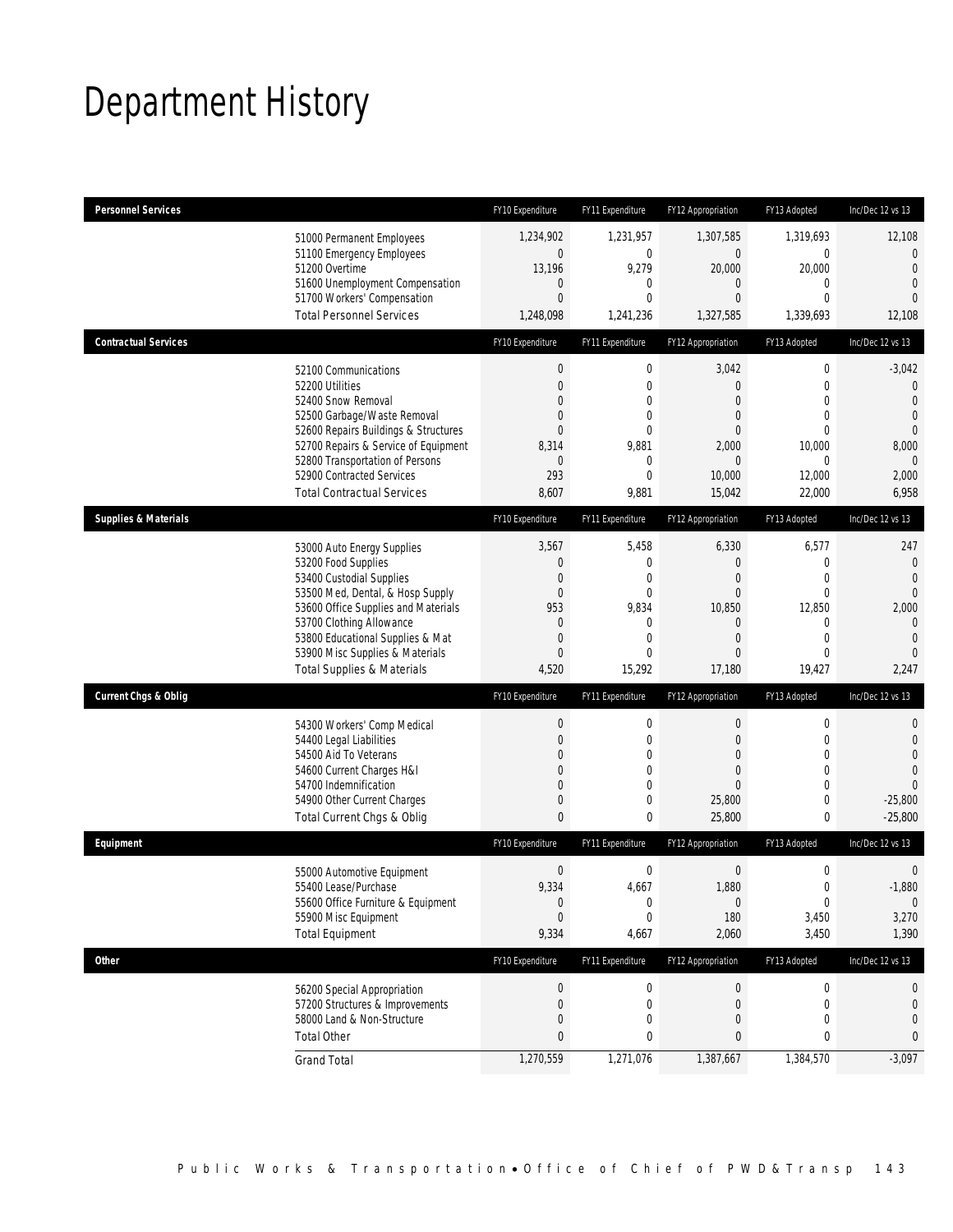# Department Personnel

| Title                          | Union<br>Code   | Grade     | Position | FY13 Salary | Title                        | Union<br>Code   | Grade | Position | FY13 Salary  |
|--------------------------------|-----------------|-----------|----------|-------------|------------------------------|-----------------|-------|----------|--------------|
|                                |                 |           |          |             |                              |                 |       |          |              |
| Admin Analyst (Btd/Pers)       | AFM             | 15        | 1.00     | 55,778      | Prin Admin Assistant         | <b>EXM</b>      | 10    | 1.00     | 86,611       |
| Admin Assistant                | AFG             | 16        | 1.00     | 60,329      | Prin Admin Assistant         | SE <sub>1</sub> | 08    | 2.00     | 173,689      |
| Admin Assistant                | AFG             | 18        | 1.00     | 53,613      | Prin Admin Assistant         | SE <sub>1</sub> | 09    | 1.00     | 93,276       |
| <b>Admin Secretary</b>         | AFG             | 14        | 1.00     | 38,297      | Prin Research Analyst(T&P)   | SE <sub>1</sub> | 06    | 1.00     | 72,313       |
| Chief Public Works & Transport | CDH             | <b>NG</b> | 1.00     | 137,401     | Sr Adm Asst                  | SE <sub>1</sub> | 07    | 1.00     | 79,459       |
| <b>Exec Asst</b>               | <b>EXM</b>      | 10        | 1.00     | 100,901     | Sr Adm Asst (T&P)            | SE <sub>1</sub> | 08    | 1.00     | 86,844       |
| Head Account Examiner (PWD)    | AFB             | 15        | 1.00     | 40,741      | Sr Data Proc Sys Analyst     | SE <sub>1</sub> | 08    | 2.00     | 135,835      |
| Head Account Examiner (PWD)    | AFT             | 15        | 1.00     | 55,778      | Sr Personnel Officer         | SE <sub>1</sub> | 06    | 1.00     | 72,024       |
| Management Analyst             | SE <sub>1</sub> | 10        | 1.00     | 90,136      | Sr. Research Analyst         | SE <sub>1</sub> | 03    | 1.00     | 42,083       |
|                                |                 |           |          |             | Supervisor of Contracts      | AFG             | 17    | 1.00     | 65,223       |
|                                |                 |           |          |             | <b>Total</b>                 |                 |       | 21       | 1,540,333    |
|                                |                 |           |          |             | <b>Adjustments</b>           |                 |       |          |              |
|                                |                 |           |          |             | <b>Differential Payments</b> |                 |       |          | $\mathbf{0}$ |
|                                |                 |           |          |             | Other                        |                 |       |          | 8,800        |
|                                |                 |           |          |             | Chargebacks                  |                 |       |          | $\Omega$     |
|                                |                 |           |          |             | <b>Salary Savings</b>        |                 |       |          | $-229,440$   |
|                                |                 |           |          |             | <b>FY13 Total Request</b>    |                 |       |          | 1,319,693    |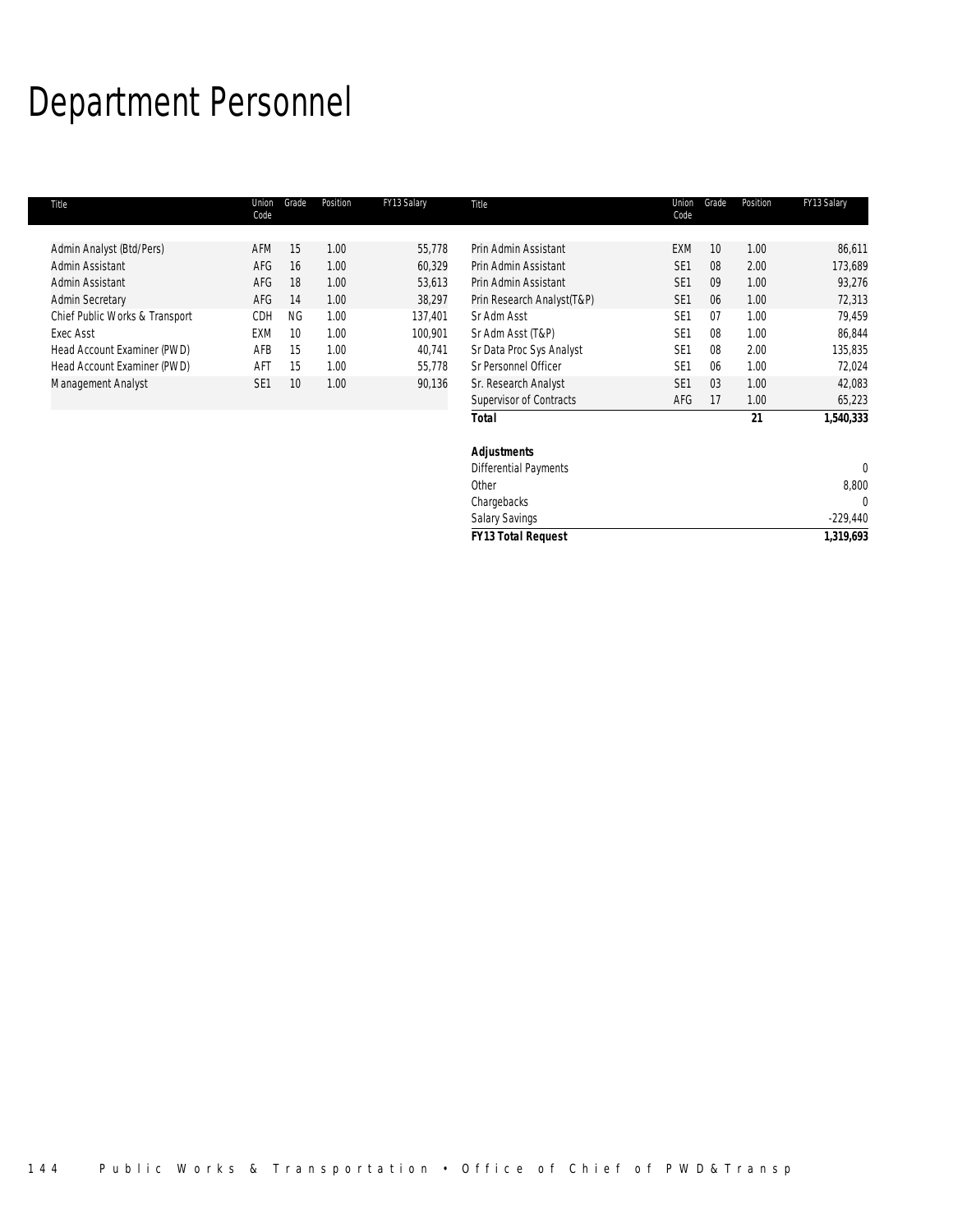## Program 1. Administration & Finance

## *Vacant, Manager Organization: 310100*

## *Program Description*

The Administration and Finance program provides financial, personnel, technological as well as public information services for the entire cabinet.

## *Program Strategies*

• To evaluate each functional unit contained within both the Public Works and Transportation departments to identify efficiencies and improve services.

| <b>Performance Measures</b> |                                                                                                                                                                                | Actual '10                   | Actual '11              | Projected '12                  | Target '13              |
|-----------------------------|--------------------------------------------------------------------------------------------------------------------------------------------------------------------------------|------------------------------|-------------------------|--------------------------------|-------------------------|
|                             | Centerline miles of roadway reconstructed<br>Centerline miles of roadway resurfaced<br>Tons of residential waste disposed (not recycled)<br>Tons of residential waste recycled | C<br>27<br>206,531<br>44,245 | 23<br>197.830<br>45,905 | 3.6<br>18<br>197.829<br>45,058 | 38<br>206,000<br>48,000 |
| <b>Operating Budget</b>     |                                                                                                                                                                                | Actual '10                   | Actual '11              | Approp '12                     | <b>Budget '13</b>       |
|                             | <b>Personnel Services</b><br>Non Personnel                                                                                                                                     | 1,248,098<br>22.461          | 1,241,236<br>29.840     | 1,327,585<br>60.082            | 1,339,693<br>44,877     |
|                             | Total                                                                                                                                                                          | 1,270,559                    | 1,271,076               | 1,387,667                      | 1,384,570               |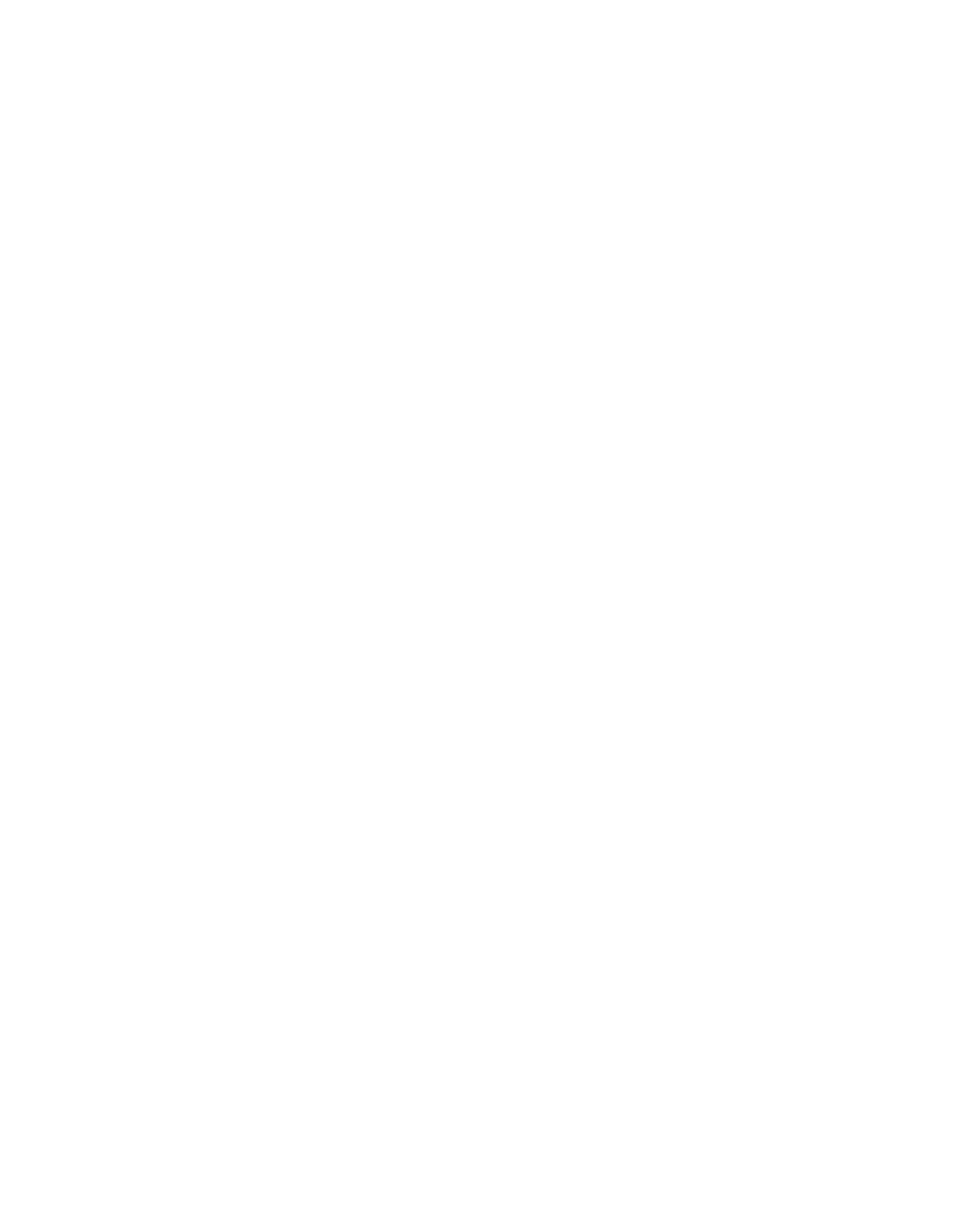# Public Works Department Operating Budget

### *Joanne Massaro, Commissioner Appropriation: 311*

## *Department Mission*

The mission of the Public Works Department is to provide a quality environment for the City of Boston and ensure that the City's roadways, streets and bridge infrastructures are safe, clean and attractive. The Public Works Department also maintains street lights, traffic signals, provides snow removal and garbage collection and disposal as well as curbside recycling.

### *FY13 Performance Strategies*

- To collect and dispose of residential solid waste and recyclable materials in a cost-effective and efficient manner.
- To efficiently maintain traffic signals and street lights.
- To increase the diversion rate of recycling through the Recycling Program.
- To maintain and operate vehicle and pedestrian bridges.
- To maintain clean city streets.

| <b>Operating Budget</b>      | Program Name                                                     | Total Actual '10 | <b>Total Actual '11</b> | Total Approp '12 | <b>Total Budget '13</b> |
|------------------------------|------------------------------------------------------------------|------------------|-------------------------|------------------|-------------------------|
|                              | Commissioner's Office                                            | 2,669,090        | 2,572,491               | 2,060,789        | 2,046,824               |
|                              | <b>Building/Facility Maintenance</b>                             | 1.949.656        | 1,848,201               | 2,202,643        | 2,776,021               |
|                              | Engineering                                                      | 1.944.560        | 2,206,608               | 1,171,334        | 1,420,036               |
|                              | <b>Construction Management</b>                                   | 1.844.093        | 1,949,834               | 814,579          | 709,182                 |
|                              | <b>Highway Field Operations</b>                                  | 16.340.972       | 15.088.424              | 15.776.425       | 16,777,239              |
|                              | <b>Bridge Operations/Maintenance</b>                             | 1.900.338        | 1.963.023               | 1,702,501        | 1,795,767               |
|                              | Street Lights & Signals                                          | 13,769,126       | 15,209,234              | 14,771,382       | 13,931,465              |
|                              | <b>Waste Reduction</b>                                           | 41.077.624       | 40,212,449              | 41,864,345       | 42,951,714              |
|                              | Total                                                            | 81,495,459       | 81,050,264              | 80,363,998       | 82,408,248              |
|                              |                                                                  |                  |                         |                  |                         |
| <b>External Funds Budget</b> | <b>Fund Name</b>                                                 | Total Actual '10 | <b>Total Actual '11</b> | Total Approp '12 | <b>Total Budget '13</b> |
|                              | Asian Longhorn Beetles                                           | 0                | 71,066                  | 0                | $\Omega$                |
|                              | Electronic Waste Recycling and Advertising                       | $\Omega$         | $\left($                | 7.000            | 10,000                  |
|                              | Home Composting                                                  | 22,650           | 3,564                   | 25,000           | 9.300                   |
|                              | Keep America Beautiful                                           | 215              |                         | $\Omega$         |                         |
|                              | Municipal Recycling                                              | 25,595           | 5,940                   | 20,000           | 18,600                  |
|                              | Sustainable Materials Recovery Program<br><b>Municipal Grant</b> | $\Omega$         | 0                       | 30,000           | $\Omega$                |
|                              | Total                                                            | 48,460           | 80,570                  | 82,000           | 37,900                  |
|                              |                                                                  |                  |                         |                  |                         |
| <b>Operating Budget</b>      |                                                                  | Actual '10       | Actual '11              | Approp '12       | <b>Budget '13</b>       |
|                              | Personnel Services                                               | 18,999,538       | 18,718,968              | 18,439,473       | 18.616.750              |
|                              | Non Personnel                                                    | 62,495,921       | 62,331,296              | 61,924,525       | 63,791,498              |
|                              | <b>Total</b>                                                     | 81,495,459       | 81,050,264              | 80.363.998       | 82,408,248              |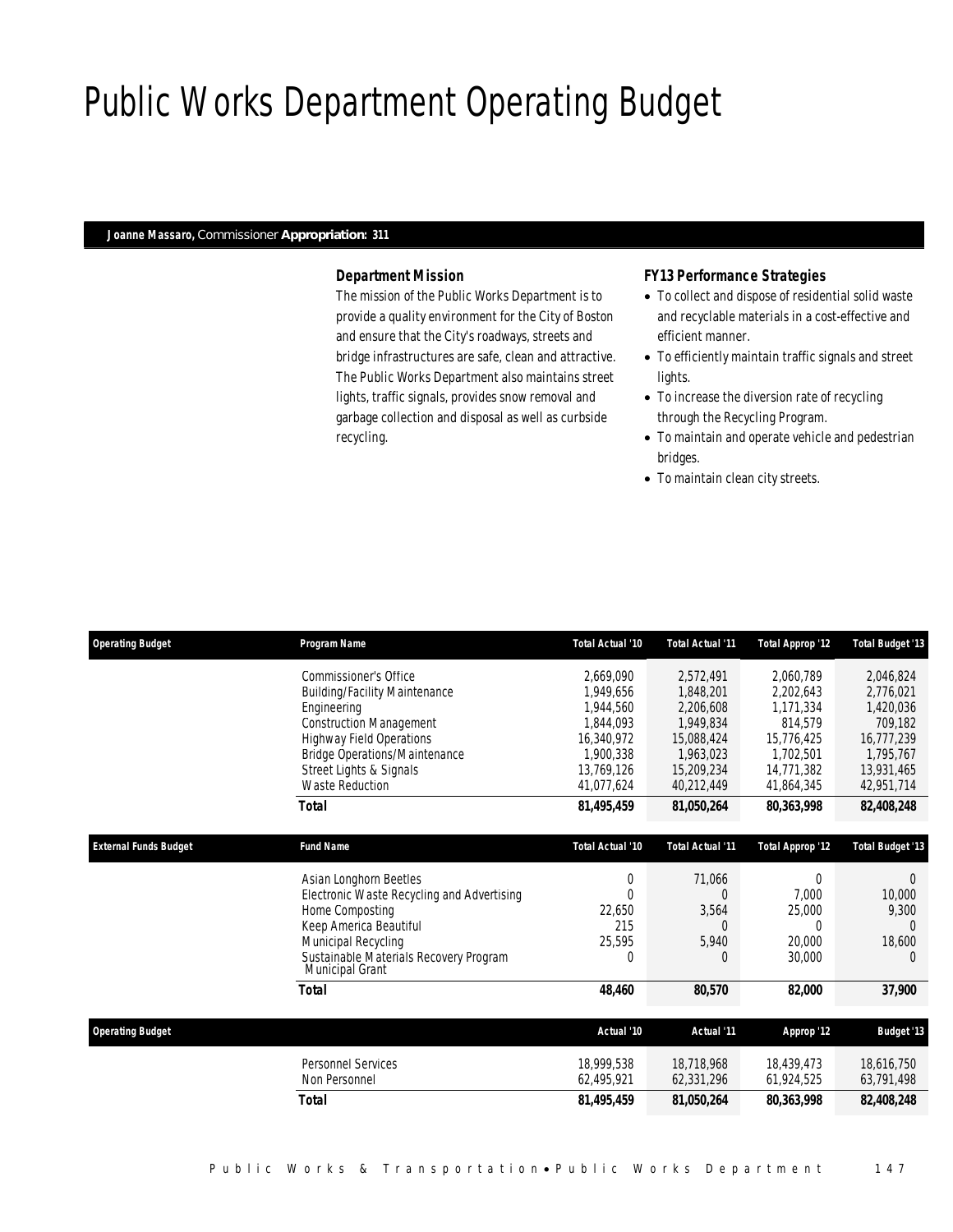## Public Works Department Operating Budget



### *Authorizing Statutes*

- Enabling Legislation: Powers & Duties, CBC Ord. §§ 11-6.1-11-6.44.
- Bills Posting, CBC Ord. §§ 16-23.1-16-23.3.
- Licenses for Street Occupancy, CBC Ord. §§ 11- 6.9-11-6.10.
- Public Improvement Commission, CBC Ord. § 8- 7.1; CBC St. 8 § 500.
- Refuse, CBC Ord. §§ 23-1, 23-5, 23-7, 23-8, 23-9, 23-10; CBC Ord. § 16-12.9.
- Establishing a Comprehensive Recycling Program for City of Boston, CBC Ord. §§ 7-13.1-7-13.11.

#### *Description of Services*

The Public Works Department directs the general construction, maintenance, and cleaning of approximately 808 miles of roadways throughout the City. It also provides snow and ice control for all City streets. In addition, it operates four major drawbridges, maintains 68,055 City-owned street lights, 784 signalized intersections and supervises contracts for the removal and disposal of approximately 260,000 tons of solid waste. The Department also operates the City's recycling program with an annual diversion of approximately 48,000 tons.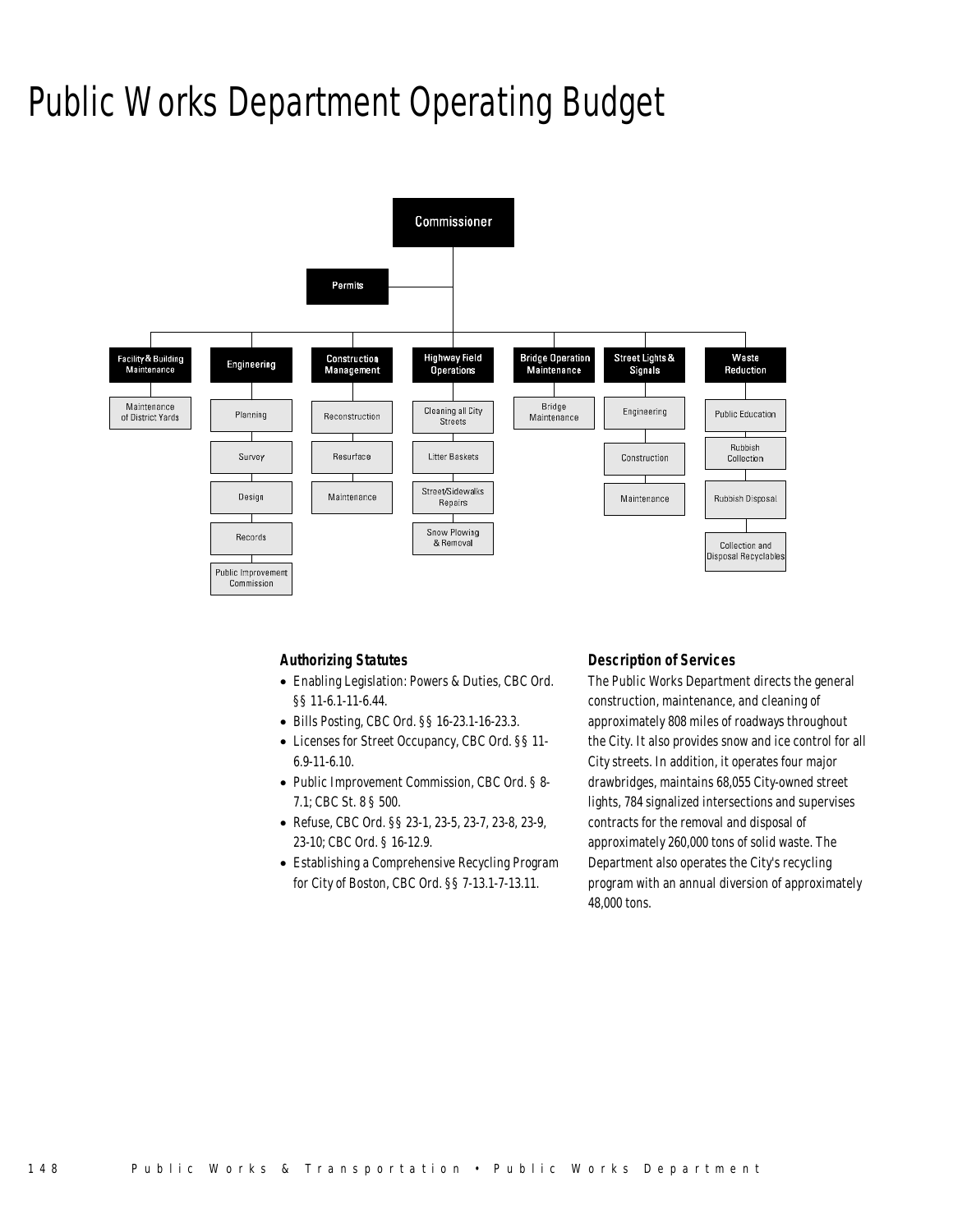# Department History

| <b>Personnel Services</b>       |                                                                                                                                                                                                                                                                                                      | FY10 Expenditure                                                                                             | FY11 Expenditure                                                                                            | FY12 Appropriation                                                                                       | FY13 Adopted                                                                                                    | Inc/Dec 12 vs 13                                                                          |
|---------------------------------|------------------------------------------------------------------------------------------------------------------------------------------------------------------------------------------------------------------------------------------------------------------------------------------------------|--------------------------------------------------------------------------------------------------------------|-------------------------------------------------------------------------------------------------------------|----------------------------------------------------------------------------------------------------------|-----------------------------------------------------------------------------------------------------------------|-------------------------------------------------------------------------------------------|
|                                 | 51000 Permanent Employees<br>51100 Emergency Employees<br>51200 Overtime<br>51600 Unemployment Compensation<br>51700 Workers' Compensation<br><b>Total Personnel Services</b>                                                                                                                        | 16, 153, 213<br>323,412<br>1,405,382<br>136,573<br>980,958<br>18,999,538                                     | 16,084,533<br>288,232<br>1,312,070<br>87,962<br>946,171<br>18,718,968                                       | 16,399,713<br>156,110<br>1,172,650<br>75,000<br>636,000<br>18,439,473                                    | 16,573,170<br>159,930<br>1,172,650<br>75,000<br>636,000<br>18,616,750                                           | 173,457<br>3,820<br>$\Omega$<br>$\mathbf{0}$<br>$\Omega$<br>177,277                       |
| <b>Contractual Services</b>     |                                                                                                                                                                                                                                                                                                      | FY10 Expenditure                                                                                             | FY11 Expenditure                                                                                            | FY12 Appropriation                                                                                       | FY13 Adopted                                                                                                    | Inc/Dec 12 vs 13                                                                          |
|                                 | 52100 Communications<br>52200 Utilities<br>52400 Snow Removal<br>52500 Garbage/Waste Removal<br>52600 Repairs Buildings & Structures<br>52700 Repairs & Service of Equipment<br>52800 Transportation of Persons<br>52900 Contracted Services<br><b>Total Contractual Services</b>                    | 181,235<br>10,191,637<br>0<br>39,334,330<br>779,609<br>1,281,038<br>$\mathbf 0$<br>6,657,499<br>58,425,348   | 230,797<br>10,786,391<br>0<br>38,545,811<br>783,436<br>844,855<br>682<br>6,730,633<br>57,922,605            | 216,955<br>11,355,697<br>0<br>40,227,642<br>570,000<br>784,000<br>$\mathbf 0$<br>6,177,130<br>59,331,424 | 222,047<br>10,140,654<br>$\mathbf{0}$<br>41,099,738<br>1,250,000<br>797,000<br>2,263<br>6,442,903<br>59,954,605 | 5,092<br>$-1,215,043$<br>0<br>872,096<br>680,000<br>13,000<br>2,263<br>265,773<br>623,181 |
| <b>Supplies &amp; Materials</b> |                                                                                                                                                                                                                                                                                                      | FY10 Expenditure                                                                                             | FY11 Expenditure                                                                                            | FY12 Appropriation                                                                                       | FY13 Adopted                                                                                                    | Inc/Dec 12 vs 13                                                                          |
|                                 | 53000 Auto Energy Supplies<br>53200 Food Supplies<br>53400 Custodial Supplies<br>53500 Med, Dental, & Hosp Supply<br>53600 Office Supplies and Materials<br>53700 Clothing Allowance<br>53800 Educational Supplies & Mat<br>53900 Misc Supplies & Materials<br><b>Total Supplies &amp; Materials</b> | 474,143<br>$\mathbf 0$<br>19,125<br>$\overline{0}$<br>19,342<br>2,134<br>$\mathbf 0$<br>838,818<br>1,353,562 | 642,927<br>$\mathbf 0$<br>6,083<br>$\mathbf 0$<br>29,238<br>2,086<br>$\overline{0}$<br>741,348<br>1,421,682 | 646,076<br>$\overline{0}$<br>10,000<br>0<br>40,200<br>4,000<br>$\overline{0}$<br>614,850<br>1,315,126    | 724,398<br>$\mathbf{0}$<br>15,000<br>$\mathbf 0$<br>47,350<br>4,658<br>$\mathbf{0}$<br>1,058,382<br>1,849,788   | 78,322<br>$\Omega$<br>5,000<br>$\Omega$<br>7,150<br>658<br>$\Omega$<br>443,532<br>534,662 |
| <b>Current Chgs &amp; Oblig</b> |                                                                                                                                                                                                                                                                                                      | FY10 Expenditure                                                                                             | FY11 Expenditure                                                                                            | FY12 Appropriation                                                                                       | FY13 Adopted                                                                                                    | Inc/Dec 12 vs 13                                                                          |
|                                 | 54300 Workers' Comp Medical<br>54400 Legal Liabilities<br>54500 Aid To Veterans<br>54600 Current Charges H&I<br>54700 Indemnification<br>54900 Other Current Charges<br>Total Current Chgs & Oblig                                                                                                   | 314,685<br>280,354<br>0<br>0<br>$\Omega$<br>28,298<br>623,337                                                | 267,299<br>192,607<br>0<br>0<br>$\theta$<br>24,584<br>484,490                                               | 150,000<br>280,354<br>0<br>0<br>0<br>27,790<br>458,144                                                   | 150,000<br>294,372<br>$\mathbf 0$<br>$\mathbf{0}$<br>$\Omega$<br>50,502<br>494,874                              | $\mathbf{0}$<br>14,018<br>$\mathbf 0$<br>$\mathbf{0}$<br>$\Omega$<br>22,712<br>36,730     |
| Equipment                       |                                                                                                                                                                                                                                                                                                      | FY10 Expenditure                                                                                             | FY11 Expenditure                                                                                            | FY12 Appropriation                                                                                       | FY13 Adopted                                                                                                    | Inc/Dec 12 vs 13                                                                          |
|                                 | 55000 Automotive Equipment<br>55400 Lease/Purchase<br>55600 Office Furniture & Equipment<br>55900 Misc Equipment<br><b>Total Equipment</b>                                                                                                                                                           | 1,100,420<br>396.615<br>13,700<br>351,356<br>1,862,091                                                       | 1,004,644<br>316,871<br>$\boldsymbol{0}$<br>61,863<br>1,383,378                                             | 0<br>573,951<br>1,600<br>19,280<br>594,831                                                               | $\mathbf 0$<br>1.023.881<br>0<br>93,350<br>1,117,231                                                            | 0<br>449.930<br>$-1,600$<br>74,070<br>522,400                                             |
| <b>Other</b>                    |                                                                                                                                                                                                                                                                                                      | FY10 Expenditure                                                                                             | FY11 Expenditure                                                                                            | FY12 Appropriation                                                                                       | FY13 Adopted                                                                                                    | Inc/Dec 12 vs 13                                                                          |
|                                 | 56200 Special Appropriation<br>57200 Structures & Improvements<br>58000 Land & Non-Structure<br><b>Total Other</b>                                                                                                                                                                                   | $\pmb{0}$<br>231,583<br>0<br>231,583                                                                         | $\boldsymbol{0}$<br>1,119,141<br>0<br>1,119,141                                                             | $\overline{0}$<br>225,000<br>0<br>225,000                                                                | $\boldsymbol{0}$<br>375,000<br>0<br>375,000                                                                     | 0<br>150,000<br>$\overline{0}$<br>150,000                                                 |
|                                 | <b>Grand Total</b>                                                                                                                                                                                                                                                                                   | 81,495,459                                                                                                   | 81,050,264                                                                                                  | 80,363,998                                                                                               | 82,408,248                                                                                                      | 2,044,250                                                                                 |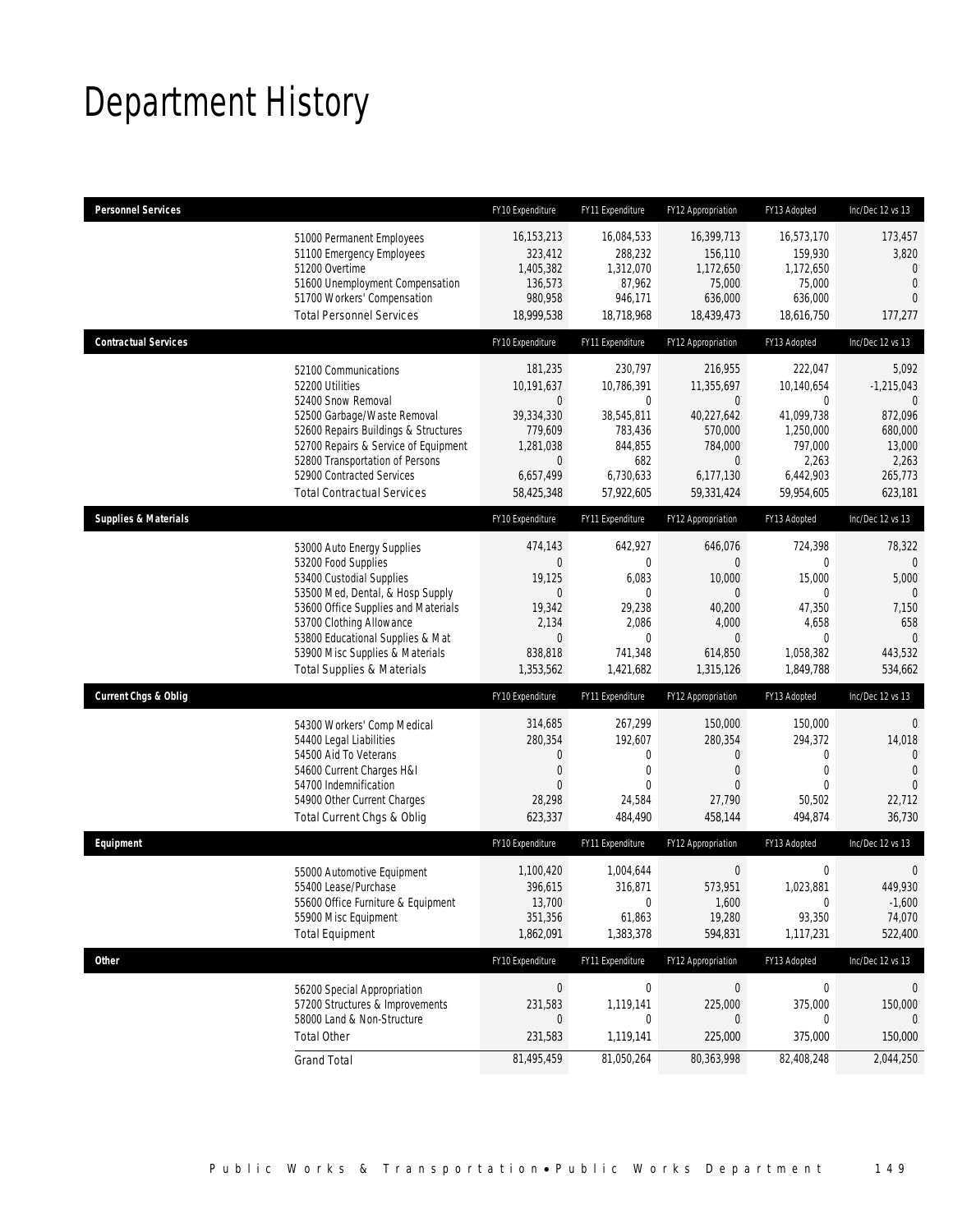## Department Personnel

| Title                          | Union<br>Code   | Grade      | Position | FY13 Salary | Title                           | Code            | Union Grade | Position | FY13 Salary |
|--------------------------------|-----------------|------------|----------|-------------|---------------------------------|-----------------|-------------|----------|-------------|
|                                |                 |            |          |             |                                 |                 |             |          |             |
| Admin Analyst                  | AFT             | 14         | 1.00     | 50,522      | Maint Mech Frprs (Carpenter)    | AFG             | 15A         | 1.00     | 59,879      |
| Admin Assistant                | AFG             | 17         | 1.00     | 62,495      | Maint Mech I(Light SrvRep/Pwd)  | AFT             | 15          | 4.00     | 212,611     |
| <b>Admin Secretary</b>         | AFG             | 14         | 2.00     | 99,173      | MotorEquipOper&Lbr(Print)       | AFT             | 07L         | 52.00    | 1,735,757   |
| Admin Secretary                | AFT             | 14         | 3.00     | 148,759     | Paver                           | AFT             | 10L         | 10.00    | 393,392     |
| Assoc Civil Engineer           | SE <sub>1</sub> | 10         | 2.00     | 181,933     | Prin Admin Assistant            | SE <sub>1</sub> | $08\,$      | 2.00     | 146,915     |
| Assoc Electrical Engineer      | SE <sub>1</sub> | 12         | 1.00     | 111,140     | Prin Admin Assistant            | SE <sub>1</sub> | 09          | 1.00     | 93,276      |
| Asst Civil Engineer            | AFJ             | 18A        | 1.00     | 60,507      | Prin Cashier                    | AFT             | 12          | 1.00     | 44,083      |
| Asst Electrical Engineer       | <b>AFJ</b>      | 18A        | 4.00     | 305,348     | Prin Civil Eng (Fss)            | <b>AFJ</b>      | 20A         | 1.00     | 90,104      |
| Asst Supn-Collection&Disposal  | SE1             | $10$       | 1.00     | 100,901     | Prin Civil Engineer             | AFJ             | 20A         | 2.00     | 137,124     |
| Asst Supn-Highway Maint (PWD)  | AFG             | 21A        | 2.00     | 194,248     | Prin Electrical Engineer        | AFJ             | 20A         | 1.00     | 89,302      |
| Asst. Traffic Signal Supv      | SE1             | 06         | 1.00     | 49,497      | Prin Storekeeper                | AFT             | 11          | 2.00     | 75,738      |
| <b>Building Maint Person</b>   | AFT             | 09L        | 7.00     | 267,587     | Public Works Laborer            | AFT             | 06L         | 4.00     | 132,043     |
| <b>Building Maint Supv</b>     | AFG             | 15         | 1.00     | 56,848      | Recycling Coor                  | SE1             | 07          | 1.00     | 79,459      |
| Chief Engineer(Pwd Highway Di) | SE <sub>1</sub> | 12         | 1.00     | 111,140     | Sanitation Insp                 | AFG             | 13A         | 7.00     | 333,927     |
| Chief Highway Const Inspector  | AFG             | 16A        | 2.00     | 91,656      | Spec Hvy Meo                    | AFT             | 11L         | 23.00    | 899,632     |
| Commissioner                   | CDH             | ${\sf NG}$ | 1.00     | 119,327     | Sr Adm An (Highway)             | SE <sub>1</sub> | 07          | 1.00     | 54,563      |
| Communications Equip Operator  | AFT             | 08         | 2.00     | 75,361      | Sr Adm Assistant                | SE1             | 05          | 2.00     | 117,067     |
| Deputy Commissioner            | EXM             | 14         | 1.00     | 123,227     | Sr Adm Asst (PWD)               | SE1             | 09          | 1.00     | 65,575      |
| Dir of Recycling Programs      | EXM             | 08         | 1.00     | 86,844      | Sr Civil Engineer               | AFJ             | 19A         | 8.00     | 630,790     |
| Division Engineer              | EXM             | 13         | 1.00     | 115,668     | Sr Eng Aid (Fss Eng.Div.Pwd)    | AFT             | 14A         | 1.00     | 37,667      |
| Drawtender                     | SU4             | 14         | 4.00     | 210,081     | Sr Engineering Aid              | AFG             | 14A         | 1.00     | 37,667      |
| Exec Sec                       | SE1             | 05         | 1.00     | 66,358      | Sr Engineering Aid              | AFJ             | 14A         | 6.00     | 273,465     |
| <b>Executive Assistant</b>     | EXM             | 12         | 1.00     | 102,323     | Sr Highway Maint Crftsprs(Pwd   | AFT             | 12L         | 16.00    | 660,275     |
| First Asst Drawtender          | SU4             | 11L        | 14.00    | 586,891     | Sr Radio Com Tech               | AFG             | 19          | 1.00     | 80,092      |
| <b>Head Acct Clerk</b>         | AFT             | 12         | 8.00     | 286,236     | Sr Research Analyst             | SE1             | 05          | 1.00     | 66,358      |
| Head Admin Clerk               | AFT             | 14         | 2.00     | 99,173      | Sr Traffic Signal Repairprs I   | AFM             | 14          | 4.00     | 205,829     |
| <b>Head Clerk</b>              | AFT             | 12         | 1.00     | 44,083      | SrTraffic Signal Repairprs II   | AFM             | 15          | 3.00     | 153,902     |
| <b>Head Storekeeper</b>        | AFG             | 14         | 2.00     | 96,339      | Streetlighting Const Insp (PWD) | AFG             | 16          | 8.00     | 496,141     |
| Highway Const Inspector (Pwd)  | AFG             | 13         | 3.00     | 114,690     | Supn-Automotive Maint (CFM)     | SE <sub>1</sub> | 10          | 1.00     | 101,943     |
| Highway Maint Frprs (PWD)      | AFG             | 14         | 27.00    | 1,230,553   | Supn-Bridge Maint & Operation   | SE <sub>1</sub> | 09          | 1.00     | 92,257      |
| Highway Maint Inspector        | AFG             | 12         | 25.00    | 1,064,319   | Supn-Sanitation                 | SE <sub>1</sub> | 12          | 1.00     | 111,140     |
| Highway Maint Inspector        | AFT             | 12         | 1.00     | 44,884      | Supv Struct Engineer            | SE1             | 10          | 2.00     | 201,443     |
| Hvy Mtr Equip Oper & P W Lbr   | AFT             | 10L        | 44.00    | 1,633,332   | Supv Utility Compliance & Coord | <b>AFJ</b>      | 20A         | 1.00     | 89,302      |
| Jr Civil Eng                   | AFJ             | 16A        | 4.00     | 201,898     | Supv-Bridge Operation (Pwd)     | AFG             | 17          | 1.00     | 47,661      |
| Jr Civil Eng (Fss Eng Div Pwd) | <b>AFJ</b>      | 16A        | 1.00     | 63,545      | Supv-Highway Maint              | AFG             | 17          | 15.00    | 962,304     |
| Jr Eng Aid                     | AFB             | 12         | 1.00     | 33,062      | Supv-Sanitation                 | AFG             | 17          | 2.00     | 127,128     |
| Maint Mech (LightServRep/App)  | AFT             | 13         | 5.00     | 167,435     | Supv-Street Lighting            | AFG             | 17          | 3.00     | 197,810     |
| Maint Mech (Carpenter)         | AFT             | 12L        | 3.00     | 134,652     | Traffic Signal Repairprs##      | AFM             | 13          | 2.00     | 78,296      |
| Maint Mech (Light Svc Rpr)     | AFG             | 14         | 2.00     | 87,448      | Traffic Signal Supv             | SE <sub>1</sub> | 08          | 1.00     | 87,887      |
| Maint Mech (Light Svc Rpr)     | AFT             | 14         | 18.00    | 863,321     | TrafficSignalRprprs-Apprentice  | AFT             | 12          | 1.00     | 32,198      |
| Maint Mech (Millwright)        | AFT             | 12L        | 1.00     | 43,039      | Wkg Frprs Maint Mech(Painter)   | AFG             | 13          | 1.00     | 33,487      |
| Maint Mech (Painter)           | AFT             | 12L        | 1.00     | 34,825      | Wrkg Frpr Tra Signal Rppr Test  | AFG             | 18          | 3.00     | 192,801     |
|                                |                 |            |          |             | <b>Total</b>                    |                 |             | 405      | 19,378,952  |
|                                |                 |            |          |             | <b>Adjustments</b>              |                 |             |          |             |
|                                |                 |            |          |             | <b>Differential Payments</b>    |                 |             |          | 40,729      |
|                                |                 |            |          |             | Other                           |                 |             |          | 70,300      |
|                                |                 |            |          |             |                                 |                 |             |          |             |

chargebacks  $-1,234,000$ Salary Savings -1,682,811

*FY13 Total Request 16,573,170*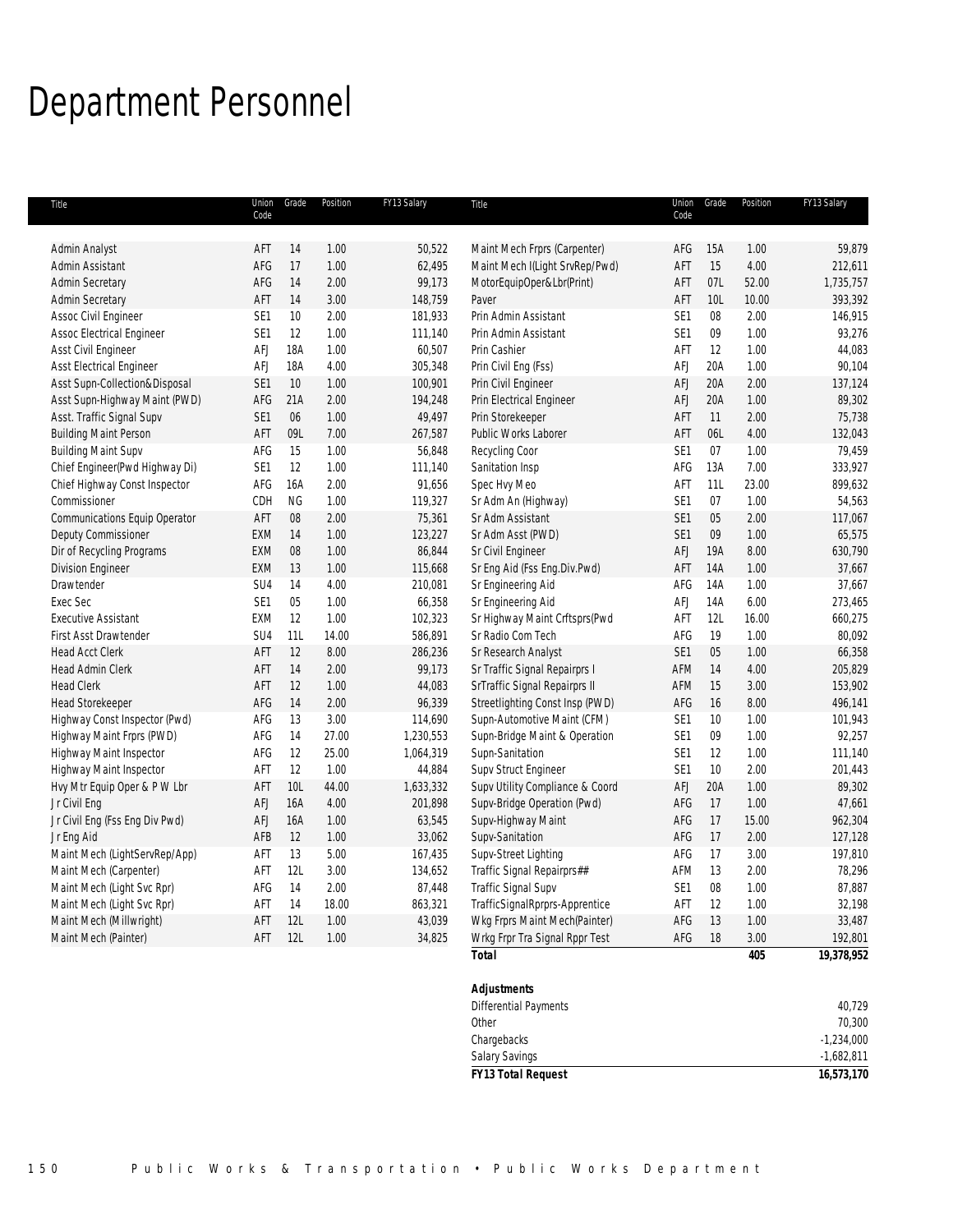# External Funds History

| <b>Personnel Services</b>       |                                                                                                                                                                                                                                                                                                            | FY10 Expenditure                                                                                         | FY11 Expenditure                                                                                                    | FY12 Appropriation                                                                                                                                                             | FY13 Adopted                                                                                                                                                             | Inc/Dec 12 vs 13                                                                                                                                                                |
|---------------------------------|------------------------------------------------------------------------------------------------------------------------------------------------------------------------------------------------------------------------------------------------------------------------------------------------------------|----------------------------------------------------------------------------------------------------------|---------------------------------------------------------------------------------------------------------------------|--------------------------------------------------------------------------------------------------------------------------------------------------------------------------------|--------------------------------------------------------------------------------------------------------------------------------------------------------------------------|---------------------------------------------------------------------------------------------------------------------------------------------------------------------------------|
|                                 | 51000 Permanent Employees<br>51100 Emergency Employees<br>51200 Overtime<br>51300 Part Time Employees<br>51400 Health Insurance<br>51500 Pension & Annunity<br>51600 Unemployment Compensation<br>51700 Workers' Compensation<br>51800 Indirect Costs<br>51900 Medicare<br><b>Total Personnel Services</b> | $\bf 0$<br>$\boldsymbol{0}$<br>0<br>0<br>0<br>0<br>0<br>0<br>0<br>0<br>0                                 | $\boldsymbol{0}$<br>0<br>0<br>0<br>0<br>$\mathbf 0$<br>0<br>0<br>$\overline{0}$<br>0<br>0                           | $\mathbf 0$<br>$\boldsymbol{0}$<br>$\mathbf 0$<br>$\overline{0}$<br>$\overline{0}$<br>$\mathbf 0$<br>$\overline{0}$<br>$\overline{0}$<br>$\overline{0}$<br>$\overline{0}$<br>0 | $\boldsymbol{0}$<br>$\mathbf 0$<br>$\mathbf 0$<br>$\mathbf{0}$<br>$\mathbf{0}$<br>$\mathbf 0$<br>$\mathbf{0}$<br>$\mathbf{0}$<br>$\mathbf{0}$<br>$\mathbf 0$<br>$\bf{0}$ | $\mathbf 0$<br>$\mathbf 0$<br>$\mathbf{0}$<br>$\mathbf{0}$<br>$\overline{0}$<br>$\overline{0}$<br>$\mathbf 0$<br>$\mathbf{0}$<br>$\mathbf{0}$<br>$\overline{0}$<br>$\mathbf{0}$ |
| <b>Contractual Services</b>     |                                                                                                                                                                                                                                                                                                            | FY10 Expenditure                                                                                         | FY11 Expenditure                                                                                                    | FY12 Appropriation                                                                                                                                                             | FY13 Adopted                                                                                                                                                             | Inc/Dec 12 vs 13                                                                                                                                                                |
|                                 | 52100 Communications<br>52200 Utilities<br>52400 Snow Removal<br>52500 Garbage/Waste Removal<br>52600 Repairs Buildings & Structures<br>52700 Repairs & Service of Equipment<br>52800 Transportation of Persons<br>52900 Contracted Services<br><b>Total Contractual Services</b>                          | $\boldsymbol{0}$<br>$\boldsymbol{0}$<br>0<br>0<br>0<br>$\mathbf 0$<br>$\overline{0}$<br>27,559<br>27,559 | $\boldsymbol{0}$<br>$\boldsymbol{0}$<br>$\theta$<br>71,066<br>0<br>$\mathbf 0$<br>$\overline{0}$<br>5,940<br>77,006 | $\boldsymbol{0}$<br>$\boldsymbol{0}$<br>$\overline{0}$<br>$\overline{0}$<br>$\overline{0}$<br>$\mathbf 0$<br>$\overline{0}$<br>57,000<br>57,000                                | $\boldsymbol{0}$<br>$\mathbf 0$<br>$\mathbf{0}$<br>$\mathbf 0$<br>$\mathbf{0}$<br>$\mathbf 0$<br>$\mathbf{0}$<br>28,600<br>28,600                                        | $\mathbf 0$<br>$\mathbf{0}$<br>$\overline{0}$<br>$\overline{0}$<br>$\mathbf 0$<br>$\overline{0}$<br>$\overline{0}$<br>$-28,400$<br>$-28,400$                                    |
| <b>Supplies &amp; Materials</b> |                                                                                                                                                                                                                                                                                                            | FY10 Expenditure                                                                                         | FY11 Expenditure                                                                                                    | FY12 Appropriation                                                                                                                                                             | FY13 Adopted                                                                                                                                                             | Inc/Dec 12 vs 13                                                                                                                                                                |
|                                 | 53000 Auto Energy Supplies<br>53200 Food Supplies<br>53400 Custodial Supplies<br>53500 Med, Dental, & Hosp Supply<br>53600 Office Supplies and Materials<br>53700 Clothing Allowance<br>53800 Educational Supplies & Mat<br>53900 Misc Supplies & Materials<br><b>Total Supplies &amp; Materials</b>       | $\theta$<br>$\boldsymbol{0}$<br>0<br>0<br>0<br>$\mathbf 0$<br>$\boldsymbol{0}$<br>20,901<br>20,901       | $\boldsymbol{0}$<br>0<br>0<br>0<br>$\overline{0}$<br>0<br>$\overline{0}$<br>3,564<br>3,564                          | $\boldsymbol{0}$<br>$\boldsymbol{0}$<br>$\overline{0}$<br>$\overline{0}$<br>$\overline{0}$<br>$\overline{0}$<br>$\overline{0}$<br>25,000<br>25,000                             | $\boldsymbol{0}$<br>$\mathbf 0$<br>$\mathbf{0}$<br>$\mathbf{0}$<br>$\mathbf{0}$<br>$\mathbf 0$<br>$\mathbf{0}$<br>9,300<br>9,300                                         | $\mathbf{0}$<br>$\mathbf 0$<br>$\overline{0}$<br>$\overline{0}$<br>$\mathbf 0$<br>$\overline{0}$<br>$\overline{0}$<br>$-15,700$<br>$-15,700$                                    |
| <b>Current Chgs &amp; Oblig</b> |                                                                                                                                                                                                                                                                                                            | FY10 Expenditure                                                                                         | FY11 Expenditure                                                                                                    | FY12 Appropriation                                                                                                                                                             | FY13 Adopted                                                                                                                                                             | Inc/Dec 12 vs 13                                                                                                                                                                |
|                                 | 54300 Workers' Comp Medical<br>54400 Legal Liabilities<br>54600 Current Charges H&I<br>54700 Indemnification<br>54900 Other Current Charges<br>Total Current Chgs & Oblig                                                                                                                                  | $\theta$<br>$\boldsymbol{0}$<br>0<br>0<br>0<br>$\mathbf{0}$                                              | $\boldsymbol{0}$<br>0<br>0<br>0<br>$\mathbf 0$<br>0                                                                 | $\boldsymbol{0}$<br>$\boldsymbol{0}$<br>$\overline{0}$<br>$\overline{0}$<br>$\mathbf 0$<br>0                                                                                   | $\boldsymbol{0}$<br>$\mathbf 0$<br>$\mathbf{0}$<br>$\mathbf 0$<br>$\mathbf 0$<br>$\mathbf{0}$                                                                            | $\mathbf 0$<br>$\mathbf{0}$<br>$\overline{0}$<br>$\overline{0}$<br>$\mathbf 0$<br>$\mathbf{0}$                                                                                  |
| Equipment                       |                                                                                                                                                                                                                                                                                                            | FY10 Expenditure                                                                                         | FY11 Expenditure                                                                                                    | FY12 Appropriation                                                                                                                                                             | FY13 Adopted                                                                                                                                                             | Inc/Dec 12 vs 13                                                                                                                                                                |
|                                 | 55000 Automotive Equipment<br>55400 Lease/Purchase<br>55600 Office Furniture & Equipment<br>55900 Misc Equipment<br><b>Total Equipment</b>                                                                                                                                                                 | $\boldsymbol{0}$<br>$\boldsymbol{0}$<br>0<br>0<br>0                                                      | 0<br>$\boldsymbol{0}$<br>0<br>0<br>0                                                                                | 0<br>$\boldsymbol{0}$<br>$\boldsymbol{0}$<br>0<br>0                                                                                                                            | $\boldsymbol{0}$<br>$\boldsymbol{0}$<br>$\mathbf 0$<br>$\boldsymbol{0}$<br>$\boldsymbol{0}$                                                                              | 0<br>$\mathbf 0$<br>$\mathbf 0$<br>$\mathbf 0$<br>0                                                                                                                             |
| Other                           |                                                                                                                                                                                                                                                                                                            | FY10 Expenditure                                                                                         | FY11 Expenditure                                                                                                    | FY12 Appropriation                                                                                                                                                             | FY13 Adopted                                                                                                                                                             | Inc/Dec 12 vs 13                                                                                                                                                                |
|                                 | 56200 Special Appropriation<br>57200 Structures & Improvements<br>58000 Land & Non-Structure<br><b>Total Other</b>                                                                                                                                                                                         | $\boldsymbol{0}$<br>$\boldsymbol{0}$<br>0<br>0                                                           | $\bf 0$<br>$\boldsymbol{0}$<br>0<br>0                                                                               | $\boldsymbol{0}$<br>$\boldsymbol{0}$<br>0<br>$\bf 0$                                                                                                                           | $\boldsymbol{0}$<br>$\boldsymbol{0}$<br>$\mathbf 0$<br>$\pmb{0}$                                                                                                         | 0<br>$\mathbf 0$<br>$\mathbf 0$<br>0                                                                                                                                            |
|                                 | <b>Grand Total</b>                                                                                                                                                                                                                                                                                         | 48,460                                                                                                   | 80,570                                                                                                              | 82,000                                                                                                                                                                         | 37,900                                                                                                                                                                   | $-44,100$                                                                                                                                                                       |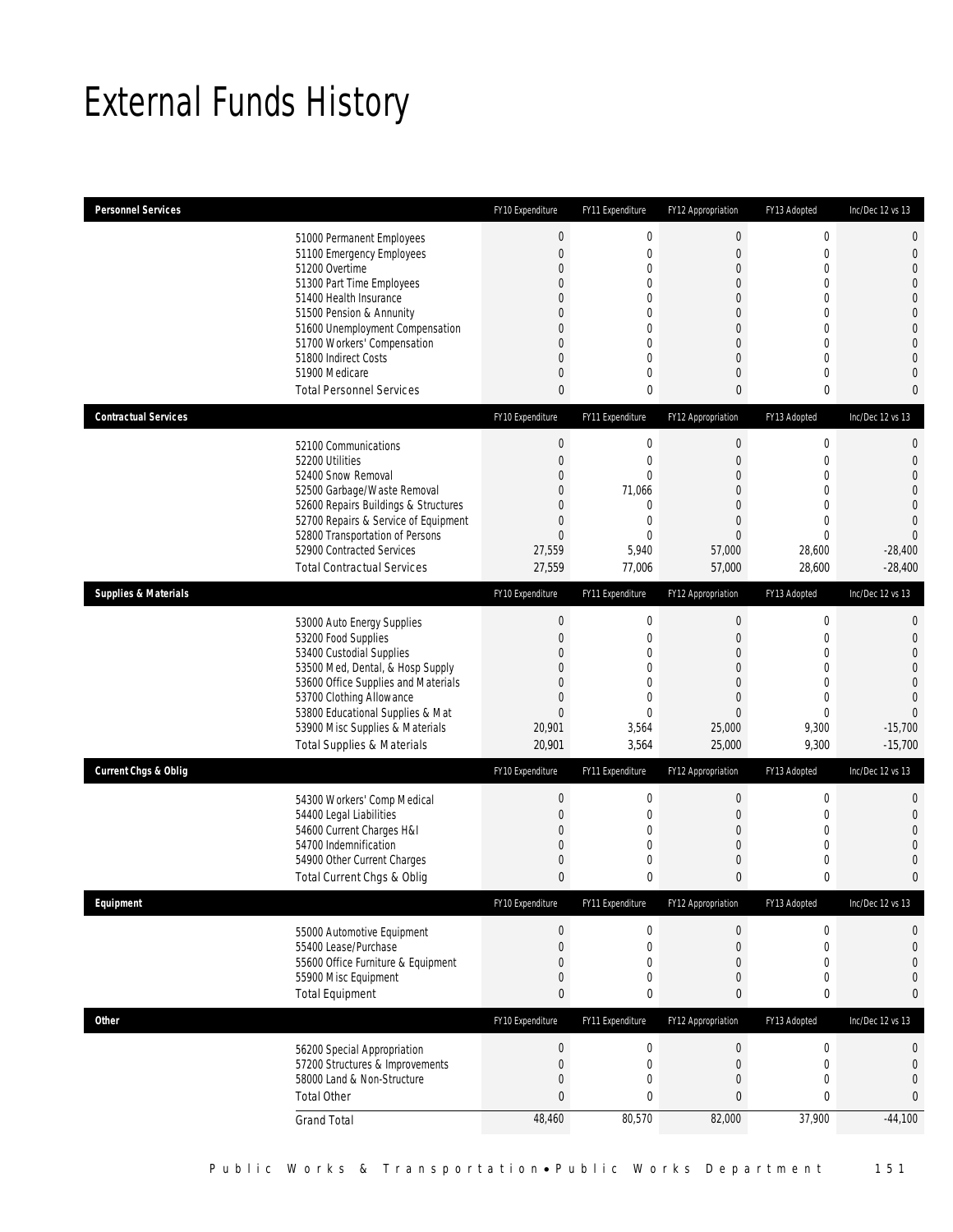# Program 1. Commissioner's Office

## *Joanne Massaro, Commissioner Organization: 311100*

## *Program Description*

The Commissioner's Office defines long-term policy and direction, and works to enhance service delivery throughout the Department. The office is also responsible for issuing permits for street openings and street occupancy.

| <b>Operating Budget</b>             | Actual '10          | Actual '11          | Approp '12          | <b>Budget '13</b>   |
|-------------------------------------|---------------------|---------------------|---------------------|---------------------|
| Personnel Services<br>Non Personnel | ,744,317<br>924.773 | ,868,078<br>704.413 | .445.771<br>615,018 | .417.182<br>629,642 |
| Total                               | 2,669,090           | 2,572,491           | 2.060.789           | 2,046,824           |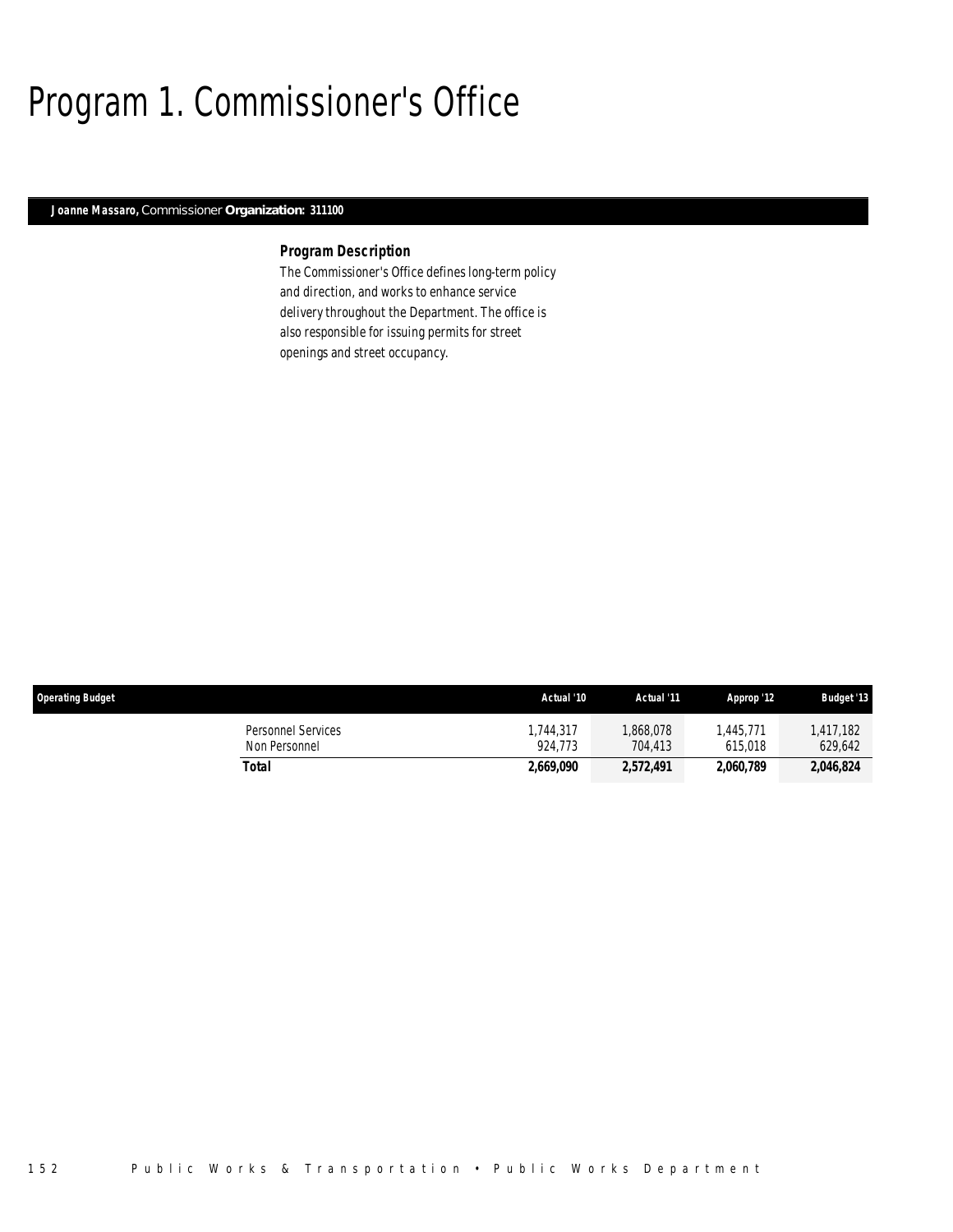# Program 2. Building/Facility Maintenance

## *Fouad Hamzeh, Manager Organization: 311200*

### *Program Description*

The Building/Facility Maintenance Program ensures that Department personnel work in clean, properly maintained buildings. The program is also charged with maintaining telephone communications at the Department's operations center.

| <b>Operating Budget</b>                    | Actual '10           | Actual '11          | Approp '12           | <b>Budget '13</b>    |
|--------------------------------------------|----------------------|---------------------|----------------------|----------------------|
| <b>Personnel Services</b><br>Non Personnel | 568.667<br>1.380.989 | 594.731<br>.253.470 | 631.943<br>1.570.700 | 634,252<br>2,141,769 |
| Total                                      | 1,949.656            | 1,848,201           | 2,202,643            | 2,776,021            |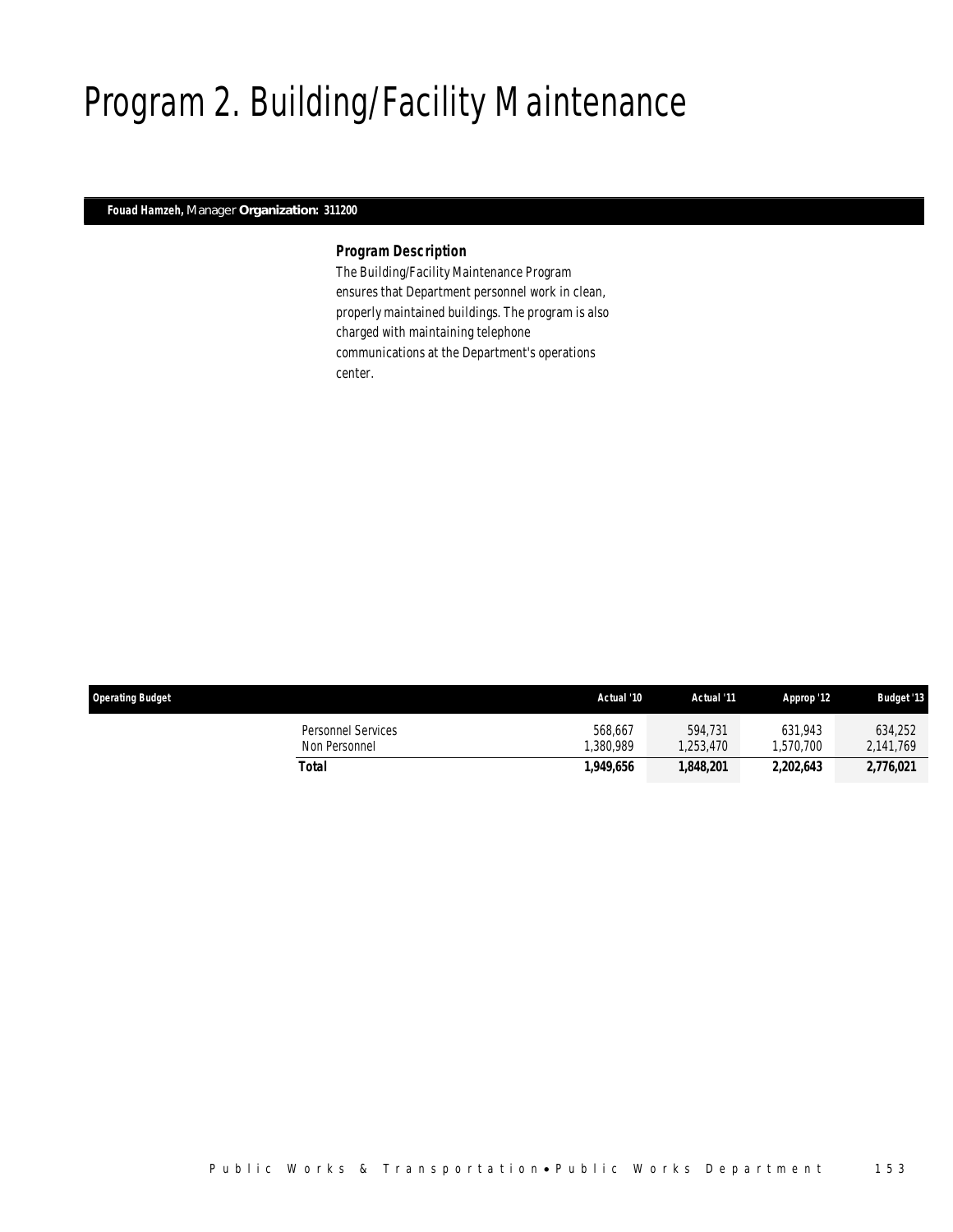## Program 3. Engineering

## *Para Jayasinghe, P.E., Manager Organization: 311300*

### *Program Description*

The Engineering Program plans, designs, schedules and prepares contracts for the reconstruction of sidewalks, roadways and bridges. Engineering firms are used to supplement staff and all work is coordinated with other City and state planning agencies. Through the Public Improvement Commission, the program reviews any proposed changes on, over, or under public ways by outside groups. (The program also maintains the official records of all City-owned land and streets).

| <b>Operating Budget</b>             | Actual '10          | Actual '11          | Approp '12         | <b>Budget '13</b>  |
|-------------------------------------|---------------------|---------------------|--------------------|--------------------|
| Personnel Services<br>Non Personnel | .257.043<br>687.517 | .401.095<br>805.513 | 594.189<br>577.145 | 617,637<br>802,399 |
| Total                               | 1,944,560           | 2,206,608           | 1.171.334          | 1,420,036          |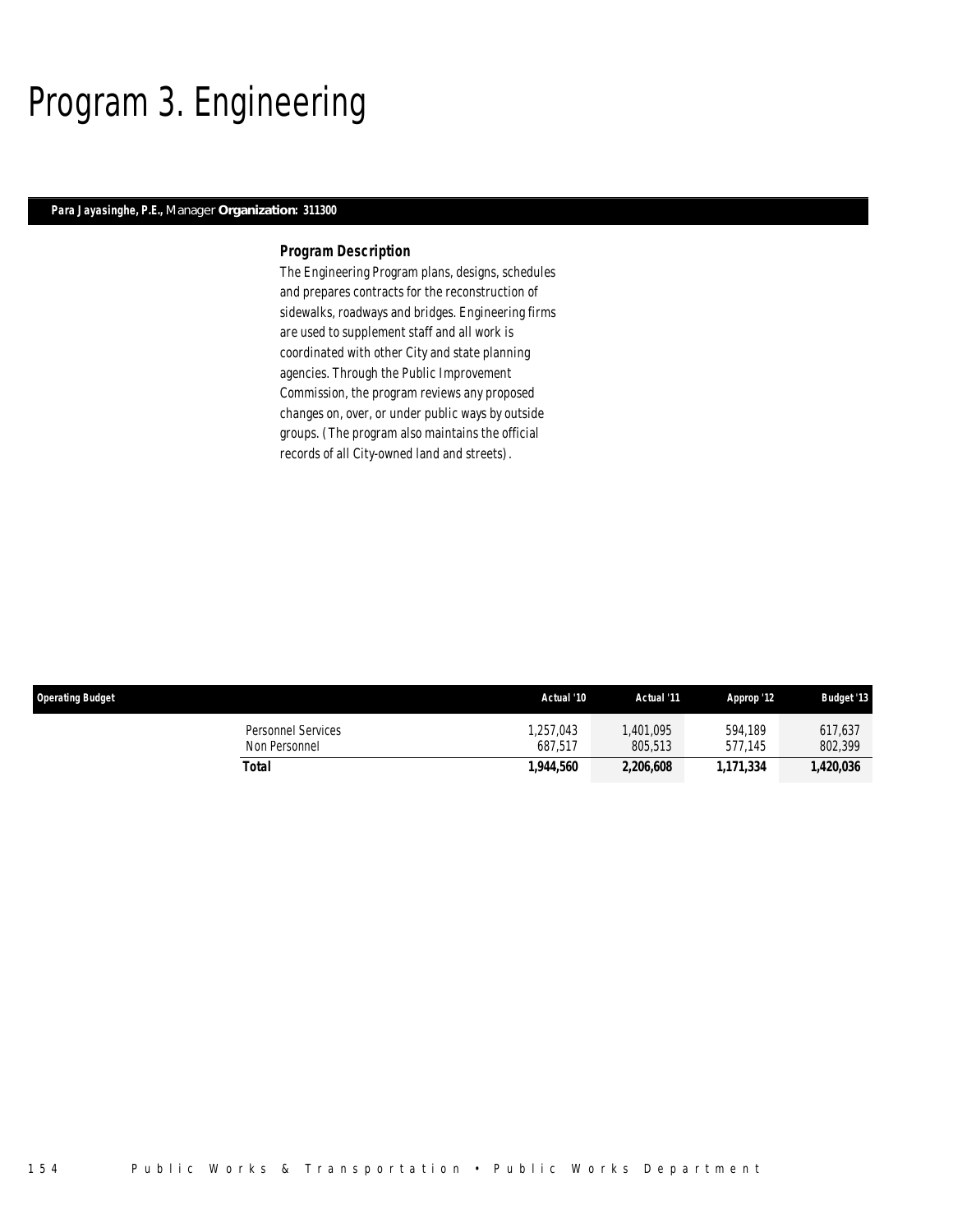## Program 4. Construction Management

## *David Mallen, Manager Organization: 311400*

### *Program Description*

The Construction Management Program is responsible for the construction and maintenance of the highway infrastructure of the City. Responsibilities include installing pedestrian ramps, and managing major capital improvements in business districts. Engineering and inspection is provided for reconstruction and resurfacing projects and for the permanent restoration of damaged public ways. By inspecting public ways, analyzing and programming field data and estimating recovery cost, this program seeks to minimize the damages to roadways and sidewalks by utility companies and contractors.

## *Program Strategies*

• To reconstruct and resurface the City's roadways and sidewalks to ensure a safe and passable right of way.

| <b>Performance Measures</b> |                                                                                                                         | Actual '10          | Actual '11           | <b>Projected '12</b>   | Target '13        |
|-----------------------------|-------------------------------------------------------------------------------------------------------------------------|---------------------|----------------------|------------------------|-------------------|
|                             | Centerline miles of roadway reconstructed<br>Centerline miles of roadway resurfaced<br>Total utility cut square footage | 27<br>1,617,873     | 23<br>807,760        | 3.6<br>18<br>1,071,111 | 38<br>900,000     |
| <b>Operating Budget</b>     |                                                                                                                         | Actual '10          | Actual '11           | Approp '12             | <b>Budget '13</b> |
|                             | <b>Personnel Services</b><br>Non Personnel                                                                              | .287.523<br>556,570 | 1,366,033<br>583,801 | 587.694<br>226,885     | 656,957<br>52,225 |
|                             |                                                                                                                         |                     |                      |                        | 709,182           |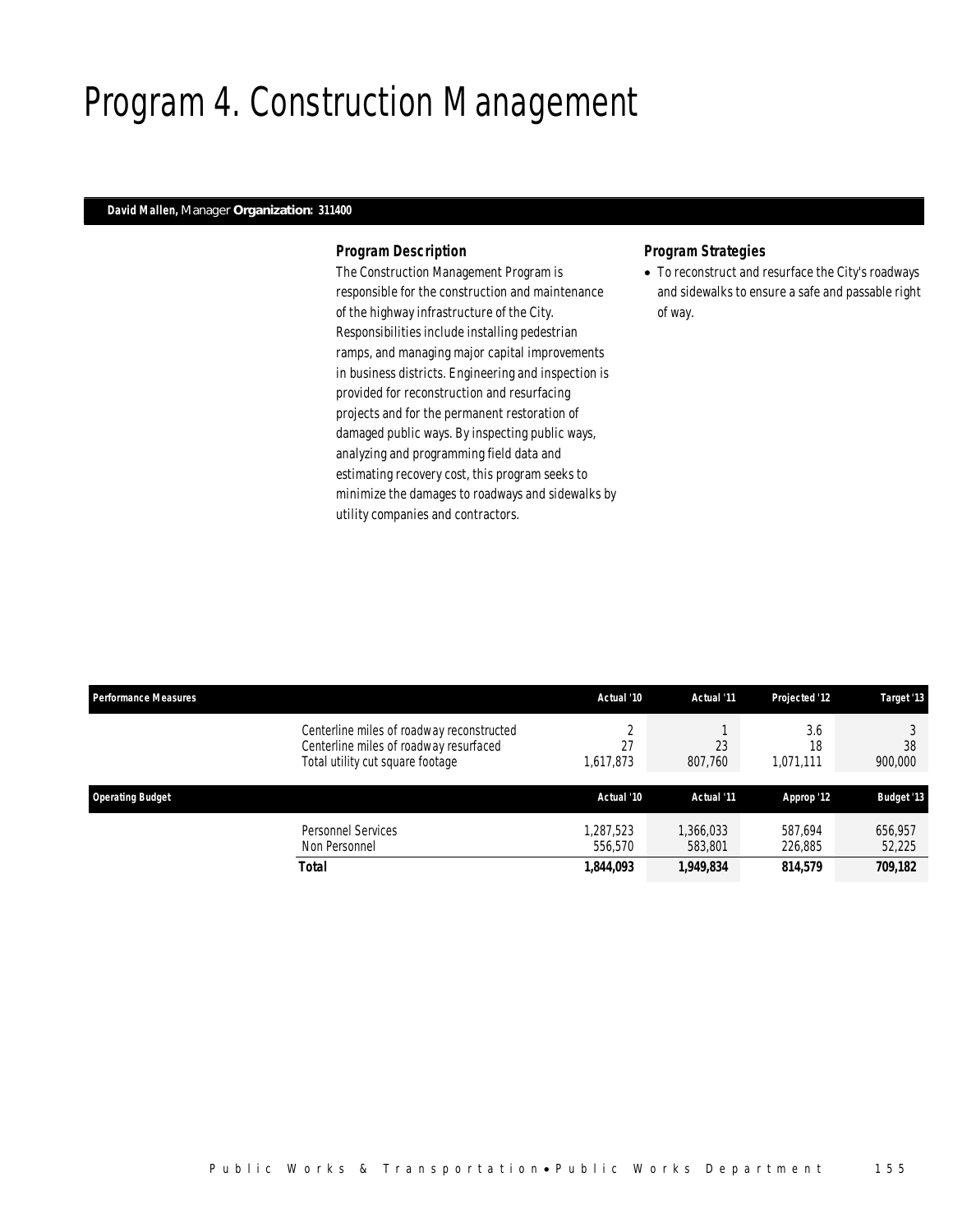# Program 5. Highway Field Operations

### *Elmo Baldassari, Manager Organization: 311500*

### *Program Description*

The Highway Field Operations Program is responsible for cleaning all city streets from curb to curb, with special emphasis on high litter areas and neighborhoods with posted street cleaning times. The program maintains and empties litter receptacles in busier areas of the city, clears snow from the streets during winter, makes temporary repairs to streets and sidewalks and provides assistance to the Recycling Program. The program also provides graffiti services and cleans and maintains the Boston Freedom Trail.

### *Program Strategies*

• To maintain clean city streets.

| <b>Performance Measures</b> |                                                                   | Actual '10             | Actual '11             | Projected '12          | Target '13             |
|-----------------------------|-------------------------------------------------------------------|------------------------|------------------------|------------------------|------------------------|
|                             | % of street cleaning shifts cancelled per month<br>due to weather | 11%                    | 20%                    | 6%                     | 20%                    |
|                             | CRM # of pothole repair requests received                         | 3.210                  | 4,021                  | 4,557                  | 3,000                  |
|                             | CRM # of snow plowing requests received                           | 2,200                  | 9,365                  | 401                    | 2,200                  |
|                             | CRM % of pothole repair requests completed<br>within SLA          |                        | 67                     | 92                     | 90                     |
|                             | CRM Average time to complete a pothole repair<br>request          | 3                      | 5                      | 6                      |                        |
| <b>Operating Budget</b>     |                                                                   | Actual '10             | Actual '11             | Approp '12             | <b>Budget '13</b>      |
|                             | <b>Personnel Services</b><br>Non Personnel                        | 8.491.090<br>7.849.882 | 7.883.943<br>7.204.481 | 9.334.497<br>6,441,928 | 9,339,450<br>7,437,789 |
|                             | Total                                                             | 16,340,972             | 15.088.424             | 15,776,425             | 16,777,239             |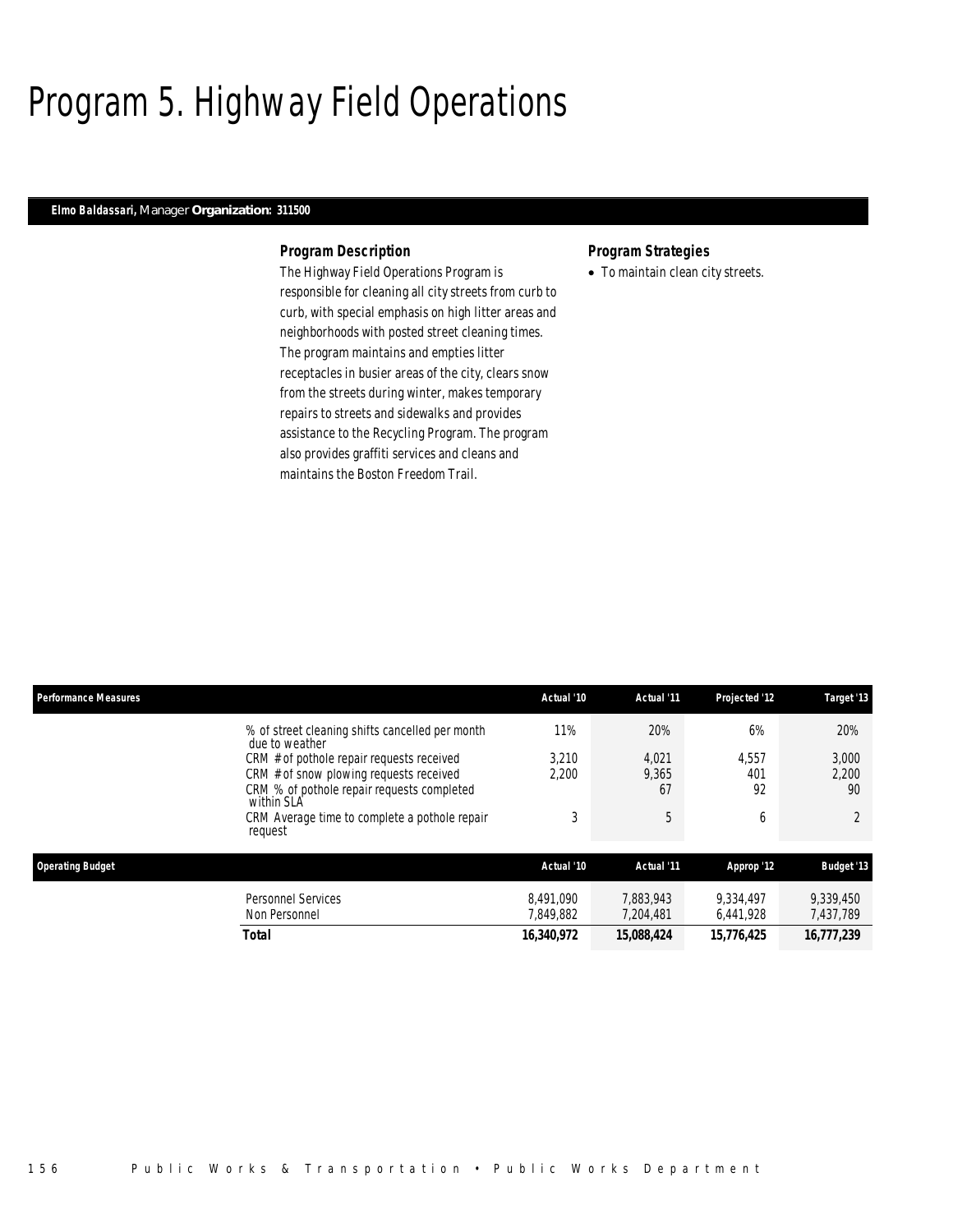## Program 6. Bridge Operations/Maintenance

## *Fouad Hamzeh, Manager Organization: 311600*

### *Program Description*

The Bridge Operations/Maintenance Program works to keep water, vehicle and pedestrian traffic moving as effectively as possible over and under the City's bridges. Responsibilities include efficient operation of the four drawbridges, and rapid response to needed electrical and mechanical repairs.

## *Program Strategies*

• To maintain and operate vehicle and pedestrian bridges.

| <b>Performance Measures</b> |                                            | Actual '10           | Actual '11           | Projected '12        | Target '13           |
|-----------------------------|--------------------------------------------|----------------------|----------------------|----------------------|----------------------|
|                             | # of bridge openings                       |                      | 4,784                | 3,247                | 2,700                |
| <b>Operating Budget</b>     |                                            | Actual '10           | Actual '11           | Approp '12           | <b>Budget '13</b>    |
|                             | <b>Personnel Services</b><br>Non Personnel | 1.147.039<br>753.299 | 1.097.977<br>865,046 | 1,119,022<br>583.479 | 1,115,187<br>680,580 |
|                             | <b>Total</b>                               | 1,900,338            | 1,963,023            | 1,702,501            | 1,795,767            |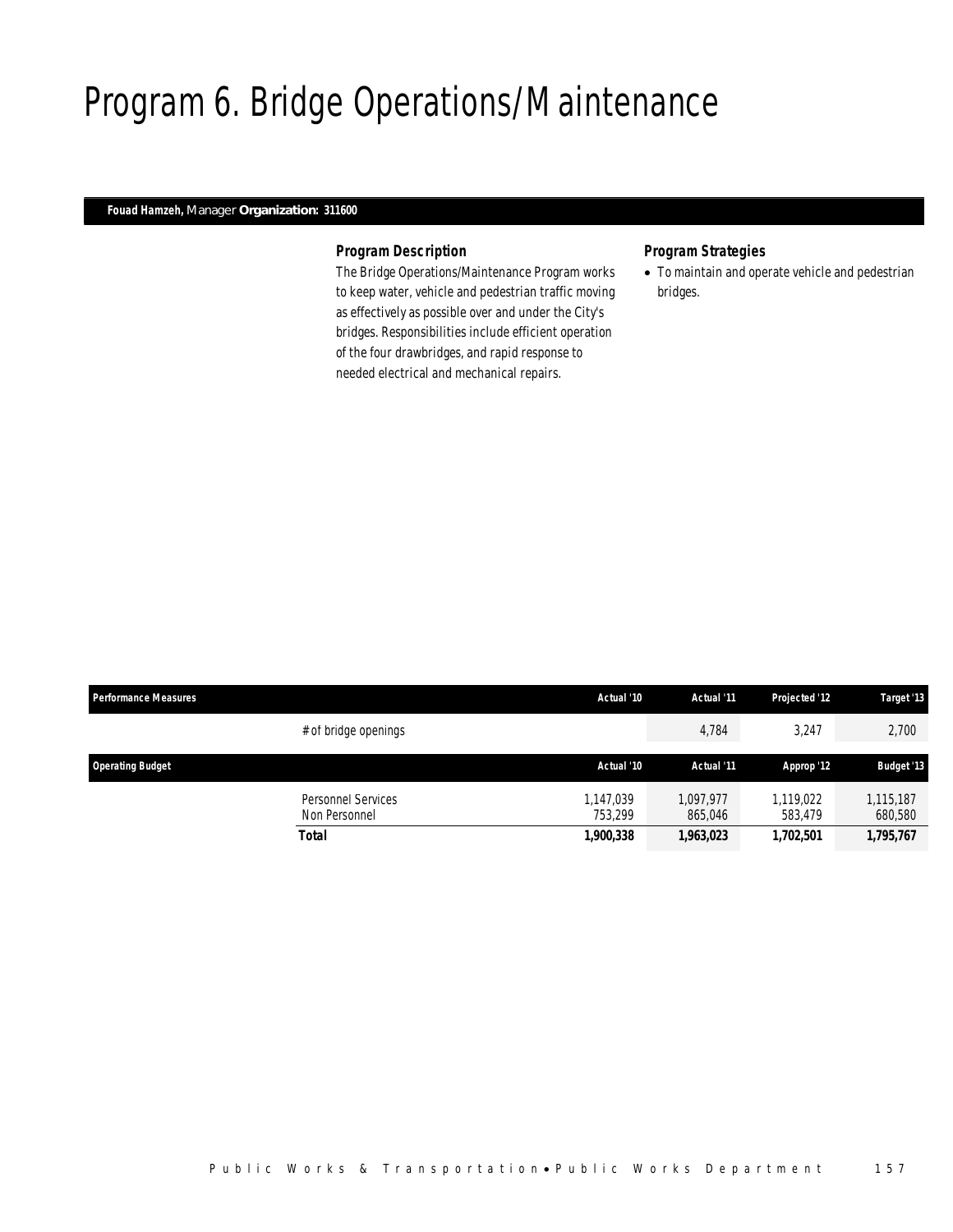## Program 7. Street Lights & Signals

### *Glenn Cooper, Manager Organization: 311700*

### *Program Description*

The Street Lights and Signals program is responsible for the maintenance of traffic signals and streetlights. The program provides modern, cost efficient and effective street lighting and traffic signal services to protect the safety of the general and traveling public on Boston's streets and in the City's parks and playgrounds.In FY03, the City purchased approximately 23,647 street lights formerly owned and maintained by NSTAR, a local utility company.

### *Program Strategies*

• To efficiently maintain traffic signals and street lights.

| <b>Performance Measures</b>                                                | Actual '10              | Actual '11              | Projected '12           | Target '13              |
|----------------------------------------------------------------------------|-------------------------|-------------------------|-------------------------|-------------------------|
| # of street light outages addressed<br>Annual kWh savings from LED program | 8,202                   | 7,122                   | 6.421<br>11,300,000     | 6,800<br>7,500,000      |
| CRM # of street light outage constituent<br>requests received              | 3.841                   | 6,354                   | 7.382                   | 3,000                   |
| CRM % of street light outages addressed within<br>the SLA                  | 69                      | 72                      | 72                      | 75                      |
| CRM Average time to complete a street light<br>outage request              | 13                      | 15                      | 20                      | 10                      |
| <b>Operating Budget</b>                                                    | Actual '10              | Actual '11              | Approp '12              | <b>Budget '13</b>       |
| Personnel Services<br>Non Personnel                                        | 3.380.160<br>10.388.966 | 3.335.124<br>11.874.110 | 3.465.702<br>11,305,680 | 3,527,216<br>10,404,249 |
| <b>Total</b>                                                               | 13,769,126              | 15,209,234              | 14,771,382              | 13,931,465              |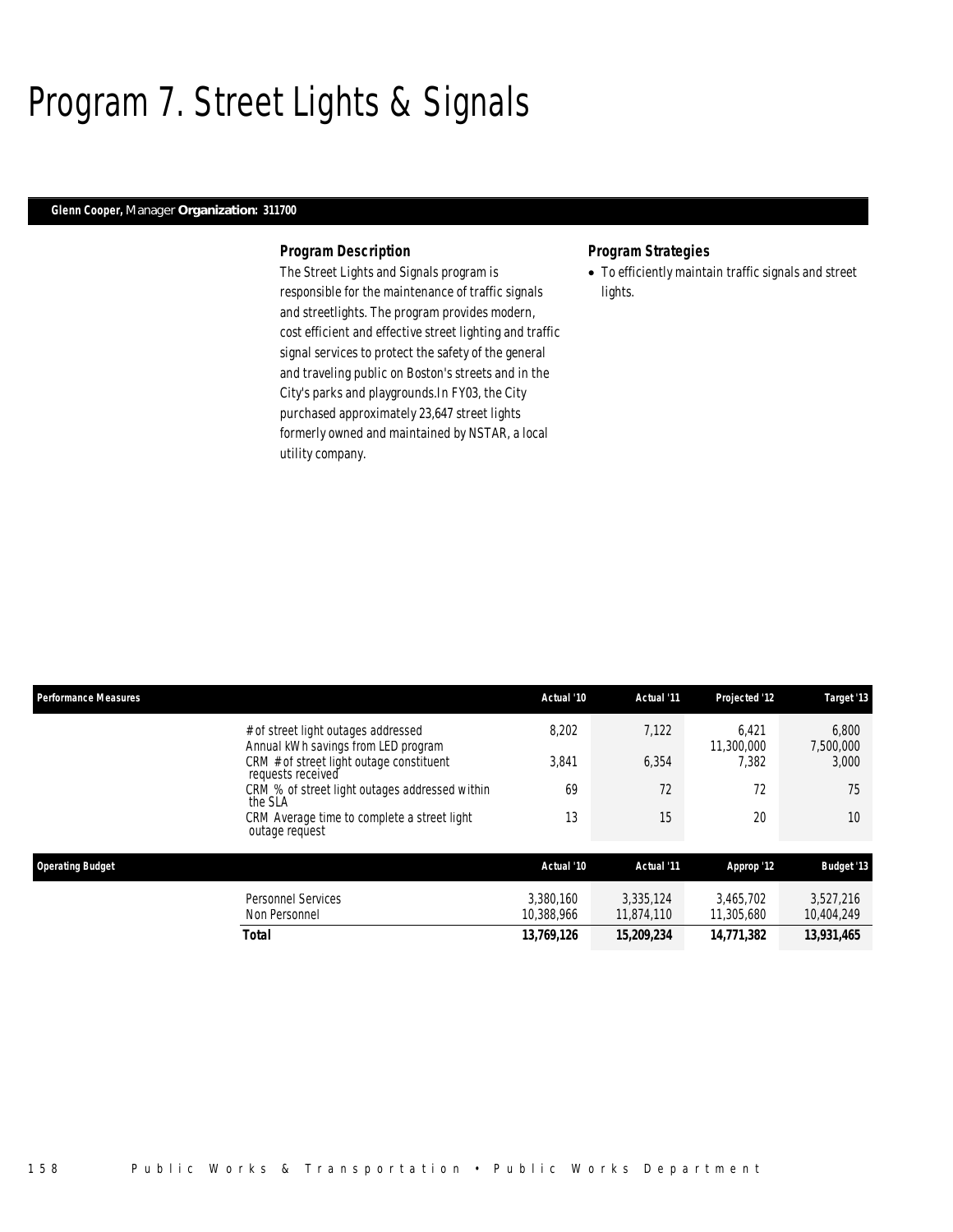## Program 8. Waste Reduction

## *Robert DeRosa, Manager Organization: 311800*

### *Program Description*

The Waste Reduction Division is responsible for implementing and managing recycling activities in the City in conjunction with the collection and disposal of solid waste generated by City of Boston households. Responsibilities include program design, public education around recycling, monitoring contractor work and exploration of cost effective and environmentally sound disposal alternatives.

### *Program Strategies*

- To collect and dispose of residential solid waste and recyclable materials in a cost-effective and efficient manner.
- To increase the diversion rate of recycling through the Recycling Program.

| <b>Performance Measures</b>                                                                      | Actual '10 | Actual '11  | Projected '12 | Target '13        |
|--------------------------------------------------------------------------------------------------|------------|-------------|---------------|-------------------|
| Average pounds of waste per household                                                            | 130        | 134         | 129           | 140               |
| CRM # of missed trash requests received<br>CRM % of missed trash requests completed<br>under SLA | 4,131      | 6,399<br>97 | 5.176<br>99   | 3,250<br>97       |
| CRM Average time to complete a missed trash<br>request                                           |            |             |               |                   |
| Recycling diversion rate                                                                         | 17         | 19          | 19            | 19                |
| Tons of residential waste disposed (not recycled)                                                | 206.531    | 197.830     | 197.829       | 206,000           |
| Tons of residential waste recycled                                                               | 44.245     | 45.905      | 45.058        | 48,000            |
| Tons of solid waste collected and processed                                                      | 212,797    | 253,791     | 251,529       | 254,138           |
| <b>Operating Budget</b>                                                                          | Actual '10 | Actual '11  | Approp '12    | <b>Budget '13</b> |
| <b>Personnel Services</b>                                                                        | 1.123.699  | 1.171.987   | 1.260.655     | 1,308,869         |
| Non Personnel                                                                                    | 39,953,925 | 39,040,462  | 40,603,690    | 41,642,845        |
| Total                                                                                            | 41,077,624 | 40,212,449  | 41,864,345    | 42,951,714        |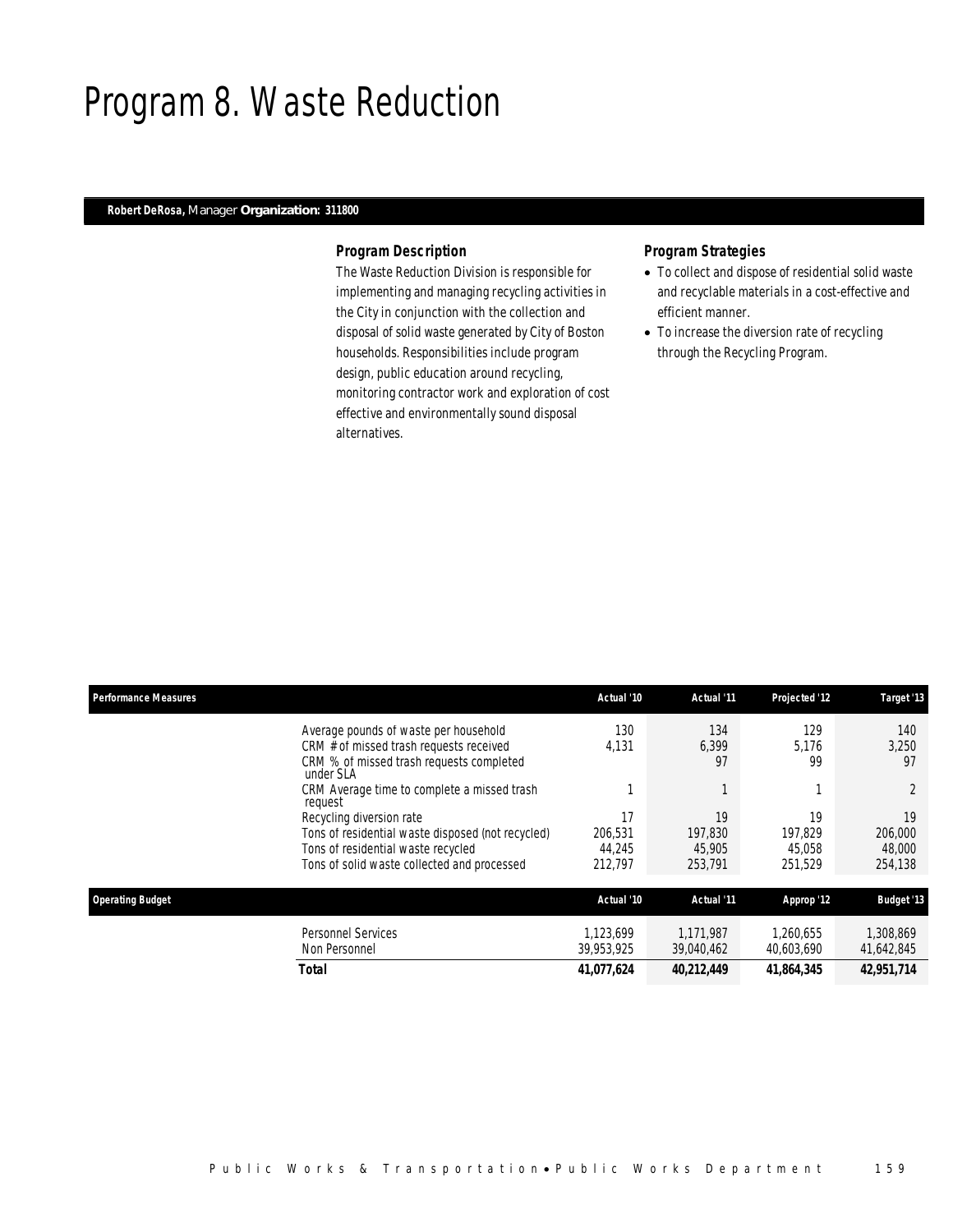## External Funds Projects

*Asian Longhorn Beetles* 

#### *Project Mission*

The state of Massachusetts Dept of Conservation and Recreation reimbursed the city in FY11 for expenses relating to the chipping and disposal of wood in the area where the Asian Longhorn Beetles were sighted. This was a one-time reimbursement for the situation.

### *Electronic Waste Recycling and Advertising*

#### *Project Mission*

Apple Computer Co. donated \$30,000 over three years to support electronic waste recycling and advertising services. This grant supports the municipal electronic waste recycling days.

*Home Composting* 

#### *Project Mission*

This revolving account was started with a grant from the State Department of Environmental Protection and uses yard waste materials from community gardens to create compost. The compost is sold and the proceeds were used to buy compost bins, which are also sold to residential gardeners, along with compost. 

### *Keep America Beautiful*

#### *Project Mission*

Keep American Beautiful, in conjunction with Waste Management Inc., gave the City of Boston a one-time grant of \$5,000. The grant was used to purchase outdoor maintenance equipment throughout calendar year 2009 for ongoing city care and has since been utilized by Public Works crews.

*MRIP (Municipal Recycling Incentive Program)* 

#### *Project Mission*

MRIP is a program of the DEP. The goal of the program is to increase municipal recycling, safely dispose of universal wastes (such as CRT's, mercury, paint and auto supplies) and develop a way to recover and reuse materials such as paper, cardboard and leaf and yard waste.

#### *Sustainable Materials Recovery Program Municipal Grant*

### *Project Mission*

This is a onetime grant from the Massachusetts Department of Environmental Protection. It will be used to provide a cost benefit analysis of programs that utilize economic incentives to increase waste diversion.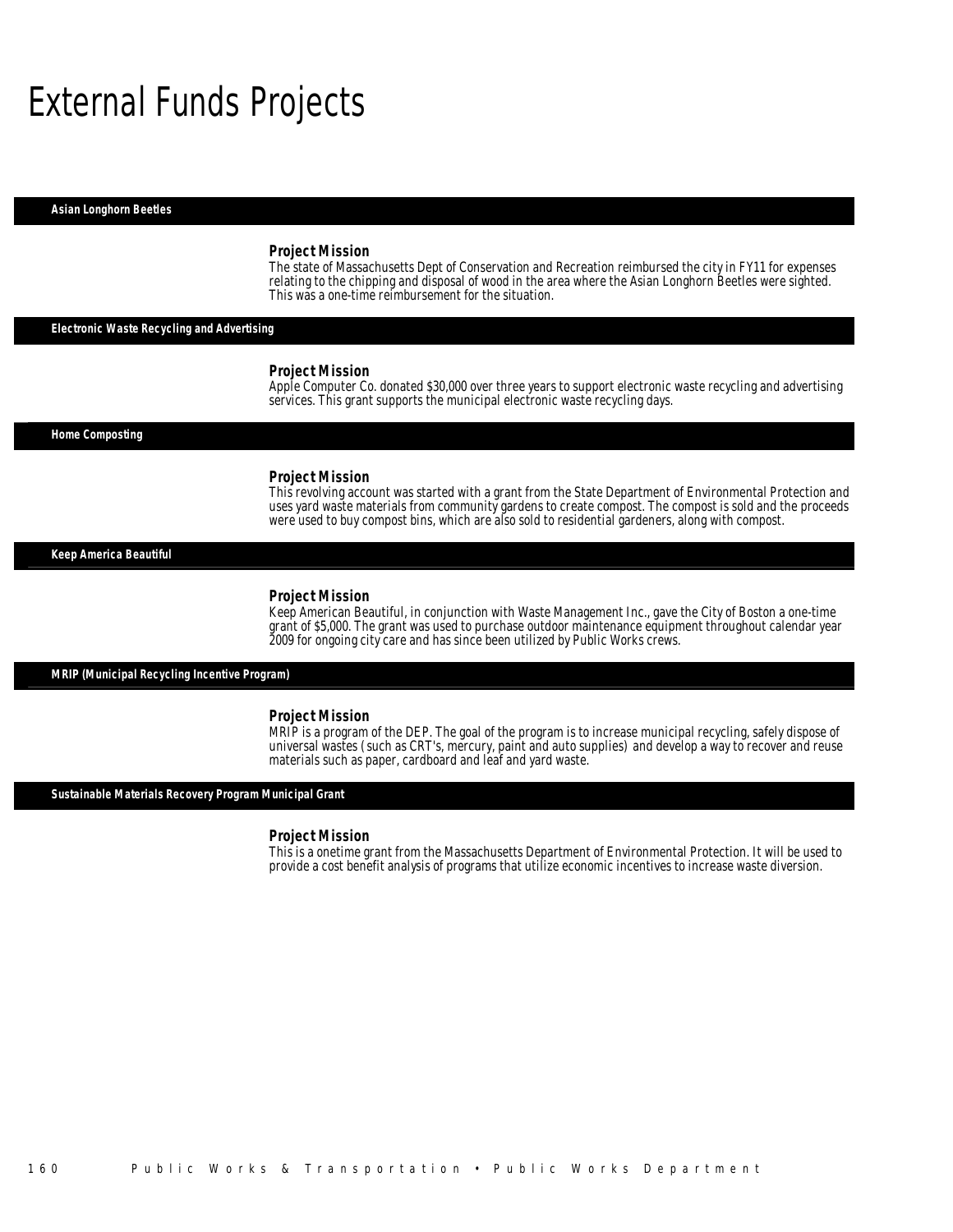## Public Works Department Capital Budget

## *Overview*

Public Works is committed to implementing capital projects that will result in safe, well-functioning and attractive roadways, sidewalks, bridges and street lights.

## *FY13 Major Initiatives*

- The City will continue to convert mercury and sodium vapor streetlights to LEDs, leveraging outside funds from NSTAR to complete the project.
- The major initiative to improve accessibility through the reconstruction and installation of pedestrian ramps on sidewalks will continue in locations throughout the City.
- The creation of a "Neighborhood Commons" program will provide infrastructure to support public gatherings on currently underutilized city owned land.
- The City will begin a green storm water management project, where they will evaluate new types of paving materials to better maintain groundwater levels.
- The City will begin design on a new vehicle washing and storage facility, to meet EPA requirements.

| Capital Budget Expenditures | Total Actual '10 | Total Actual '11 |            | <b>Estimated '12  Total Projected '13</b> |
|-----------------------------|------------------|------------------|------------|-------------------------------------------|
| <b>Total Department</b>     | 33.670.237       | 31.003.441       | 36.863.350 | 61,640,465                                |
|                             |                  |                  |            |                                           |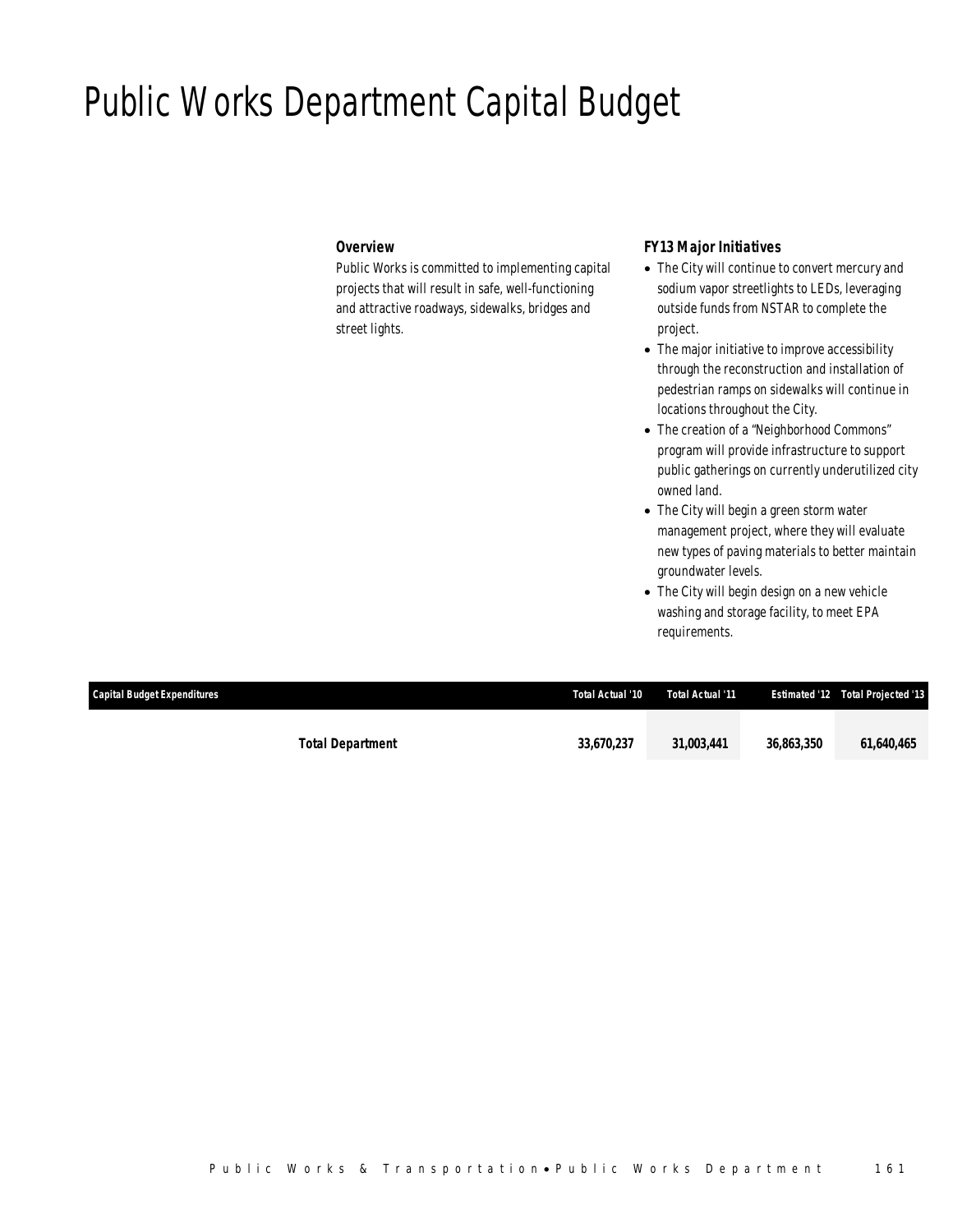#### *ADA/AAB PEDESTRIAN RAMPS*

### *Project Mission*

Install or reconstruct pedestrian ramps to conform to current Americans With Disabilities Act and Architectural Access Board regulations.

*Managing Department,* Public Works Department *Status,* Annual Program

*Location,* Citywide *Operating Impact,* No

| <b>Authorizations</b>                    |            |             |               |             |            |
|------------------------------------------|------------|-------------|---------------|-------------|------------|
|                                          |            |             |               | Non Capital |            |
| Source                                   | Existing   | <b>FY13</b> | <b>Future</b> | Fund        | Total      |
| City Capital                             | 13,000,000 | 0           | 2,000,000     | 0           | 15,000,000 |
| Grants/Other                             |            |             |               | 0           | 0          |
| Total                                    | 13,000,000 | $\theta$    | 2,000,000     | 0           | 15,000,000 |
| <b>Expenditures (Actual and Planned)</b> |            |             |               |             |            |
|                                          | Thru       |             |               |             |            |
| Source                                   | 6/30/11    | <b>FY12</b> | <b>FY13</b>   | FY14-17     | Total      |
| City Capital                             | 8,379,672  | 1.600.000   | 1.600.000     | 3.420.328   | 15,000,000 |
| Grants/Other                             |            |             |               | 0           | $\left($   |
| Total                                    | 8.379.672  | 1.600.000   | 1.600.000     | 3.420.328   | 15,000,000 |

### *ALFORD STREET BRIDGE*

#### *Project Mission*

Replace the bridge. State and federal construction funding awarded. *Managing Department,* Public Works Department *Status,* In Construction*Location,* Charlestown *Operating Impact,* No

| <b>Authorizations</b>                    |           |             |             |             |            |
|------------------------------------------|-----------|-------------|-------------|-------------|------------|
|                                          |           |             |             | Non Capital |            |
| Source                                   | Existing  | <b>FY13</b> | Future      | Fund        | Total      |
| City Capital                             | 4,352,800 | 400,000     | 0           | 0           | 4,752,800  |
| Grants/Other                             |           |             | 0           | 58,000,000  | 58,000,000 |
| Total                                    | 4,352,800 | 400,000     | 0           | 58,000,000  | 62,752,800 |
| <b>Expenditures (Actual and Planned)</b> |           |             |             |             |            |
|                                          | Thru      |             |             |             |            |
| Source                                   | 6/30/11   | <b>FY12</b> | <b>FY13</b> | FY14-17     | Total      |
| City Capital                             | 3.039.988 | 900.000     | 500,000     | 312.812     | 4.752.800  |
| Grants/Other                             |           |             |             | 0           | 0          |
| Total                                    | 3.039.988 | 900.000     | 500,000     | 312,812     | 4.752.800  |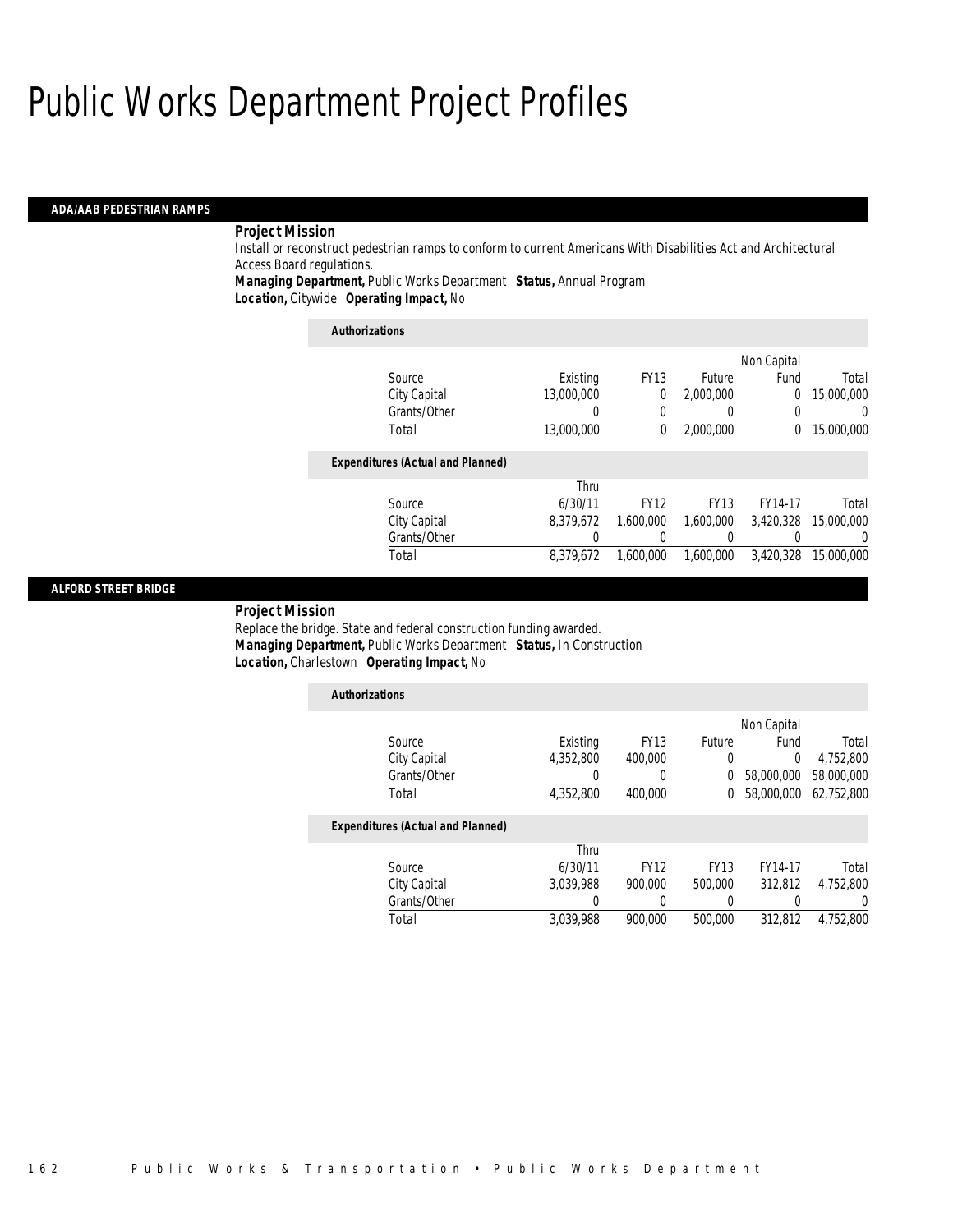### *ALLSTON MAINTENANCE YARD*

### *Project Mission*

 Site improvements including paving, fencing, landscaping, and ADA improvements. Replace garage roof windows and doors. Upgrade lighting and replace fuel tank and furnace.

*Managing Department,* Construction Management *Status,* To Be Scheduled

*Location,* Allston/Brighton *Operating Impact,* No

| <b>Authorizations</b>                    |           |             |             |                |           |
|------------------------------------------|-----------|-------------|-------------|----------------|-----------|
|                                          |           |             |             | Non Capital    |           |
| Source                                   | Existing  | <b>FY13</b> | Future      | Fund           | Total     |
| City Capital                             | 1,330,000 | 0           | 0           | $\overline{0}$ | 1,330,000 |
| Grants/Other                             |           | 0           | $\Omega$    |                | 0         |
| Total                                    | 1,330,000 | 0           | $\mathbf 0$ | 0              | 1,330,000 |
| <b>Expenditures (Actual and Planned)</b> |           |             |             |                |           |
|                                          | Thru      |             |             |                |           |
| Source                                   | 6/30/11   | <b>FY12</b> | <b>FY13</b> | FY14-17        | Total     |
| City Capital                             | 0         | 0           | 0           | 1.330.000      | 1,330,000 |
| Grants/Other                             | 0         | 0           | 0           |                | 0         |
| Total                                    | 0         | $\theta$    | 0           | 1,330,000      | 1,330,000 |
|                                          |           |             |             |                |           |

### *AMERICAN LEGION BRIDGE*

*Project Mission*

 Design and construction management of bridge replacement, with state construction funding awarded. *Managing Department,* Public Works Department *Status,* In Construction*Location,* Mattapan *Operating Impact,* No

| <b>Authorizations</b>                    |          |             |               |             |           |
|------------------------------------------|----------|-------------|---------------|-------------|-----------|
|                                          |          |             |               | Non Capital |           |
| Source                                   | Existing | <b>FY13</b> | <b>Future</b> | Fund        | Total     |
| City Capital                             | 395,000  | 0           | 0             | 0           | 395,000   |
| Grants/Other                             | 0        | 0           | 0             | 3,000,000   | 3,000,000 |
| Total                                    | 395,000  | 0           | 0             | 3,000,000   | 3,395,000 |
| <b>Expenditures (Actual and Planned)</b> |          |             |               |             |           |
|                                          | Thru     |             |               |             |           |
| Source                                   | 6/30/11  | <b>FY12</b> | <b>FY13</b>   | FY14-17     | Total     |
| City Capital                             | 255,487  | 10,000      | 20,000        | 109.513     | 395,000   |
| Grants/Other                             | 0        | 0           | 0             | 0           | $\left($  |
| Total                                    | 255,487  | 10,000      | 20,000        | 109.513     | 395,000   |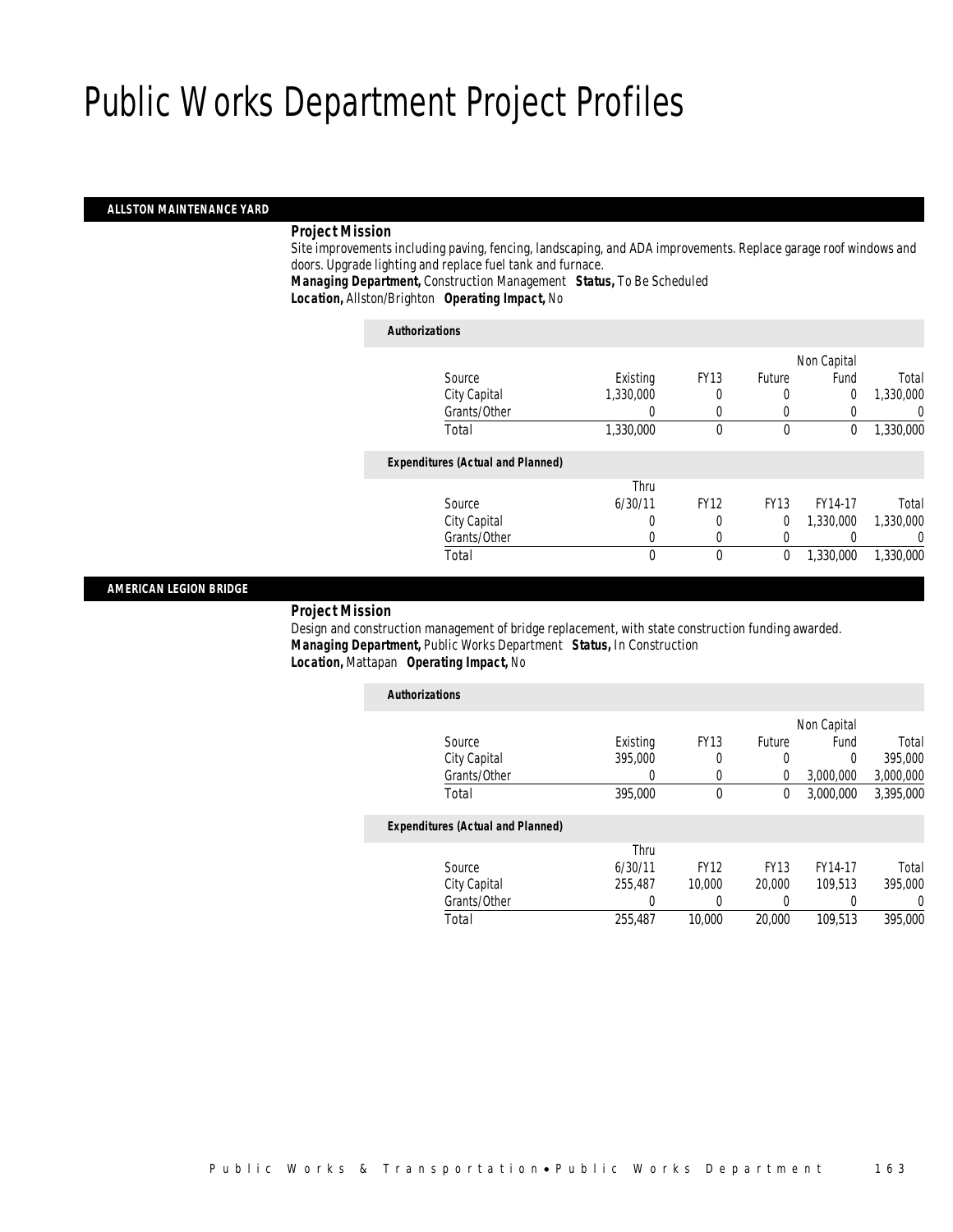#### *ARRA DORCHESTER AVENUE*

### *Project Mission*

Revitalize Dorchester Avenue corridor through the reconstruction of Andrew Square, Glover's Corner, Fields Corner and Peabody Square. American Reinvestment and Recovery Act funded. *Managing Department,* Transportation Department *Status,* In Construction*Location,* Dorchester *Operating Impact,* No

| <b>Authorizations</b>                    |           |             |               |             |            |
|------------------------------------------|-----------|-------------|---------------|-------------|------------|
|                                          |           |             |               | Non Capital |            |
| Source                                   | Existing  | <b>FY13</b> | <b>Future</b> | Fund        | Total      |
| City Capital                             | 2.000.000 | 0           | 0             | $\Omega$    | 2,000,000  |
| Grants/Other                             | 0         | 0           | 0             | 16,500,000  | 16,500,000 |
| Total                                    | 2,000,000 | $\theta$    | 0             | 16,500,000  | 18,500,000 |
| <b>Expenditures (Actual and Planned)</b> |           |             |               |             |            |
|                                          | Thru      |             |               |             |            |
| Source                                   | 6/30/11   | <b>FY12</b> | <b>FY13</b>   | FY14-17     | Total      |
| City Capital                             | 1.408.012 | 100,000     | 65,000        | 426.988     | 2.000.000  |
| Grants/Other                             | 0         | 0           | 0             |             | $\Omega$   |
| Total                                    | 1.408.012 | 100,000     | 65,000        | 426.988     | 2.000.000  |

### *BEACON STREET PHASE III*

#### *Project Mission*

Install a new street lighting system and related roadway improvements from Kenmore Square to Boston City limit at Brookline.

*Managing Department,* Public Works Department *Status,* To Be Scheduled*Location,* Fenway/Kenmore *Operating Impact,* No

| <b>Authorizations</b>                    |           |             |             |                |           |
|------------------------------------------|-----------|-------------|-------------|----------------|-----------|
|                                          |           |             |             | Non Capital    |           |
| Source                                   | Existing  | <b>FY13</b> | Future      | Fund           | Total     |
| City Capital                             | 2,500,000 | 0           | 0           | $\overline{0}$ | 2,500,000 |
| Grants/Other                             | O         | 0           |             | 0              |           |
| Total                                    | 2,500,000 | $\Omega$    | 0           | 0              | 2,500,000 |
| <b>Expenditures (Actual and Planned)</b> |           |             |             |                |           |
|                                          | Thru      |             |             |                |           |
| Source                                   | 6/30/11   | <b>FY12</b> | <b>FY13</b> | FY14-17        | Total     |
| City Capital                             | O         | $\Omega$    | 0           | 2,500,000      | 2,500,000 |
| Grants/Other                             |           | $\Omega$    | 0           | 0              |           |
| Total                                    | 0         | $\theta$    | 0           | 2.500.000      | 2,500,000 |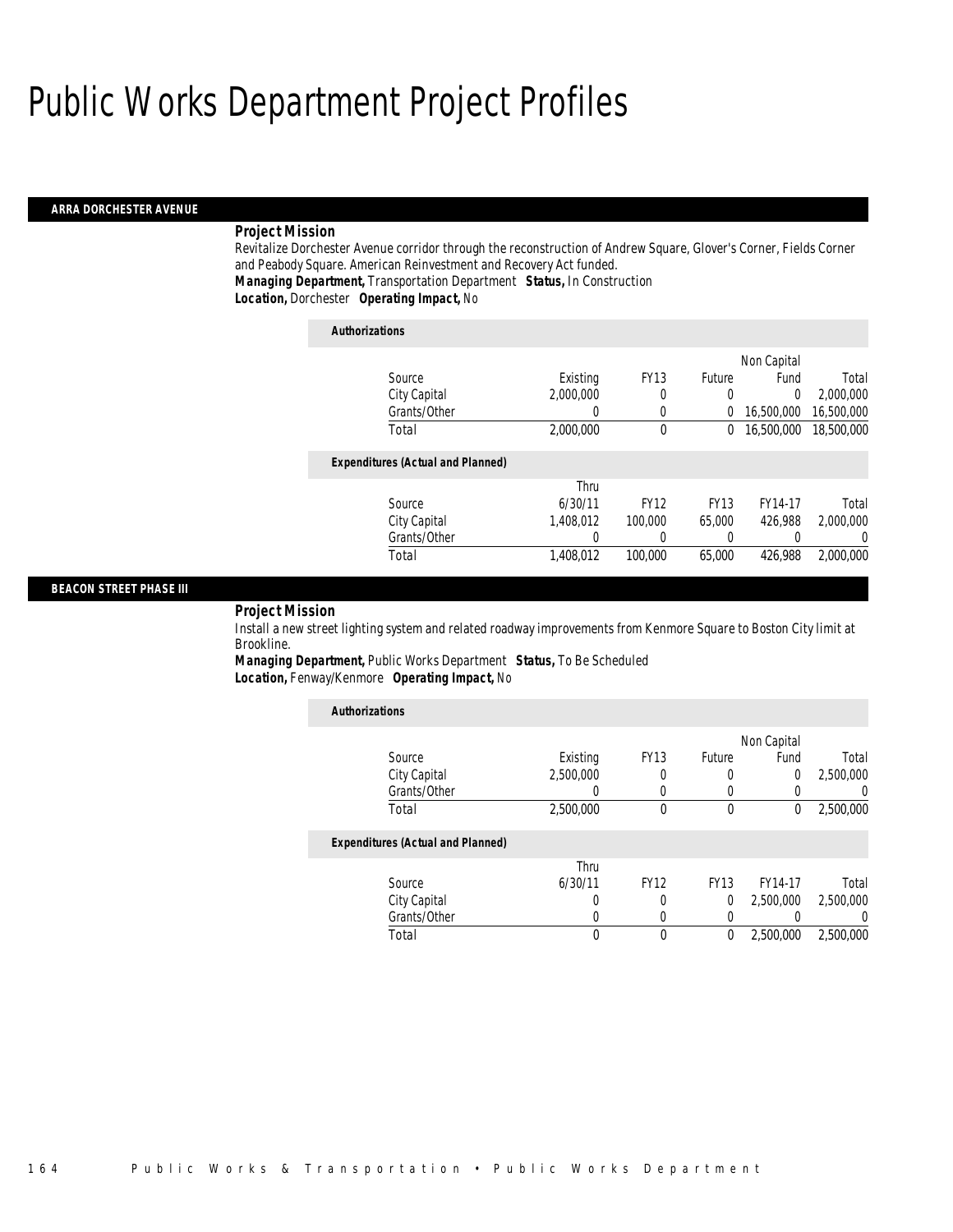### *BLOSSOM STREET LIGHTING*

## *Project Mission*

 Street Lighting, median, sidewalk and roadway improvements to Blossom Street east of Cambridge Street. *Managing Department,* Public Works Department *Status,* New Project*Location,* Back Bay/Beacon Hill *Operating Impact,* No

| <b>Authorizations</b>                    |          |             |             |             |           |
|------------------------------------------|----------|-------------|-------------|-------------|-----------|
|                                          |          |             |             | Non Capital |           |
| Source                                   | Existing | <b>FY13</b> | Future      | Fund        | Total     |
| City Capital                             | 0        | 1.000.000   | 0           | 0           | 1,000,000 |
| Grants/Other                             | 0        | 0           | 0           | 0           |           |
| Total                                    | 0        | 1,000,000   | 0           | 0           | 1,000,000 |
| <b>Expenditures (Actual and Planned)</b> |          |             |             |             |           |
|                                          | Thru     |             |             |             |           |
| Source                                   | 6/30/11  | <b>FY12</b> | <b>FY13</b> | FY14-17     | Total     |
| City Capital                             | 0        | 0           | 500,000     | 500,000     | 1,000,000 |
| Grants/Other                             | 0        | 0           | 0           |             |           |
| Total                                    | 0        | 0           | 500,000     | 500,000     | 1,000,000 |
|                                          |          |             |             |             |           |

*BRIDGE REPAIRS* 

#### *Project Mission*

 Ongoing repairs at various City-owned bridges as needed. *Managing Department,* Public Works Department *Status,* Annual Program*Location,* Citywide *Operating Impact,* No

| <b>Authorizations</b>                    |            |             |             |             |            |
|------------------------------------------|------------|-------------|-------------|-------------|------------|
|                                          |            |             |             | Non Capital |            |
| Source                                   | Existing   | <b>FY13</b> | Future      | Fund        | Total      |
| City Capital                             | 15,734,844 | 0           | 13,000,000  | 0           | 28.734.844 |
| Grants/Other                             |            | 0           | 0           | 0           | 0          |
| Total                                    | 15,734,844 | 0           | 13,000,000  | 0           | 28.734.844 |
| <b>Expenditures (Actual and Planned)</b> |            |             |             |             |            |
|                                          | Thru       |             |             |             |            |
| Source                                   | 6/30/11    | <b>FY12</b> | <b>FY13</b> | FY14-17     | Total      |
| City Capital                             | 9.683.373  | 2.000.000   | 3.000.000   | 14.051.471  | 28.734.844 |
| Grants/Other                             |            | 0           | 0           |             | $\Omega$   |
| Total                                    | 9.683.373  | 2,000,000   | 3.000.000   | 14.051.471  | 28.734.844 |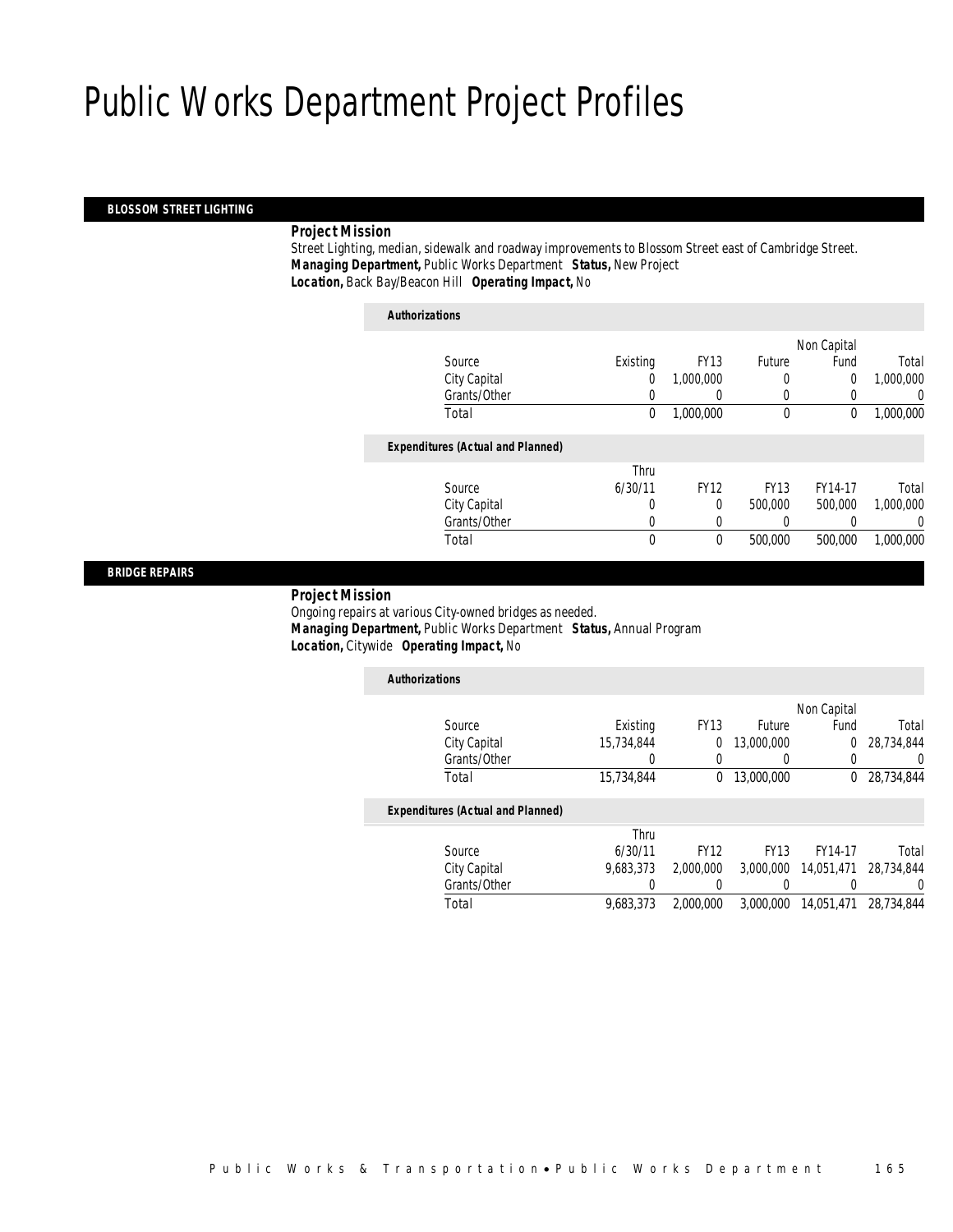#### *BULFINCH TRIANGLE STREET IMPROVEMENTS*

### *Project Mission*

Street, sidewalk and lighting improvements and repairs in the Bulfinch Triangle area including Canal Street, Lancaster Street, Friend Street, Portland Street, and Valenti Way. *Managing Department,* Public Works Department *Status,* In Design*Location,* Central Business District *Operating Impact,* No

| <b>Authorizations</b>                    |          |             |             |             |          |
|------------------------------------------|----------|-------------|-------------|-------------|----------|
|                                          |          |             |             | Non Capital |          |
| Source                                   | Existing | <b>FY13</b> | Future      | Fund        | Total    |
| City Capital                             | 500,000  | 0           | 0           | $\Omega$    | 500,000  |
| Grants/Other                             | 0        | 0           | 0           | 0           | 0        |
| Total                                    | 500,000  | $\Omega$    | $\theta$    | $\Omega$    | 500,000  |
| <b>Expenditures (Actual and Planned)</b> |          |             |             |             |          |
|                                          | Thru     |             |             |             |          |
| Source                                   | 6/30/11  | <b>FY12</b> | <b>FY13</b> | FY14-17     | Total    |
| City Capital                             | 0        | 0           | 0           | 500,000     | 500,000  |
| Grants/Other                             | 0        | $\left($    | 0           |             | $\Omega$ |
| Total                                    | 0        | 0           | 0           | 500,000     | 500,000  |

### *CALUMET SQUARE*

#### *Project Mission*

Improve the intersection of Calumet Street and St. Alphonsus Street. *Managing Department,* Public Works Department *Status,* New Project*Location,* Roxbury *Operating Impact,* No

| <b>Authorizations</b>                    |          |             |             |             |         |
|------------------------------------------|----------|-------------|-------------|-------------|---------|
|                                          |          |             |             | Non Capital |         |
| Source                                   | Existing | <b>FY13</b> | Future      | Fund        | Total   |
| City Capital                             | 0        | 200,000     |             | 0           | 200,000 |
| Grants/Other                             | 0        | 0           |             |             | 0       |
| Total                                    | 0        | 200,000     | $\mathbf 0$ | 0           | 200,000 |
| <b>Expenditures (Actual and Planned)</b> |          |             |             |             |         |
|                                          | Thru     |             |             |             |         |
| Source                                   | 6/30/11  | <b>FY12</b> | <b>FY13</b> | FY14-17     | Total   |
| City Capital                             | 0        | 0           | 50,000      | 150,000     | 200,000 |
| Grants/Other                             | O        | 0           |             |             | 0       |
| Total                                    | 0        | $\theta$    | 50,000      | 150,000     | 200,000 |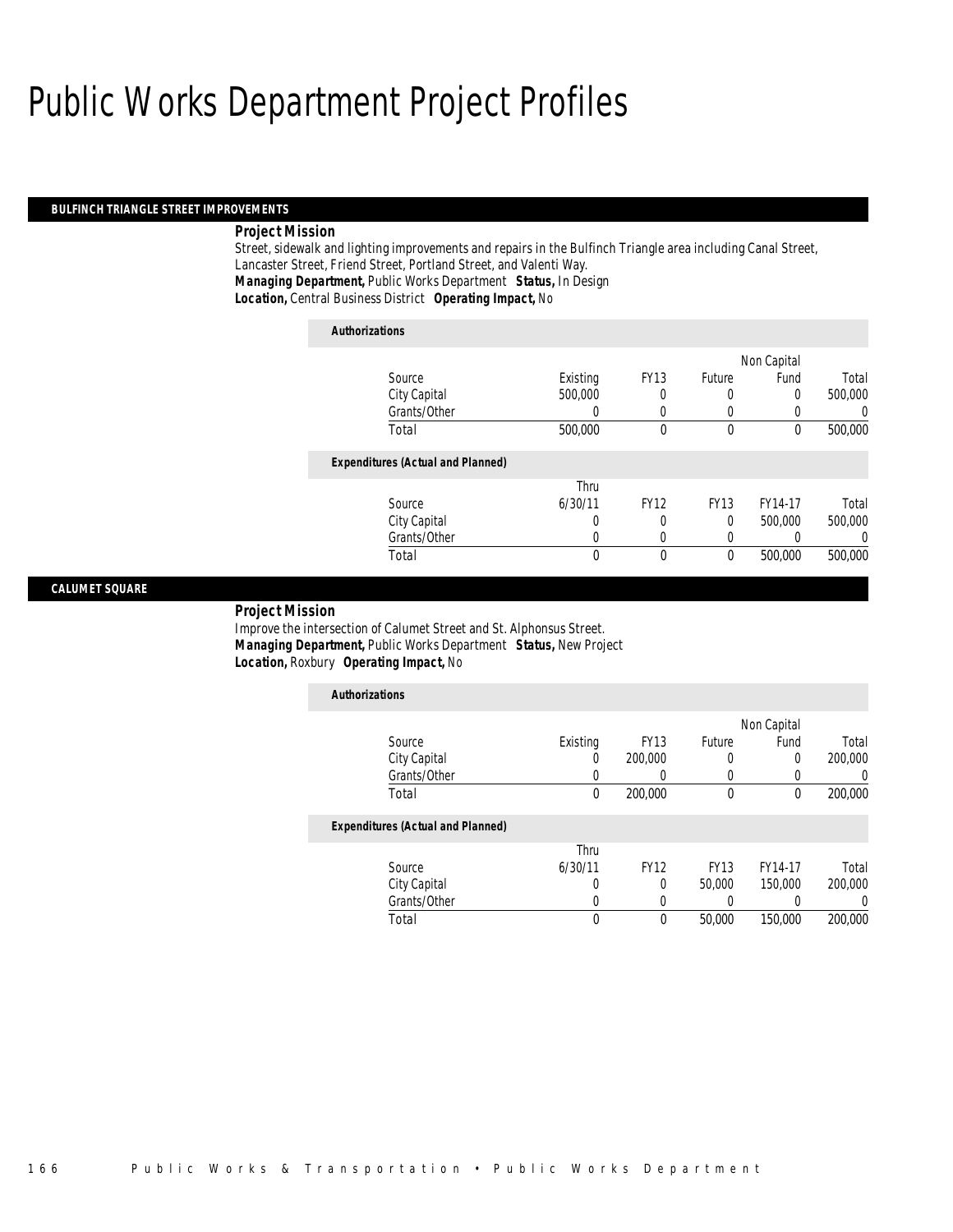#### *CAMBRIDGE STREET BRIDGE*

### *Project Mission*

 Inspect bridge and perform repairs as needed. *Managing Department,* Public Works Department *Status,* To Be Scheduled*Location,* Charlestown *Operating Impact,* No

| <b>Authorizations</b>                    |              |             |             |             |         |
|------------------------------------------|--------------|-------------|-------------|-------------|---------|
|                                          |              |             |             | Non Capital |         |
| Source                                   | Existing     | <b>FY13</b> | Future      | Fund        | Total   |
| City Capital                             | 253,000      |             | 0           | 0           | 253,000 |
| Grants/Other                             | $\left($     | 0           | $\left($    | 0           | 0       |
| Total                                    | 253,000      | $\theta$    | $\mathbf 0$ | 0           | 253,000 |
| <b>Expenditures (Actual and Planned)</b> |              |             |             |             |         |
|                                          | Thru         |             |             |             |         |
| Source                                   | 6/30/11      | <b>FY12</b> | <b>FY13</b> | FY14-17     | Total   |
| City Capital                             | 0            | $\theta$    | 50,000      | 203,000     | 253,000 |
| Grants/Other                             | 0            |             |             |             | 0       |
| Total                                    | $\mathbf{0}$ | 0           | 50,000      | 203,000     | 253,000 |
|                                          |              |             |             |             |         |

### *CENTRAL MAINTENANCE FACILITY COMPLEX*

*Project Mission*

 Repairs and renovations to the West 4th Street entrance, parking garage, east ramps, and storage building. *Managing Department,* Construction Management *Status,* In Construction*Location,* South End *Operating Impact,* No

| <b>Authorizations</b>                    |           |             |               |             |            |
|------------------------------------------|-----------|-------------|---------------|-------------|------------|
|                                          |           |             |               | Non Capital |            |
| Source                                   | Existing  | <b>FY13</b> | <b>Future</b> | Fund        | Total      |
| City Capital                             | 7.400.000 | 0           | 12,600,000    | 0           | 20,000,000 |
| Grants/Other                             |           |             | 0             | 0           | 0          |
| Total                                    | 7,400,000 | 0           | 12,600,000    | 0           | 20,000,000 |
| <b>Expenditures (Actual and Planned)</b> |           |             |               |             |            |
|                                          | Thru      |             |               |             |            |
| Source                                   | 6/30/11   | <b>FY12</b> | <b>FY13</b>   | FY14-17     | Total      |
| City Capital                             | 0         | 1.000.000   | 3.000.000     | 16,000,000  | 20,000,000 |
| Grants/Other                             | 0         | 0           | 0             | 0           | 0          |
| Total                                    | 0         | 1.000.000   | 3.000.000     | 16,000,000  | 20,000,000 |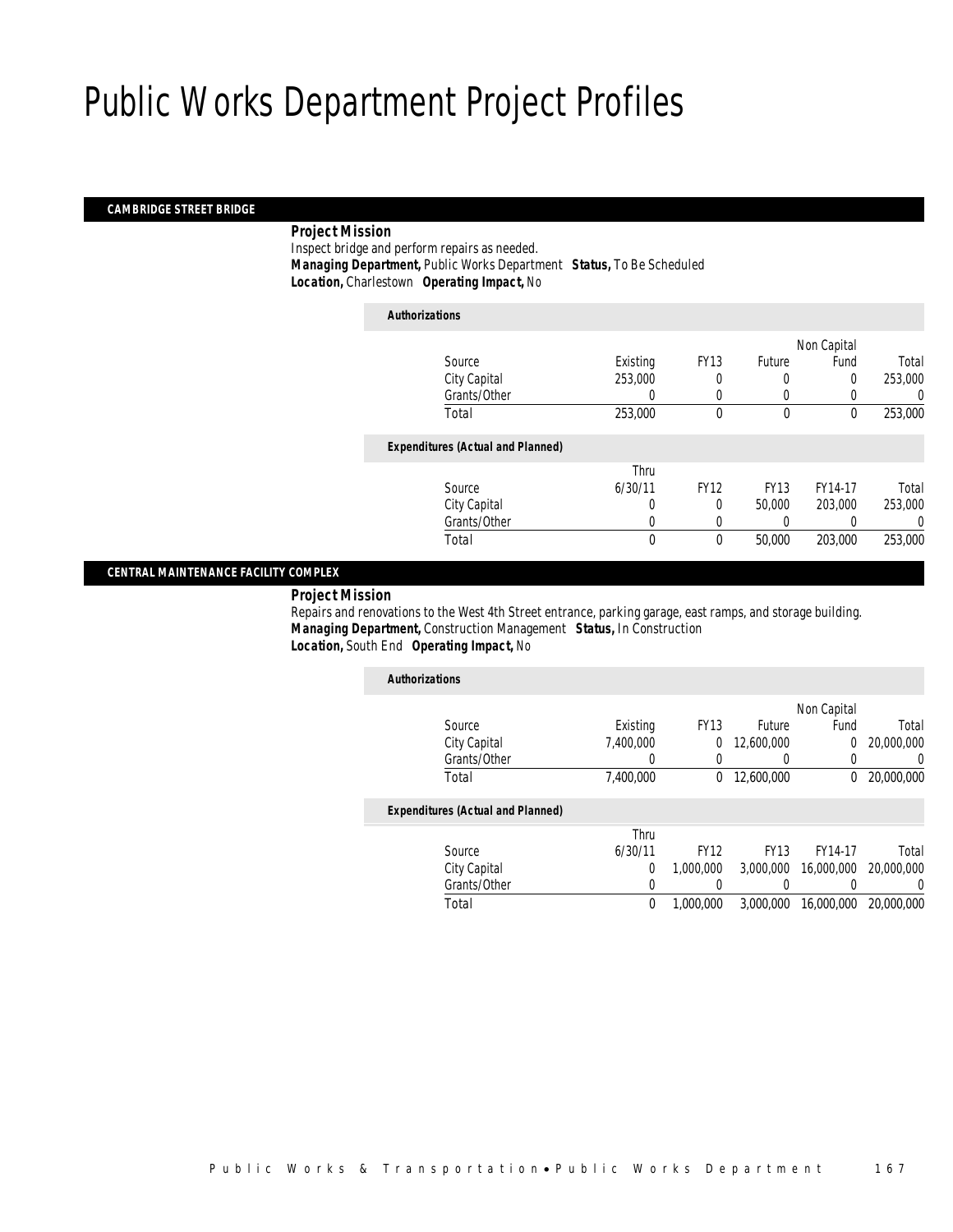#### *CENTRAL MAINTENANCE FACILITY COMPLEX FLOOR REPAIRS*

#### *Project Mission*

Repair or replace concrete floors in the heavy and light maintenance areas including installation of gas and oil separators in floor drains.

*Managing Department,* Construction Management *Status,* In Design

*Location,* South End *Operating Impact,* No

| <b>Authorizations</b>                    |           |             |             |                |           |
|------------------------------------------|-----------|-------------|-------------|----------------|-----------|
|                                          |           |             |             | Non Capital    |           |
| Source                                   | Existing  | <b>FY13</b> | Future      | Fund           | Total     |
| City Capital                             | 4,714,378 | 0           | 0           | 0              | 4,714,378 |
| Grants/Other                             | 0         | $\Omega$    | 0           | 0              | 0         |
| Total                                    | 4,714,378 | $\theta$    | $\mathbf 0$ | 0              | 4,714,378 |
| <b>Expenditures (Actual and Planned)</b> |           |             |             |                |           |
|                                          | Thru      |             |             |                |           |
| Source                                   | 6/30/11   | <b>FY12</b> | <b>FY13</b> | FY14-17        | Total     |
| City Capital                             | 348.913   | 300,000     | 4,065,465   | $\overline{0}$ | 4.714.378 |
| Grants/Other                             | 0         |             | 0           | 0              | 0         |
| Total                                    | 348.913   | 300,000     | 4.065.465   | 0              | 4.714.378 |

#### *CENTRAL MAINTENANCE FACILITY COMPLEX VEHICLE WASH*

#### *Project Mission*

Design and install a new vehicle washing system, replace roof and complete other structural repairs. *Managing Department,* Construction Management *Status,* In Design*Location,* South End *Operating Impact,* Yes

| <b>Authorizations</b>                    |           |             |             |             |           |
|------------------------------------------|-----------|-------------|-------------|-------------|-----------|
|                                          |           |             |             | Non Capital |           |
| Source                                   | Existing  | <b>FY13</b> | Future      | Fund        | Total     |
| City Capital                             | 1.301.000 | 6.699.000   | 0           | 0           | 8,000,000 |
| Grants/Other                             |           |             | 0           | 0           | 0         |
| Total                                    | 1,301,000 | 6.699.000   | $\mathbf 0$ | 0           | 8,000,000 |
| <b>Expenditures (Actual and Planned)</b> |           |             |             |             |           |
|                                          | Thru      |             |             |             |           |
| Source                                   | 6/30/11   | <b>FY12</b> | <b>FY13</b> | FY14-17     | Total     |
| City Capital                             | 20,000    | $\Omega$    | 550,000     | 7.430.000   | 8,000,000 |
| Grants/Other                             | 0         | 0           |             | 0           | 0         |
| Total                                    | 20,000    | $\theta$    | 550,000     | 7.430.000   | 8,000,000 |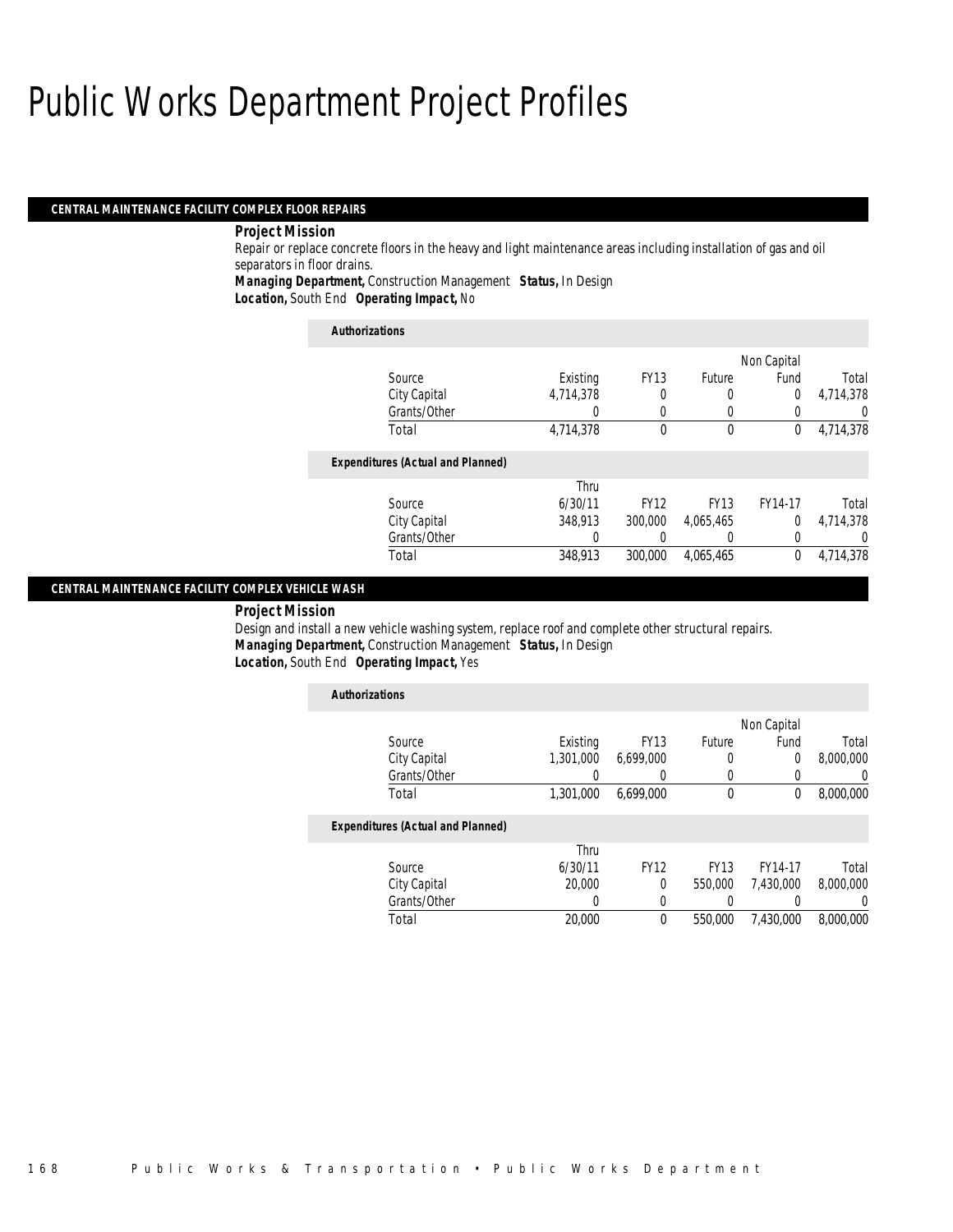#### *CHOICE NEIGHBORHOOD*

#### *Project Mission*

 Reconstruction or resurfacing of various streets in the Choice Neighborhood. *Managing Department,* Public Works Department *Status,* New Project*Location,* Dorchester *Operating Impact,* No

| <b>Authorizations</b>                    |             |             |             |             |           |
|------------------------------------------|-------------|-------------|-------------|-------------|-----------|
|                                          |             |             |             | Non Capital |           |
| Source                                   | Existing    | <b>FY13</b> | Future      | Fund        | Total     |
| City Capital                             | 0           | 475,000     | 0           | $\Omega$    | 475,000   |
| Grants/Other                             | 0           | $\Omega$    | 0           | 525,000     | 525,000   |
| Total                                    | $\mathbf 0$ | 475,000     | 0           | 525,000     | 1,000,000 |
| <b>Expenditures (Actual and Planned)</b> |             |             |             |             |           |
|                                          | Thru        |             |             |             |           |
| Source                                   | 6/30/11     | <b>FY12</b> | <b>FY13</b> | FY14-17     | Total     |
| City Capital                             | $\Omega$    | $\theta$    | 475,000     | $\Omega$    | 475,000   |
| Grants/Other                             | 0           |             | 0           | 0           |           |
| Total                                    | $\theta$    | $\theta$    | 475,000     | 0           | 475,000   |

#### *COMMONWEALTH AVENUE MALL LIGHTING*

*Project Mission*

 Reconstruct the lighting system along the Commonwealth Avenue Mall from Arlington Street to Kenmore Square. *Managing Department,* Public Works Department *Status,* To Be Scheduled*Location,* Back Bay/Beacon Hill *Operating Impact,* No

| <b>Authorizations</b>                    |           |             |             |             |           |
|------------------------------------------|-----------|-------------|-------------|-------------|-----------|
|                                          |           |             |             | Non Capital |           |
| Source                                   | Existing  | <b>FY13</b> | Future      | Fund        | Total     |
| City Capital                             | 2,500,000 | 0           | 0           | 0           | 2,500,000 |
| Grants/Other                             |           | 0           | 0           |             | U         |
| Total                                    | 2,500,000 | 0           | 0           | 0           | 2,500,000 |
| <b>Expenditures (Actual and Planned)</b> |           |             |             |             |           |
|                                          | Thru      |             |             |             |           |
| Source                                   | 6/30/11   | <b>FY12</b> | <b>FY13</b> | FY14-17     | Total     |
| City Capital                             | 0         | 0           | $\theta$    | 2,500,000   | 2,500,000 |
| Grants/Other                             | 0         | 0           | 0           |             | 0         |
| Total                                    | 0         | 0           | 0           | 2,500,000   | 2.500.000 |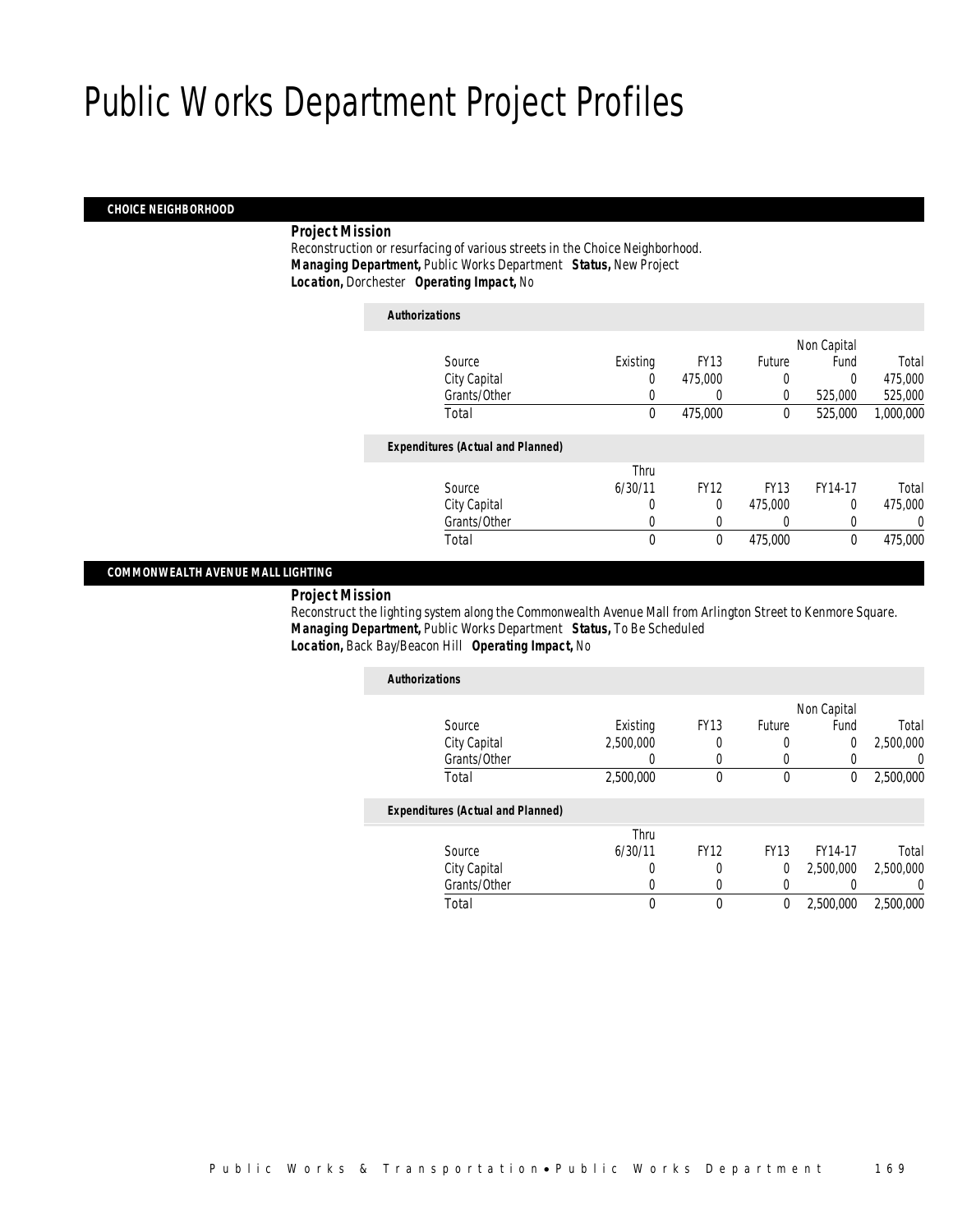#### *CRITICAL FACILITY REPAIRS*

#### *Project Mission*

A critical repair fund to be used for emergency repairs to Public Works Department facilities including roofs, windows, masonry, and electrical and HVAC systems.

*Managing Department,* Public Works Department *Status,* Annual Program

*Location,* Citywide *Operating Impact,* No

| <b>Authorizations</b>                    |          |             |               |             |         |
|------------------------------------------|----------|-------------|---------------|-------------|---------|
|                                          |          |             |               | Non Capital |         |
| Source                                   | Existing | <b>FY13</b> | <b>Future</b> | Fund        | Total   |
| City Capital                             | 250,000  | 250,000     | 250,000       | $\Omega$    | 750,000 |
| Grants/Other                             | 0        |             |               | 0           | 0       |
| Total                                    | 250,000  | 250,000     | 250,000       | $\theta$    | 750,000 |
| <b>Expenditures (Actual and Planned)</b> |          |             |               |             |         |
|                                          | Thru     |             |               |             |         |
| Source                                   | 6/30/11  | <b>FY12</b> | <b>FY13</b>   | FY14-17     | Total   |
| City Capital                             | 0        | 50,000      | 250,000       | 450.000     | 750,000 |
| Grants/Other                             | 0        |             |               | $\Omega$    | 0       |
| Total                                    | 0        | 50,000      | 250,000       | 450,000     | 750,000 |

#### *CROSSROADS INITIATIVE*

#### *Project Mission*

The initiative is a program of street improvements surrounding and adjacent to the Rose Kennedy Greenway. Broad St., Summer St. and Congress St. (east of Fort Point Channel), and Causeway Street are the first streets scheduled for reconstruction.

*Managing Department,* Public Works Department *Status,* In Construction*Location,* Central Business District *Operating Impact,* No

| <b>Authorizations</b>                    |            |             |             |                |            |
|------------------------------------------|------------|-------------|-------------|----------------|------------|
|                                          |            |             |             | Non Capital    |            |
| Source                                   | Existing   | <b>FY13</b> | Future      | Fund           | Total      |
| City Capital                             | 10,000,000 | 0           | 17,500,000  | $\overline{0}$ | 27,500,000 |
| Grants/Other                             | 0          | 0           | 0           | 27.500.000     | 27,500,000 |
| Total                                    | 10,000,000 | 0           | 17,500,000  | 27.500.000     | 55,000,000 |
| <b>Expenditures (Actual and Planned)</b> |            |             |             |                |            |
|                                          | Thru       |             |             |                |            |
| Source                                   | 6/30/11    | <b>FY12</b> | <b>FY13</b> | FY14-17        | Total      |
| City Capital                             | 2.369.942  | 2,000,000   | 1.900.000   | 21.230.058     | 27,500,000 |
| Grants/Other                             |            |             |             |                | $\Omega$   |
| Total                                    | 2.369.942  | 2,000,000   | 1,900,000   | 21,230,058     | 27,500,000 |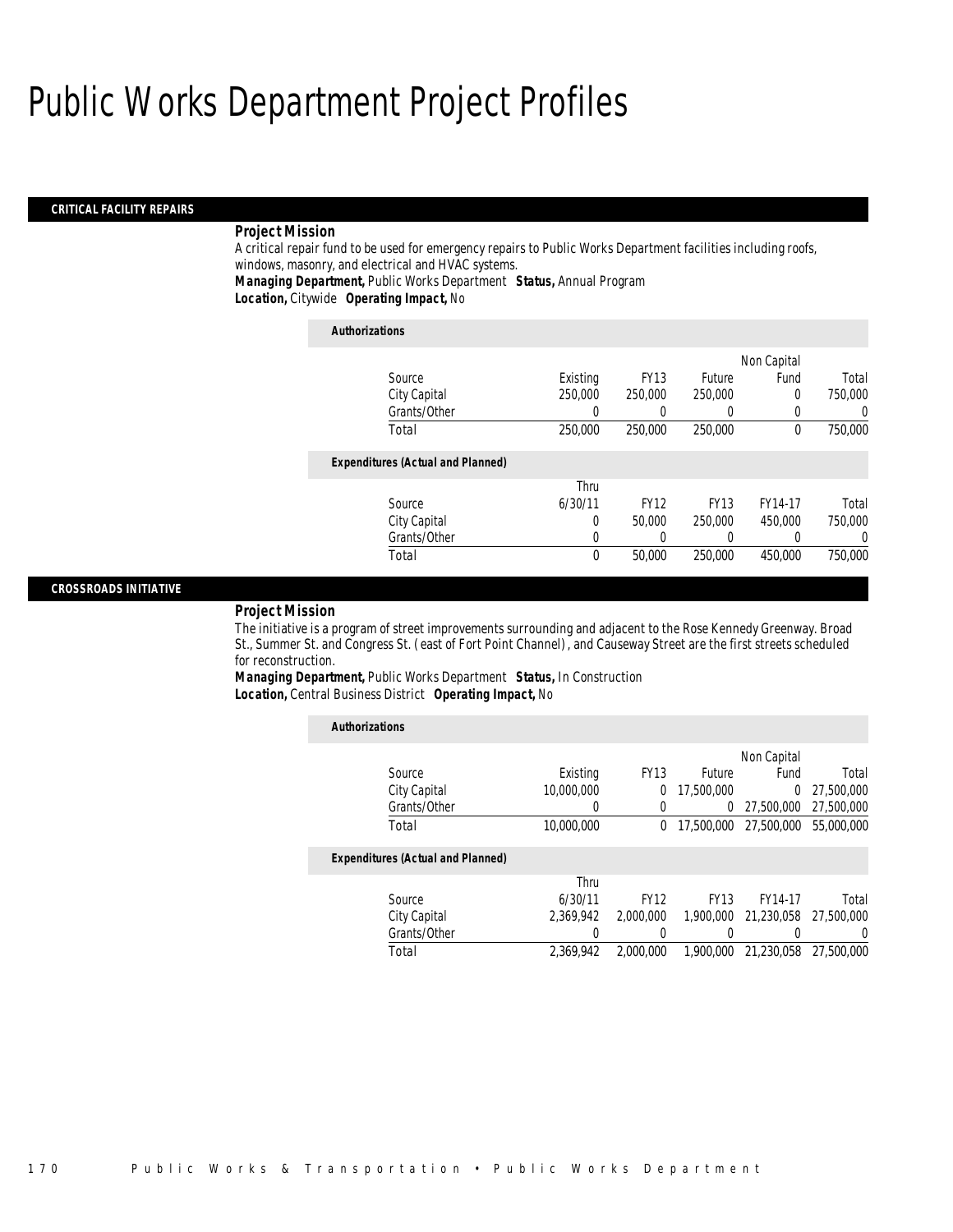#### *DANA AVENUE BRIDGE*

#### *Project Mission*

 Complete design and engineering analysis for bridge rehabilitation. State and federal construction funding anticipated.

*Managing Department,* Public Works Department *Status,* In Design

*Location,* Hyde Park *Operating Impact,* No

| <b>Authorizations</b>                    |          |             |               |             |         |
|------------------------------------------|----------|-------------|---------------|-------------|---------|
|                                          |          |             |               | Non Capital |         |
| Source                                   | Existing | <b>FY13</b> | <b>Future</b> | Fund        | Total   |
| City Capital                             | 160,000  | $\theta$    | 195,000       | 0           | 355,000 |
| Grants/Other                             | 0        | 0           | $\left($      | 0           | 0       |
| Total                                    | 160,000  | 0           | 195,000       | 0           | 355,000 |
| <b>Expenditures (Actual and Planned)</b> |          |             |               |             |         |
|                                          | Thru     |             |               |             |         |
| Source                                   | 6/30/11  | <b>FY12</b> | <b>FY13</b>   | FY14-17     | Total   |
| City Capital                             | 31,148   | 50,000      | 100,000       | 173.852     | 355,000 |
| Grants/Other                             | 0        |             |               |             | 0       |
| Total                                    | 31,148   | 50,000      | 100,000       | 173.852     | 355,000 |
|                                          |          |             |               |             |         |

#### *DOWNTOWN BUSINESS IMPROVEMENT DISTRICT*

*Project Mission*

 Roadway, sidewalk and street lighting improvements in the Downtown Business Improvement District. *Managing Department,* Public Works Department *Status,* In Construction*Location,* Central Business District *Operating Impact,* No

| <b>Authorizations</b>                    |           |             |             |                |           |
|------------------------------------------|-----------|-------------|-------------|----------------|-----------|
|                                          |           |             |             | Non Capital    |           |
| Source                                   | Existing  | <b>FY13</b> | Future      | Fund           | Total     |
| City Capital                             | 1.000.000 | 0           | 0           | $\overline{0}$ | 1,000,000 |
| Grants/Other                             | 0         | 0           | 0           | 0              | 0         |
| Total                                    | 1,000,000 | 0           | $\mathbf 0$ | 0              | 1,000,000 |
| <b>Expenditures (Actual and Planned)</b> |           |             |             |                |           |
|                                          | Thru      |             |             |                |           |
| Source                                   | 6/30/11   | <b>FY12</b> | <b>FY13</b> | FY14-17        | Total     |
| City Capital                             | 0         | 0           | 1.000.000   | $\Omega$       | 1.000.000 |
| Grants/Other                             | 0         | 0           | 0           | 0              | 0         |
| Total                                    | 0         | 0           | 1,000,000   | 0              | 1,000,000 |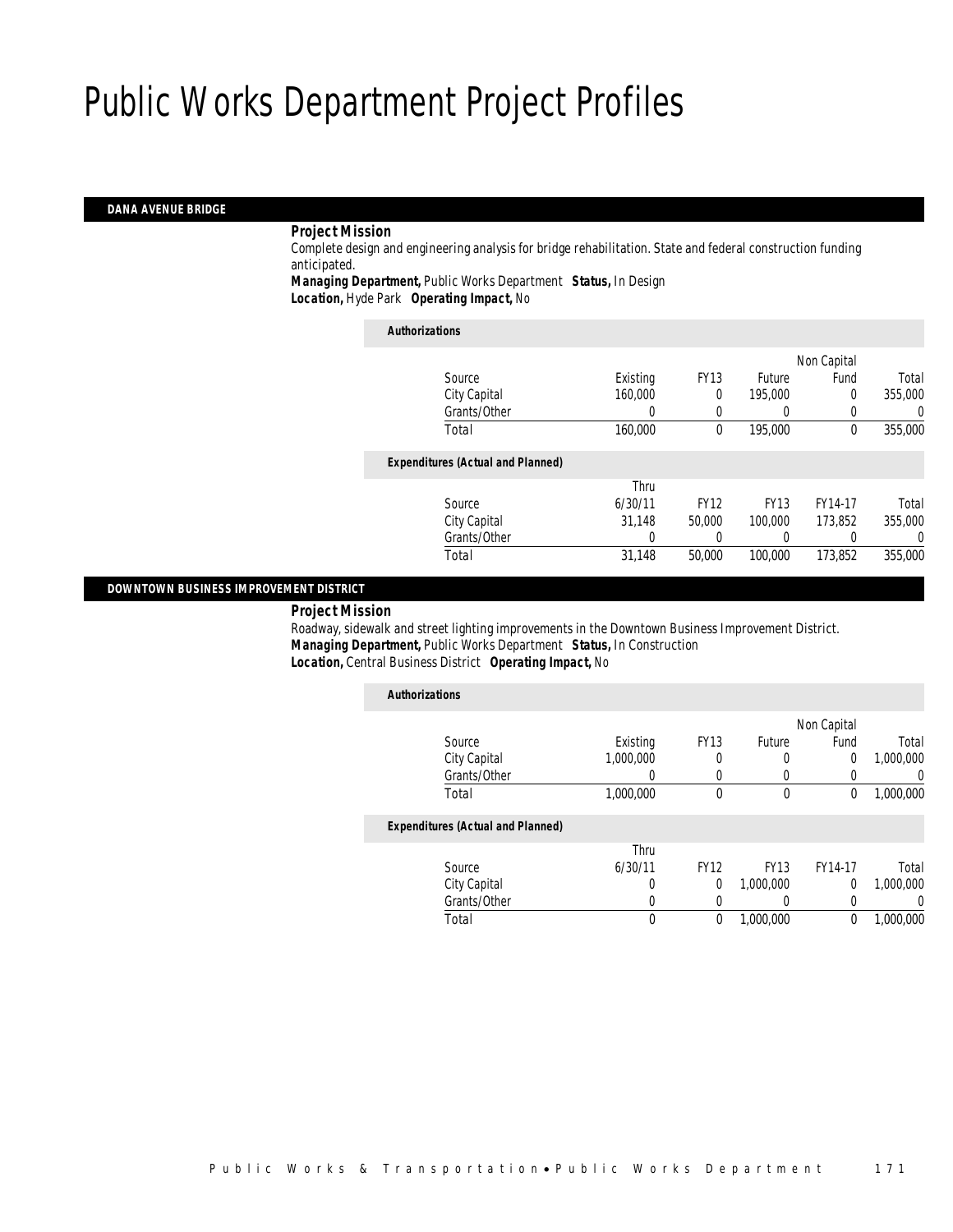### *FRANKLIN FIELD*

## *Project Mission*

Reconstruct streets in the Franklin Field neighborhood including new roadway, sidewalks, pedestrian ramps and street lighting.

*Managing Department,* Public Works Department *Status,* New Project*Location,* Mattapan *Operating Impact,* No

| <b>Authorizations</b>                    |          |             |               |             |                  |
|------------------------------------------|----------|-------------|---------------|-------------|------------------|
|                                          |          |             |               | Non Capital |                  |
| Source                                   | Existing | <b>FY13</b> | <b>Future</b> | Fund        | Total            |
| City Capital                             | 0        | 3,300,000   | 0             | 0           | 3,300,000        |
| Grants/Other                             |          |             |               |             | $\left( \right)$ |
| Total                                    | 0        | 3,300,000   | 0             | 0           | 3,300,000        |
| <b>Expenditures (Actual and Planned)</b> |          |             |               |             |                  |
|                                          | Thru     |             |               |             |                  |
| Source                                   | 6/30/11  | <b>FY12</b> | <b>FY13</b>   | FY14-17     | Total            |
| City Capital                             | O        | 0           | 50,000        | 3.250.000   | 3,300,000        |
| Grants/Other                             | 0        | 0           | 0             | 0           | 0                |
| Total                                    | 0        | 0           | 50,000        | 3,250,000   | 3,300,000        |

#### *FREDERICK DOUGLASS STREET IMPROVEMENTS*

#### *Project Mission*

Provide roadway, sidewalk, and streetlight repair and reconstruction to the Frederick Douglass neighborhood. *Managing Department,* Public Works Department *Status,* In Construction*Location,* South End *Operating Impact,* No

| <b>Authorizations</b>                    |           |             |             |             |                  |
|------------------------------------------|-----------|-------------|-------------|-------------|------------------|
|                                          |           |             |             | Non Capital |                  |
| Source                                   | Existing  | <b>FY13</b> | Future      | Fund        | Total            |
| City Capital                             | 2,500,000 | 0           |             | 0           | 2,500,000        |
| Grants/Other                             | 0         | $\Omega$    |             |             | 0                |
| Total                                    | 2,500,000 | $\theta$    | $\mathbf 0$ | 0           | 2,500,000        |
| <b>Expenditures (Actual and Planned)</b> |           |             |             |             |                  |
|                                          | Thru      |             |             |             |                  |
| Source                                   | 6/30/11   | <b>FY12</b> | <b>FY13</b> | FY14-17     | Total            |
| City Capital                             | 0         | 100,000     | 2,000,000   | 400,000     | 2.500.000        |
| Grants/Other                             | 0         |             |             |             | $\left( \right)$ |
| Total                                    | 0         | 100,000     | 2.000.000   | 400,000     | 2.500.000        |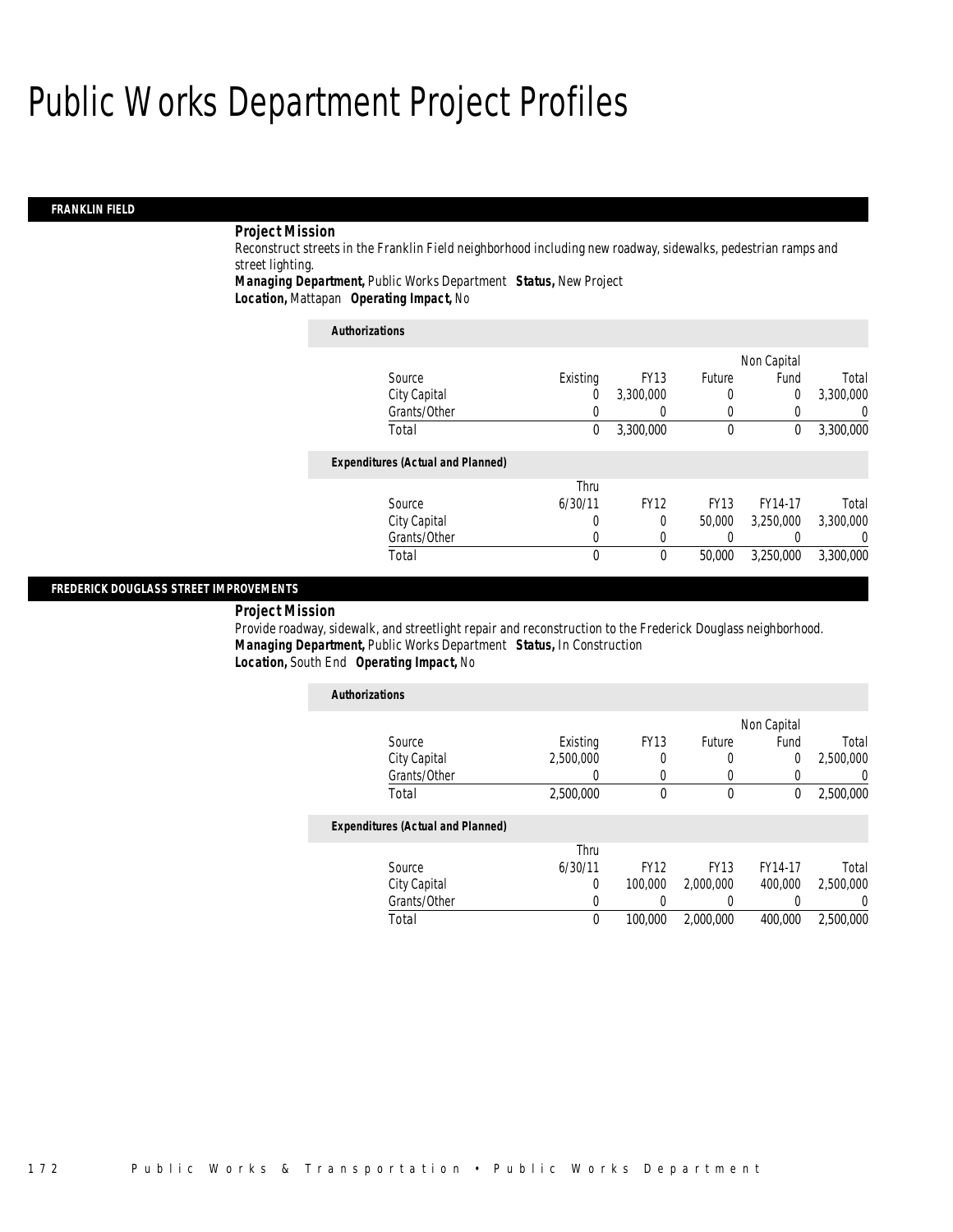#### *GARDNER STREET LANDFILL PHASE IA*

#### *Project Mission*

 Design and cap landfill areas at Millennium Park and West Roxbury Educational Complex. Restore playing fields. *Managing Department,* Public Works Department *Status,* In Design*Location,* West Roxbury *Operating Impact,* No

| <b>Authorizations</b>                    |           |             |             |             |            |
|------------------------------------------|-----------|-------------|-------------|-------------|------------|
|                                          |           |             |             | Non Capital |            |
| Source                                   | Existing  | <b>FY13</b> | Future      | Fund        | Total      |
| City Capital                             | 5,550,000 | 0           | 7,000,000   | 0           | 12,550,000 |
| Grants/Other                             | 0         | 0           | $\left($    | 0           | 0          |
| Total                                    | 5,550,000 | 0           | 7.000.000   | $\Omega$    | 12,550,000 |
| <b>Expenditures (Actual and Planned)</b> |           |             |             |             |            |
|                                          | Thru      |             |             |             |            |
| Source                                   | 6/30/11   | <b>FY12</b> | <b>FY13</b> | FY14-17     | Total      |
| City Capital                             | 83,600    | 0           | 0           | 12,466,400  | 12,550,000 |
| Grants/Other                             | 0         | 0           | 0           |             | 0          |
| Total                                    | 83,600    | 0           | 0           | 12,466,400  | 12,550,000 |
|                                          |           |             |             |             |            |

#### *GREEN STORMWATER MANAGEMENT PROJECTS*

#### *Project Mission*

 Install a pervious pavement system to support groundwater recharging on a Public Alley and reconstruct certain sidewalks with permeable materials. *Managing Department,* Public Works Department *Status,* New Project

*Location,* Citywide *Operating Impact,* No

| <b>Authorizations</b>                    |          |             |             |             |         |
|------------------------------------------|----------|-------------|-------------|-------------|---------|
|                                          |          |             |             | Non Capital |         |
| Source                                   | Existing | <b>FY13</b> | Future      | Fund        | Total   |
| City Capital                             | 0        | 400,000     | 0           | 0           | 400,000 |
| Grants/Other                             |          |             | 0           |             | 0       |
| Total                                    | 0        | 400,000     | $\mathbf 0$ | 0           | 400,000 |
| <b>Expenditures (Actual and Planned)</b> |          |             |             |             |         |
|                                          | Thru     |             |             |             |         |
| Source                                   | 6/30/11  | <b>FY12</b> | <b>FY13</b> | FY14-17     | Total   |
| City Capital                             | 0        | 0           | 200,000     | 200,000     | 400,000 |
| Grants/Other                             | 0        |             | 0           |             | 0       |
| Total                                    | 0        | 0           | 200,000     | 200,000     | 400.000 |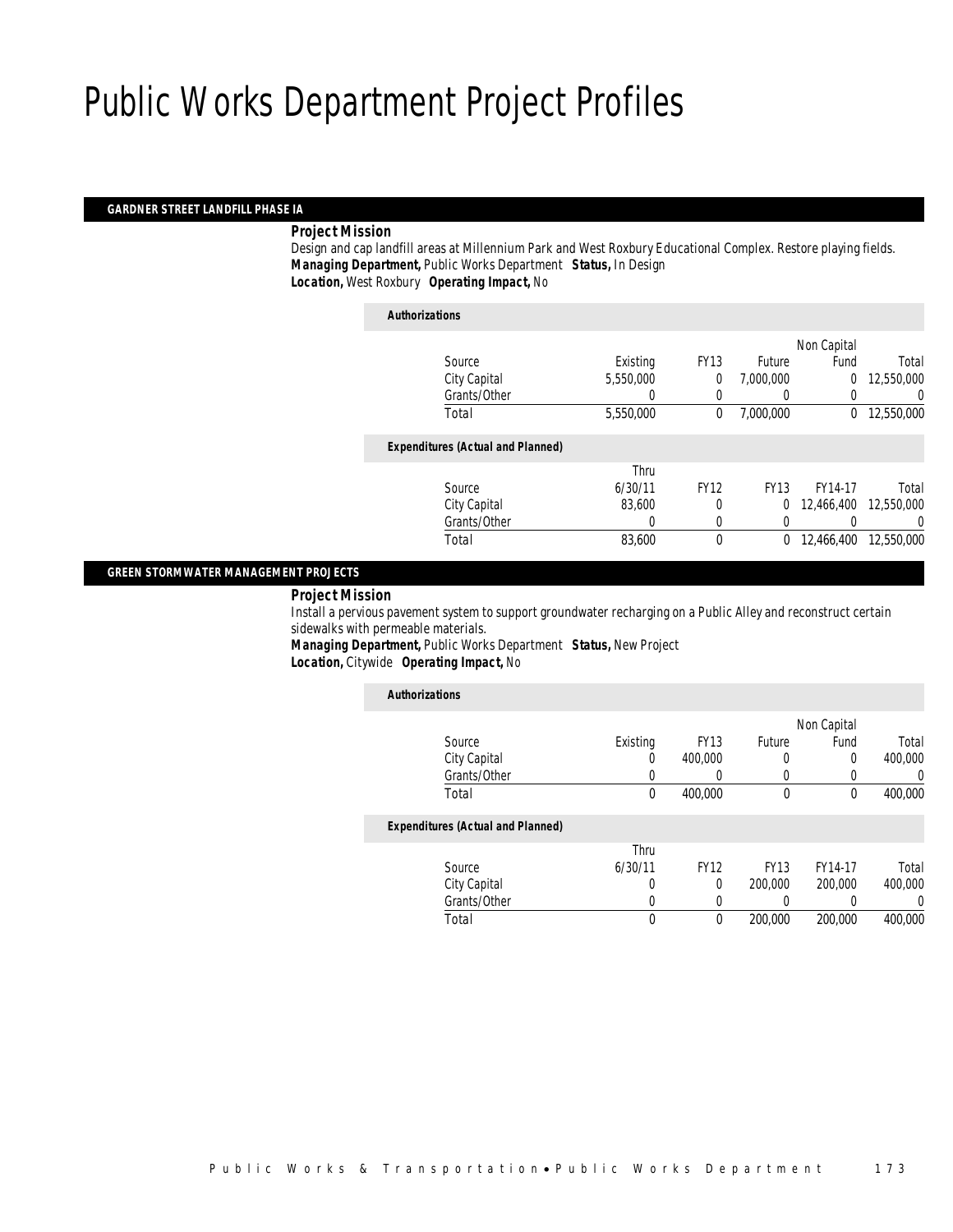#### *HUNTINGTON AVENUE*

#### *Project Mission*

Redesign and construction of certain sidewalk segments to comply with Americans With Disabilities Act and Architectural Access Board regulations.

*Managing Department,* Public Works Department *Status,* To Be Scheduled*Location,* Fenway/Kenmore *Operating Impact,* No

| <b>Authorizations</b>                    |          |             |              |             |         |
|------------------------------------------|----------|-------------|--------------|-------------|---------|
|                                          |          |             |              | Non Capital |         |
| Source                                   | Existing | <b>FY13</b> | Future       | Fund        | Total   |
| City Capital                             | 500,000  | 0           | 0            | $\Omega$    | 500,000 |
| Grants/Other                             | 0        | 0           | 0            | 0           |         |
| Total                                    | 500,000  | $\Omega$    | $\mathbf{0}$ | $\theta$    | 500,000 |
| <b>Expenditures (Actual and Planned)</b> |          |             |              |             |         |
|                                          | Thru     |             |              |             |         |
| Source                                   | 6/30/11  | <b>FY12</b> | <b>FY13</b>  | FY14-17     | Total   |
| City Capital                             | 40.935   | $\Omega$    | 0            | 459.065     | 500,000 |
| Grants/Other                             |          | 0           | 0            | 0           |         |
| Total                                    | 40.935   | $\Omega$    | 0            | 459.065     | 500,000 |

#### *LEATHER DISTRICT STREETS*

#### *Project Mission*

Design several streets in the Leather District.

*Managing Department,* Public Works Department *Status,* To Be Scheduled

*Location,* Central Business District *Operating Impact,* No

| <b>Authorizations</b>                    |          |             |             |             |          |
|------------------------------------------|----------|-------------|-------------|-------------|----------|
|                                          |          |             |             | Non Capital |          |
| Source                                   | Existing | <b>FY13</b> | Future      | Fund        | Total    |
| City Capital                             | 450,000  | 0           | 0           | 0           | 450,000  |
| Grants/Other                             | 0        | 0           | 0           | 0           | 0        |
| Total                                    | 450,000  | $\Omega$    | $\mathbf 0$ | $\theta$    | 450,000  |
| <b>Expenditures (Actual and Planned)</b> |          |             |             |             |          |
|                                          | Thru     |             |             |             |          |
| Source                                   | 6/30/11  | <b>FY12</b> | <b>FY13</b> | FY14-17     | Total    |
| City Capital                             | U        | 0           | 0           | 450,000     | 450,000  |
| Grants/Other                             | 0        | $\left($    | 0           |             | $\Omega$ |
| Total                                    | 0        | 0           | 0           | 450,000     | 450,000  |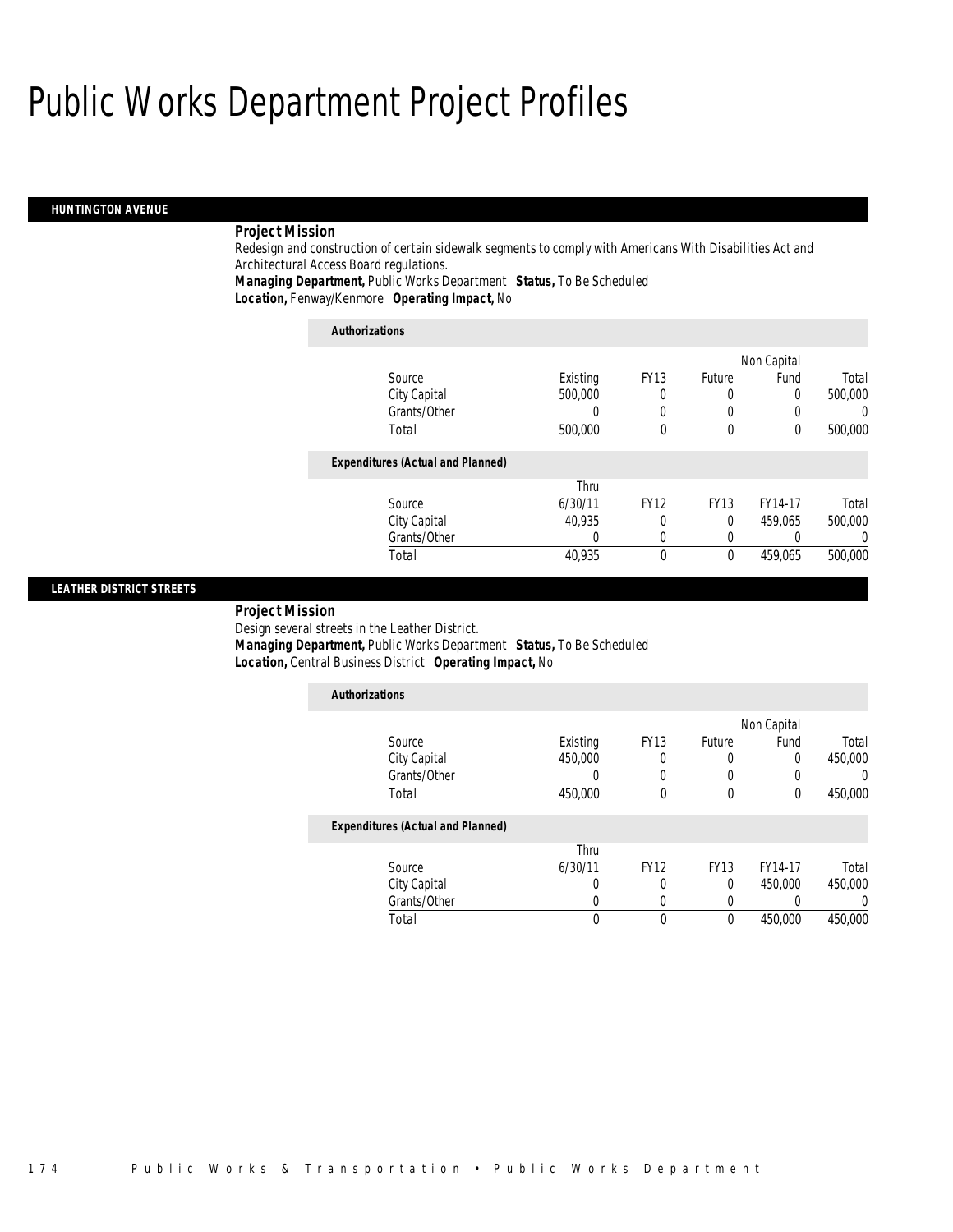#### *LONG ISLAND BRIDGE REPAIRS*

#### *Project Mission*

 Design and construct repairs to bridge to maintain current load ratings over the next ten years. *Managing Department,* Public Works Department *Status,* In Construction*Location,* Long Island *Operating Impact,* No

*Authorizations*

|                                          |            |             |               | Non Capital    |            |
|------------------------------------------|------------|-------------|---------------|----------------|------------|
| Source                                   | Existing   | <b>FY13</b> | <b>Future</b> | Fund           | Total      |
| City Capital                             | 11,000,000 | 3,000,000   |               | $\overline{0}$ | 14,000,000 |
| Grants/Other                             | 0          |             |               | 0              | 0          |
| Total                                    | 11,000,000 | 3.000.000   | $\mathbf 0$   | 0              | 14,000,000 |
|                                          |            |             |               |                |            |
| <b>Expenditures (Actual and Planned)</b> |            |             |               |                |            |
|                                          | Thru       |             |               |                |            |
| Source                                   | 6/30/11    | <b>FY12</b> | <b>FY13</b>   | FY14-17        | Total      |
| City Capital                             | 4.095.465  | 1,000,000   | 2,000,000     | 6.904.535      | 14,000,000 |
| Grants/Other                             |            |             |               |                | 0          |
| Total                                    | 4.095.465  | 1.000.000   | 2,000,000     | 6,904,535      | 14,000,000 |
|                                          |            |             |               |                |            |

#### *MASSACHUSETTS AVENUE*

#### *Project Mission*

 Reconstruction of roadway from Huntington Avenue to Albany Street. State and federal construction funding awarded.

*Managing Department,* Public Works Department *Status,* In Construction*Location,* South End *Operating Impact,* No

| <b>Authorizations</b>                    |           |             |             |             |            |
|------------------------------------------|-----------|-------------|-------------|-------------|------------|
|                                          |           |             |             | Non Capital |            |
| Source                                   | Existing  | <b>FY13</b> | Future      | Fund        | Total      |
| City Capital                             | 3,792,000 | 0           | 0           | $\Omega$    | 3.792.000  |
| Grants/Other                             | 0         | 0           | 0           | 14,400,000  | 14,400,000 |
| Total                                    | 3,792,000 | 0           | 0           | 14,400,000  | 18,192,000 |
| <b>Expenditures (Actual and Planned)</b> |           |             |             |             |            |
|                                          | Thru      |             |             |             |            |
| Source                                   | 6/30/11   | <b>FY12</b> | <b>FY13</b> | FY14-17     | Total      |
| City Capital                             | 3.010.768 | 350,000     | 50,000      | 381.232     | 3.792.000  |
| Grants/Other                             | 0         |             |             |             | U          |
| Total                                    | 3.010.768 | 350,000     | 50,000      | 381,232     | 3.792.000  |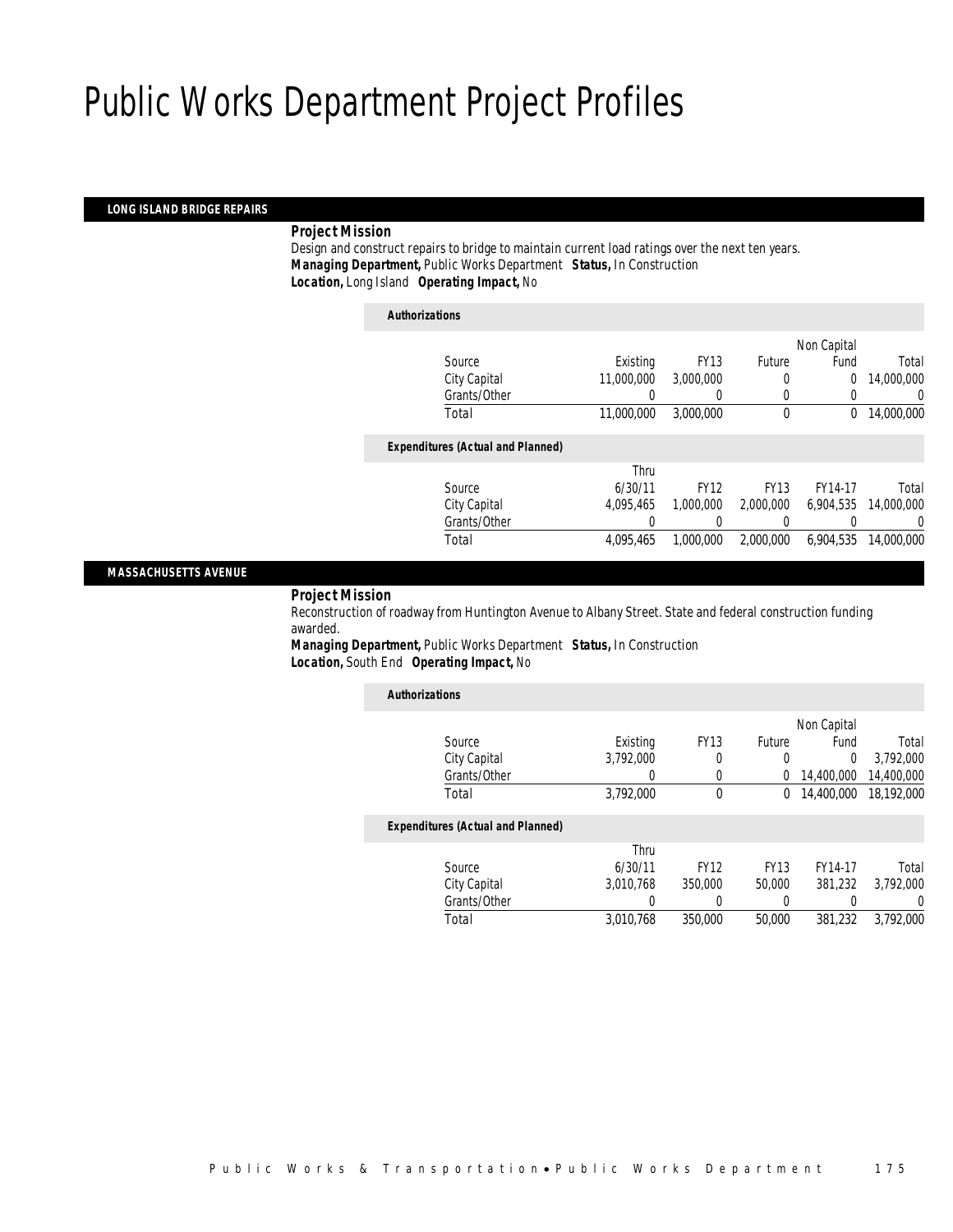#### *MASSACHUSETTS AVENUE BRIDGE AT COMMONWEALTH AVENUE*

#### *Project Mission*

Design bridge repairs. State and federal construction funding anticipated. *Managing Department,* Public Works Department *Status,* In Design*Location,* Back Bay/Beacon Hill *Operating Impact,* No

| <b>Authorizations</b>                    |           |             |             |                |            |
|------------------------------------------|-----------|-------------|-------------|----------------|------------|
|                                          |           |             |             | Non Capital    |            |
| Source                                   | Existing  | <b>FY13</b> | Future      | Fund           | Total      |
| City Capital                             | 1.054.261 | 0           | 0           | $\overline{0}$ | 1,054,261  |
| Grants/Other                             | 0         | 0           | 0           | 12,000,000     | 12,000,000 |
| Total                                    | 1,054,261 | 0           | 0           | 12,000,000     | 13,054,261 |
| <b>Expenditures (Actual and Planned)</b> |           |             |             |                |            |
|                                          | Thru      |             |             |                |            |
| Source                                   | 6/30/11   | <b>FY12</b> | <b>FY13</b> | FY14-17        | Total      |
| City Capital                             | 372.212   | 150,000     | 300,000     | 232.049        | 1.054.261  |
| Grants/Other                             | 0         | 0           | 0           |                | 0          |
| Total                                    | 372,212   | 150,000     | 300,000     | 232.049        | 1,054,261  |

#### *MAVERICK SQUARE*

#### *Project Mission*

Reconstruct roads, sidewalks and street lighting in conjunction with the MBTA's redevelopment of the Maverick Square T station.

*Managing Department,* Public Works Department *Status,* In Construction*Location,* East Boston *Operating Impact,* No

| <b>Authorizations</b>                    |                  |             |             |                |           |
|------------------------------------------|------------------|-------------|-------------|----------------|-----------|
|                                          |                  |             |             | Non Capital    |           |
| Source                                   | Existing         | <b>FY13</b> | Future      | Fund           | Total     |
| City Capital                             | 1,100,000        | 0           | 0           | $\overline{0}$ | 1,100,000 |
| Grants/Other                             |                  | 0           |             | 0              |           |
| Total                                    | 1,100,000        | $\theta$    | $\mathbf 0$ | 0              | 1,100,000 |
| <b>Expenditures (Actual and Planned)</b> |                  |             |             |                |           |
|                                          | Thru             |             |             |                |           |
| Source                                   | 6/30/11          | <b>FY12</b> | <b>FY13</b> | FY14-17        | Total     |
| City Capital                             | 376.176          | $\Omega$    | 250,000     | 473.824        | 1.100.000 |
| Grants/Other                             | $\left( \right)$ | 0           | 0           | 0              |           |
| Total                                    | 376,176          | $\theta$    | 250,000     | 473.824        | 1,100,000 |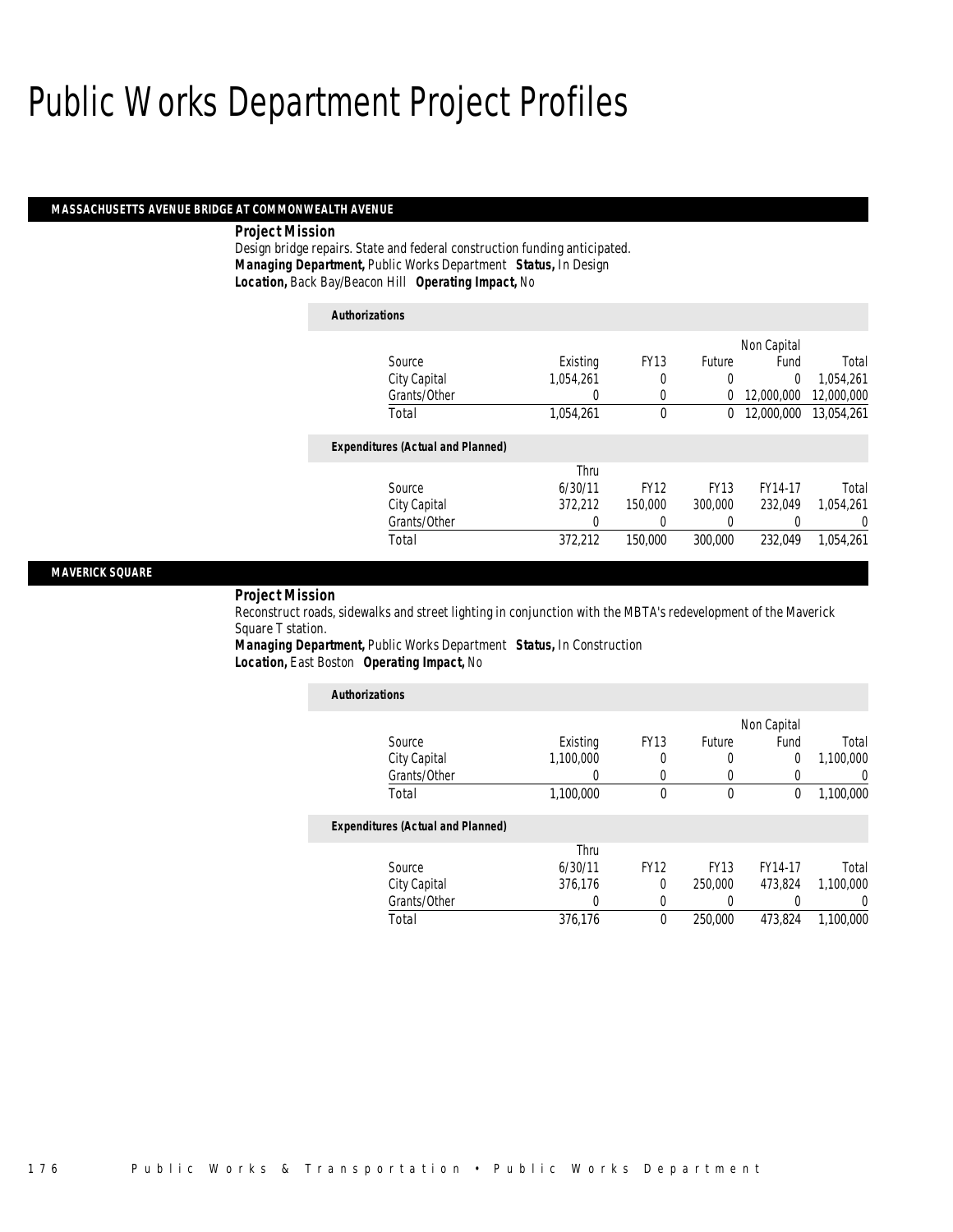#### *NEIGHBORHOOD COMMONS*

#### *Project Mission*

 Creation of public neighborhood gathering spaces, utilizing site improvements to roadway surfaces within the public right of way.

*Managing Department,* Public Works Department *Status,* New Project*Location,* Citywide *Operating Impact,* No

| <b>Authorizations</b>           |          |             |        |
|---------------------------------|----------|-------------|--------|
| Source                          | Existing | <b>FY13</b> | Future |
| C <sub>in</sub> C <sub>on</sub> | $\cap$   | EOO OOO     | $\cap$ |

| Source                                   | Existing | <b>FY13</b> | Future      | Fund    | Total    |
|------------------------------------------|----------|-------------|-------------|---------|----------|
| City Capital                             |          | 500,000     | 0           |         | 500,000  |
| Grants/Other                             |          |             | 0           |         | 0        |
| Total                                    | 0        | 500,000     | 0           | 0       | 500,000  |
| <b>Expenditures (Actual and Planned)</b> |          |             |             |         |          |
|                                          | Thru     |             |             |         |          |
| Source                                   | 6/30/11  | <b>FY12</b> | <b>FY13</b> | FY14-17 | Total    |
| City Capital                             | 0        | 0           | 300,000     | 200,000 | 500,000  |
| Grants/Other                             |          |             |             |         | $\Omega$ |
| Total                                    | 0        |             | 300,000     | 200,000 | 500,000  |

Non Capital

#### *NEW CHELSEA STREET BRIDGE*

#### *Project Mission*

 Develop design and engineering plans for the construction of new Chelsea Street bridge. Design funding provided by United States Coast Guard. State and federal construction funding awarded. *Managing Department,* Public Works Department *Status,* Complete

*Location,* East Boston *Operating Impact,* No

| <b>Authorizations</b>                    |           |             |             |                                   |           |
|------------------------------------------|-----------|-------------|-------------|-----------------------------------|-----------|
|                                          |           |             |             | Non Capital                       |           |
| Source                                   | Existing  | <b>FY13</b> | Future      | Fund                              | Total     |
| City Capital                             | 3.985.000 | 0           | 1.625.000   | $\overline{0}$                    | 5.610.000 |
| Grants/Other                             | 2.426.491 | 0           |             | 0 116.840.000 119.266.491         |           |
| Total                                    | 6.411.491 | 0           |             | 1.625.000 116.840.000 124.876.491 |           |
| <b>Expenditures (Actual and Planned)</b> |           |             |             |                                   |           |
|                                          | Thru      |             |             |                                   |           |
| Source                                   | 6/30/11   | <b>FY12</b> | <b>FY13</b> | FY14-17                           | Total     |
| City Capital                             | 3.329.747 | 1,000,000   | 300,000     | 980.253                           | 5,610,000 |
| Grants/Other                             | 2,426,491 | 0           | 0           | 0                                 | 2,426,491 |
| Total                                    | 5.756.237 | 1.000.000   | 300,000     | 980.254                           | 8.036.491 |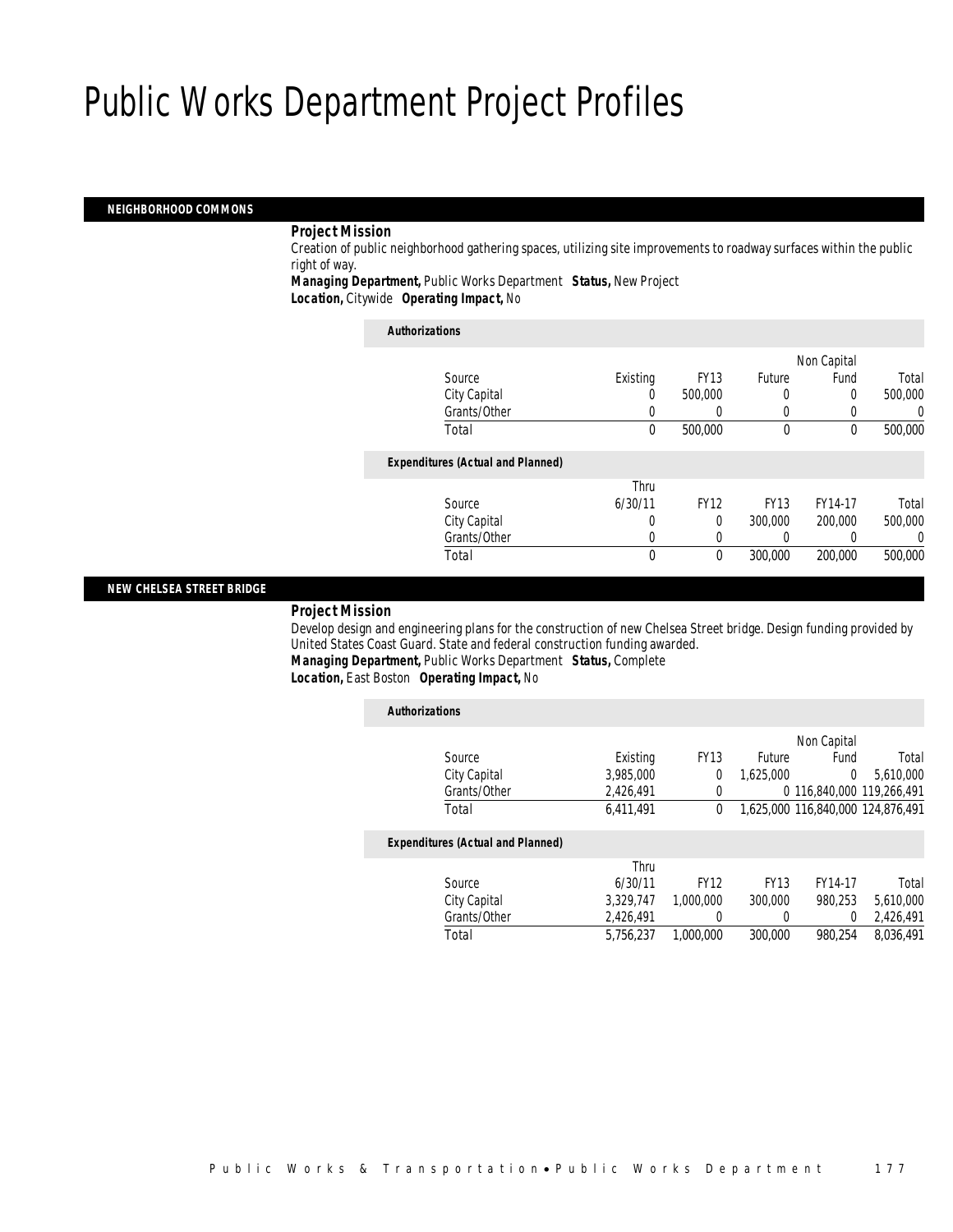#### *NON-PARTICIPATING FUND*

### *Project Mission*

Funding to pay for non-participating items in federal/state roadway projects in the City of Boston. *Managing Department,* Public Works Department *Status,* Annual Program*Location,* Various neighborhoods *Operating Impact,* No

| <b>Authorizations</b>                    |           |             |             |                |                  |
|------------------------------------------|-----------|-------------|-------------|----------------|------------------|
|                                          |           |             |             | Non Capital    |                  |
| Source                                   | Existing  | <b>FY13</b> | Future      | Fund           | Total            |
| City Capital                             | 7.728.000 | 0           | 0           | $\overline{0}$ | 7.728.000        |
| Grants/Other                             | 0         | 0           | 0           | 0              | $\left( \right)$ |
| Total                                    | 7,728,000 | 0           | $\mathbf 0$ | 0              | 7,728,000        |
| <b>Expenditures (Actual and Planned)</b> |           |             |             |                |                  |
|                                          | Thru      |             |             |                |                  |
| Source                                   | 6/30/11   | <b>FY12</b> | <b>FY13</b> | FY14-17        | Total            |
| City Capital                             | 4.645.414 | 600,000     | 400,000     | 2,082,586      | 7,728,000        |
| Grants/Other                             | 0         | 0           | 0           | 0              | 0                |
| Total                                    | 4.645.414 | 600.000     | 400,000     | 2.082.586      | 7.728.000        |

#### *NORTH WASHINGTON STREET BRIDGE*

*Project Mission* 

Design rehabilitation of bridge. State and federal construction funds anticipated. *Managing Department,* Public Works Department *Status,* In Design*Location,* Central Business District *Operating Impact,* No

| <b>Authorizations</b>                    |           |             |             |                |            |
|------------------------------------------|-----------|-------------|-------------|----------------|------------|
|                                          |           |             |             | Non Capital    |            |
| Source                                   | Existing  | <b>FY13</b> | Future      | Fund           | Total      |
| City Capital                             | 2.100.000 | 0           | 0           | $\overline{0}$ | 2.100.000  |
| Grants/Other                             | 1.520.000 | $\mathbf 0$ | 0           | 55,000,000     | 56.520.000 |
| Total                                    | 3,620,000 | $\theta$    | 0           | 55,000,000     | 58.620.000 |
| <b>Expenditures (Actual and Planned)</b> |           |             |             |                |            |
|                                          | Thru      |             |             |                |            |
| Source                                   | 6/30/11   | <b>FY12</b> | <b>FY13</b> | FY14-17        | Total      |
| City Capital                             | 326.054   | 100,000     | 140,000     | 1.533.946      | 2.100.000  |
| Grants/Other                             | 0         | 35,000      | 700,000     | 785,000        | 1,520,000  |
| Total                                    | 326.054   | 135,000     | 840,000     | 2.318.946      | 3.620.000  |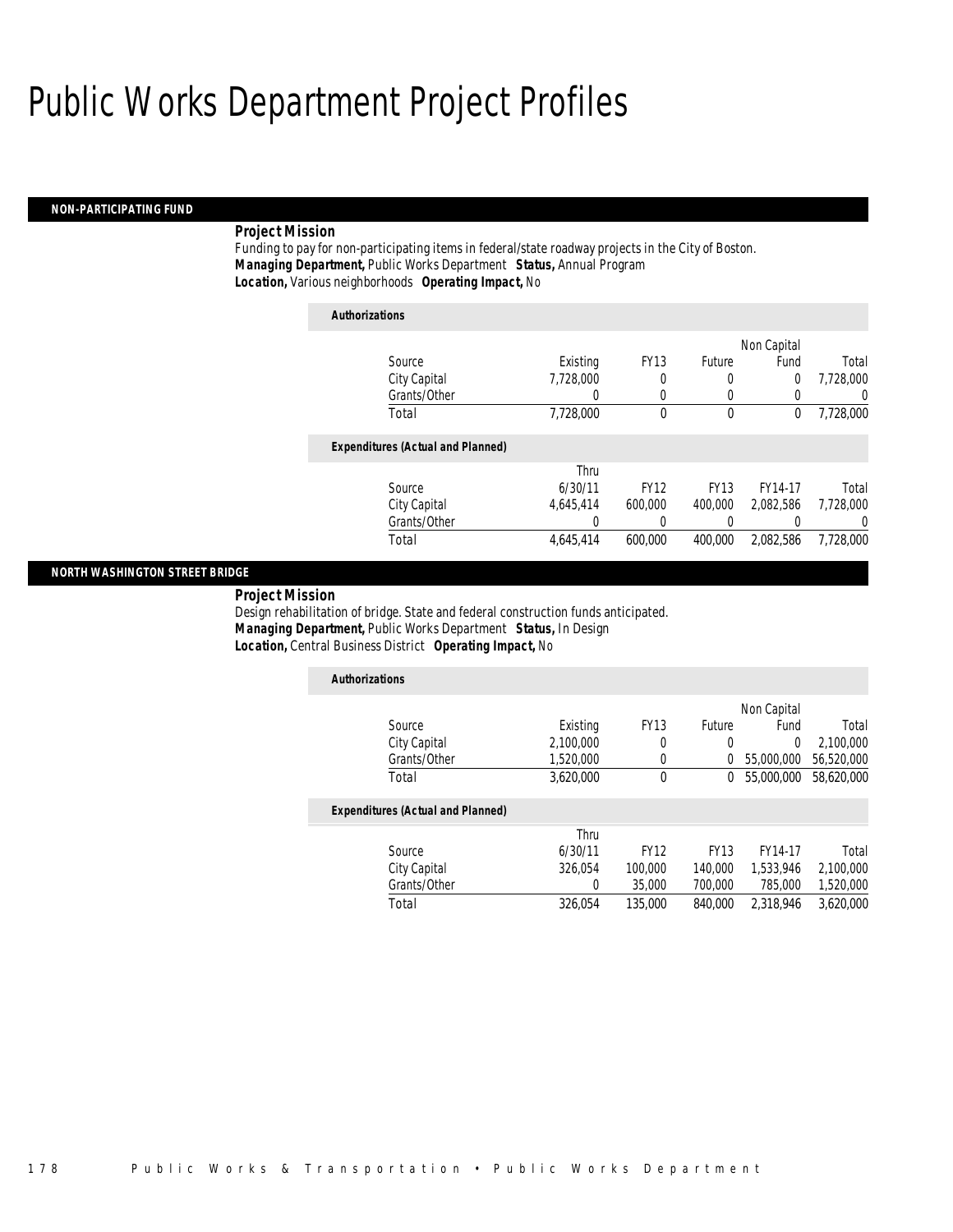#### *OLD COLONY HOUSING ROADWAYS*

#### *Project Mission*

 Reconstruction of roadways in the redevelopment of the Old Colony housing development. *Managing Department,* Public Works Department *Status,* In Construction*Location,* South Boston *Operating Impact,* No

|                                          |           |             |             | Non Capital |           |
|------------------------------------------|-----------|-------------|-------------|-------------|-----------|
| Source                                   | Existing  | <b>FY13</b> | Future      | Fund        | Total     |
| City Capital                             | 3,600,000 | 0           | 0           | $\mathbf 0$ | 3,600,000 |
| Grants/Other                             | U         | $\Omega$    | 0           | 0           |           |
| Total                                    | 3,600,000 | $\theta$    | 0           | 0           | 3,600,000 |
| <b>Expenditures (Actual and Planned)</b> |           |             |             |             |           |
|                                          | Thru      |             |             |             |           |
| Source                                   | 6/30/11   | <b>FY12</b> | <b>FY13</b> | FY14-17     | Total     |
|                                          | 129.426   | 800,000     | 850,000     | 1.820.574   | 3.600.000 |
| City Capital                             |           |             |             |             |           |
| Grants/Other                             |           |             | 0           |             |           |

#### *OLD NORTHERN AVENUE BRIDGE*

#### *Project Mission*

 Planning, design, and ongoing repairs to bridge. Federal funds anticipated. *Managing Department,* Public Works Department *Status,* In Design*Location,* South Boston *Operating Impact,* No

| <b>Authorizations</b> |                                          |           |             |             |             |            |
|-----------------------|------------------------------------------|-----------|-------------|-------------|-------------|------------|
|                       |                                          |           |             |             | Non Capital |            |
|                       | Source                                   | Existing  | <b>FY13</b> | Future      | Fund        | Total      |
|                       | City Capital                             | 5,000,000 | 0           | 0           | 0           | 5,000,000  |
|                       | Grants/Other                             |           | 0           | 0           | 10,400,000  | 10,400,000 |
| Total                 |                                          | 5,000,000 | 0           | 0           | 10,400,000  | 15,400,000 |
|                       | <b>Expenditures (Actual and Planned)</b> |           |             |             |             |            |
|                       |                                          | Thru      |             |             |             |            |
|                       | Source                                   | 6/30/11   | <b>FY12</b> | <b>FY13</b> | FY14-17     | Total      |
|                       | City Capital                             | 2.520.188 | 75,000      | 120,000     | 2.284.812   | 5,000,000  |
|                       | Grants/Other                             | 0         | 0           | 0           |             | 0          |
| Total                 |                                          | 2,520,188 | 75,000      | 120,000     | 2.284.812   | 5,000,000  |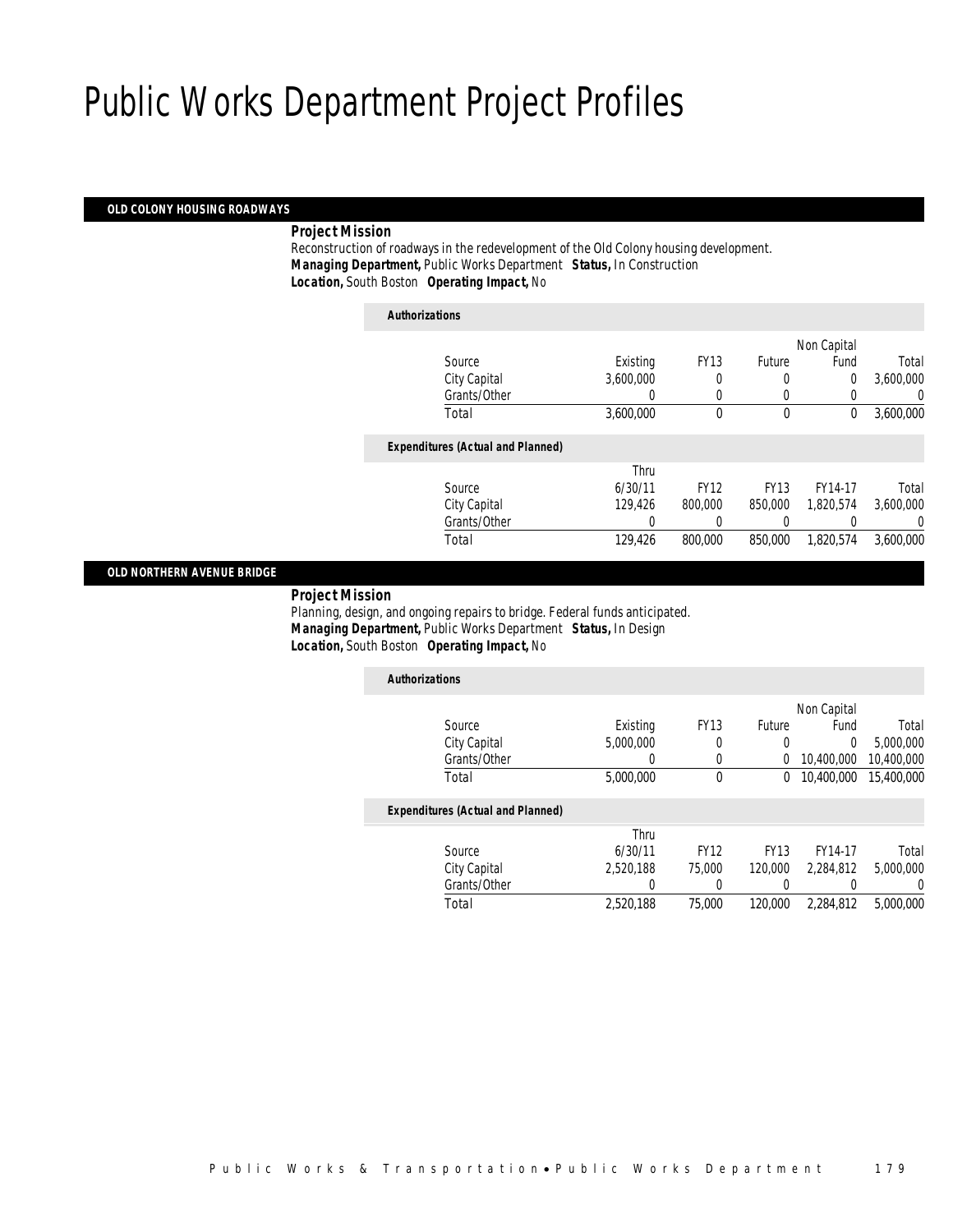#### *RETAINING WALLS*

## *Project Mission*

Dedicated repair fund for the City's retaining walls. *Managing Department,* Public Works Department *Status,* In Design*Location,* Citywide *Operating Impact,* No

| <b>Authorizations</b>                    |                |             |             |             |           |
|------------------------------------------|----------------|-------------|-------------|-------------|-----------|
|                                          |                |             |             | Non Capital |           |
| Source                                   | Existing       | <b>FY13</b> | Future      | Fund        | Total     |
| City Capital                             | 800,000        | 0           | 800,000     | 0           | 1,600,000 |
| Grants/Other                             | 0              | 0           | 0           | 0           | 0         |
| Total                                    | 800,000        | $\theta$    | 800,000     | 0           | 1,600,000 |
| <b>Expenditures (Actual and Planned)</b> |                |             |             |             |           |
|                                          | Thru           |             |             |             |           |
| Source                                   | 6/30/11        | <b>FY12</b> | <b>FY13</b> | FY14-17     | Total     |
| City Capital                             | $\overline{0}$ | 400,000     | 400,000     | 800,000     | 1.600.000 |
| Grants/Other                             | 0              |             | 0           |             | 0         |
| Total                                    | 0              | 400.000     | 400,000     | 800,000     | 1,600,000 |

#### *ROADWAY RECONSTRUCTION*

*Project Mission* 

Includes road reconstruction, sidewalk reconstruction, and traffic signal replacement where appropriate. *Managing Department,* Public Works Department *Status,* Annual Program*Location,* Citywide *Operating Impact,* No

| <b>Authorizations</b>                    |            |             |               |             |            |
|------------------------------------------|------------|-------------|---------------|-------------|------------|
|                                          |            |             |               | Non Capital |            |
| Source                                   | Existing   | <b>FY13</b> | <b>Future</b> | Fund        | Total      |
| City Capital                             | 23,000,000 | 8,000,000   | 2,000,000     | 0           | 33,000,000 |
| Grants/Other                             | 17.079.742 | 4,000,000   | 10,813,392    | 0           | 31,893,134 |
| Total                                    | 40.079.742 | 12,000,000  | 12,813,392    | $^{0}$      | 64,893,134 |
| <b>Expenditures (Actual and Planned)</b> |            |             |               |             |            |
|                                          | Thru       |             |               |             |            |
| Source                                   | 6/30/11    | <b>FY12</b> | <b>FY13</b>   | FY14-17     | Total      |
| City Capital                             | 12,896,190 | 3,000,000   | 5.500.000     | 11.603.810  | 33,000,000 |
| Grants/Other                             | 6.050.461  | 4,000,000   | 4.500.000     | 17.342.673  | 31,893,134 |
| Total                                    | 18.946.652 | 7.000.000   | 10,000,000    | 28,946,483  | 64.893.134 |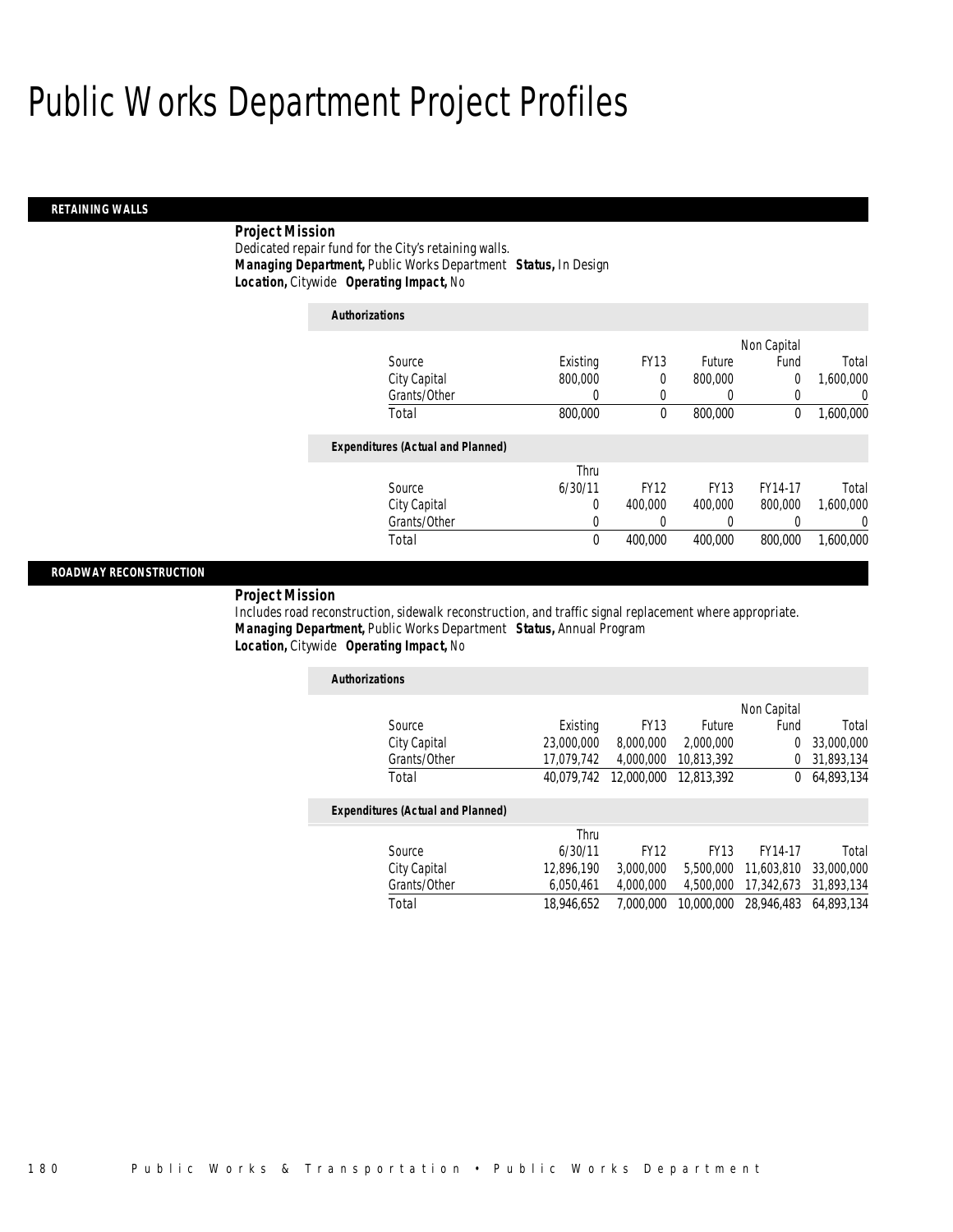#### *ROADWAY RESURFACING*

### *Project Mission*

 Annual citywide roadway resurfacing program. *Managing Department,* Public Works Department *Status,* Annual Program*Location,* Citywide *Operating Impact,* No

| <b>Authorizations</b>                    |            |             |               |             |            |
|------------------------------------------|------------|-------------|---------------|-------------|------------|
|                                          |            |             |               | Non Capital |            |
| Source                                   | Existing   | <b>FY13</b> | <b>Future</b> | Fund        | Total      |
| City Capital                             | 4,550,000  | $\theta$    | 700,000       | 0           | 5,250,000  |
| Grants/Other                             | 13,500,000 | 3,750,000   | 15,000,000    | 0           | 32,250,000 |
| Total                                    | 18,050,000 | 3.750.000   | 15,700,000    | $^{0}$      | 37.500.000 |
| <b>Expenditures (Actual and Planned)</b> |            |             |               |             |            |
|                                          | Thru       |             |               |             |            |
| Source                                   | 6/30/11    | <b>FY12</b> | <b>FY13</b>   | FY14-17     | Total      |
| City Capital                             | 789.839    | 250,000     | 3.500.000     | 710.161     | 5,250,000  |
| Grants/Other                             | 10,338,872 | 3,750,000   | 3.750.000     | 14,411,128  | 32,250,000 |
| Total                                    | 11,128,710 | 4.000.000   | 7.250.000     | 15.121.290  | 37.500.000 |
|                                          |            |             |               |             |            |

### *ROADWAY UTILITY RESTORATION*

#### *Project Mission*

 Repair and repave roadway damaged by utility companies. *Managing Department,* Public Works Department *Status,* Annual Program*Location,* Citywide *Operating Impact,* No

| <b>Authorizations</b>                    |           |             |             |             |            |
|------------------------------------------|-----------|-------------|-------------|-------------|------------|
|                                          |           |             |             | Non Capital |            |
| Source                                   | Existing  | <b>FY13</b> | Future      | Fund        | Total      |
| City Capital                             | 0         | 0           | 0           | 0           | 0          |
| Grants/Other                             | 3.500.000 | 650,000     | 950.000     | 24,000,000  | 29,100,000 |
| Total                                    | 3.500.000 | 650,000     | 950.000     | 24,000,000  | 29,100,000 |
| <b>Expenditures (Actual and Planned)</b> |           |             |             |             |            |
|                                          | Thru      |             |             |             |            |
| Source                                   | 6/30/11   | <b>FY12</b> | <b>FY13</b> | FY14-17     | Total      |
| City Capital                             | 0         | 0           | 0           | 0           | 0          |
| Grants/Other                             | 2,273,906 | 650,000     | 650.000     | 1,526,094   | 5,100,000  |
| Total                                    | 2.273.906 | 650.000     | 650,000     | 1.526.094   | 5,100,000  |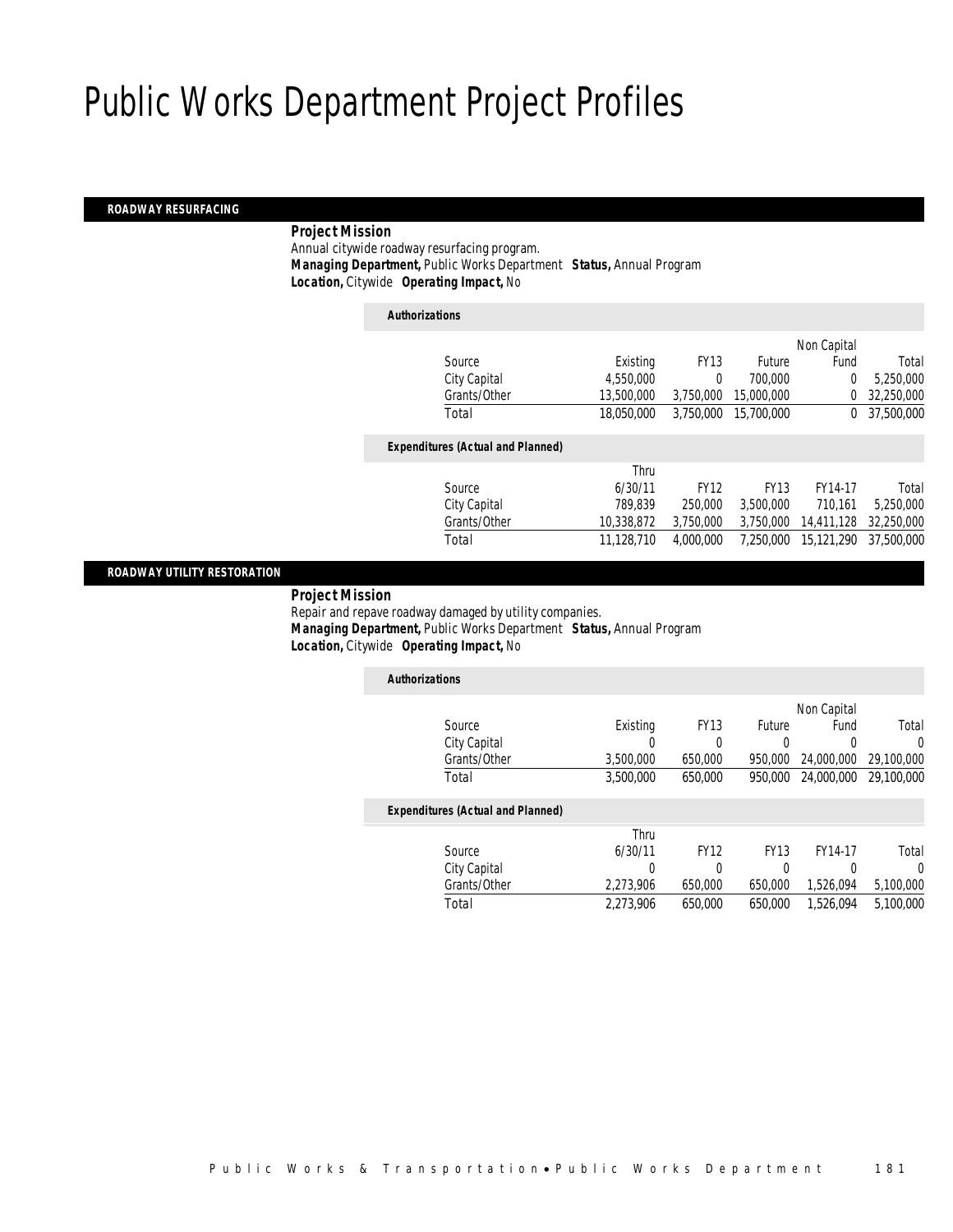#### *SAFE ROUTES TO PARKS*

#### *Project Mission*

Enhance streets and sidewalks adjacent to park improvement projects in coordination with the Parks Department and the Transportation Department.

*Managing Department,* Public Works Department *Status,* New Project*Location,* Citywide *Operating Impact,* No

| <b>Authorizations</b>                    |          |             |             |             |         |
|------------------------------------------|----------|-------------|-------------|-------------|---------|
|                                          |          |             |             | Non Capital |         |
| Source                                   | Existing | <b>FY13</b> | Future      | Fund        | Total   |
| City Capital                             | 0        | 600,000     | 0           | $\Omega$    | 600,000 |
| Grants/Other                             | 0        |             | 0           | 0           |         |
| Total                                    | $\theta$ | 600,000     | $\mathbf 0$ | $\theta$    | 600,000 |
| <b>Expenditures (Actual and Planned)</b> |          |             |             |             |         |
|                                          | Thru     |             |             |             |         |
| Source                                   | 6/30/11  | <b>FY12</b> | <b>FY13</b> | FY14-17     | Total   |
| City Capital                             | 0        | 0           | 400,000     | 200,000     | 600,000 |
| Grants/Other                             | 0        | 0           |             | 0           | 0       |
| Total                                    | 0        | $\Omega$    | 400,000     | 200,000     | 600,000 |

### *SALT SHED AT ALLSTON MAINTENANCE YARD*

*Project Mission* 

Design and construct a new salt storage facility.

*Managing Department,* Construction Management *Status,* To Be Scheduled

 *Location,* Allston/Brighton *Operating Impact,* No *Authorizations*

| <b>Authorizations</b>                    |                  |             |             |             |                  |
|------------------------------------------|------------------|-------------|-------------|-------------|------------------|
|                                          |                  |             |             | Non Capital |                  |
| Source                                   | Existing         | <b>FY13</b> | Future      | Fund        | Total            |
| City Capital                             | 700,000          | 0           |             | 0           | 700,000          |
| Grants/Other                             | $\left( \right)$ | 0           |             |             | $\cup$           |
| Total                                    | 700,000          | 0           | $\theta$    | $\theta$    | 700,000          |
| <b>Expenditures (Actual and Planned)</b> |                  |             |             |             |                  |
|                                          | Thru             |             |             |             |                  |
| Source                                   | 6/30/11          | <b>FY12</b> | <b>FY13</b> | FY14-17     | Total            |
| City Capital                             | 0                | 0           | 0           | 700,000     | 700,000          |
| Grants/Other                             | 0                | $\left($    |             |             | $\left( \right)$ |
| Total                                    | 0                | 0           | $\theta$    | 700.000     | 700,000          |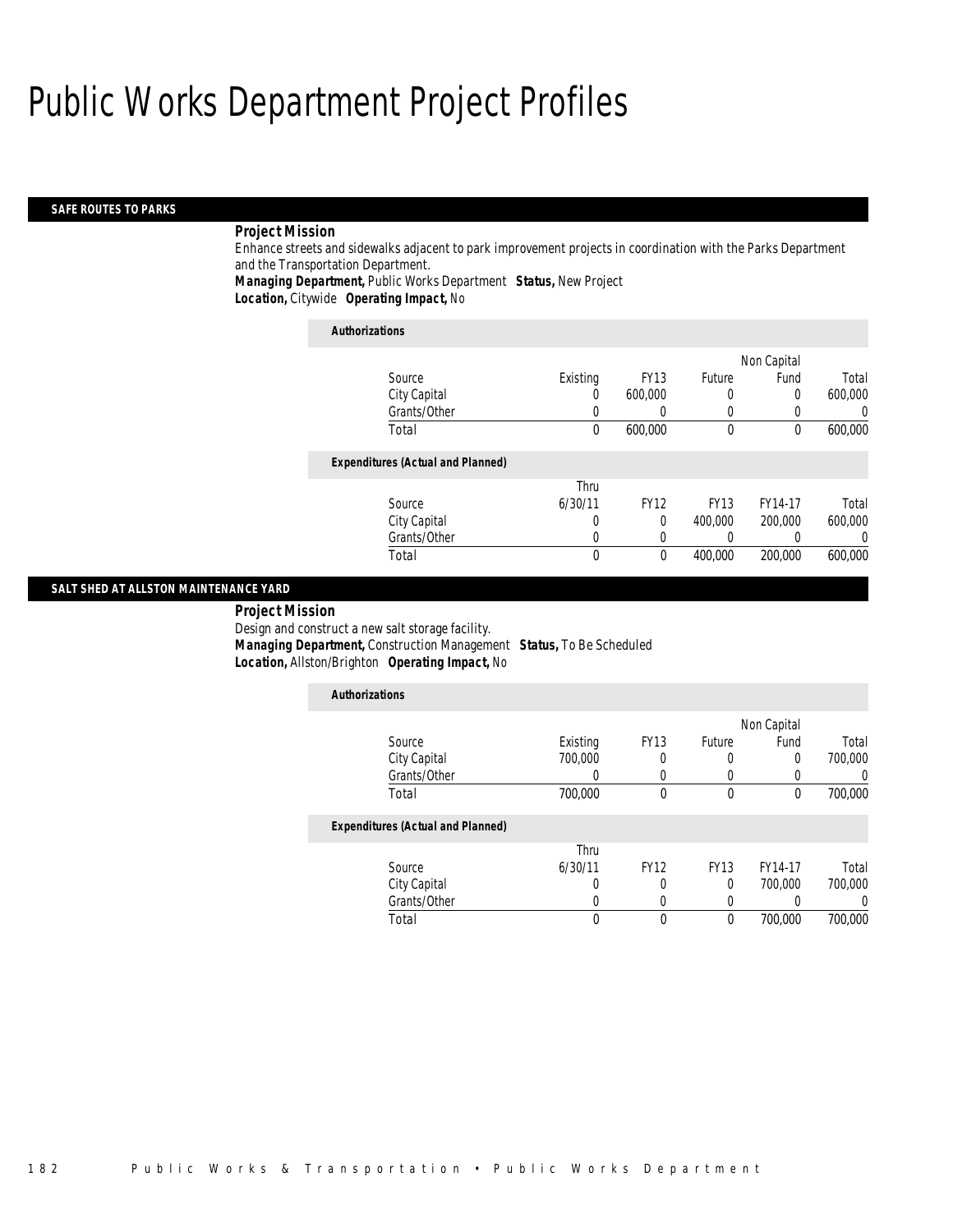#### *SALT SHED AT CENTRAL MAINTENANCE FACILITY COMPLEX*

#### *Project Mission*

 Design and construct a new salt storage facility. *Managing Department,* Construction Management *Status,* To Be Scheduled*Location,* South End *Operating Impact,* No

| <b>Authorizations</b>                    |           |              |              |             |                  |
|------------------------------------------|-----------|--------------|--------------|-------------|------------------|
|                                          |           |              |              | Non Capital |                  |
| Source                                   | Existing  | <b>FY13</b>  | Future       | Fund        | Total            |
| City Capital                             | 6,000,000 | 0            | 0            | 0           | 6,000,000        |
| Grants/Other                             |           |              | $\left($     |             | 0                |
| Total                                    | 6,000,000 | $\theta$     | $\mathbf 0$  | 0           | 6,000,000        |
| <b>Expenditures (Actual and Planned)</b> |           |              |              |             |                  |
|                                          | Thru      |              |              |             |                  |
| Source                                   | 6/30/11   | <b>FY12</b>  | <b>FY13</b>  | FY14-17     | Total            |
| City Capital                             | 0         | 0            | 0            | 6,000,000   | 6,000,000        |
| Grants/Other                             | 0         | 0            | 0            |             | $\left( \right)$ |
| Total                                    | 0         | $\mathbf{0}$ | $\mathbf{0}$ | 6,000,000   | 6,000,000        |

### *SALT SHED AT EAST BOSTON MAINTENANCE YARD*

*Project Mission*

 Site preparation, design and construction of a new salt shed in East Boston. *Managing Department,* Construction Management *Status,* To Be Scheduled*Location,* East Boston *Operating Impact,* No

| <b>Authorizations</b>                    |           |             |             |             |                  |
|------------------------------------------|-----------|-------------|-------------|-------------|------------------|
|                                          |           |             |             | Non Capital |                  |
| Source                                   | Existing  | <b>FY13</b> | Future      | Fund        | Total            |
| City Capital                             | 8,500,000 |             | 0           | 0           | 8,500,000        |
| Grants/Other                             | 0         |             | 0           |             | $\left( \right)$ |
| Total                                    | 8,500,000 | 0           | 0           | 0           | 8,500,000        |
| <b>Expenditures (Actual and Planned)</b> |           |             |             |             |                  |
|                                          | Thru      |             |             |             |                  |
| Source                                   | 6/30/11   | <b>FY12</b> | <b>FY13</b> | FY14-17     | Total            |
| City Capital                             | 0         | 0           | 0           | 8.500.000   | 8.500.000        |
| Grants/Other                             | 0         | 0           | 0           |             | 0                |
| Total                                    | 0         | 0           | 0           | 8,500,000   | 8,500,000        |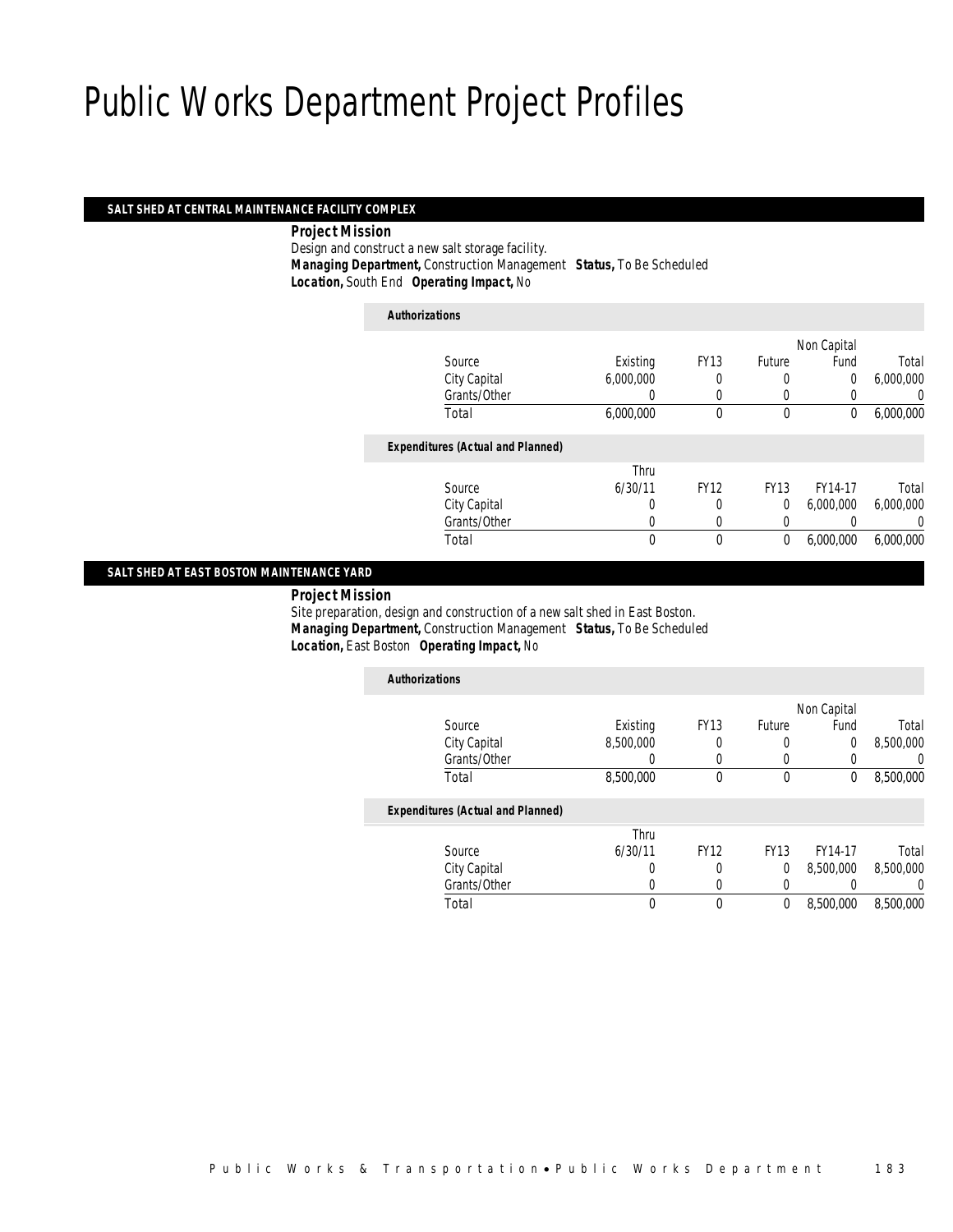#### *SARATOGA STREET BRIDGE*

#### *Project Mission*

Complete design and engineering analysis for bridge replacement. The Town of Winthrop will share design costs. State and federal construction funding awarded.

*Managing Department,* Public Works Department *Status,* In Construction

*Location,* East Boston *Operating Impact,* No

| <b>Authorizations</b>                    |          |             |             |             |           |
|------------------------------------------|----------|-------------|-------------|-------------|-----------|
|                                          |          |             |             | Non Capital |           |
| Source                                   | Existing | <b>FY13</b> | Future      | Fund        | Total     |
| City Capital                             | 439.895  | 0           | 0           | $\Omega$    | 439.895   |
| Grants/Other                             | 70,000   | 0           | 0           | 5,796,990   | 5,866,990 |
| Total                                    | 509.895  | $\theta$    | 0           | 5.796.990   | 6,306,885 |
| <b>Expenditures (Actual and Planned)</b> |          |             |             |             |           |
|                                          | Thru     |             |             |             |           |
| Source                                   | 6/30/11  | <b>FY12</b> | <b>FY13</b> | FY14-17     | Total     |
| City Capital                             | 334,600  | 50,000      | 15,000      | 40.295      | 439,895   |
| Grants/Other                             | 68,193   | 0           | 0           | 1,807       | 70,000    |
| Total                                    | 402.793  | 50,000      | 15,000      | 42.102      | 509.895   |

#### *SIDEWALK RECONSTRUCTION*

#### *Project Mission*

Various sidewalk and pedestrian ramp repairs and reconstruction. *Managing Department,* Public Works Department *Status,* Annual Program*Location,* Citywide *Operating Impact,* No

| <b>Authorizations</b>                    |            |             |             |             |            |
|------------------------------------------|------------|-------------|-------------|-------------|------------|
|                                          |            |             |             | Non Capital |            |
| Source                                   | Existing   | <b>FY13</b> | Future      | Fund        | Total      |
| City Capital                             |            | 0           | 0           | 0           |            |
| Grants/Other                             | 19,309,400 | 7.100.000   | 13,500,000  | 0           | 39,909,400 |
| Total                                    | 19,309,400 | 7.100.000   | 13,500,000  | 0           | 39,909,400 |
| <b>Expenditures (Actual and Planned)</b> |            |             |             |             |            |
|                                          | Thru       |             |             |             |            |
| Source                                   | 6/30/11    | <b>FY12</b> | <b>FY13</b> | FY14-17     | Total      |
| City Capital                             |            | 0           | 0           | 0           |            |
| Grants/Other                             | 9,608,572  | 5,200,000   | 7.100.000   | 18,000,828  | 39,909,400 |
| Total                                    | 9,608,572  | 5.200.000   | 7.100.000   | 18,000,828  | 39,909,400 |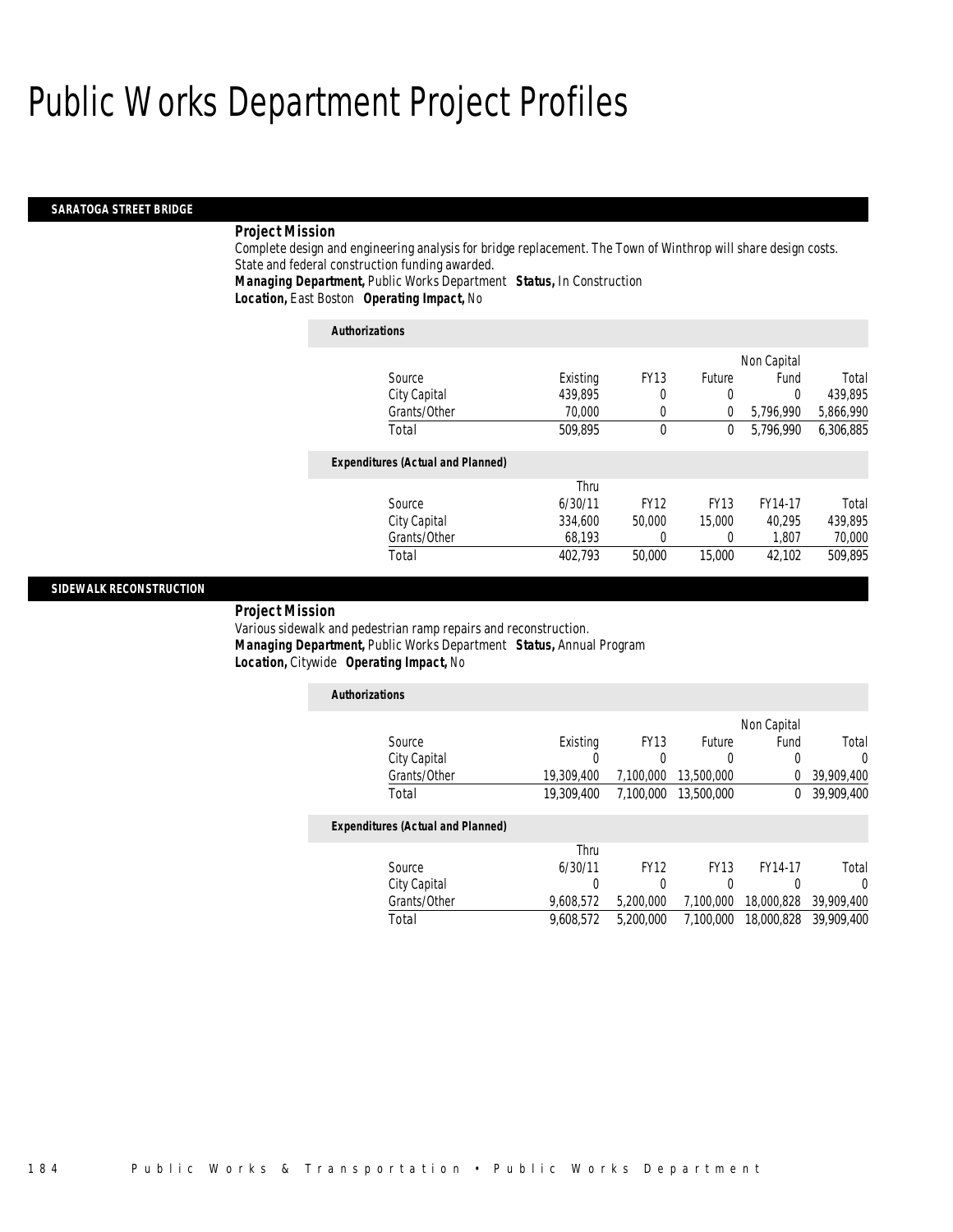#### *SOUTH BOSTON WAY-FINDING SIGNAGE SYSTEM*

#### *Project Mission*

 Create uniform system of vehicular and pedestrian signs, map kiosks and directional and way-finding elements throughout the South Boston Waterfront.

*Managing Department,* Boston Redevelopment Authority *Status,* In Design*Location,* South Boston *Operating Impact,* No

| <b>Authorizations</b>                    |          |              |             |             |           |
|------------------------------------------|----------|--------------|-------------|-------------|-----------|
|                                          |          |              |             | Non Capital |           |
| Source                                   | Existing | <b>FY13</b>  | Future      | Fund        | Total     |
| City Capital                             | 550,000  | 0            | 0           | 0           | 550,000   |
| Grants/Other                             | 0        | 0            | 0           | 550,000     | 550,000   |
| Total                                    | 550,000  | $\mathbf{0}$ | 0           | 550,000     | 1,100,000 |
| <b>Expenditures (Actual and Planned)</b> |          |              |             |             |           |
|                                          | Thru     |              |             |             |           |
| Source                                   | 6/30/11  | <b>FY12</b>  | <b>FY13</b> | FY14-17     | Total     |
| City Capital                             | 0        | 0            | $\Omega$    | 550,000     | 550,000   |
| Grants/Other                             | 0        | 0            | 0           |             | 0         |
| Total                                    | 0        | $\theta$     | $\theta$    | 550,000     | 550,000   |
|                                          |          |              |             |             |           |

#### *STREET LIGHT LED CONVERSION*

*Project Mission*

 A City-wide project to convert inefficient and outdated mercury vapor street lights to light emitting diode (LED) lights.

*Managing Department,* Public Works Department *Status,* In Construction*Location,* Citywide *Operating Impact,* Yes

| <b>Authorizations</b> |                                          |           |                        |                        |            |
|-----------------------|------------------------------------------|-----------|------------------------|------------------------|------------|
|                       |                                          |           |                        | Non Capital            |            |
| Source                |                                          | Existing  | <b>FY13</b>            | Future<br>Fund         | Total      |
|                       | City Capital                             | 4.480.000 | 6.000.000<br>1.520.000 | $\Omega$               | 12,000,000 |
|                       | Grants/Other                             | 3,096,050 | 3,300,000              | $\overline{0}$<br>0    | 6,396,050  |
| Total                 |                                          | 7.576.050 | 9.300.000<br>1,520,000 | $\Omega$               | 18,396,050 |
|                       | <b>Expenditures (Actual and Planned)</b> |           |                        |                        |            |
|                       |                                          | Thru      |                        |                        |            |
| Source                |                                          | 6/30/11   | <b>FY12</b>            | <b>FY13</b><br>FY14-17 | Total      |
|                       | City Capital                             | 0         | 3.500.000<br>5,000,000 | 3,500,000              | 12,000,000 |
|                       | Grants/Other                             | 2,011,912 | 1,000,000<br>3.300.000 | 84,138                 | 6,396,050  |
| Total                 |                                          | 2.011.912 | 4.500.000<br>8.300.000 | 3.584.138              | 18.396.050 |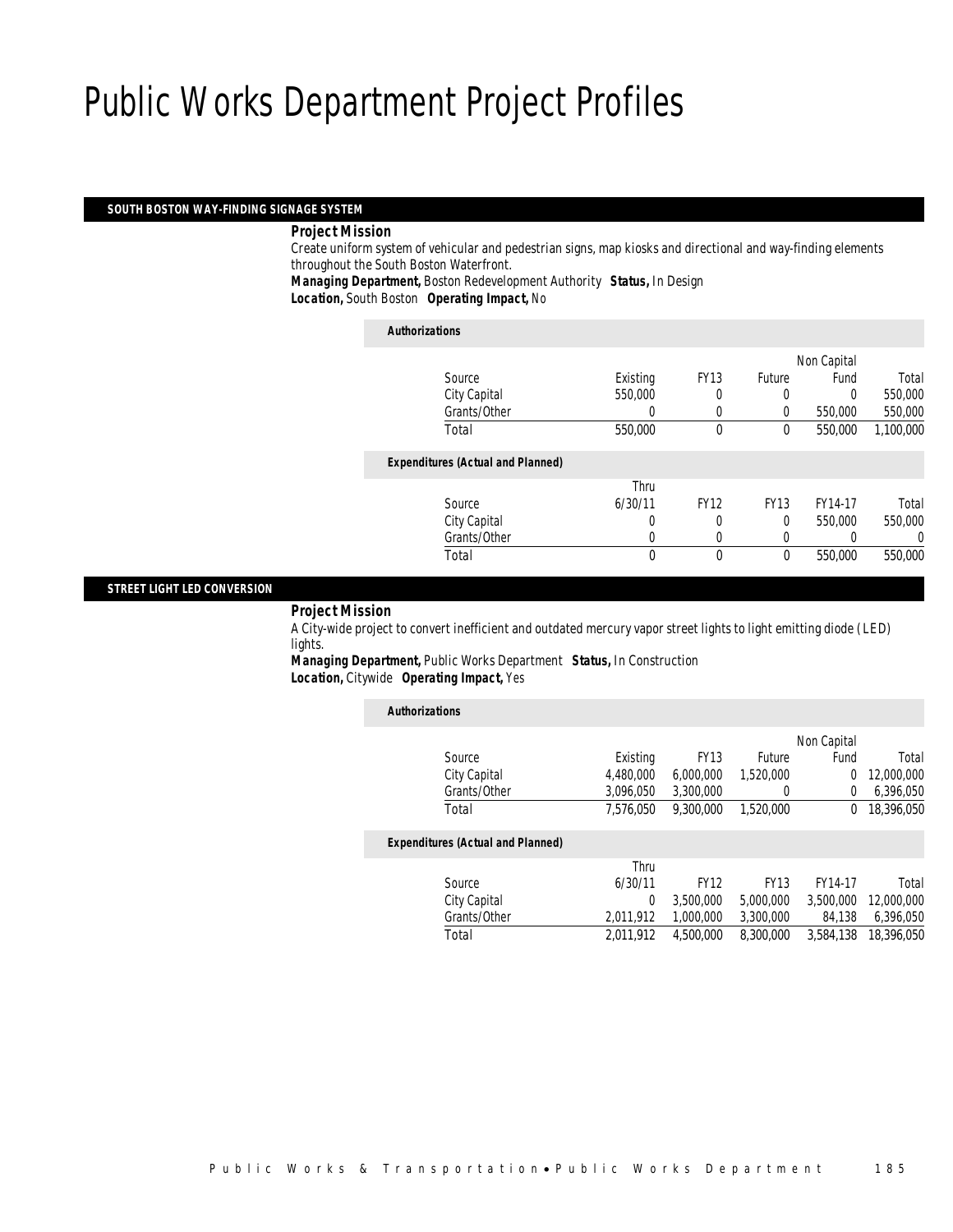#### *STREET LIGHTING DIVISION FACILITY*

### *Project Mission*

Design and construct a new Street Lighting Division facility. *Managing Department,* Construction Management *Status,* New Project*Location,* NA *Operating Impact,* No

| <b>Authorizations</b>                    |          |             |             |             |            |
|------------------------------------------|----------|-------------|-------------|-------------|------------|
|                                          |          |             |             | Non Capital |            |
| Source                                   | Existing | <b>FY13</b> | Future      | Fund        | Total      |
| City Capital                             | 0        | 1.500.000   | 13,500,000  | 0           | 15,000,000 |
| Grants/Other                             |          |             | 0           |             | 0          |
| Total                                    | 0        | 1,500,000   | 13,500,000  | 0           | 15,000,000 |
| <b>Expenditures (Actual and Planned)</b> |          |             |             |             |            |
|                                          | Thru     |             |             |             |            |
| Source                                   | 6/30/11  | <b>FY12</b> | <b>FY13</b> | FY14-17     | Total      |
| City Capital                             | 0        | $\Omega$    | 500,000     | 14,500,000  | 15,000,000 |
| Grants/Other                             | 0        |             | 0           |             | 0          |
| Total                                    | 0        | 0           | 500,000     | 14,500,000  | 15,000,000 |
|                                          |          |             |             |             |            |

### *STREET LIGHTING INSTALLATION*

 *Project Mission* Installation of street lights in various locations. *Managing Department,* Public Works Department *Status,* Annual Program*Location,* Citywide *Operating Impact,* No

| <b>Authorizations</b>                    |           |             |             |             |            |  |  |
|------------------------------------------|-----------|-------------|-------------|-------------|------------|--|--|
|                                          |           |             |             | Non Capital |            |  |  |
| Source                                   | Existing  | <b>FY13</b> | Future      | Fund        | Total      |  |  |
| City Capital                             | 9,600,000 | 1,500,000   | 3,300,000   | 0           | 14,400,000 |  |  |
| Grants/Other                             |           | 0           | $\left($    | 0           |            |  |  |
| Total                                    | 9.600.000 | 1.500.000   | 3,300,000   | 0           | 14,400,000 |  |  |
| <b>Expenditures (Actual and Planned)</b> |           |             |             |             |            |  |  |
|                                          | Thru      |             |             |             |            |  |  |
| Source                                   | 6/30/11   | <b>FY12</b> | <b>FY13</b> | FY14-17     | Total      |  |  |
| City Capital                             | 7.590.425 | 1.000.000   | 1.000.000   | 4.809.575   | 14,400,000 |  |  |
| Grants/Other                             |           | 0           | 0           |             |            |  |  |
| Total                                    | 7.590.425 | 1.000.000   | 1.000.000   | 4.809.575   | 14,400,000 |  |  |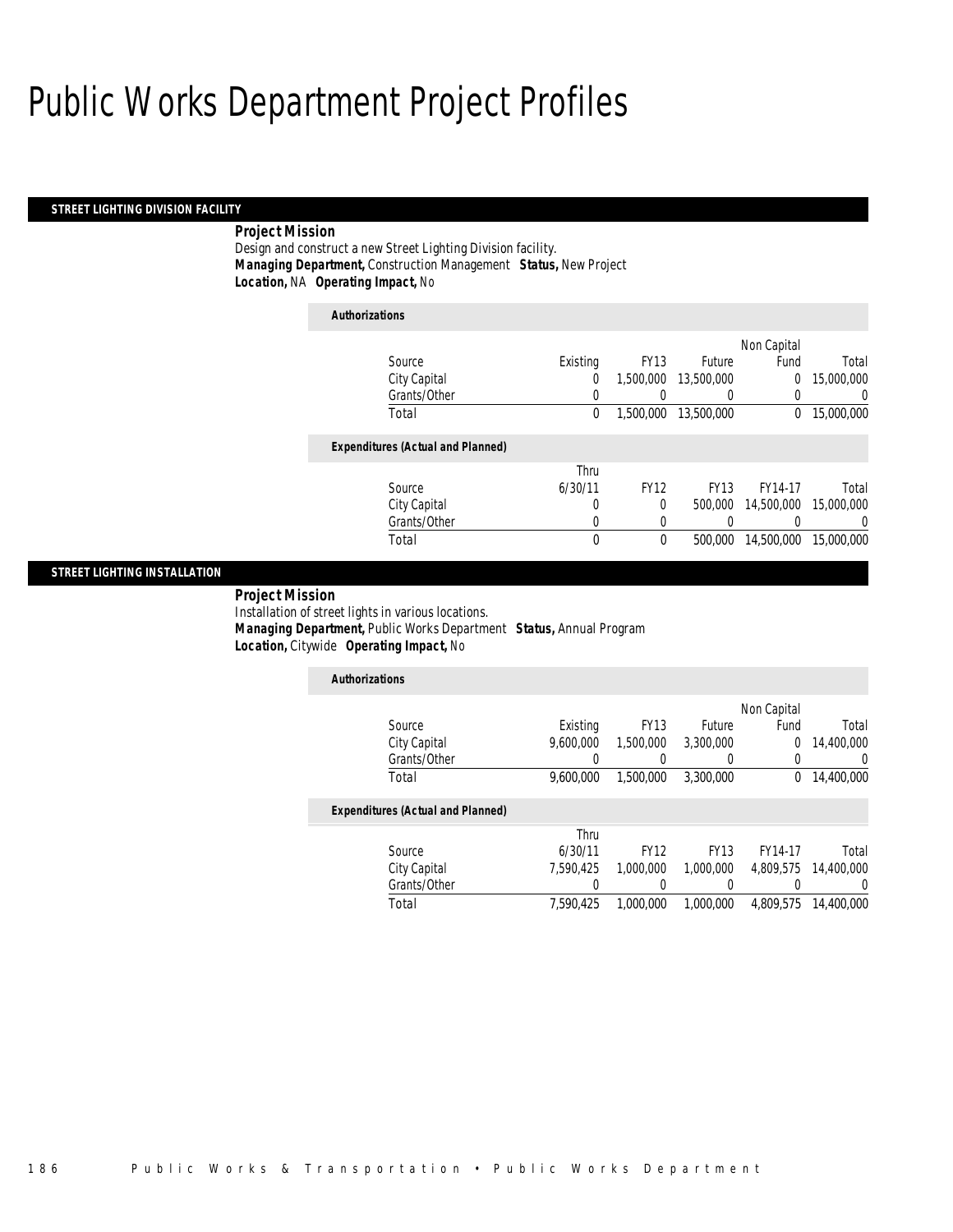#### *SULLIVAN SQUARE / RUTHERFORD AVENUE*

#### *Project Mission*

 Engineering and design services to provide for other transportation alternatives with the demolition of the overpass. State and federal funding anticipated.

*Managing Department,* Public Works Department *Status,* In Design

*Location,* Charlestown *Operating Impact,* No

| <b>Authorizations</b>                    |                  |             |               |             |            |
|------------------------------------------|------------------|-------------|---------------|-------------|------------|
|                                          |                  |             |               | Non Capital |            |
| Source                                   | Existing         | <b>FY13</b> | <b>Future</b> | Fund        | Total      |
| City Capital                             | 1,100,000        | 0           | 0             | $\Omega$    | 1,100,000  |
| Grants/Other                             | $\left( \right)$ | 0           | 0             | 13,000,000  | 13,000,000 |
| Total                                    | 1,100,000        | 0           | 0             | 13,000,000  | 14,100,000 |
| <b>Expenditures (Actual and Planned)</b> |                  |             |               |             |            |
|                                          | Thru             |             |               |             |            |
| Source                                   | 6/30/11          | <b>FY12</b> | <b>FY13</b>   | FY14-17     | Total      |
| City Capital                             | 502.071          | 11,000      | $\Omega$      | 586.929     | 1,100,000  |
| Grants/Other                             | 0                |             | 0             |             | 0          |
| Total                                    | 502,071          | 11,000      | $\theta$      | 586.929     | 1,100,000  |
|                                          |                  |             |               |             |            |

#### *SYMPHONY AREA STREETSCAPE*

*Project Mission*

 Design roadway and sidewalk improvements adjacent to Symphony Hall. State and federal construction funding. *Managing Department,* Public Works Department *Status,* In Design*Location,* Back Bay/Beacon Hill *Operating Impact,* No

| <b>Authorizations</b>                    |          |             |             |             |           |
|------------------------------------------|----------|-------------|-------------|-------------|-----------|
|                                          |          |             |             | Non Capital |           |
| Source                                   | Existing | <b>FY13</b> | Future      | Fund        | Total     |
| City Capital                             | 0        | 0           | 0           | 0           | $\Omega$  |
| Grants/Other                             | 275,000  | 0           | 0           | 3,725,000   | 4,000,000 |
| Total                                    | 275,000  | 0           | 0           | 3.725.000   | 4.000.000 |
| <b>Expenditures (Actual and Planned)</b> |          |             |             |             |           |
|                                          | Thru     |             |             |             |           |
| Source                                   | 6/30/11  | <b>FY12</b> | <b>FY13</b> | FY14-17     | Total     |
| City Capital                             | 0        | 0           | 0           | 0           | 0         |
| Grants/Other                             | 71,628   | 100,000     | 90,000      | 13,372      | 275,000   |
| Total                                    | 71,628   | 100,000     | 90,000      | 13,372      | 275,000   |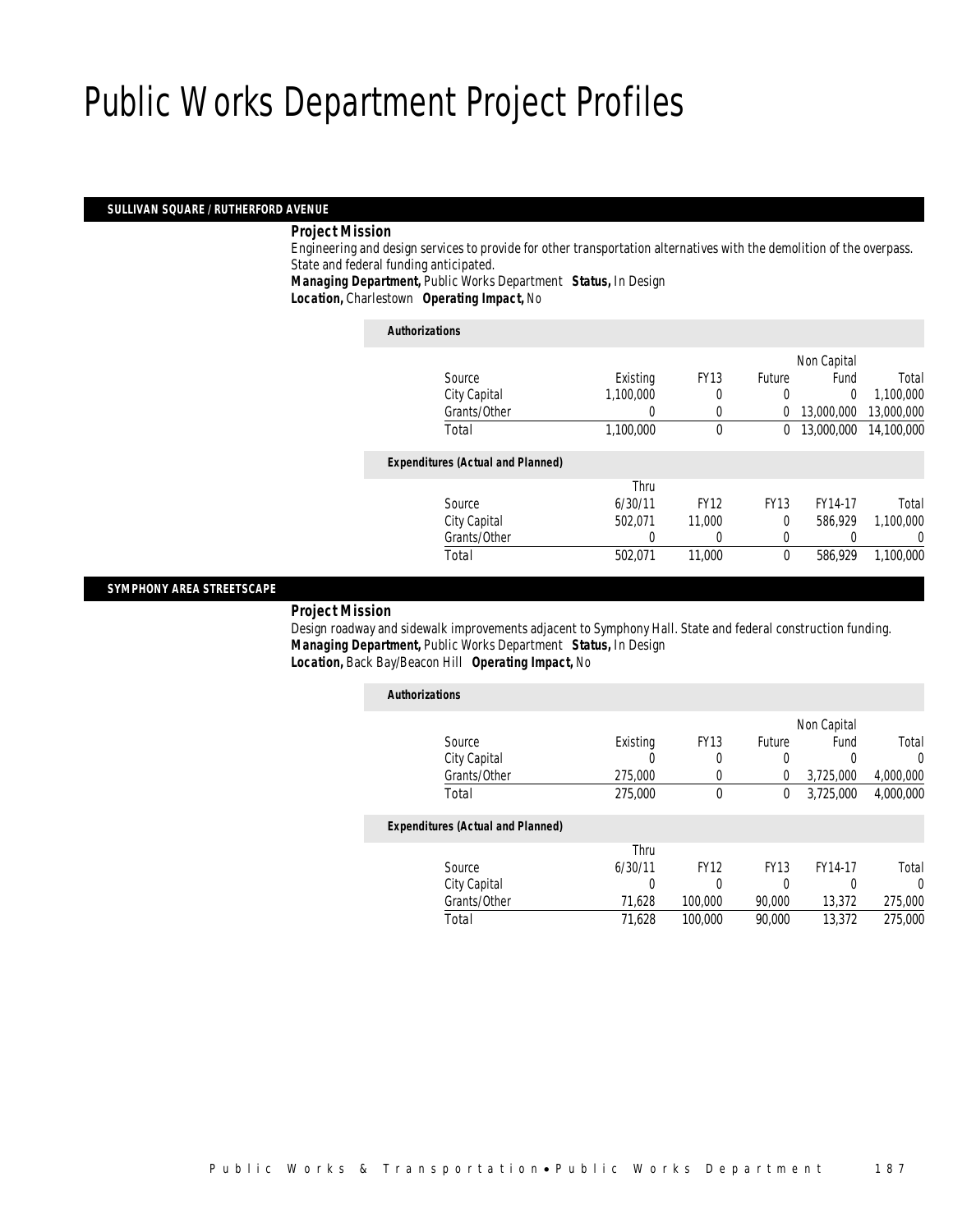#### *TRAFFIC SIGNALS ON-CALL REPAIR AND MAINTENANCE*

*Project Mission* 

On call maintenance of traffic signals.*Managing Department,* Public Works Department *Status,* New Project

*Location,* Citywide *Operating Impact,* No

| <b>Authorizations</b>                    |             |             |             |             |           |
|------------------------------------------|-------------|-------------|-------------|-------------|-----------|
|                                          |             |             |             | Non Capital |           |
| Source                                   | Existing    | <b>FY13</b> | Future      | Fund        | Total     |
| City Capital                             | 0           | 1,050,000   | 0           | 0           | 1,050,000 |
| Grants/Other                             | 0           | 0           | 0           | 0           | 0         |
| Total                                    | 0           | 1,050,000   | 0           | 0           | 1,050,000 |
| <b>Expenditures (Actual and Planned)</b> |             |             |             |             |           |
|                                          | Thru        |             |             |             |           |
| Source                                   | 6/30/11     | <b>FY12</b> | <b>FY13</b> | FY14-17     | Total     |
| City Capital                             | 0           | $\Omega$    | 350,000     | 700,000     | 1.050.000 |
| Grants/Other                             |             | 0           | 0           |             | 0         |
| Total                                    | $\mathbf 0$ | 0           | 350,000     | 700,000     | 1.050.000 |

#### *UPHAMS CORNER*

*Project Mission* 

Redesign the intersection of Columbia Road, Dudley Street, and Stoughton Road. *Managing Department,* Public Works Department *Status,* New Project*Location,* Dorchester *Operating Impact,* No

| <b>Authorizations</b>                    |          |             |             |             |                  |
|------------------------------------------|----------|-------------|-------------|-------------|------------------|
|                                          |          |             |             | Non Capital |                  |
| Source                                   | Existing | <b>FY13</b> | Future      | Fund        | Total            |
| City Capital                             | 0        | 400,000     | 2,600,000   | 0           | 3,000,000        |
| Grants/Other                             |          |             |             | 0           | 0                |
| Total                                    | 0        | 400,000     | 2,600,000   | 0           | 3,000,000        |
| <b>Expenditures (Actual and Planned)</b> |          |             |             |             |                  |
|                                          | Thru     |             |             |             |                  |
| Source                                   | 6/30/11  | <b>FY12</b> | <b>FY13</b> | FY14-17     | Total            |
| City Capital                             | 0        | $\Omega$    | 450,000     | 2,550,000   | 3,000,000        |
| Grants/Other                             | 0        | 0           |             | 0           | $\left( \right)$ |
| Total                                    | 0        | 0           | 450,000     | 2,550,000   | 3,000,000        |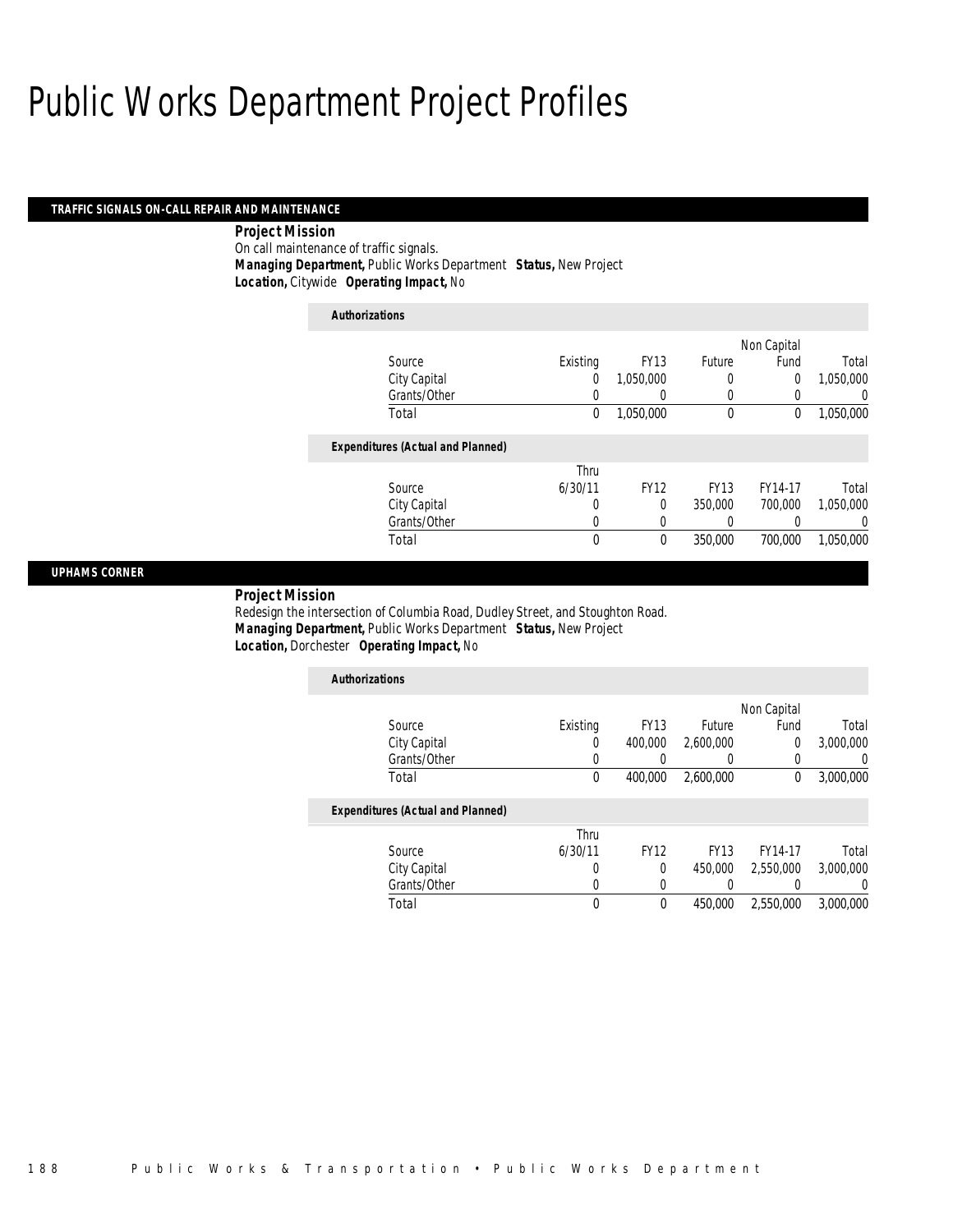#### *WEST ROXBURY GATEWAY*

#### *Project Mission*

 Create a new gateway to West Roxbury at the intersection of Spring Street and the VFW Parkway. *Managing Department,* Public Works Department *Status,* New Project*Location,* West Roxbury *Operating Impact,* No

|                                          |          |             |               | Non Capital |         |
|------------------------------------------|----------|-------------|---------------|-------------|---------|
| Source                                   | Existing | <b>FY13</b> | <b>Future</b> | Fund        | Total   |
| City Capital                             | 0        | 100,000     | 0             | 0           | 100,000 |
| Grants/Other                             | 0        |             | $\left($      | 0           | 0       |
| Total                                    | 0        | 100,000     | $\mathbf 0$   | 0           | 100,000 |
|                                          |          |             |               |             |         |
| <b>Expenditures (Actual and Planned)</b> |          |             |               |             |         |
|                                          | Thru     |             |               |             |         |
| Source                                   | 6/30/11  | <b>FY12</b> | <b>FY13</b>   | FY14-17     | Total   |
| City Capital                             | 0        | 0           | 50,000        | 50,000      | 100,000 |
| Grants/Other                             | 0        |             |               |             | 0       |
| Total                                    | 0        | 0           | 50,000        | 50,000      | 100,000 |
|                                          |          |             |               |             |         |

#### *WOODBOLE HOUSING*

#### *Project Mission*

 Reconstruct roads, sidewalks, pedestrian ramps, and street lighting at the Woodbole / Gallivant housing development. *Managing Department,* Public Works Department *Status,* New Project*Location,* Mattapan *Operating Impact,* No

| <b>Authorizations</b>                    |          |             |             |             |           |
|------------------------------------------|----------|-------------|-------------|-------------|-----------|
|                                          |          |             |             | Non Capital |           |
| Source                                   | Existing | <b>FY13</b> | Future      | Fund        | Total     |
| City Capital                             | 0        | 400,000     | 3.200.000   | 0           | 3,600,000 |
| Grants/Other                             |          |             |             |             | 0         |
| Total                                    | 0        | 400.000     | 3.200.000   | 0           | 3.600.000 |
| <b>Expenditures (Actual and Planned)</b> |          |             |             |             |           |
|                                          | Thru     |             |             |             |           |
| Source                                   | 6/30/11  | <b>FY12</b> | <b>FY13</b> | FY14-17     | Total     |
| City Capital                             | 0        | 0           | 300,000     | 3,300,000   | 3.600.000 |
| Grants/Other                             | 0        | 0           | 0           |             | 0         |
| Total                                    | 0        | 0           | 300,000     | 3,300,000   | 3.600.000 |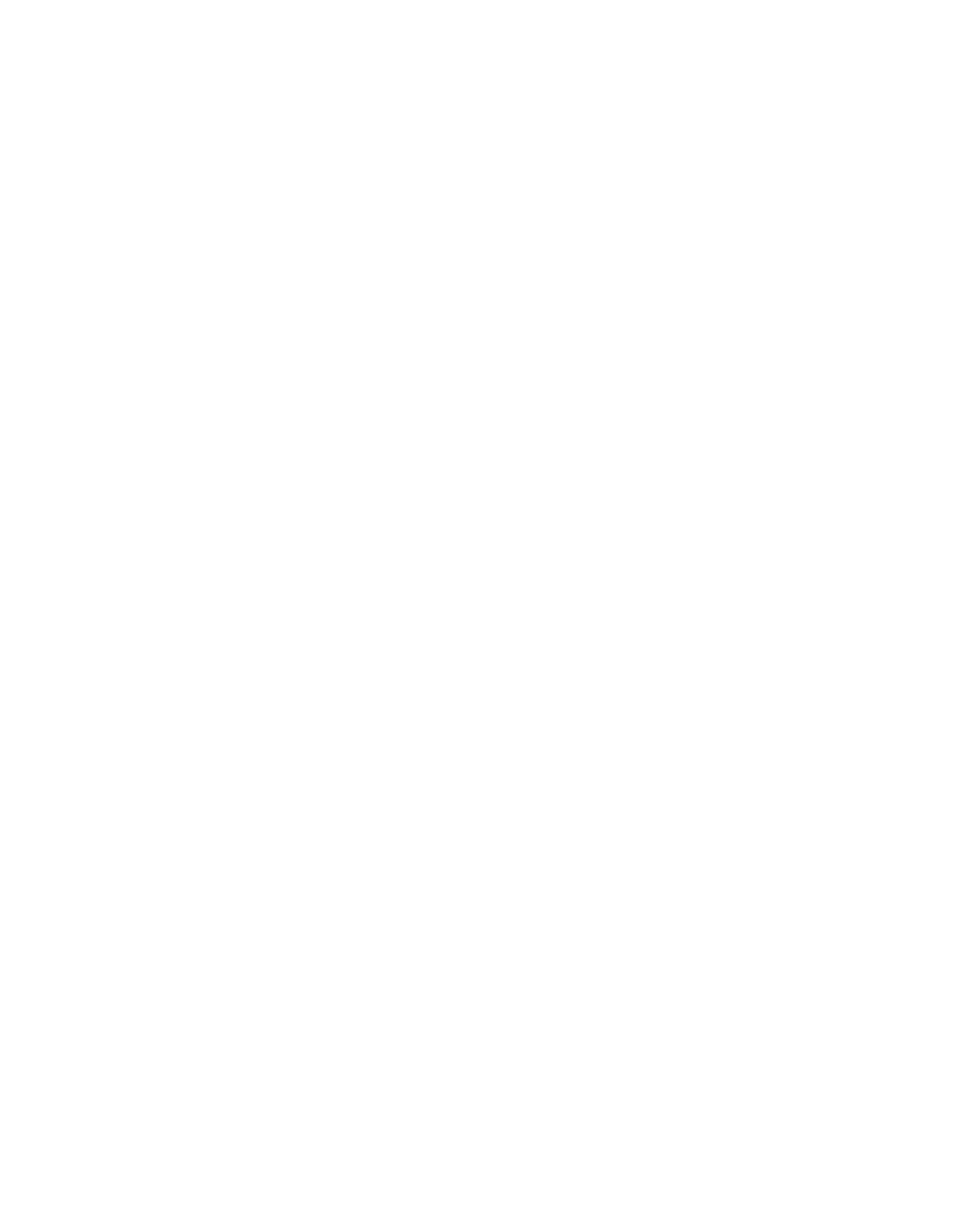# Snow Removal Operating Budget

### *Appropriation: 331*

## *Department Mission*

The Snow Removal appropriation supports the Public Works Department's efforts to clear ice and snow from Boston streets. Snow removal is done by Public Works Department district yard personnel supplemented and assisted by private contractors.

| <b>Operating Budget</b> | Program Name                        | Total Actual '10 | Total Actual '11 | Total Approp '12 | <b>Total Budget '13</b> |
|-------------------------|-------------------------------------|------------------|------------------|------------------|-------------------------|
|                         | Removal of Snow                     | 11,967,496       | 21,461,489       | 17.059.444       | 17,843,045              |
|                         | <b>Total</b>                        | 11,967,496       | 21,461,489       | 17,059,444       | 17,843,045              |
| <b>Operating Budget</b> |                                     | Actual '10       | Actual '11       |                  |                         |
|                         |                                     |                  |                  | Approp '12       | <b>Budget '13</b>       |
|                         | Personnel Services<br>Non Personnel | 11.967.496       | 21,461,489       | 17.059.444       | $\Omega$<br>17,843,045  |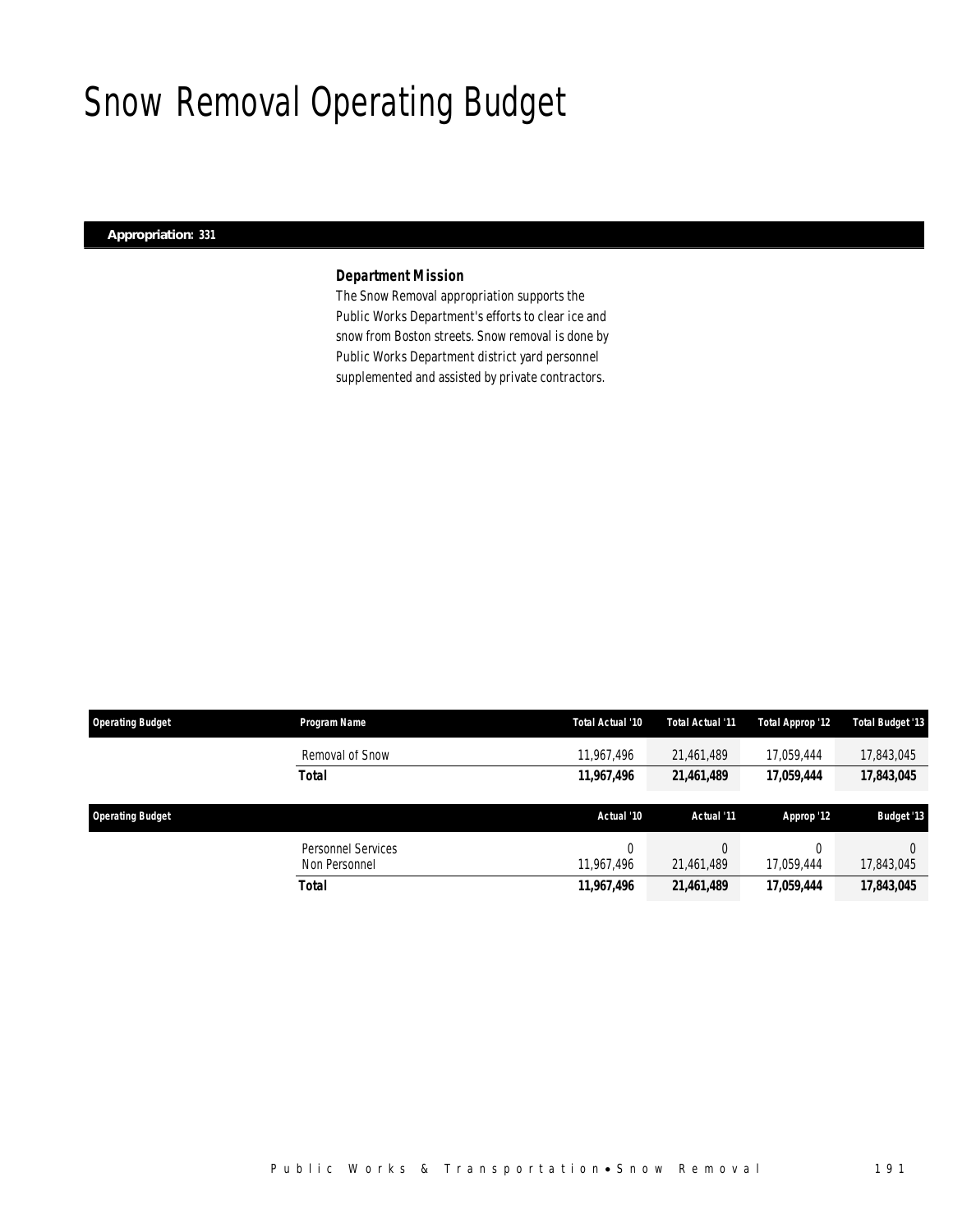# Snow Removal Operating Budget

## *Authorizing Statutes*

• Vehicles Interfering with the Removal of Snow, CBC Ord. § 11-6.43.

## *Description of Services*

The appropriation provides for the purchase of salt and sand, plowing and hauling of snow by contractors, purchase and repair of snow removal equipment, and financing for regular City personnel engaged in snow removal operations after normal working hours.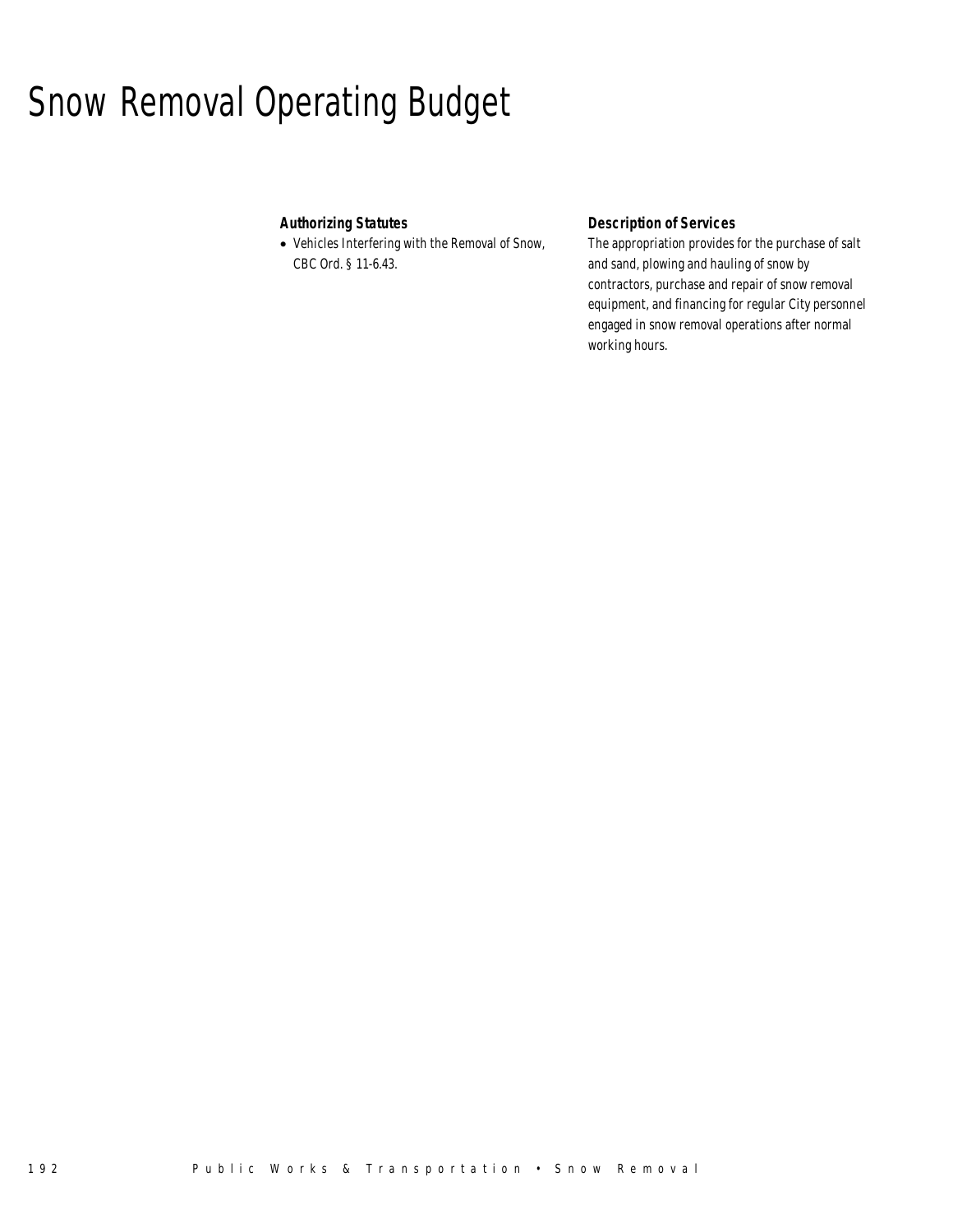# Department History

| <b>Personnel Services</b>                                                                                                                                                                                                                                                                            | FY10 Expenditure                                                                                          | FY11 Expenditure                                                        | FY12 Appropriation                                                                                                                         | FY13 Adopted                                                                                                                  | Inc/Dec 12 vs 13                                                                                                         |
|------------------------------------------------------------------------------------------------------------------------------------------------------------------------------------------------------------------------------------------------------------------------------------------------------|-----------------------------------------------------------------------------------------------------------|-------------------------------------------------------------------------|--------------------------------------------------------------------------------------------------------------------------------------------|-------------------------------------------------------------------------------------------------------------------------------|--------------------------------------------------------------------------------------------------------------------------|
| 51000 Permanent Employees<br>51100 Emergency Employees<br>51200 Overtime<br>51600 Unemployment Compensation<br>51700 Workers' Compensation                                                                                                                                                           | $\mathbf 0$<br>$\overline{0}$<br>0<br>0<br>0                                                              | 0<br>0<br>0<br>0<br>0                                                   | $\bf 0$<br>$\mathbf 0$<br>$\theta$<br>$\mathbf{0}$<br>$\overline{0}$                                                                       | $\boldsymbol{0}$<br>$\mathbf 0$<br>$\mathbf 0$<br>$\mathbf{0}$<br>$\mathbf{0}$                                                | 0<br>0<br>$\overline{0}$<br>0<br>0                                                                                       |
| <b>Total Personnel Services</b>                                                                                                                                                                                                                                                                      | 0                                                                                                         | 0                                                                       | $\mathbf{0}$                                                                                                                               | 0                                                                                                                             | 0                                                                                                                        |
| <b>Contractual Services</b>                                                                                                                                                                                                                                                                          | FY10 Expenditure                                                                                          | FY11 Expenditure                                                        | FY12 Appropriation                                                                                                                         | FY13 Adopted                                                                                                                  | Inc/Dec 12 vs 13                                                                                                         |
| 52100 Communications<br>52200 Utilities<br>52400 Snow Removal<br>52500 Garbage/Waste Removal<br>52600 Repairs Buildings & Structures<br>52700 Repairs & Service of Equipment<br>52800 Transportation of Persons<br>52900 Contracted Services<br><b>Total Contractual Services</b>                    | 409.051<br>$\mathbf 0$<br>11,203,761<br>0<br>$\overline{0}$<br>0<br>$\overline{0}$<br>8,031<br>11,620,843 | 376,206<br>0<br>20,929,206<br>0<br>0<br>722<br>0<br>5,740<br>21,311,874 | 410,000<br>$\mathbf 0$<br>16,533,580<br>$\mathbf 0$<br>$\overline{0}$<br>10,000<br>$\theta$<br>13,000<br>16,966,580                        | 410,000<br>0<br>17,185,894<br>0<br>$\overline{0}$<br>10,000<br>0<br>28,000<br>17,633,894                                      | 0<br>$\mathbf 0$<br>652,314<br>$\overline{0}$<br>$\overline{0}$<br>$\overline{0}$<br>$\overline{0}$<br>15,000<br>667,314 |
| <b>Supplies &amp; Materials</b>                                                                                                                                                                                                                                                                      | FY10 Expenditure                                                                                          | FY11 Expenditure                                                        | FY12 Appropriation                                                                                                                         | FY13 Adopted                                                                                                                  | Inc/Dec 12 vs 13                                                                                                         |
| 53000 Auto Energy Supplies<br>53200 Food Supplies<br>53400 Custodial Supplies<br>53500 Med, Dental, & Hosp Supply<br>53600 Office Supplies and Materials<br>53700 Clothing Allowance<br>53800 Educational Supplies & Mat<br>53900 Misc Supplies & Materials<br><b>Total Supplies &amp; Materials</b> | $\boldsymbol{0}$<br>$\mathbf 0$<br>0<br>$\mathbf{0}$<br>0<br>0<br>0<br>0<br>0                             | 0<br>0<br>0<br>0<br>0<br>0<br>0<br>0<br>0                               | $\boldsymbol{0}$<br>$\mathbf 0$<br>$\mathbf 0$<br>$\theta$<br>$\overline{0}$<br>$\overline{0}$<br>$\mathbf{0}$<br>$\theta$<br>$\mathbf{0}$ | $\mathbf 0$<br>$\mathbf 0$<br>$\mathbf{0}$<br>$\mathbf{0}$<br>$\mathbf{0}$<br>$\mathbf 0$<br>$\mathbf 0$<br>$\mathbf{0}$<br>0 | 0<br>$\mathbf 0$<br>$\overline{0}$<br>0<br>0<br>0<br>0<br>0<br>0                                                         |
| <b>Current Chgs &amp; Oblig</b>                                                                                                                                                                                                                                                                      | FY10 Expenditure                                                                                          | FY11 Expenditure                                                        | FY12 Appropriation                                                                                                                         | FY13 Adopted                                                                                                                  | Inc/Dec 12 vs 13                                                                                                         |
| 54300 Workers' Comp Medical<br>54400 Legal Liabilities<br>54500 Aid To Veterans<br>54600 Current Charges H&I<br>54700 Indemnification<br>54900 Other Current Charges<br>Total Current Chgs & Oblig                                                                                                   | $\boldsymbol{0}$<br>0<br>0<br>0<br>$\overline{0}$<br>0<br>0                                               | 0<br>0<br>0<br>0<br>0<br>0<br>0                                         | $\boldsymbol{0}$<br>$\theta$<br>$\theta$<br>$\overline{0}$<br>$\theta$<br>$\theta$<br>$\mathbf{0}$                                         | $\mathbf 0$<br>0<br>$\mathbf{0}$<br>$\mathbf{0}$<br>$\mathbf{0}$<br>$\mathbf 0$<br>0                                          | 0<br>$\mathbf 0$<br>$\overline{0}$<br>0<br>0<br>0<br>0                                                                   |
| Equipment                                                                                                                                                                                                                                                                                            | FY10 Expenditure                                                                                          | FY11 Expenditure                                                        | FY12 Appropriation                                                                                                                         | FY13 Adopted                                                                                                                  | Inc/Dec 12 vs 13                                                                                                         |
| 55000 Automotive Equipment<br>55400 Lease/Purchase<br>55600 Office Furniture & Equipment<br>55900 Misc Equipment<br><b>Total Equipment</b>                                                                                                                                                           | 140,300<br>206,353<br>$\boldsymbol{0}$<br>$\overline{0}$<br>346,653                                       | 0<br>149,615<br>0<br>0<br>149,615                                       | $\mathbf 0$<br>92,864<br>$\boldsymbol{0}$<br>$\overline{0}$<br>92,864                                                                      | 0<br>209.151<br>$\boldsymbol{0}$<br>0<br>209,151                                                                              | 0<br>116,287<br>$\mathbf{0}$<br>0<br>116,287                                                                             |
| <b>Other</b>                                                                                                                                                                                                                                                                                         | FY10 Expenditure                                                                                          | FY11 Expenditure                                                        | FY12 Appropriation                                                                                                                         | FY13 Adopted                                                                                                                  | Inc/Dec 12 vs 13                                                                                                         |
| 56200 Special Appropriation<br>57200 Structures & Improvements<br>58000 Land & Non-Structure<br><b>Total Other</b>                                                                                                                                                                                   | $\boldsymbol{0}$<br>0<br>0<br>0                                                                           | $\boldsymbol{0}$<br>0<br>0<br>0                                         | $\theta$<br>$\theta$<br>$\theta$<br>0                                                                                                      | 0<br>0<br>0<br>0                                                                                                              | 0<br>0<br>0<br>0                                                                                                         |
| <b>Grand Total</b>                                                                                                                                                                                                                                                                                   | 11,967,496                                                                                                | 21,461,489                                                              | 17,059,444                                                                                                                                 | 17,843,045                                                                                                                    | 783,601                                                                                                                  |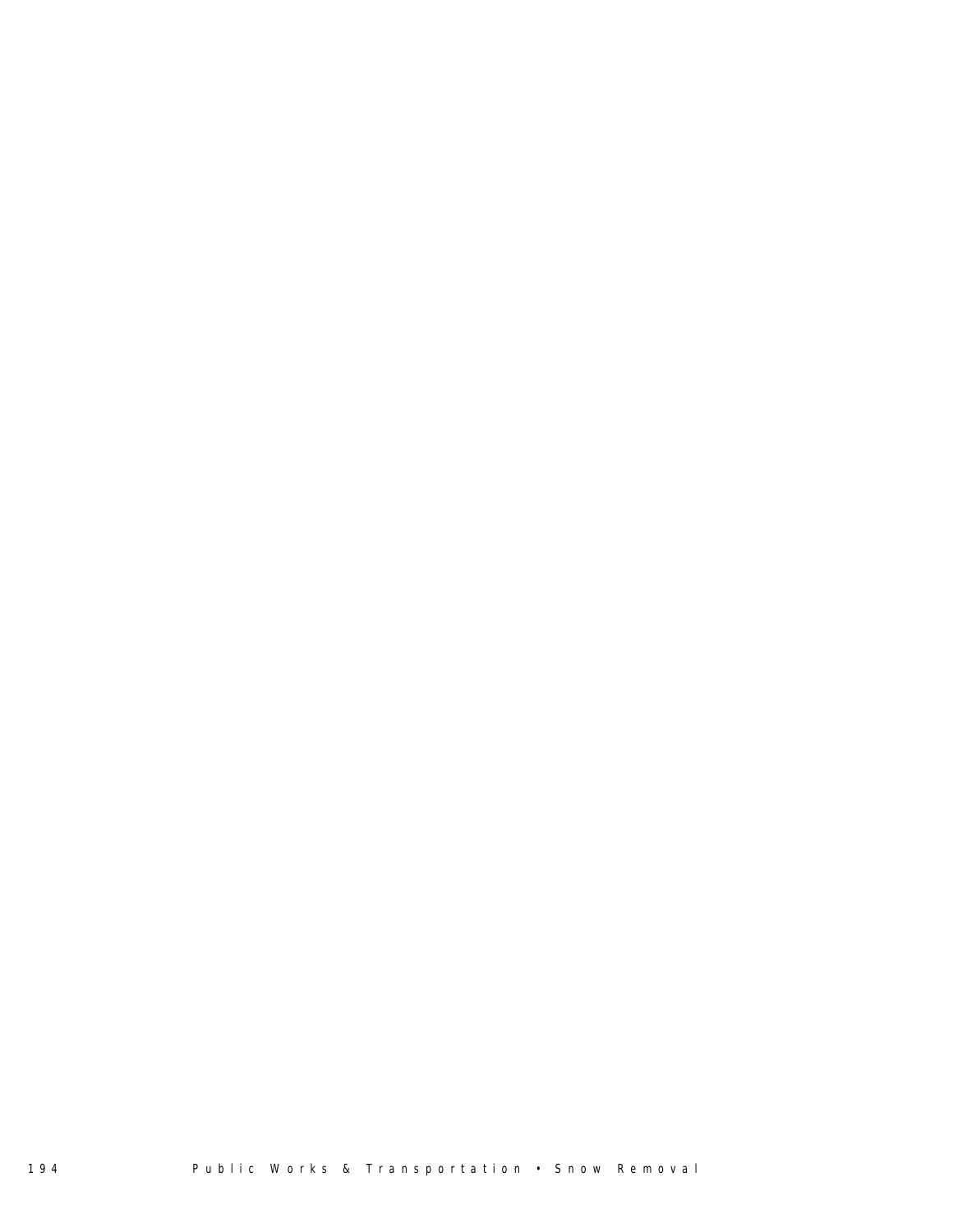# Transportation Department Operating Budget

#### *Thomas Tinlin, Commissioner Appropriation: 251*

### *Department Mission*

The mission of the Boston Transportation Department is to promote public safety, manage the City's transportation network, and enhance the quality of life for residents of our City neighborhoods. Accomplishment of our mission is ensured through the use of planning, coordinated engineering, education and enforcement. The Transportation Department strives to improve circulation in and around the City, enhance public transportation services, gain efficiencies in the management of parking resources, adjudicate and collect fines, collaborate with relevant agencies and encourage the use of alternate transportation modes.

#### *FY13 Performance Strategies*

- To efficiently maintain traffic signs and parking meters throughout the city.
- To improve the flow of vehicles and pedestrians on arterial streets by making traffic signal timing adjustments to our computerized signal system.
- To improve vehicle, pedestrian and school zone safety on neighborhood streets.
- To respond to customer inquiries in the most efficient and effective manner.

| <b>Operating Budget</b>      | <b>Division Name</b>                                                                                                                                                                                                                        | Total Actual '10                                                           | <b>Total Actual '11</b>                                            | Total Approp '12                                                       | <b>Total Budget '13</b>                                 |
|------------------------------|---------------------------------------------------------------------------------------------------------------------------------------------------------------------------------------------------------------------------------------------|----------------------------------------------------------------------------|--------------------------------------------------------------------|------------------------------------------------------------------------|---------------------------------------------------------|
|                              | Parking Clerk<br><b>Traffic Division</b>                                                                                                                                                                                                    | 9,315,284<br>21,013,896                                                    | 7,913,948<br>21,955,803                                            | 8,442,016<br>21,700,955                                                | 8,516,170<br>21,422,977                                 |
|                              | <b>Total</b>                                                                                                                                                                                                                                | 30,329,180                                                                 | 29,869,751                                                         | 30,142,971                                                             | 29,939,147                                              |
| <b>External Funds Budget</b> | <b>Fund Name</b>                                                                                                                                                                                                                            | Total Actual '10                                                           | <b>Total Actual '11</b>                                            | Total Approp '12                                                       | <b>Total Budget '13</b>                                 |
|                              | <b>ARRA - Obesity Prevention</b><br>Boston Bicycle Pool & Bicycle Map<br><b>Boston Bike Share</b><br><b>Central Artery</b><br><b>Connect Historic Boston</b><br>Parking Facilities Fund<br><b>Traffic Management Center</b><br><b>Total</b> | 0<br>33,047<br>0<br>334,229<br>$\Omega$<br>210,107<br>798,488<br>1,375,871 | 73,739<br>ſ<br>343,916<br>6,006<br>324,688<br>930,643<br>1,678,992 | 45,250<br>0<br>4,315,000<br>150,000<br>218,000<br>510,784<br>5,239,034 | 1,450,000<br>270,848<br>227,100<br>522,237<br>2,470,185 |
| <b>Operating Budget</b>      |                                                                                                                                                                                                                                             | Actual '10                                                                 | Actual '11                                                         | Approp '12                                                             | <b>Budget '13</b>                                       |
|                              | <b>Personnel Services</b><br>Non Personnel                                                                                                                                                                                                  | 19,377,712<br>10,951,468                                                   | 19,138,821<br>10,730,930                                           | 20,183,630<br>9,959,341                                                | 20,119,066<br>9,820,081                                 |
|                              | <b>Total</b>                                                                                                                                                                                                                                | 30,329,180                                                                 | 29,869,751                                                         | 30,142,971                                                             | 29,939,147                                              |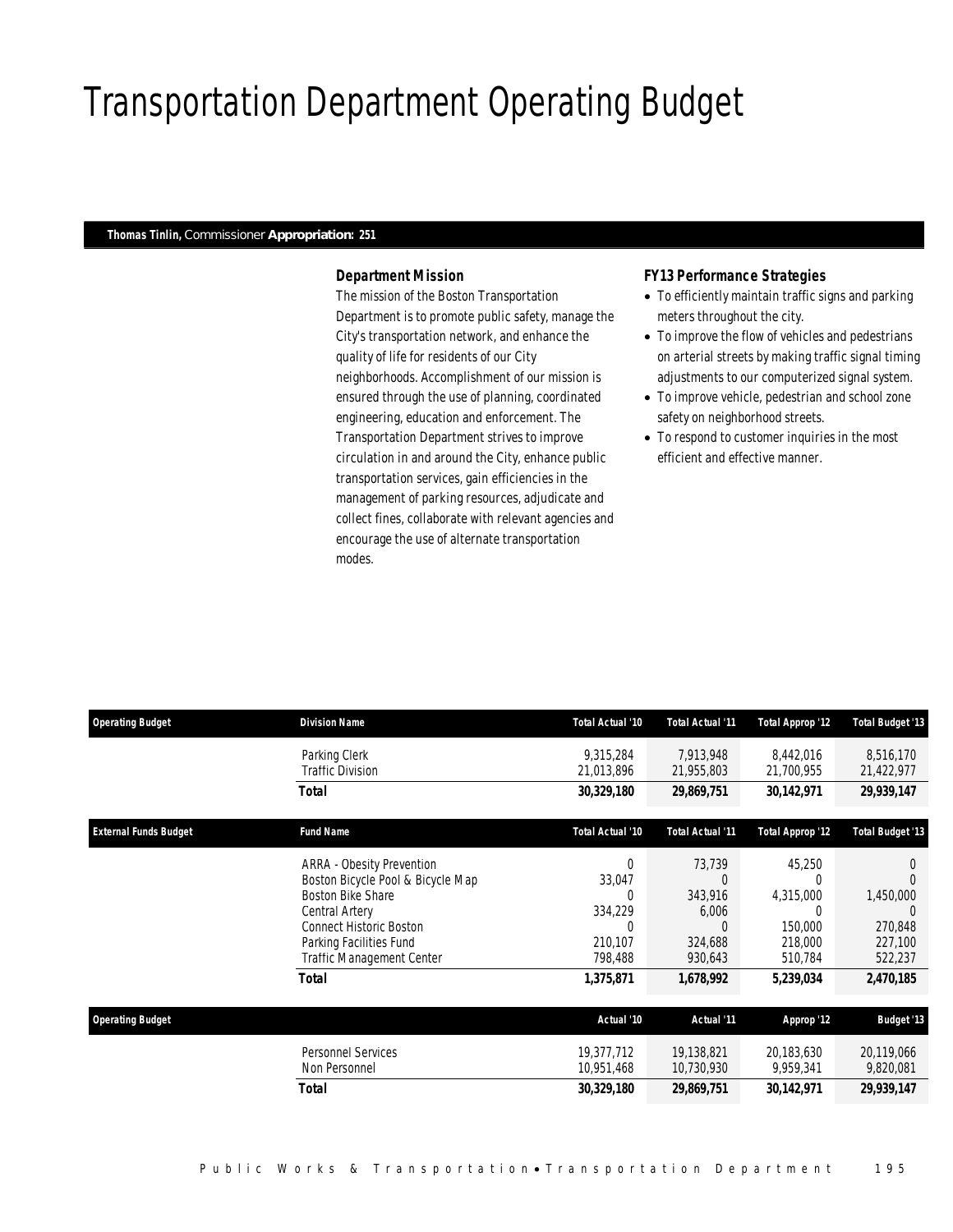## Transportation Department Operating Budget

### *Authorizing Statutes*

- Establishing Boston Traffic Commission: Power and Duties, 1929 Mass. Acts ch. 263, §§ 1-2, as amended; 1957 Mass. Acts ch. 253, § 1, as amended.
- Powers and Duties of Commissioner of Traffic and Parking, CBC St.7 § 201.
- Off-Street Parking, Parades, Loading Zones, CBC St.7 §§ 206, 207, 214.
- Violation of Parking Rules in the City of Boston, M.G.L.A. c. 90, § 20A 1/2.
- Abandoned Motor Vehicles, M.G.L.A. c. 90 § 22C; 1988 Mass. Acts ch. 212.

#### *Description of Services*

The Transportation Department regulates traffic and parking for 785 miles of roadway and 3,708 public streets. In order to ensure an efficient yet safe flow of traffic and to balance competing demands for parking resources, the Department enforces 42 parking regulations, maintains and collects from the City's 7,100 parking meters, and annually replaces or repairs several thousand of the City's 300,000 street and traffic signs. The Department also continually responds to the changing transportation needs of the City and its neighborhoods by re-evaluating traffic patterns, increasing parking enforcement in response to neighborhood requests, incorporating the City's interests into state and federal roadway developments, and working to promote alternative modes of transportation for commuters.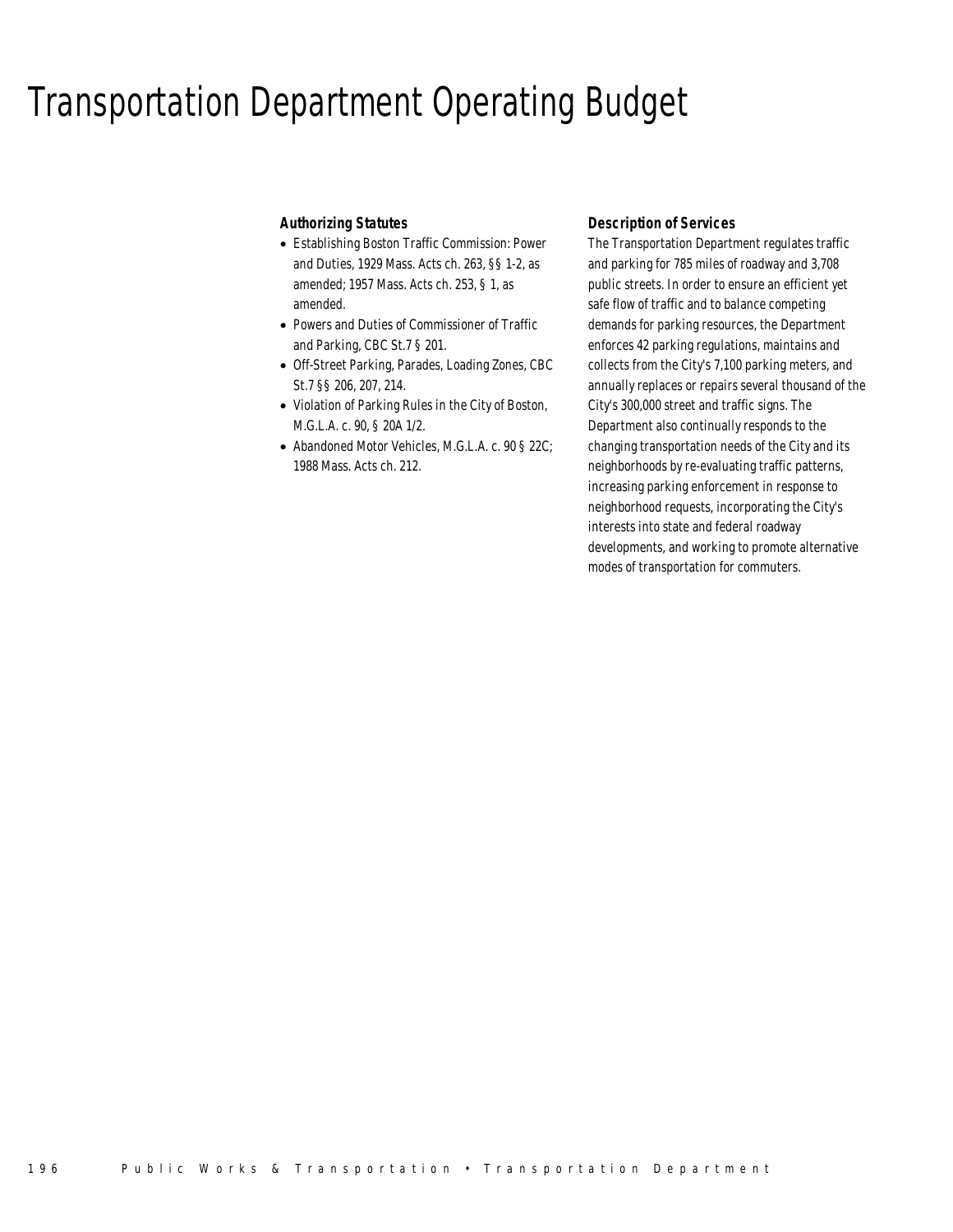# Department History

| <b>Personnel Services</b>                                                                                                                                                                                                                                                                            | FY10 Expenditure                                                                                  | FY11 Expenditure                                                                                        | FY12 Appropriation                                                                                         | FY13 Adopted                                                                                    | Inc/Dec 12 vs 13                                                                                                |
|------------------------------------------------------------------------------------------------------------------------------------------------------------------------------------------------------------------------------------------------------------------------------------------------------|---------------------------------------------------------------------------------------------------|---------------------------------------------------------------------------------------------------------|------------------------------------------------------------------------------------------------------------|-------------------------------------------------------------------------------------------------|-----------------------------------------------------------------------------------------------------------------|
| 51000 Permanent Employees<br>51100 Emergency Employees<br>51200 Overtime<br>51600 Unemployment Compensation<br>51700 Workers' Compensation<br><b>Total Personnel Services</b>                                                                                                                        | 17,840,636<br>$\mathbf 0$<br>528,378<br>67,723<br>940,975<br>19,377,712                           | 17,603,843<br>1,368<br>504,373<br>50,874<br>978,363<br>19,138,821                                       | 19,431,580<br>$\overline{0}$<br>192,050<br>60,000<br>500,000<br>20,183,630                                 | 19,367,016<br>$\overline{0}$<br>192,050<br>60,000<br>500,000<br>20,119,066                      | $-64,564$<br>$\overline{0}$<br>$\mathbf{0}$<br>$\overline{0}$<br>$\Omega$<br>$-64,564$                          |
| <b>Contractual Services</b>                                                                                                                                                                                                                                                                          | FY10 Expenditure                                                                                  | FY11 Expenditure                                                                                        | FY12 Appropriation                                                                                         | FY13 Adopted                                                                                    | Inc/Dec 12 vs 13                                                                                                |
| 52100 Communications<br>52200 Utilities<br>52400 Snow Removal<br>52500 Garbage/Waste Removal<br>52600 Repairs Buildings & Structures<br>52700 Repairs & Service of Equipment<br>52800 Transportation of Persons<br>52900 Contracted Services<br><b>Total Contractual Services</b>                    | 247,272<br>143,326<br>0<br>$\boldsymbol{0}$<br>56,195<br>481,391<br>757<br>6,746,020<br>7,674,961 | 243,827<br>170,621<br>0<br>$\overline{0}$<br>49,676<br>530,932<br>$\mathbf 0$<br>6,157,762<br>7,152,818 | 246,767<br>186,339<br>$\mathbf 0$<br>1,100<br>38,300<br>487,950<br>0<br>5,719,748<br>6,680,204             | 354,300<br>178,095<br>$\mathbf{0}$<br>0<br>38,300<br>499,550<br>1,000<br>6,398,950<br>7,470,195 | 107,533<br>$-8,244$<br>$\mathbf{0}$<br>$-1,100$<br>$\theta$<br>11,600<br>1,000<br>679,202<br>789,991            |
| <b>Supplies &amp; Materials</b>                                                                                                                                                                                                                                                                      | FY10 Expenditure                                                                                  | FY11 Expenditure                                                                                        | FY12 Appropriation                                                                                         | FY13 Adopted                                                                                    | Inc/Dec 12 vs 13                                                                                                |
| 53000 Auto Energy Supplies<br>53200 Food Supplies<br>53400 Custodial Supplies<br>53500 Med, Dental, & Hosp Supply<br>53600 Office Supplies and Materials<br>53700 Clothing Allowance<br>53800 Educational Supplies & Mat<br>53900 Misc Supplies & Materials<br><b>Total Supplies &amp; Materials</b> | 321,167<br>0<br>3,878<br>$\boldsymbol{0}$<br>300.833<br>19,320<br>0<br>565,088<br>1,210,286       | 374,224<br>0<br>3,014<br>$\overline{0}$<br>276,706<br>12,869<br>0<br>391,179<br>1,057,992               | 548,410<br>$\overline{0}$<br>4,000<br>$\theta$<br>285,700<br>22,000<br>$\mathbf 0$<br>532,699<br>1,392,809 | 559,290<br>0<br>4,000<br>$\mathbf{0}$<br>285,700<br>22,000<br>0<br>645,271<br>1,516,261         | 10,880<br>0<br>$\overline{0}$<br>$\overline{0}$<br>$\overline{0}$<br>$\Omega$<br>$\Omega$<br>112,572<br>123,452 |
| <b>Current Chgs &amp; Oblig</b>                                                                                                                                                                                                                                                                      | FY10 Expenditure                                                                                  | FY11 Expenditure                                                                                        | FY12 Appropriation                                                                                         | FY13 Adopted                                                                                    | Inc/Dec 12 vs 13                                                                                                |
| 54300 Workers' Comp Medical<br>54400 Legal Liabilities<br>54500 Aid To Veterans<br>54600 Current Charges H&I<br>54700 Indemnification<br>54900 Other Current Charges<br>Total Current Chgs & Oblig                                                                                                   | 342,973<br>120,533<br>0<br>0<br>$\Omega$<br>16,488<br>479,994                                     | 444,511<br>128,272<br>0<br>0<br>$\Omega$<br>24,233<br>597,016                                           | 150,000<br>126,841<br>$\mathbf 0$<br>$\mathbf 0$<br>$\Omega$<br>21,104<br>297,945                          | 150,000<br>125,354<br>$\mathbf{0}$<br>$\mathbf 0$<br>$\Omega$<br>21,104<br>296,458              | $\theta$<br>$-1,487$<br>$\mathbf{0}$<br>$\Omega$<br>0<br>$\Omega$<br>-1,487                                     |
| Equipment                                                                                                                                                                                                                                                                                            | FY10 Expenditure                                                                                  | FY11 Expenditure                                                                                        | FY12 Appropriation                                                                                         | FY13 Adopted                                                                                    | Inc/Dec 12 vs 13                                                                                                |
| 55000 Automotive Equipment<br>55400 Lease/Purchase<br>55600 Office Furniture & Equipment<br>55900 Misc Equipment<br><b>Total Equipment</b>                                                                                                                                                           | $\mathbf 0$<br>1,562,368<br>687<br>23,172<br>1,586,227                                            | 379,029<br>1,534,574<br>1,510<br>7,991<br>1,923,104                                                     | $\boldsymbol{0}$<br>1,574,383<br>$\mathbf 0$<br>14,000<br>1,588,383                                        | $\boldsymbol{0}$<br>523,167<br>0<br>14,000<br>537,167                                           | $\mathbf 0$<br>$-1,051,216$<br>$\mathbf{0}$<br>$\theta$<br>$-1,051,216$                                         |
| <b>Other</b>                                                                                                                                                                                                                                                                                         | FY10 Expenditure                                                                                  | FY11 Expenditure                                                                                        | FY12 Appropriation                                                                                         | FY13 Adopted                                                                                    | Inc/Dec 12 vs 13                                                                                                |
| 56200 Special Appropriation<br>57200 Structures & Improvements<br>58000 Land & Non-Structure<br><b>Total Other</b>                                                                                                                                                                                   | $\pmb{0}$<br>$\boldsymbol{0}$<br>0<br>0                                                           | $\boldsymbol{0}$<br>0<br>0<br>0                                                                         | $\bf{0}$<br>0<br>$\mathbf 0$<br>0                                                                          | 0<br>0<br>0<br>0                                                                                | 0<br>0<br>0<br>0                                                                                                |
| <b>Grand Total</b>                                                                                                                                                                                                                                                                                   | 30,329,180                                                                                        | 29,869,751                                                                                              | 30,142,971                                                                                                 | 29,939,147                                                                                      | $-203,824$                                                                                                      |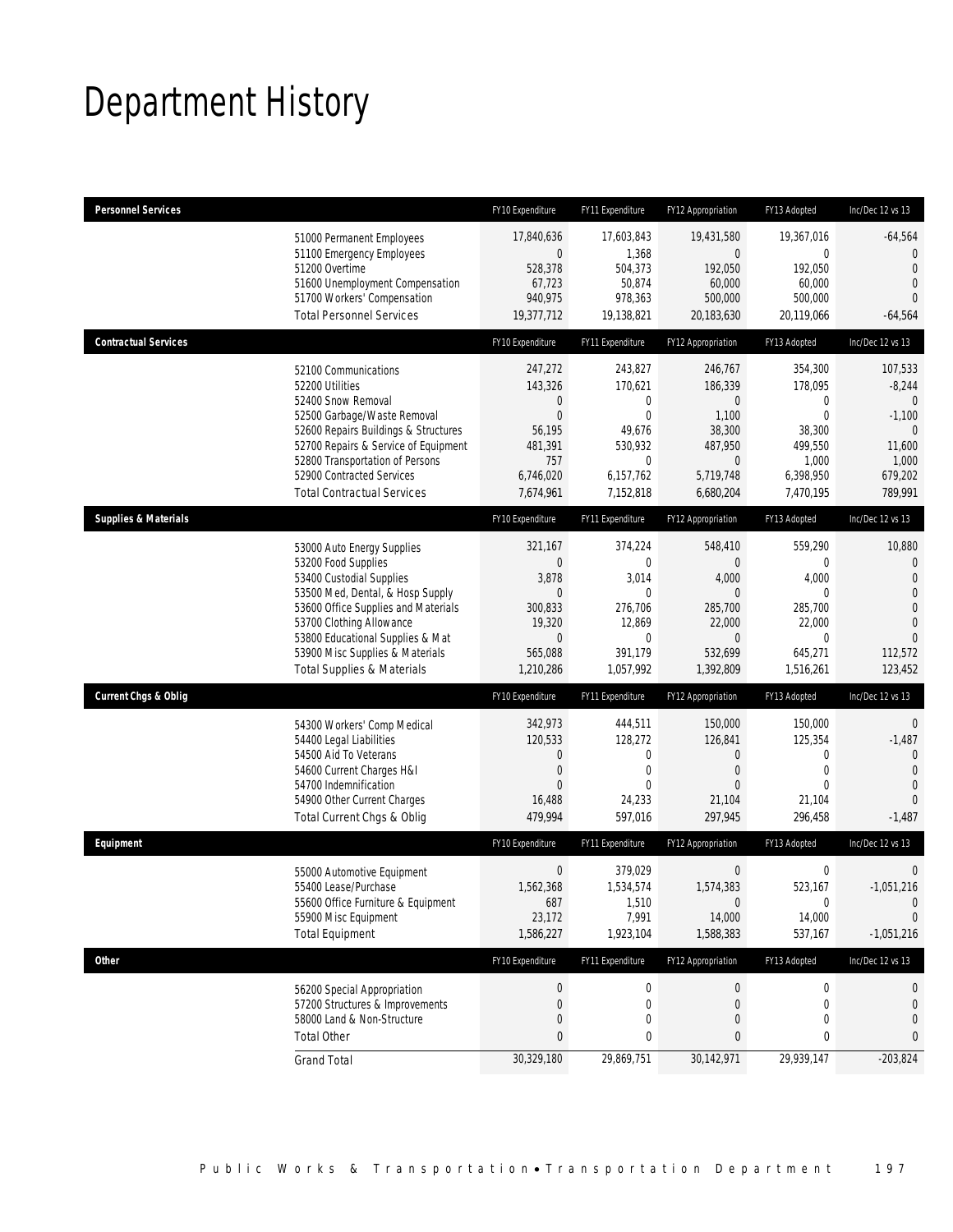# Department Personnel

| Title                          | Union<br>Code   | Grade     | Position | FY13 Salary | Title                               | Union<br>Code   | Grade           | Position | FY13 Salary |
|--------------------------------|-----------------|-----------|----------|-------------|-------------------------------------|-----------------|-----------------|----------|-------------|
|                                |                 |           |          |             |                                     |                 |                 |          |             |
| Admin Analyst (Btd/Pers)       | AFM             | 15        | 2.00     | 111,557     | Parking Meter Supervisor            | AFK             | 13A             | 197.00   | 8,497,003   |
| Admin Assistant                | AFG             | 15        | 3.00     | 167,335     | Pr Strkeeper                        | AFM             | 13              | 1.00     | 45,846      |
| Admin Assistant                | AFM             | 15        | 1.00     | 44,508      | Prin Admin Assistant                | EXM             | 10              | 1.00     | 72,184      |
| Admin Assistant                | SE1             | 05        | 1.00     | 50,507      | Prin Admin Assistant                | SE1             | 08              | 1.00     | 86,844      |
| Admin Assistant                | SE1             | 07        | 1.00     | 79,459      | Prin Admin Assistant                | SE1             | 09              | 1.00     | 93,276      |
| Asst Parking Clerk             | <b>EXM</b>      | 11        | 1.00     | 107,091     | Prin Admin Assistant                | SE <sub>1</sub> | 10 <sup>°</sup> | 3.00     | 302,702     |
| Asst Supv-Parking Enforcement  | AFG             | 17A       | 9.00     | 562,066     | Prin Data Proc Systems Analyst      | SE1             | 10              | 1.00     | 100,901     |
| Asst Traffic Sign Supv ##      | AFG             | 17A       | 1.00     | 68,664      | Prin Research Analyst               | SE <sub>1</sub> | 06              | 1.00     | 72,313      |
| Chief Claims Investigator      | AFG             | 15A       | 11.00    | 635,487     | Prin Research Analyst(T&P)          | SE1             | 06              | 1.00     | 72,313      |
| Chief Claims Investigator I    | AFG             | 17A       | 3.00     | 185,292     | Prin Traffic Investigator           | AFG             | 14              | 1.00     | 49,586      |
| Chief Traffic Invest(Cat)      | AFG             | 18        | 1.00     | 53,613      | Research Analyst                    | AFM             | 11              | 1.00     | 30,960      |
| Claims Investigator            | AFM             | 12        | 16.00    | 654,277     | Sr Adm Assistant                    | SE1             | 05              | 1.00     | 66,358      |
| Commissioner                   | CDH             | <b>NG</b> | 1.00     | 113,611     | Sr Claims Investigator              | AFG             | 13A             | 3.00     | 117,330     |
| Data Proc Coordinator          | SE1             | 04        | 1.00     | 60,402      | Sr Claims Investigator              | AFM             | 13A             | 1.00     | 47,680      |
| Dep Comm-Cen-Art/3Rd Har Tun   | EXM             | 14        | 1.00     | 122,553     | Sr Data Proc Sys Analyst            | SE <sub>1</sub> | 08              | 5.00     | 432,602     |
| Dep Comr (Policy&Planning/Btd) | <b>EXM</b>      | 14        | 1.00     | 122,553     | Sr Data Proc System Analyst         | SE1             | 09              | 1.00     | 93,276      |
| Dir-Operations                 | <b>EXM</b>      | 11        | 1.00     | 107,091     | Sr Parking Meter Supervisor I       | AFG             | 15              | 24.00    | 1,312,883   |
| Dir-Parking Management         | <b>EXM</b>      | 11        | 1.00     | 94,432      | Sr Parking Meter Supervisor II      | AFG             | 17A             | 5.00     | 340,381     |
| Dispatcher                     | AFM             | 08        | 6.00     | 201,005     | Sr Traffic Engineer                 | AFJ             | 19A             | 4.00     | 326,302     |
| DP Sys Anl                     | SE1             | 06        | 1.00     | 62,823      | Sr Traffic Investigator             | AFG             | 12              | 5.00     | 220,413     |
| <b>Exec Assistant</b>          | SE <sub>1</sub> | 12        | 1.00     | 111,140     | Sr Traffic Main Prs(Sign Fab)       | AFM             | 14A             | 1.00     | 52,371      |
| <b>Exec Asst</b>               | <b>EXM</b>      | 10        | 1.00     | 100,901     | Sr Traffic Maint Person             | AFM             | 10L             | 16.00    | 616,176     |
| <b>Head Admin Clerk</b>        | AFM             | 14        | 3.00     | 135,390     | <b>Supvising Traffic Engineer</b>   | SE1             | 10              | 2.00     | 201,801     |
| <b>Head Cashier</b>            | AFM             | 15        | 1.00     | 55,778      | Supv-Parking Enforcement            | SE1             | 08              | 3.00     | 260,534     |
| <b>Head Clerk</b>              | AFM             | 12        | 2.00     | 88,165      | Supv-Parking Meter Operations       | SE <sub>1</sub> | 08              | 2.00     | 169,472     |
| <b>Hearing Officer</b>         | AFM             | 14        | 1.00     | 39,435      | Teller                              | AFM             | 13              | 5.00     | 215,790     |
| Jr Traffic Engineer            | <b>AFJ</b>      | 16A       | 6.00     | 355,138     | <b>Traffic Engineering Director</b> | EXM             | 12              | 1.00     | 111,140     |
| Maint Mech (Painter) (T & P)   | AFM             | 13        | 1.00     | 46,647      | Traffic Signal Inspector            | AFG             | 16              | 2.00     | 122,262     |
| Maint Mech (Welder)            | AFM             | 12L       | 1.00     | 44,884      | Trans Prog Planner V(Transp)        | SE <sub>1</sub> | 12              | 1.00     | 111,140     |
| Parking Meter Operat Person I  | AFM             | 12        | 8.00     | 349,636     | Trans Program Planner III           | SE <sub>1</sub> | 06              | 2.00     | 144,049     |
| Parking Meter Operations Frprs | AFG             | 16A       | 2.00     | 121,597     | Trans Program Planner IV            | SE1             | 08              | 3.00     | 260,533     |
| Parking Meter Operations Prs   | AFM             | 10L       | 1.00     | 32,198      | Trf SignI Supv                      | SE1             | 08              | 1.00     | 86,844      |
| Parking Meter Opr Person I##   | AFM             | 12        | 9.00     | 355,928     | Vehicle Impound Specialist          | AFM             | 11L             | 33.00    | 1,371,885   |
|                                |                 |           |          |             | <b>Total</b>                        |                 |                 | 430      | 21,546,316  |
|                                |                 |           |          |             | <b>Adjustments</b>                  |                 |                 |          |             |
|                                |                 |           |          |             | <b>Differential Payments</b>        |                 |                 |          | 73,880      |

| <b>FY13 Total Request</b> | 19,367,015   |
|---------------------------|--------------|
| <b>Salary Savings</b>     | $-2,206,347$ |
| Chargebacks               | $-127,254$   |
| Other                     | 80,420       |
| DIFFERENTIAL PAYMENTS     | 5,88U        |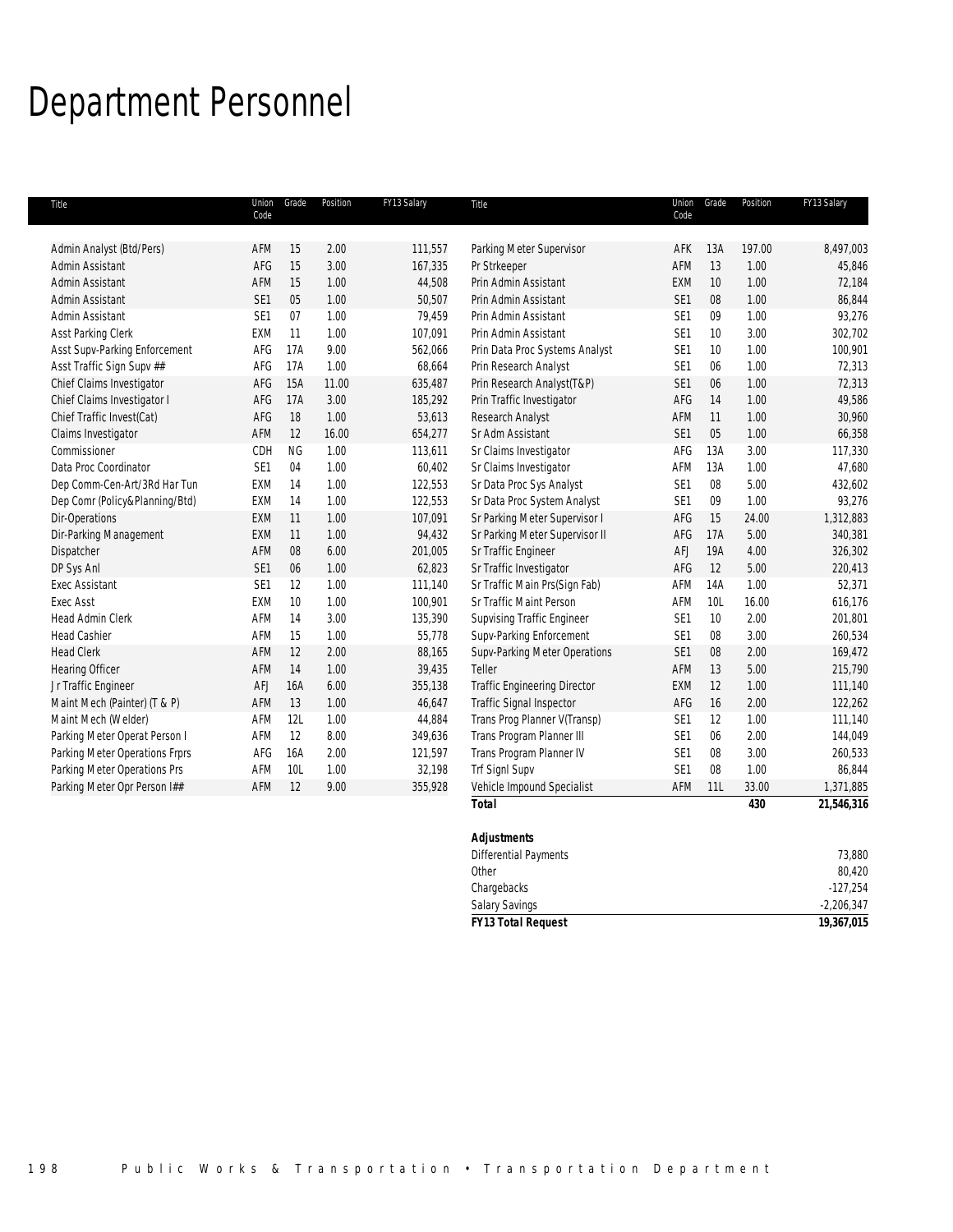# External Funds History

| <b>Personnel Services</b>       |                                                                                                                                                                                                                                                                                                            | FY10 Expenditure                                                                                                                                     | FY11 Expenditure                                                                                                                | FY12 Appropriation                                                                                                              | FY13 Adopted                                                                                                                   | Inc/Dec 12 vs 13                                                                                                                                         |
|---------------------------------|------------------------------------------------------------------------------------------------------------------------------------------------------------------------------------------------------------------------------------------------------------------------------------------------------------|------------------------------------------------------------------------------------------------------------------------------------------------------|---------------------------------------------------------------------------------------------------------------------------------|---------------------------------------------------------------------------------------------------------------------------------|--------------------------------------------------------------------------------------------------------------------------------|----------------------------------------------------------------------------------------------------------------------------------------------------------|
|                                 | 51000 Permanent Employees<br>51100 Emergency Employees<br>51200 Overtime<br>51300 Part Time Employees<br>51400 Health Insurance<br>51500 Pension & Annunity<br>51600 Unemployment Compensation<br>51700 Workers' Compensation<br>51800 Indirect Costs<br>51900 Medicare<br><b>Total Personnel Services</b> | 243,991<br>$\boldsymbol{0}$<br>1,405<br>$\mathbf{0}$<br>51,317<br>22,082<br>$\boldsymbol{0}$<br>$\boldsymbol{0}$<br>$\mathbf{0}$<br>2,308<br>321,103 | 268,745<br>$\mathbf 0$<br>4,391<br>0<br>56,901<br>22,540<br>$\boldsymbol{0}$<br>$\mathbf 0$<br>$\mathbf{0}$<br>2,408<br>354,985 | 274,784<br>$\theta$<br>2,000<br>$\mathbf{0}$<br>55,000<br>25,000<br>$\mathbf 0$<br>$\mathbf{0}$<br>$\theta$<br>4,000<br>360,784 | 266,237<br>68,848<br>2,000<br>$\mathbf 0$<br>74,000<br>25,000<br>$\boldsymbol{0}$<br>$\mathbf 0$<br>20,000<br>4,000<br>460,085 | $-8,547$<br>68,848<br>$\mathbf{0}$<br>$\overline{0}$<br>19,000<br>$\overline{0}$<br>$\mathbf{0}$<br>$\overline{0}$<br>20,000<br>$\overline{0}$<br>99,301 |
| <b>Contractual Services</b>     |                                                                                                                                                                                                                                                                                                            | FY10 Expenditure                                                                                                                                     | FY11 Expenditure                                                                                                                | FY12 Appropriation                                                                                                              | FY13 Adopted                                                                                                                   | Inc/Dec 12 vs 13                                                                                                                                         |
|                                 | 52100 Communications<br>52200 Utilities<br>52400 Snow Removal<br>52500 Garbage/Waste Removal<br>52600 Repairs Buildings & Structures<br>52700 Repairs & Service of Equipment<br>52800 Transportation of Persons<br>52900 Contracted Services<br><b>Total Contractual Services</b>                          | $\boldsymbol{0}$<br>4,966<br>$\mathbf 0$<br>$\mathbf{0}$<br>19,759<br>350<br>$\mathbf{0}$<br>1,003,626<br>1,028,701                                  | $\mathbf 0$<br>6,086<br>146,507<br>0<br>94,793<br>0<br>999<br>1,066,813<br>1,315,198                                            | $\mathbf 0$<br>4,500<br>$\mathbf 0$<br>$\theta$<br>10,000<br>$\theta$<br>2,000<br>4,829,750<br>4,846,250                        | $\boldsymbol{0}$<br>5,000<br>100,000<br>0<br>50,000<br>0<br>$\mathbf 0$<br>1,850,000<br>2,005,000                              | $\theta$<br>500<br>100,000<br>$\mathbf{0}$<br>40,000<br>$\Omega$<br>$-2,000$<br>$-2,979,750$<br>$-2,841,250$                                             |
| <b>Supplies &amp; Materials</b> |                                                                                                                                                                                                                                                                                                            | FY10 Expenditure                                                                                                                                     | FY11 Expenditure                                                                                                                | FY12 Appropriation                                                                                                              | FY13 Adopted                                                                                                                   | Inc/Dec 12 vs 13                                                                                                                                         |
|                                 | 53000 Auto Energy Supplies<br>53200 Food Supplies<br>53400 Custodial Supplies<br>53500 Med, Dental, & Hosp Supply<br>53600 Office Supplies and Materials<br>53700 Clothing Allowance<br>53800 Educational Supplies & Mat<br>53900 Misc Supplies & Materials<br><b>Total Supplies &amp; Materials</b>       | $\boldsymbol{0}$<br>$\boldsymbol{0}$<br>$\mathbf{0}$<br>$\boldsymbol{0}$<br>0<br>168<br>$\theta$<br>1,796<br>1,964                                   | $\boldsymbol{0}$<br>$\mathbf 0$<br>$\mathbf{0}$<br>$\mathbf 0$<br>39<br>222<br>$\mathbf 0$<br>2,199<br>2,460                    | $\mathbf 0$<br>$\theta$<br>$\overline{0}$<br>$\mathbf{0}$<br>2,000<br>$\theta$<br>$\overline{0}$<br>6,500<br>8,500              | $\boldsymbol{0}$<br>$\mathbf{0}$<br>$\mathbf{0}$<br>$\mathbf 0$<br>2,500<br>0<br>$\mathbf 0$<br>1,500<br>4,000                 | $\mathbf{0}$<br>$\mathbf{0}$<br>$\overline{0}$<br>$\overline{0}$<br>500<br>$\overline{0}$<br>$\overline{0}$<br>$-5,000$<br>$-4,500$                      |
| <b>Current Chgs &amp; Oblig</b> |                                                                                                                                                                                                                                                                                                            | FY10 Expenditure                                                                                                                                     | FY11 Expenditure                                                                                                                | FY12 Appropriation                                                                                                              | FY13 Adopted                                                                                                                   | Inc/Dec 12 vs 13                                                                                                                                         |
|                                 | 54300 Workers' Comp Medical<br>54400 Legal Liabilities<br>54600 Current Charges H&I<br>54700 Indemnification<br>54900 Other Current Charges<br>Total Current Chgs & Oblig                                                                                                                                  | $\boldsymbol{0}$<br>$\boldsymbol{0}$<br>$\boldsymbol{0}$<br>$\boldsymbol{0}$<br>310<br>310                                                           | $\boldsymbol{0}$<br>$\mathbf 0$<br>$\mathbf{0}$<br>$\mathbf 0$<br>24<br>24                                                      | $\boldsymbol{0}$<br>$\theta$<br>$\overline{0}$<br>$\mathbf 0$<br>$\theta$<br>$\mathbf{0}$                                       | $\boldsymbol{0}$<br>$\mathbf 0$<br>$\mathbf{0}$<br>$\boldsymbol{0}$<br>100<br>100                                              | $\mathbf 0$<br>$\mathbf 0$<br>$\overline{0}$<br>$\overline{0}$<br>100<br>100                                                                             |
| Equipment                       |                                                                                                                                                                                                                                                                                                            | FY10 Expenditure                                                                                                                                     | FY11 Expenditure                                                                                                                | FY12 Appropriation                                                                                                              | FY13 Adopted                                                                                                                   | Inc/Dec 12 vs 13                                                                                                                                         |
|                                 | 55000 Automotive Equipment<br>55400 Lease/Purchase<br>55600 Office Furniture & Equipment<br>55900 Misc Equipment<br><b>Total Equipment</b>                                                                                                                                                                 | 23,793<br>$\boldsymbol{0}$<br>$\boldsymbol{0}$<br>$\boldsymbol{0}$<br>23,793                                                                         | 0<br>0<br>0<br>6,325<br>6,325                                                                                                   | 20,000<br>$\mathbf 0$<br>$\overline{0}$<br>3,500<br>23,500                                                                      | 0<br>0<br>0<br>1,000<br>1,000                                                                                                  | $-20,000$<br>$\mathbf 0$<br>$\theta$<br>$-2,500$<br>$-22,500$                                                                                            |
| <b>Other</b>                    |                                                                                                                                                                                                                                                                                                            | FY10 Expenditure                                                                                                                                     | FY11 Expenditure                                                                                                                | FY12 Appropriation                                                                                                              | FY13 Adopted                                                                                                                   | Inc/Dec 12 vs 13                                                                                                                                         |
|                                 | 56200 Special Appropriation<br>57200 Structures & Improvements<br>58000 Land & Non-Structure<br><b>Total Other</b>                                                                                                                                                                                         | $\boldsymbol{0}$<br>$\boldsymbol{0}$<br>0<br>$\pmb{0}$                                                                                               | $\boldsymbol{0}$<br>$\boldsymbol{0}$<br>0<br>$\bf{0}$                                                                           | $\boldsymbol{0}$<br>$\boldsymbol{0}$<br>$\mathbf 0$<br>$\bf{0}$                                                                 | $\boldsymbol{0}$<br>$\boldsymbol{0}$<br>$\mathbf 0$<br>$\pmb{0}$                                                               | 0<br>0<br>$\overline{0}$<br>$\mathbf{0}$                                                                                                                 |
|                                 | <b>Grand Total</b>                                                                                                                                                                                                                                                                                         | 1,375,871                                                                                                                                            | 1,678,992                                                                                                                       | 5,239,034                                                                                                                       | 2,470,185                                                                                                                      | $-2,768,849$                                                                                                                                             |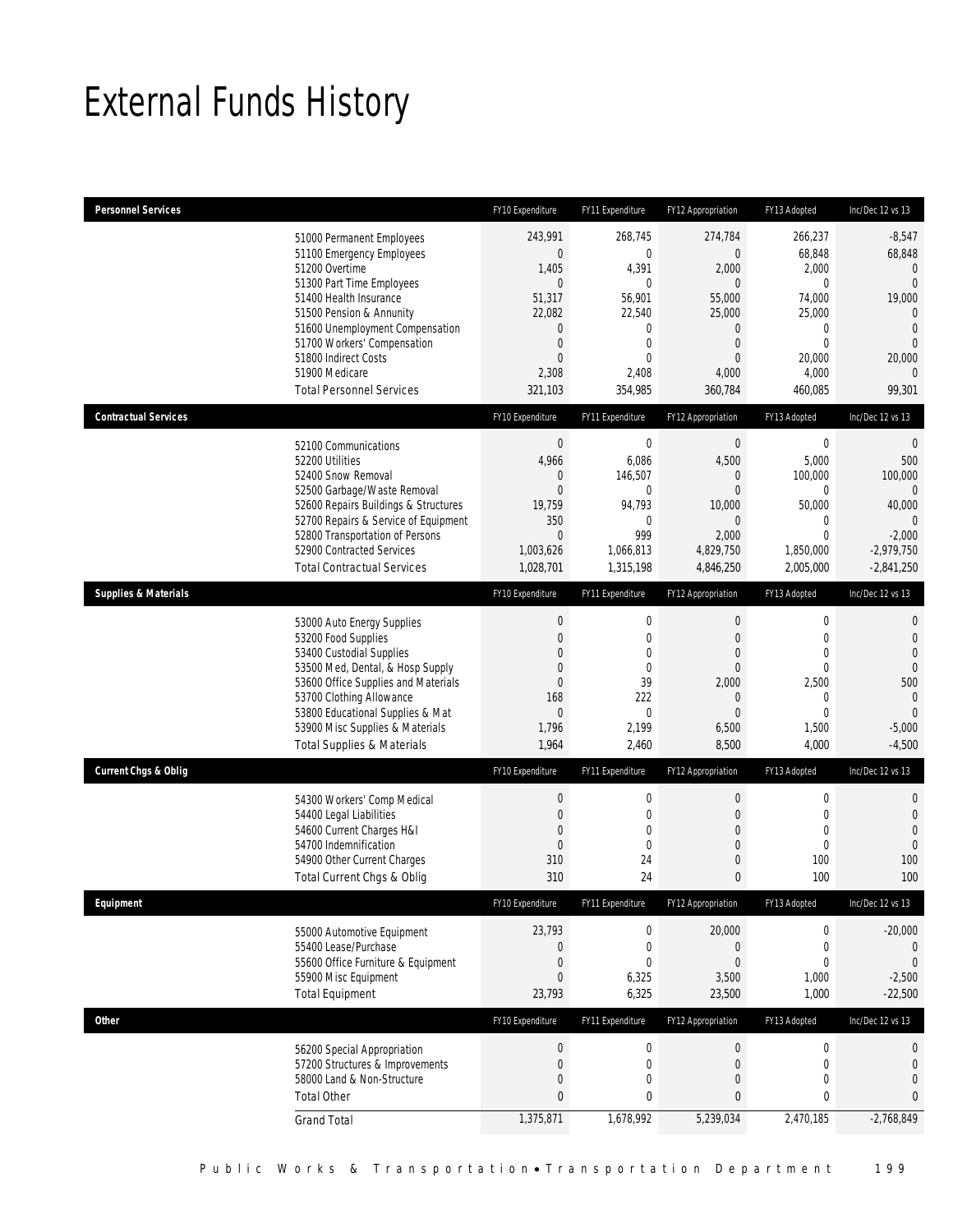# External Funds Personnel

| Title                                      | Union<br>Code | Grade      | Position     | FY13 Salary      | Title                                    | Union<br>Code | Grade     | Position     | FY13 Salary      |
|--------------------------------------------|---------------|------------|--------------|------------------|------------------------------------------|---------------|-----------|--------------|------------------|
| Jr Traffic Engineer<br>Jr Traffic Engineer | AFB<br>AFJ    | 16A<br>16A | 1.00<br>1.00 | 45,828<br>57,986 | Sr Radio Com Tech<br>Sr Traffic Engineer | AFG<br>AFB    | 19<br>19A | 1.00<br>1.00 | 79,858<br>82,565 |
|                                            |               |            |              |                  | Total                                    |               |           | 4            | 266,237          |
|                                            |               |            |              |                  | <b>Adjustments</b>                       |               |           |              |                  |
|                                            |               |            |              |                  | Differential Payments                    |               |           |              | $\mathbf{0}$     |
|                                            |               |            |              |                  | Other                                    |               |           |              | $\mathbf{0}$     |
|                                            |               |            |              |                  | Chargebacks                              |               |           |              | $\mathbf 0$      |
|                                            |               |            |              |                  | Salary Savings                           |               |           |              | $\overline{0}$   |
|                                            |               |            |              |                  | <b>FY13 Total Request</b>                |               |           |              | 266,237          |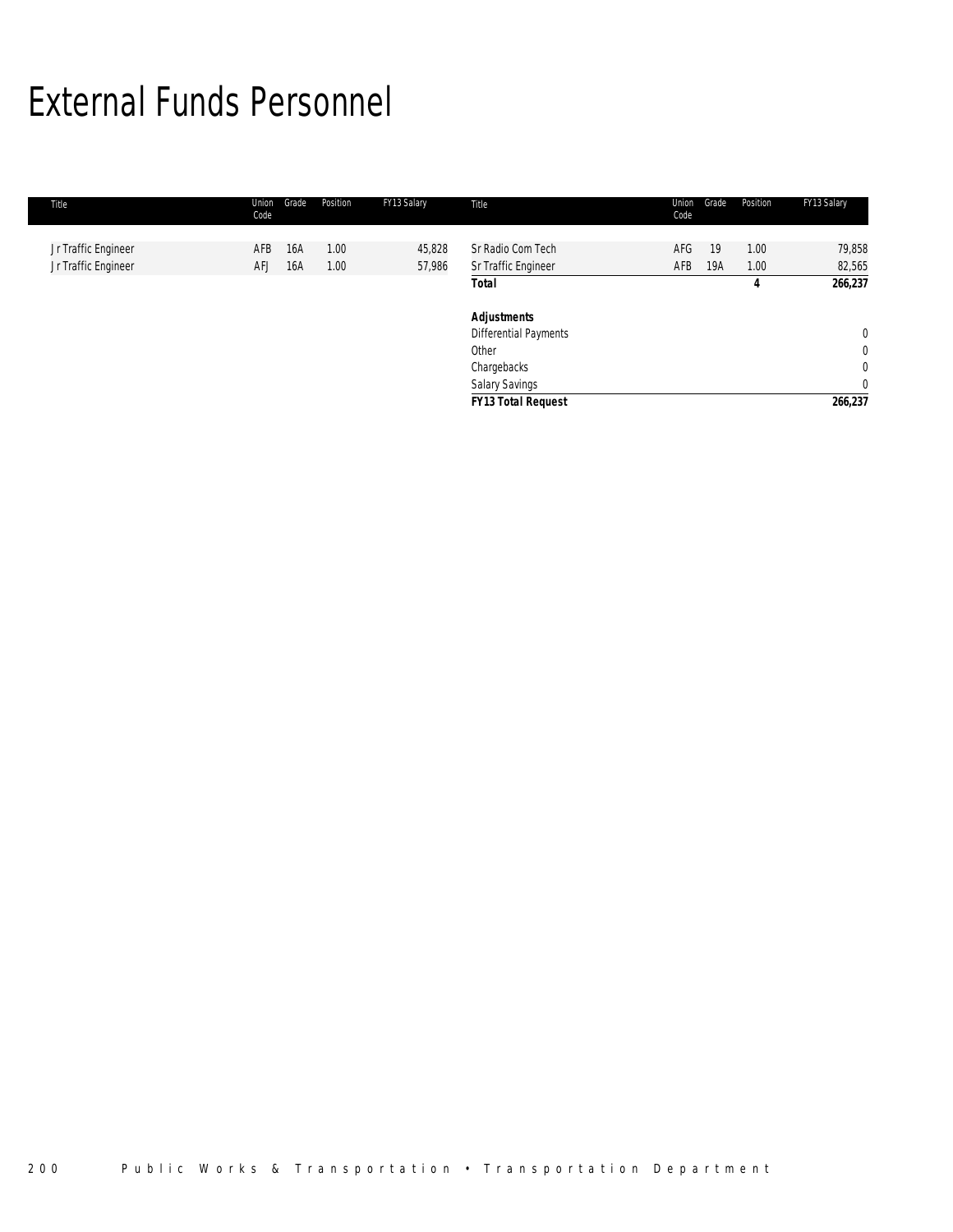# Traffic Division Operating Budget

#### *Thomas Tinlin, Commissioner Appropriation: 251*

### *Division Mission*

The Traffic Division's mission is to develop, implement, support, and manage all transportation programs and projects undertaken by the Department. These programs and projects emphasize the smooth and safe flow of vehicular traffic through the streets of the City, cooperative work efforts with the MBTA to enhance mass transit, maximum utilization of the City's limited parking resources, and pedestrian safety.

#### *FY13 Performance Strategies*

- To efficiently maintain traffic signs and parking meters throughout the city.
- To improve the flow of vehicles and pedestrians on arterial streets by making traffic signal timing adjustments to our computerized signal system.
- To improve vehicle, pedestrian and school zone safety on neighborhood streets.

| <b>Operating Budget</b> | Program Name                               | Total Actual '10        | <b>Total Actual '11</b> | Total Approp '12        | <b>Total Budget '13</b> |
|-------------------------|--------------------------------------------|-------------------------|-------------------------|-------------------------|-------------------------|
|                         | Commissioner's Office                      | 1.915.221               | 1.817.540               | 1.324.820               | 1,472,671               |
|                         | Traffic Management & Engineering           | 1.491.760               | 2.192.166               | 1,507,188               | 1,608,471               |
|                         | Policy & Planning                          | 494.442                 | 507.234                 | 519.795                 | 533,823                 |
|                         | <b>Traffic Enforcement</b>                 | 12.470.507              | 12,624,602              | 12.965.278              | 13,029,721              |
|                         | <b>Traffic Operations</b>                  | 4.641.966               | 4.814.261               | 5,383,874               | 4,778,291               |
|                         | Total                                      | 21,013,896              | 21,955,803              | 21,700,955              | 21,422,977              |
| <b>Operating Budget</b> |                                            | Actual '10              | Actual '11              | Approp '12              | <b>Budget '13</b>       |
|                         | <b>Personnel Services</b><br>Non Personnel | 16.633.874<br>4,380,022 | 16.420.990<br>5,534,813 | 17.316.214<br>4.384.741 | 17,215,246<br>4,207,731 |
|                         | <b>Total</b>                               | 21.013.896              | 21,955,803              | 21,700,955              | 21,422,977              |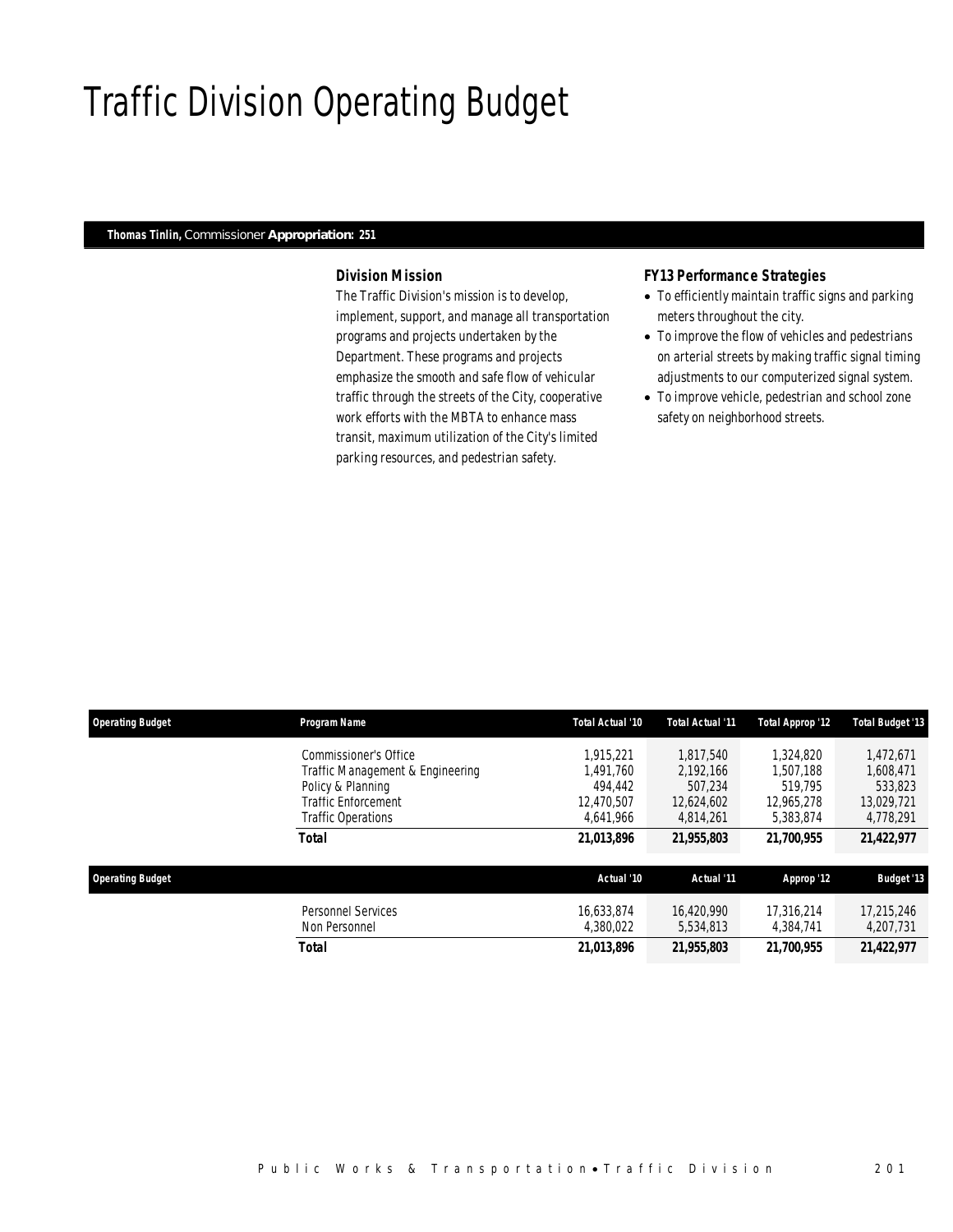# Traffic Division Operating Budget



## *Description of Services*

The Traffic Division establishes and maintains a wide variety of programs to enhance transportation throughout Boston. The Division delivers such services as increased loading zone access for the delivery of goods and services, increased short-term parking opportunities and resident restricted parking spaces, efficient flow of vehicular traffic during peak periods, removal and disposal of abandoned vehicles, computerization of traffic signals, and traffic planning and engineering for the design or redesign of streets and intersections. The Division also provides clean, safe, and convenient parking facilities downtown and in neighborhood business districts. Provision of this service includes inspections, cleaning and renovations of facilities and enforcing existing parking leases.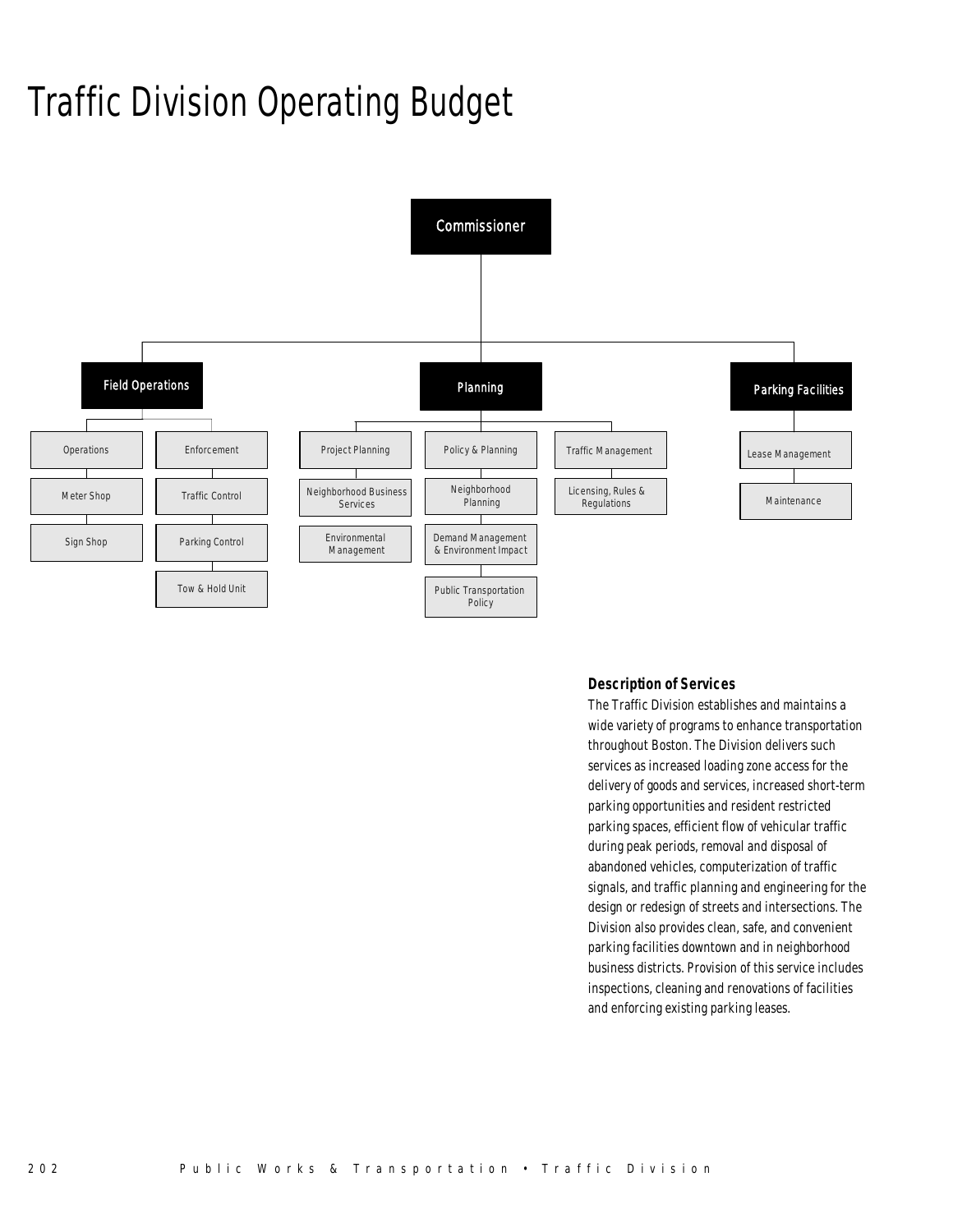# Division History

| <b>Personnel Services</b>                                                 |                                                                                                                                                                                                                                                                               | FY10 Expenditure                                                                                          | FY11 Expenditure                                                                                      | FY12 Appropriation                                                                                     | FY13 Adopted                                                                         | Inc/Dec 12 vs 13                                                                                             |
|---------------------------------------------------------------------------|-------------------------------------------------------------------------------------------------------------------------------------------------------------------------------------------------------------------------------------------------------------------------------|-----------------------------------------------------------------------------------------------------------|-------------------------------------------------------------------------------------------------------|--------------------------------------------------------------------------------------------------------|--------------------------------------------------------------------------------------|--------------------------------------------------------------------------------------------------------------|
| 51200 Overtime                                                            | 51000 Permanent Employees<br>51100 Emergency Employees<br>51600 Unemployment Compensation<br>51700 Workers' Compensation<br><b>Total Personnel Services</b>                                                                                                                   | 15,101,570<br>$\overline{0}$<br>523,606<br>67,723<br>940,975<br>16,633,874                                | 14,906,049<br>1,368<br>491,926<br>43,284<br>978,363<br>16,420,990                                     | 16,564,164<br>$\overline{0}$<br>192,050<br>60,000<br>500,000<br>17,316,214                             | 16,463,196<br>0<br>192,050<br>60,000<br>500,000<br>17,215,246                        | $-100,968$<br>$\mathbf{0}$<br>$\mathbf{0}$<br>$\mathbf 0$<br>$\Omega$<br>$-100,968$                          |
| <b>Contractual Services</b>                                               |                                                                                                                                                                                                                                                                               | FY10 Expenditure                                                                                          | FY11 Expenditure                                                                                      | FY12 Appropriation                                                                                     | FY13 Adopted                                                                         | Inc/Dec 12 vs 13                                                                                             |
| 52100 Communications<br>52200 Utilities<br>52400 Snow Removal             | 52500 Garbage/Waste Removal<br>52600 Repairs Buildings & Structures<br>52700 Repairs & Service of Equipment<br>52800 Transportation of Persons<br>52900 Contracted Services<br><b>Total Contractual Services</b>                                                              | 221,946<br>143,326<br>$\mathbf 0$<br>$\boldsymbol{0}$<br>56,195<br>470,047<br>757<br>504,068<br>1,396,339 | 230,332<br>170,621<br>0<br>$\mathbf{0}$<br>49,676<br>519,387<br>$\mathbf 0$<br>1,253,375<br>2,223,391 | 205,667<br>186,339<br>$\mathbf 0$<br>1,100<br>38,300<br>472,950<br>$\mathbf 0$<br>481,048<br>1,385,404 | 313,200<br>178,095<br>0<br>0<br>38,300<br>493,550<br>1,000<br>1,110,000<br>2,134,145 | 107,533<br>$-8,244$<br>$\mathbf{0}$<br>$-1,100$<br>0<br>20,600<br>1,000<br>628,952<br>748,741                |
| <b>Supplies &amp; Materials</b>                                           |                                                                                                                                                                                                                                                                               | FY10 Expenditure                                                                                          | FY11 Expenditure                                                                                      | FY12 Appropriation                                                                                     | FY13 Adopted                                                                         | Inc/Dec 12 vs 13                                                                                             |
| 53200 Food Supplies                                                       | 53000 Auto Energy Supplies<br>53400 Custodial Supplies<br>53500 Med, Dental, & Hosp Supply<br>53600 Office Supplies and Materials<br>53700 Clothing Allowance<br>53800 Educational Supplies & Mat<br>53900 Misc Supplies & Materials<br><b>Total Supplies &amp; Materials</b> | 321,167<br>$\mathbf 0$<br>3,878<br>0<br>22,297<br>19,320<br>$\mathbf 0$<br>560,476<br>927,138             | 374,224<br>0<br>3,014<br>0<br>17,856<br>12,869<br>0<br>388,808<br>796,771                             | 548,410<br>0<br>4,000<br>$\theta$<br>16,800<br>22,000<br>$\mathbf{0}$<br>526,199<br>1,117,409          | 559,290<br>0<br>4,000<br>0<br>20,300<br>22,000<br>0<br>638,771<br>1,244,361          | 10,880<br>$\mathbf 0$<br>$\mathbf{0}$<br>$\Omega$<br>3,500<br>$\mathbf{0}$<br>$\Omega$<br>112,572<br>126,952 |
| <b>Current Chgs &amp; Oblig</b>                                           |                                                                                                                                                                                                                                                                               | FY10 Expenditure                                                                                          | FY11 Expenditure                                                                                      | FY12 Appropriation                                                                                     | FY13 Adopted                                                                         | Inc/Dec 12 vs 13                                                                                             |
| 54400 Legal Liabilities<br>54500 Aid To Veterans<br>54700 Indemnification | 54300 Workers' Comp Medical<br>54600 Current Charges H&I<br>54900 Other Current Charges<br>Total Current Chgs & Oblig                                                                                                                                                         | 341,139<br>120,533<br>0<br>0<br>$\Omega$<br>12,762<br>474,434                                             | 444,511<br>128,272<br>0<br>0<br>$\Omega$<br>21,771<br>594,554                                         | 150,000<br>126,841<br>$\mathbf 0$<br>$\mathbf 0$<br>$\Omega$<br>16,704<br>293,545                      | 150,000<br>125,354<br>0<br>$\mathbf{0}$<br>$\Omega$<br>16,704<br>292,058             | $\mathbf 0$<br>$-1,487$<br>$\mathbf{0}$<br>$\mathbf{0}$<br>$\overline{0}$<br>$\Omega$<br>-1,487              |
| Equipment                                                                 |                                                                                                                                                                                                                                                                               | FY10 Expenditure                                                                                          | FY11 Expenditure                                                                                      | FY12 Appropriation                                                                                     | FY13 Adopted                                                                         | Inc/Dec 12 vs 13                                                                                             |
| 55400 Lease/Purchase<br>55900 Misc Equipment<br><b>Total Equipment</b>    | 55000 Automotive Equipment<br>55600 Office Furniture & Equipment                                                                                                                                                                                                              | $\mathbf 0$<br>1,559,374<br>$\overline{0}$<br>22,737<br>1,582,111                                         | 379.029<br>1,533,077<br>0<br>7,991<br>1,920,097                                                       | 0<br>1,574,383<br>$\mathbf 0$<br>14,000<br>1,588,383                                                   | 0<br>523,167<br>0<br>14,000<br>537,167                                               | 0<br>$-1,051,216$<br>$\mathbf 0$<br>$\theta$<br>$-1,051,216$                                                 |
| <b>Other</b>                                                              |                                                                                                                                                                                                                                                                               | FY10 Expenditure                                                                                          | FY11 Expenditure                                                                                      | FY12 Appropriation                                                                                     | FY13 Adopted                                                                         | Inc/Dec 12 vs 13                                                                                             |
| <b>Total Other</b>                                                        | 56200 Special Appropriation<br>57200 Structures & Improvements<br>58000 Land & Non-Structure                                                                                                                                                                                  | $\pmb{0}$<br>$\bf{0}$<br>0<br>0                                                                           | $\boldsymbol{0}$<br>$\mathbf 0$<br>0<br>0                                                             | $\bf{0}$<br>0<br>$\mathbf 0$<br>0                                                                      | 0<br>0<br>0<br>0                                                                     | 0<br>0<br>0<br>0                                                                                             |
| <b>Grand Total</b>                                                        |                                                                                                                                                                                                                                                                               | 21,013,896                                                                                                | 21,955,803                                                                                            | 21,700,955                                                                                             | 21,422,977                                                                           | $-277,978$                                                                                                   |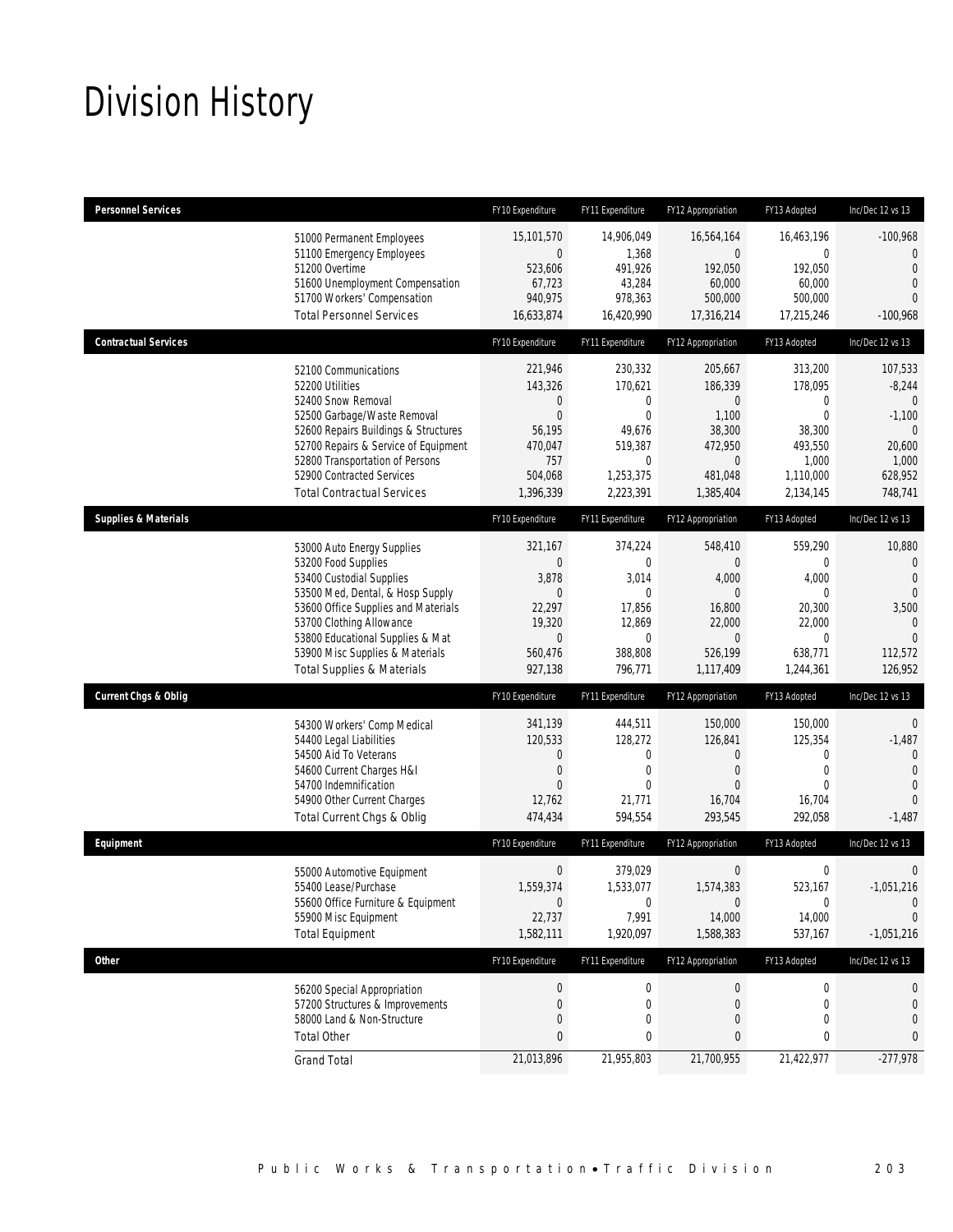# Division Personnel

| Title                          | Union<br>Code   | Grade     | Position | FY13 Salary | Title                               | Union<br>Code   | Grade | Position | FY13 Salary |
|--------------------------------|-----------------|-----------|----------|-------------|-------------------------------------|-----------------|-------|----------|-------------|
| Admin Analyst (Btd/Pers)       | AFM             | 15        | 2.00     | 111,557     | Parking Meter Opr Person I##        | AFM             | 12    | 9.00     | 355,928     |
| Admin Assistant                | AFG             | 15        | 3.00     | 167,335     | Parking Meter Supervisor            | AFK             | 13A   | 197.00   | 8,497,003   |
| Admin Assistant                | AFM             | 15        | 1.00     | 44,508      | Pr Strkeeper                        | <b>AFM</b>      | 13    | 1.00     | 45,846      |
| Admin Assistant                | SE1             | 05        | 1.00     | 50,507      | Prin Admin Assistant                | EXM             | 10    | 1.00     | 72,184      |
| Admin Assistant                | SE1             | 07        | 1.00     | 79,459      | Prin Admin Assistant                | SE1             | 08    | 1.00     | 86,844      |
| Asst Supv-Parking Enforcement  | AFG             | 17A       | 9.00     | 562,066     | Prin Research Analyst(T&P)          | SE <sub>1</sub> | 06    | 1.00     | 72,313      |
| Asst Traffic Sign Supv ##      | AFG             | 17A       | 1.00     | 68,664      | Prin Traffic Investigator           | AFG             | 14    | 1.00     | 49,586      |
| Chief Traffic Invest(Cat)      | AFG             | 18        | 1.00     | 53,613      | Research Analyst                    | AFM             | 11    | 1.00     | 30,960      |
| Claims Investigator            | AFM             | 12        | 6.00     | 243,056     | Sr Adm Assistant                    | SE1             | 05    | 1.00     | 66,358      |
| Commissioner                   | CDH             | <b>NG</b> | 1.00     | 113,611     | Sr Claims Investigator              | AFM             | 13A   | 1.00     | 47,680      |
| Dep Comm-Cen-Art/3Rd Har Tun   | EXM             | 14        | 1.00     | 122,553     | Sr Parking Meter Supervisor I       | AFG             | 15    | 24.00    | 1,312,883   |
| Dep Comr (Policy&Planning/Btd) | <b>EXM</b>      | 14        | 1.00     | 122,553     | Sr Parking Meter Supervisor II      | AFG             | 17A   | 5.00     | 340,381     |
| Dir-Operations                 | <b>EXM</b>      | 11        | 1.00     | 107,091     | Sr Traffic Engineer                 | <b>AFJ</b>      | 19A   | 4.00     | 326,302     |
| Dir-Parking Management         | <b>EXM</b>      | 11        | 1.00     | 94.432      | Sr Traffic Investigator             | AFG             | 12    | 5.00     | 220,413     |
| Dispatcher                     | AFM             | 08        | 6.00     | 201,005     | Sr Traffic Main Prs(Sign Fab)       | AFM             | 14A   | 1.00     | 52,371      |
| <b>Exec Assistant</b>          | SE <sub>1</sub> | 12        | 1.00     | 111,140     | Sr Traffic Maint Person             | <b>AFM</b>      | 10L   | 16.00    | 616,176     |
| <b>Exec Asst</b>               | <b>EXM</b>      | 10        | 1.00     | 100,901     | <b>Supvising Traffic Engineer</b>   | SE <sub>1</sub> | 10    | 2.00     | 201,801     |
| <b>Head Admin Clerk</b>        | AFM             | 14        | 3.00     | 135,390     | Supv-Parking Enforcement            | SE1             | 08    | 3.00     | 260,534     |
| <b>Head Clerk</b>              | AFM             | 12        | 2.00     | 88,165      | Supv-Parking Meter Operations       | SE <sub>1</sub> | 08    | 2.00     | 169,472     |
| Jr Traffic Engineer            | AFJ             | 16A       | 6.00     | 355,138     | <b>Traffic Engineering Director</b> | EXM             | 12    | 1.00     | 111,140     |
| Maint Mech (Painter) (T & P)   | AFM             | 13        | 1.00     | 46,647      | <b>Traffic Signal Inspector</b>     | AFG             | 16    | 2.00     | 122,262     |
| Maint Mech (Welder)            | AFM             | 12L       | 1.00     | 44,884      | Trans Prog Planner V(Transp)        | SE <sub>1</sub> | 12    | 1.00     | 111,140     |
| Parking Meter Operat Person I  | AFM             | 12        | 8.00     | 349,636     | Trans Program Planner III           | SE <sub>1</sub> | 06    | 2.00     | 144,049     |
| Parking Meter Operations Frprs | AFG             | 16A       | 2.00     | 121,597     | Trans Program Planner IV            | SE1             | 08    | 3.00     | 260,533     |
| Parking Meter Operations Prs   | AFM             | 10L       | 1.00     | 32,198      | <b>Trf SignI Supv</b>               | SE <sub>1</sub> | 08    | 1.00     | 86,844      |
|                                |                 |           |          |             | Vehicle Impound Specialist          | AFM             | 11L   | 33.00    | 1,371,885   |
|                                |                 |           |          |             | <b>Total</b>                        |                 |       | 381      | 18,560,596  |

| <b>FY13 Total Request</b>    | 16,463,195   |
|------------------------------|--------------|
| <b>Salary Savings</b>        | $-2,106,347$ |
| Chargebacks                  | $-127,254$   |
| Other                        | 62,320       |
| <b>Differential Payments</b> | 73,880       |
| <b>Adjustments</b>           |              |
|                              |              |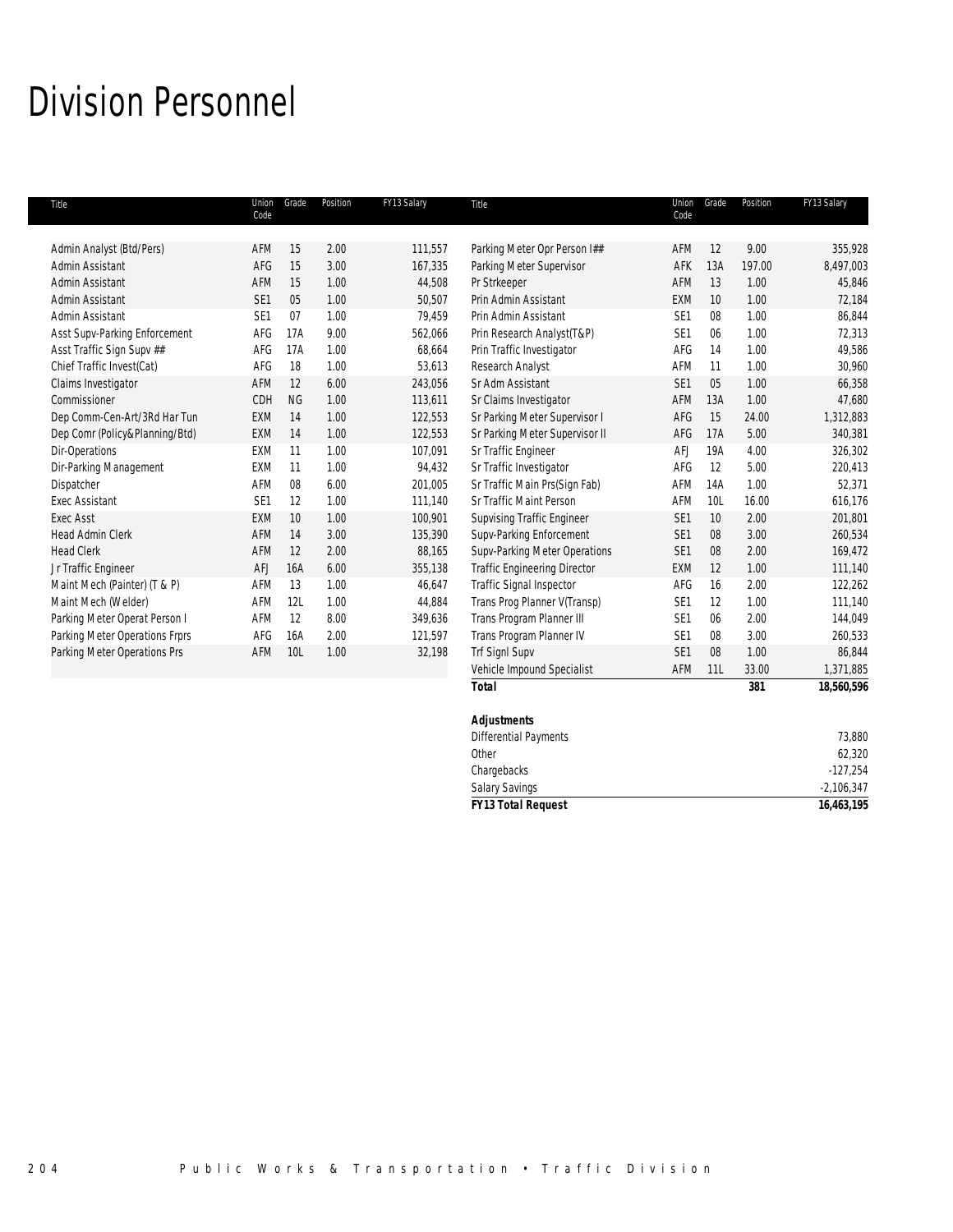# External Funds History

| <b>Personnel Services</b>       |                                                                                                                                                                                                                                                                                                            | FY10 Expenditure                                                                                                                          | FY11 Expenditure                                                                                                                 | FY12 Appropriation                                                                                                               | FY13 Adopted                                                                                                    | Inc/Dec 12 vs 13                                                                                                                                   |
|---------------------------------|------------------------------------------------------------------------------------------------------------------------------------------------------------------------------------------------------------------------------------------------------------------------------------------------------------|-------------------------------------------------------------------------------------------------------------------------------------------|----------------------------------------------------------------------------------------------------------------------------------|----------------------------------------------------------------------------------------------------------------------------------|-----------------------------------------------------------------------------------------------------------------|----------------------------------------------------------------------------------------------------------------------------------------------------|
|                                 | 51000 Permanent Employees<br>51100 Emergency Employees<br>51200 Overtime<br>51300 Part Time Employees<br>51400 Health Insurance<br>51500 Pension & Annunity<br>51600 Unemployment Compensation<br>51700 Workers' Compensation<br>51800 Indirect Costs<br>51900 Medicare<br><b>Total Personnel Services</b> | 243,991<br>$\boldsymbol{0}$<br>1,405<br>$\boldsymbol{0}$<br>51,317<br>22,082<br>0<br>$\boldsymbol{0}$<br>$\mathbf{0}$<br>2,308<br>321,103 | 268,745<br>$\overline{0}$<br>4,391<br>$\mathbf{0}$<br>56,901<br>22,540<br>0<br>$\mathbf 0$<br>$\overline{0}$<br>2,408<br>354,985 | 274,784<br>0<br>2,000<br>$\overline{0}$<br>55,000<br>25,000<br>$\mathbf 0$<br>$\mathbf{0}$<br>$\overline{0}$<br>4,000<br>360,784 | 266,237<br>68,848<br>2,000<br>$\mathbf 0$<br>74,000<br>25,000<br>0<br>$\mathbf 0$<br>20,000<br>4,000<br>460,085 | $-8,547$<br>68,848<br>$\mathbf{0}$<br>$\overline{0}$<br>19,000<br>$\Omega$<br>$\mathbf{0}$<br>$\overline{0}$<br>20,000<br>$\overline{0}$<br>99,301 |
| <b>Contractual Services</b>     |                                                                                                                                                                                                                                                                                                            | FY10 Expenditure                                                                                                                          | FY11 Expenditure                                                                                                                 | FY12 Appropriation                                                                                                               | FY13 Adopted                                                                                                    | Inc/Dec 12 vs 13                                                                                                                                   |
|                                 | 52100 Communications<br>52200 Utilities<br>52400 Snow Removal<br>52500 Garbage/Waste Removal<br>52600 Repairs Buildings & Structures<br>52700 Repairs & Service of Equipment<br>52800 Transportation of Persons<br>52900 Contracted Services<br><b>Total Contractual Services</b>                          | $\boldsymbol{0}$<br>4,966<br>$\mathbf 0$<br>$\mathbf{0}$<br>19,759<br>350<br>$\mathbf{0}$<br>1,003,626<br>1,028,701                       | $\mathbf 0$<br>6,086<br>146,507<br>$\mathbf 0$<br>94,793<br>$\mathbf 0$<br>999<br>1,066,813<br>1,315,198                         | $\boldsymbol{0}$<br>4,500<br>0<br>$\overline{0}$<br>10,000<br>$\overline{0}$<br>2,000<br>4,829,750<br>4,846,250                  | $\boldsymbol{0}$<br>5,000<br>100,000<br>$\mathbf 0$<br>50,000<br>0<br>$\mathbf 0$<br>1,850,000<br>2,005,000     | $\theta$<br>500<br>100,000<br>$\mathbf{0}$<br>40,000<br>$\Omega$<br>$-2,000$<br>$-2,979,750$<br>$-2,841,250$                                       |
| <b>Supplies &amp; Materials</b> |                                                                                                                                                                                                                                                                                                            | FY10 Expenditure                                                                                                                          | FY11 Expenditure                                                                                                                 | FY12 Appropriation                                                                                                               | FY13 Adopted                                                                                                    | Inc/Dec 12 vs 13                                                                                                                                   |
|                                 | 53000 Auto Energy Supplies<br>53200 Food Supplies<br>53400 Custodial Supplies<br>53500 Med, Dental, & Hosp Supply<br>53600 Office Supplies and Materials<br>53700 Clothing Allowance<br>53800 Educational Supplies & Mat<br>53900 Misc Supplies & Materials<br><b>Total Supplies &amp; Materials</b>       | $\boldsymbol{0}$<br>$\boldsymbol{0}$<br>0<br>0<br>$\mathbf{0}$<br>168<br>$\boldsymbol{0}$<br>1,796<br>1,964                               | $\boldsymbol{0}$<br>$\mathbf 0$<br>0<br>$\mathbf{0}$<br>39<br>222<br>$\overline{0}$<br>2,199<br>2,460                            | $\boldsymbol{0}$<br>$\mathbf{0}$<br>$\theta$<br>$\theta$<br>2,000<br>$\mathbf 0$<br>$\overline{0}$<br>6,500<br>8,500             | $\boldsymbol{0}$<br>$\mathbf 0$<br>$\mathbf{0}$<br>$\mathbf 0$<br>2,500<br>0<br>$\mathbf 0$<br>1,500<br>4,000   | $\mathbf 0$<br>$\mathbf{0}$<br>$\overline{0}$<br>$\overline{0}$<br>500<br>$\mathbf{0}$<br>$\overline{0}$<br>$-5,000$<br>$-4,500$                   |
| <b>Current Chgs &amp; Oblig</b> |                                                                                                                                                                                                                                                                                                            | FY10 Expenditure                                                                                                                          | FY11 Expenditure                                                                                                                 | FY12 Appropriation                                                                                                               | FY13 Adopted                                                                                                    | Inc/Dec 12 vs 13                                                                                                                                   |
|                                 | 54300 Workers' Comp Medical<br>54400 Legal Liabilities<br>54600 Current Charges H&I<br>54700 Indemnification<br>54900 Other Current Charges<br>Total Current Chgs & Oblig                                                                                                                                  | $\boldsymbol{0}$<br>$\boldsymbol{0}$<br>$\overline{0}$<br>$\mathbf 0$<br>310<br>310                                                       | $\mathbf 0$<br>$\mathbf 0$<br>0<br>$\mathbf 0$<br>24<br>24                                                                       | $\boldsymbol{0}$<br>$\mathbf 0$<br>$\theta$<br>$\mathbf 0$<br>$\mathbf 0$<br>$\mathbf{0}$                                        | $\boldsymbol{0}$<br>$\mathbf 0$<br>$\mathbf 0$<br>$\mathbf 0$<br>100<br>100                                     | $\mathbf 0$<br>$\mathbf 0$<br>$\overline{0}$<br>$\mathbf{0}$<br>100<br>100                                                                         |
| Equipment                       |                                                                                                                                                                                                                                                                                                            | FY10 Expenditure                                                                                                                          | FY11 Expenditure                                                                                                                 | FY12 Appropriation                                                                                                               | FY13 Adopted                                                                                                    | Inc/Dec 12 vs 13                                                                                                                                   |
|                                 | 55000 Automotive Equipment<br>55400 Lease/Purchase<br>55600 Office Furniture & Equipment<br>55900 Misc Equipment<br><b>Total Equipment</b>                                                                                                                                                                 | 23,793<br>0<br>$\boldsymbol{0}$<br>0<br>23,793                                                                                            | $\boldsymbol{0}$<br>$\mathbf 0$<br>$\mathbf 0$<br>6,325<br>6,325                                                                 | 20,000<br>$\mathbf 0$<br>$\mathbf{0}$<br>3,500<br>23,500                                                                         | 0<br>$\boldsymbol{0}$<br>$\boldsymbol{0}$<br>1,000<br>1,000                                                     | $-20,000$<br>0<br>$\mathbf 0$<br>$-2,500$<br>$-22,500$                                                                                             |
| Other                           |                                                                                                                                                                                                                                                                                                            | FY10 Expenditure                                                                                                                          | FY11 Expenditure                                                                                                                 | FY12 Appropriation                                                                                                               | FY13 Adopted                                                                                                    | Inc/Dec 12 vs 13                                                                                                                                   |
|                                 | 56200 Special Appropriation<br>57200 Structures & Improvements<br>58000 Land & Non-Structure<br><b>Total Other</b>                                                                                                                                                                                         | $\boldsymbol{0}$<br>$\boldsymbol{0}$<br>$\mathbf 0$<br>$\mathbf{0}$<br>1,375,871                                                          | $\boldsymbol{0}$<br>$\mathbf 0$<br>0<br>0                                                                                        | $\boldsymbol{0}$<br>$\mathbf{0}$<br>$\mathbf 0$<br>0                                                                             | $\boldsymbol{0}$<br>$\boldsymbol{0}$<br>$\mathbf 0$<br>$\mathbf 0$                                              | 0<br>$\mathbf 0$<br>$\mathbf 0$<br>$\mathbf{0}$                                                                                                    |
|                                 | <b>Grand Total</b>                                                                                                                                                                                                                                                                                         |                                                                                                                                           | 1,678,992                                                                                                                        | 5,239,034                                                                                                                        | 2,470,185                                                                                                       | $-2,768,849$                                                                                                                                       |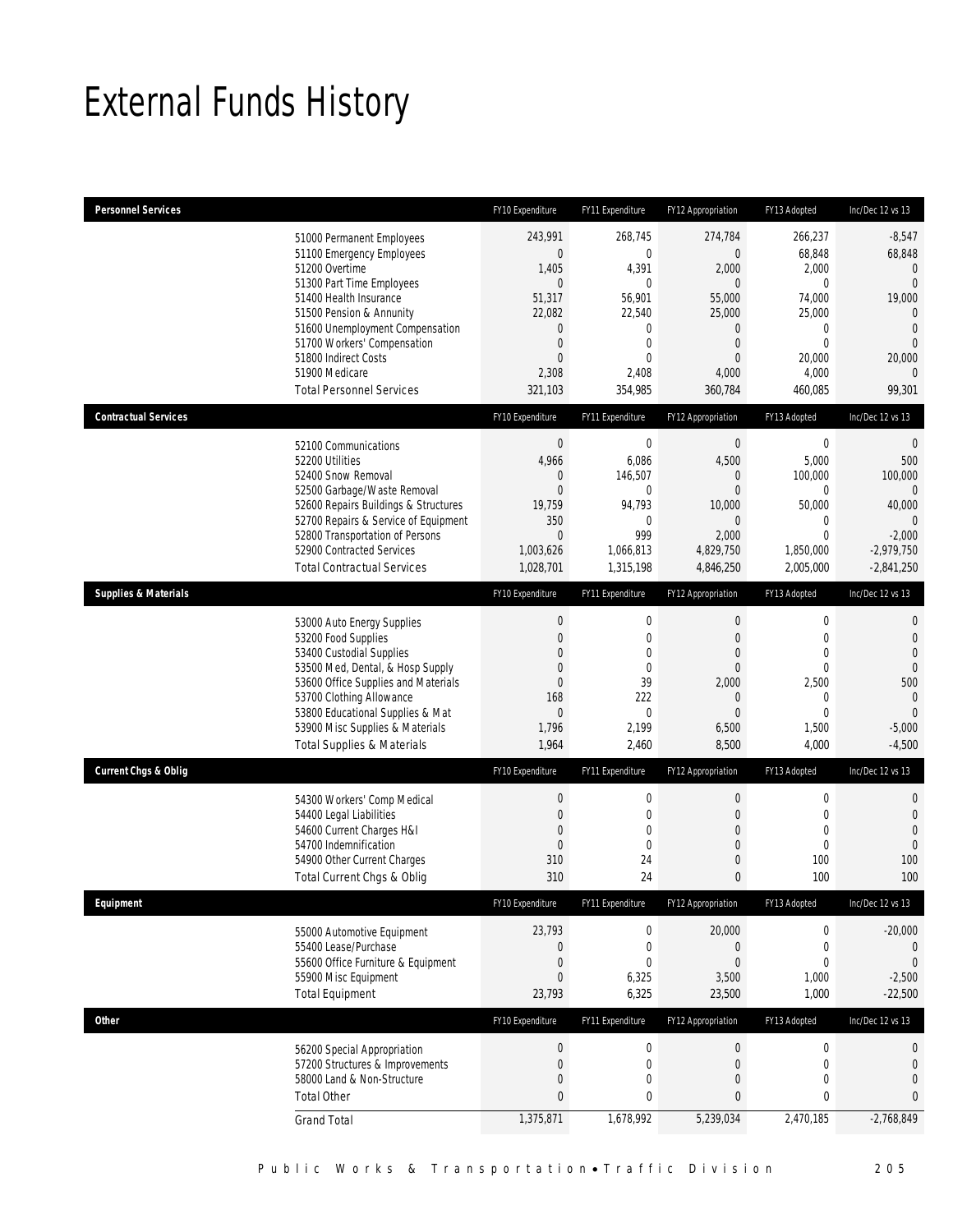# External Funds Personnel

| Title                                      | Union<br>Code | Grade      | Position     | FY13 Salary      | Title                                    | Union<br>Code | Grade     | Position     | FY13 Salary      |
|--------------------------------------------|---------------|------------|--------------|------------------|------------------------------------------|---------------|-----------|--------------|------------------|
| Jr Traffic Engineer<br>Jr Traffic Engineer | AFB<br>AFJ    | 16A<br>16A | 1.00<br>1.00 | 45,828<br>57,986 | Sr Radio Com Tech<br>Sr Traffic Engineer | AFG<br>AFB    | 19<br>19A | 1.00<br>1.00 | 79,858<br>82,565 |
|                                            |               |            |              |                  | Total                                    |               |           | 4            | 266,237          |
|                                            |               |            |              |                  | <b>Adjustments</b>                       |               |           |              |                  |
|                                            |               |            |              |                  | Differential Payments                    |               |           |              | $\mathbf{0}$     |
|                                            |               |            |              |                  | Other                                    |               |           |              | $\mathbf{0}$     |
|                                            |               |            |              |                  | Chargebacks                              |               |           |              | $\mathbf 0$      |
|                                            |               |            |              |                  | Salary Savings                           |               |           |              | $\overline{0}$   |
|                                            |               |            |              |                  | <b>FY13 Total Request</b>                |               |           |              | 266,237          |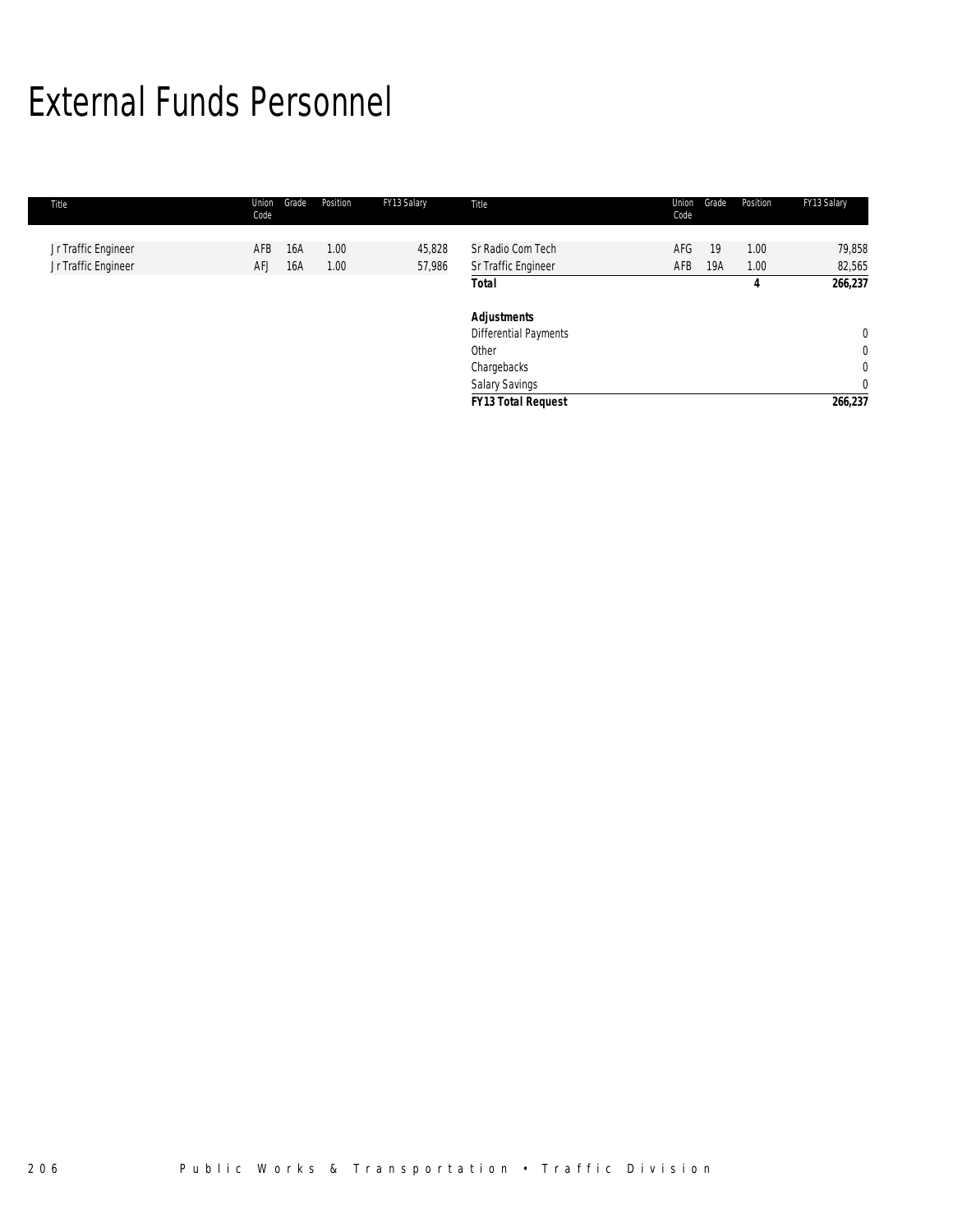# Program 1. Commissioner's Office

### *Thomas Tinlin, Commissioner Organization: 251100*

## *Program Description*

The Commissioner's Office is responsible for establishing and managing a wide variety of programs to enhance transportation throughout Boston. The office advocates for alternative financing for the administration of transportation programs including federal and state grants as well as public/private partnerships.

| <b>Operating Budget</b>             | Actual '10           | Actual '11          | Approp '12         | <b>Budget '13</b>  |
|-------------------------------------|----------------------|---------------------|--------------------|--------------------|
| Personnel Services<br>Non Personnel | 1.519.212<br>396.009 | .513.628<br>303.912 | 918.575<br>406.245 | 913.213<br>559,458 |
| Total                               | 1,915,221            | 1.817.540           | 1,324,820          | 1,472,671          |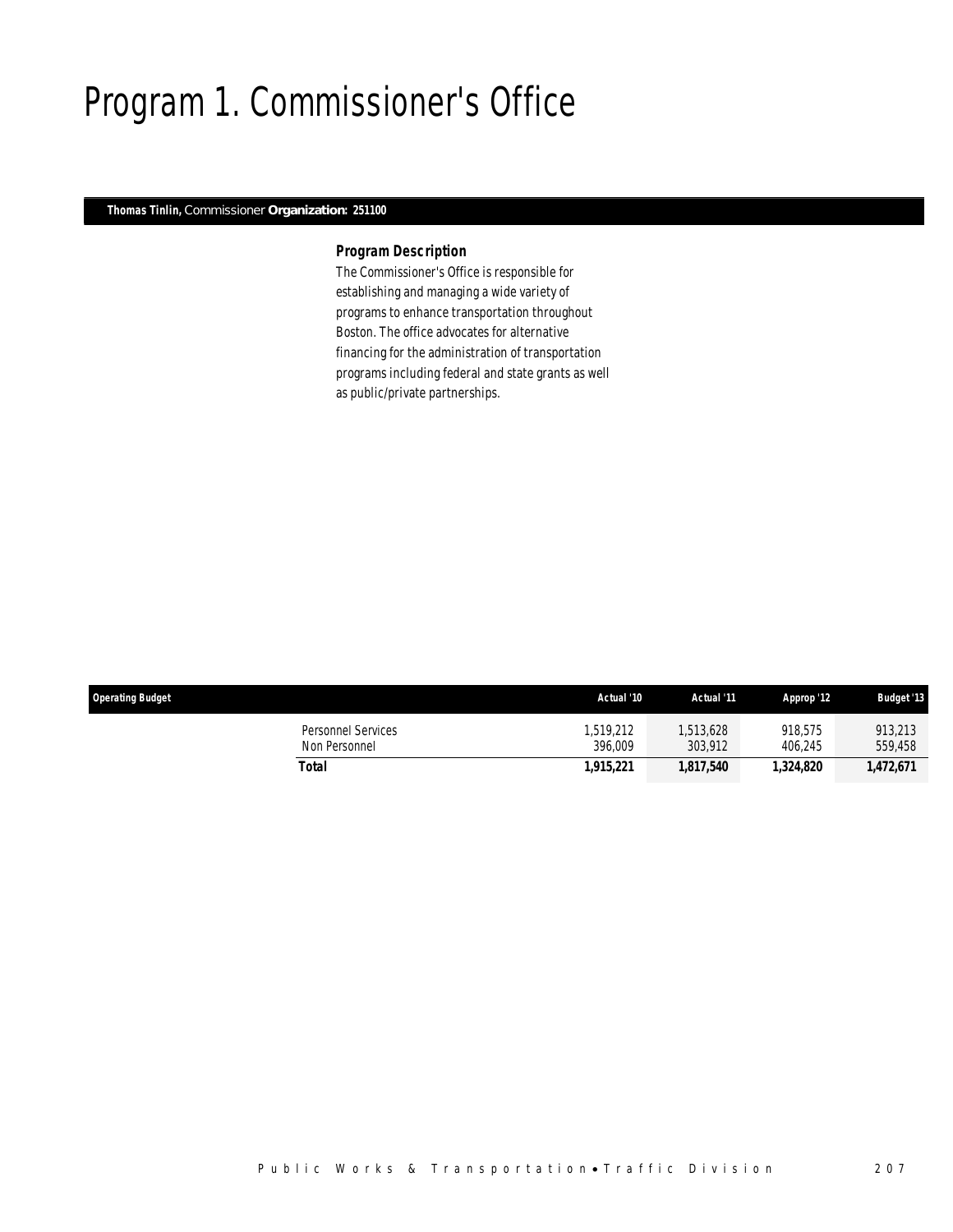# Program 2. Traffic Management & Engineering

### *John DeBenedictis, Manager Organization: 251200*

### *Program Description*

The Traffic Management and Engineering Program manages Boston's transportation network to provide safe, efficient travel throughout the City. This is accomplished through maintenance of traffic signal timings using the City's computerized traffic signal system; design and review of new/upgraded traffic signal installations; review of proposed roadway and transit projects, review and approval of private development plans; licensing of on-street construction; permitting of special events; review and modification of existing parking rules and regulations; and working with neighborhood groups to improve traffic and pedestrian safety on residential streets.

### *Program Strategies*

- To improve the flow of vehicles and pedestrians on arterial streets by making traffic signal timing adjustments to our computerized signal system.
- To improve vehicle, pedestrian and school zone safety on neighborhood streets.

| <b>Performance Measures</b>                                                                                                                                                                                                                                                              | Actual '10               | Actual '11                | Projected '12             | Target '13                 |
|------------------------------------------------------------------------------------------------------------------------------------------------------------------------------------------------------------------------------------------------------------------------------------------|--------------------------|---------------------------|---------------------------|----------------------------|
| # of on-site traffic signal inspections<br># of traffic monitoring cameras operational<br>% of development project impact reports,<br>construction management plans and site plans<br>reviewed on time<br>% of engineering service requests completed<br>and responded to within 45 days | .699<br>75<br>89%<br>67% | 1.404<br>73<br>94%<br>83% | 1.579<br>94<br>95%<br>84% | 1.500<br>110<br>95%<br>85% |
| % of traffic signals on-line                                                                                                                                                                                                                                                             | 86%                      | 88%                       | 90%                       | 87%                        |
| <b>Operating Budget</b>                                                                                                                                                                                                                                                                  | Actual '10               | Actual '11                | Approp '12                | <b>Budget '13</b>          |
| Personnel Services<br>Non Personnel                                                                                                                                                                                                                                                      | .286.180<br>205,580      | 1.313.027<br>879.139      | 1.337.640<br>169.548      | 1,354,503<br>253,968       |
| Total                                                                                                                                                                                                                                                                                    | 1,491,760                | 2,192,166                 | 1,507,188                 | 1,608,471                  |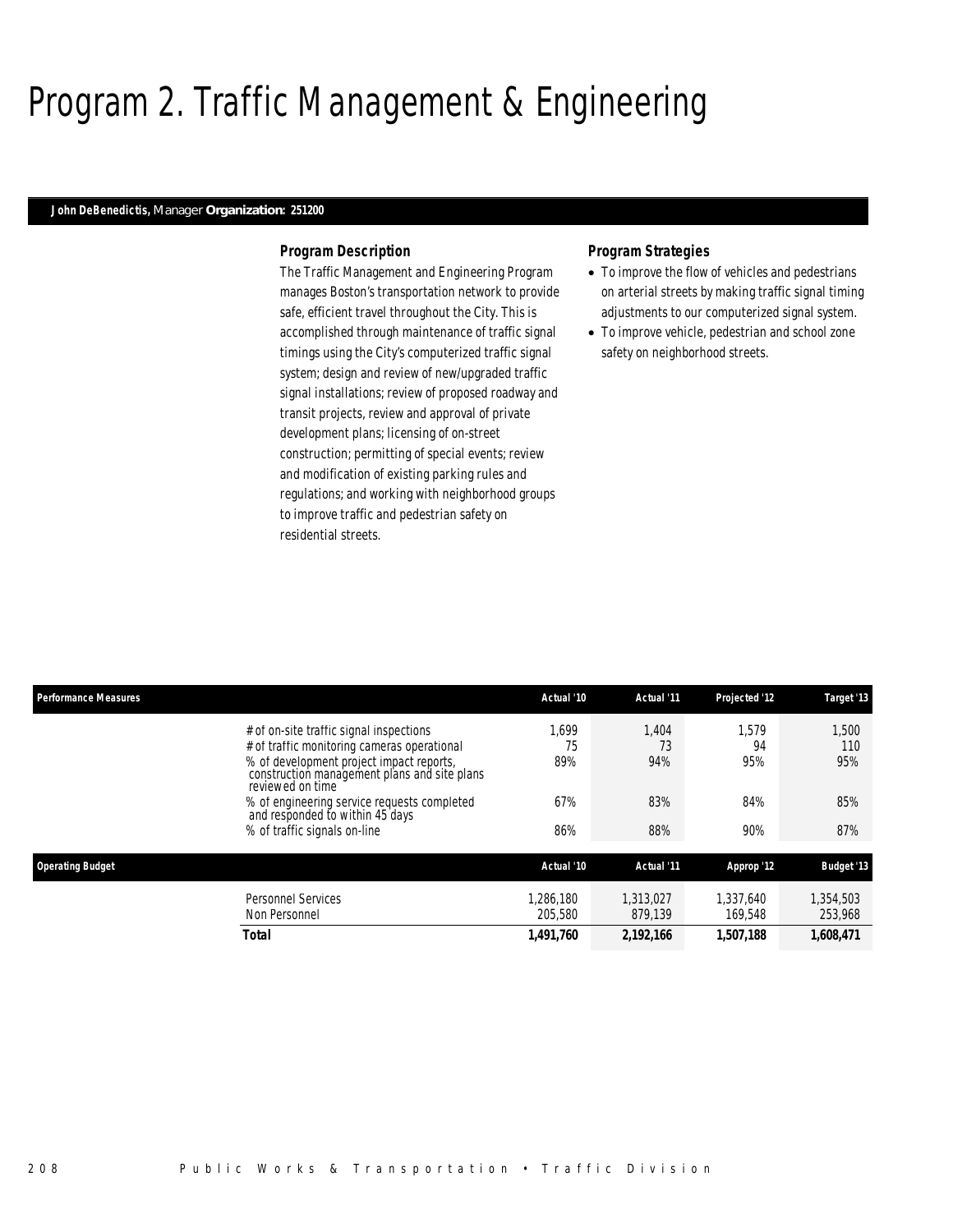# Program 3. Policy & Planning

### *Vineet Gupta, Manager Organization: 251300*

### *Program Description*

The Policy and Planning Division provides planning services leading to more effective engineering, construction and management of the city's transportation networks and initiates new projects to support the department's mission. Through extensive community process and coordination with city and state agencies, the division encourages the use of alternative modes, enhances pedestrian safety, addresses neighborhood traffic and parking concerns, reviews new development projects and proposes long-term strategies.

## *Program Strategies*

- To conduct transportation action plans and design projects for neighborhoods and corridors to improve traffic flow and pedestrian safety.
- To review new development projects leading to Transportation Access Plan Agreements (TAPAs) to manage impacts on transportation infrastructure and neighborhood quality of life.
- To serve as the City's liaison and coordinate/manage projects with the MBTA and other state agencies.

| <b>Performance Measures</b> |                                                                                                                                                                                                                   | Actual '10                | Actual '11                     | Projected '12              | Target '13                                |
|-----------------------------|-------------------------------------------------------------------------------------------------------------------------------------------------------------------------------------------------------------------|---------------------------|--------------------------------|----------------------------|-------------------------------------------|
|                             | Environmental documents reviewed<br>Project designs managed<br>Public transportation coordination meetings<br>Regional transportation projects<br>Scopes prepared<br>Transportation Access Plan Agreements signed | 29<br>10<br>70<br>29<br>ы | 30<br>O<br>51<br>8<br>24<br>20 | 32<br>10<br>53<br>26<br>18 | 30<br>8<br>50<br><sub>0</sub><br>24<br>15 |
| <b>Operating Budget</b>     |                                                                                                                                                                                                                   | Actual '10                | Actual '11                     | Approp '12                 | <b>Budget '13</b>                         |
|                             | <b>Personnel Services</b><br>Non Personnel                                                                                                                                                                        | 494.442                   | 507.234                        | 519.795                    | 533.823                                   |
|                             | Total                                                                                                                                                                                                             | 494,442                   | 507.234                        | 519,795                    | 533,823                                   |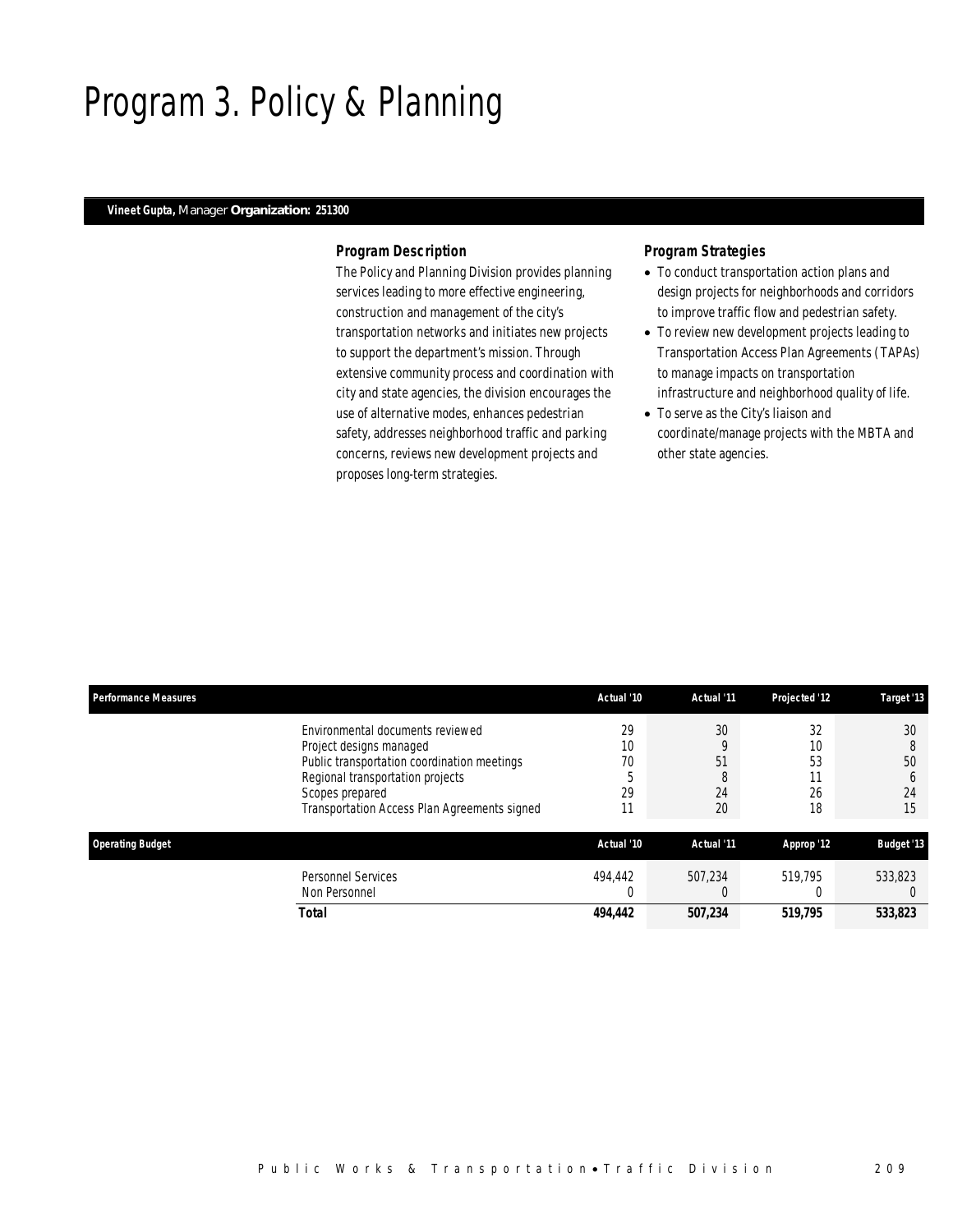# Program 4. Traffic Enforcement

## *Gregory Rooney, Manager Organization: 251400*

### *Program Description*

The Enforcement Program enhances public safety, improves traffic flow, and promotes parking opportunities and curbside access by encouraging compliance with the City's rules and regulations through issuance of citations and towing of illegally parked vehicles.

### *Program Strategies*

• To improve vehicle flow and public safety within the City by ensuring compliance with parking, meter, residential parking, and street cleaning regulations.

| <b>Performance Measures</b> |                                                                                                            | Actual '10                | Actual '11                 | Projected '12              | Target '13                 |
|-----------------------------|------------------------------------------------------------------------------------------------------------|---------------------------|----------------------------|----------------------------|----------------------------|
|                             | CRM # of abandoned vehicle requests received<br>CRM % of abandoned vehicle requests<br>completed under SLA | 1.533                     | 2.472<br>98                | 1.978<br>99                | 1.500<br>98                |
|                             | CRM Average time to complete an abandoned<br>vehicle request (Days)                                        | 10                        | 11                         | 9                          | 15                         |
|                             | Tickets issued by Enforcement Unit<br>Total abandoned vehicle tows<br>Total tows                           | .448.709<br>660<br>12,991 | 1.342.610<br>654<br>12,854 | 1.353.210<br>536<br>13,655 | 1,450,000<br>600<br>14,525 |
| <b>Operating Budget</b>     |                                                                                                            | Actual '10                | Actual '11                 | Approp '12                 | <b>Budget '13</b>          |
|                             | <b>Personnel Services</b><br>Non Personnel                                                                 | 10.910.837<br>.559.670    | 10.576.657<br>2,047,945    | 11,945,828<br>1,019,450    | 11,755,740<br>1,273,981    |
|                             | <b>Total</b>                                                                                               | 12.470.507                | 12,624,602                 | 12.965.278                 | 13.029.721                 |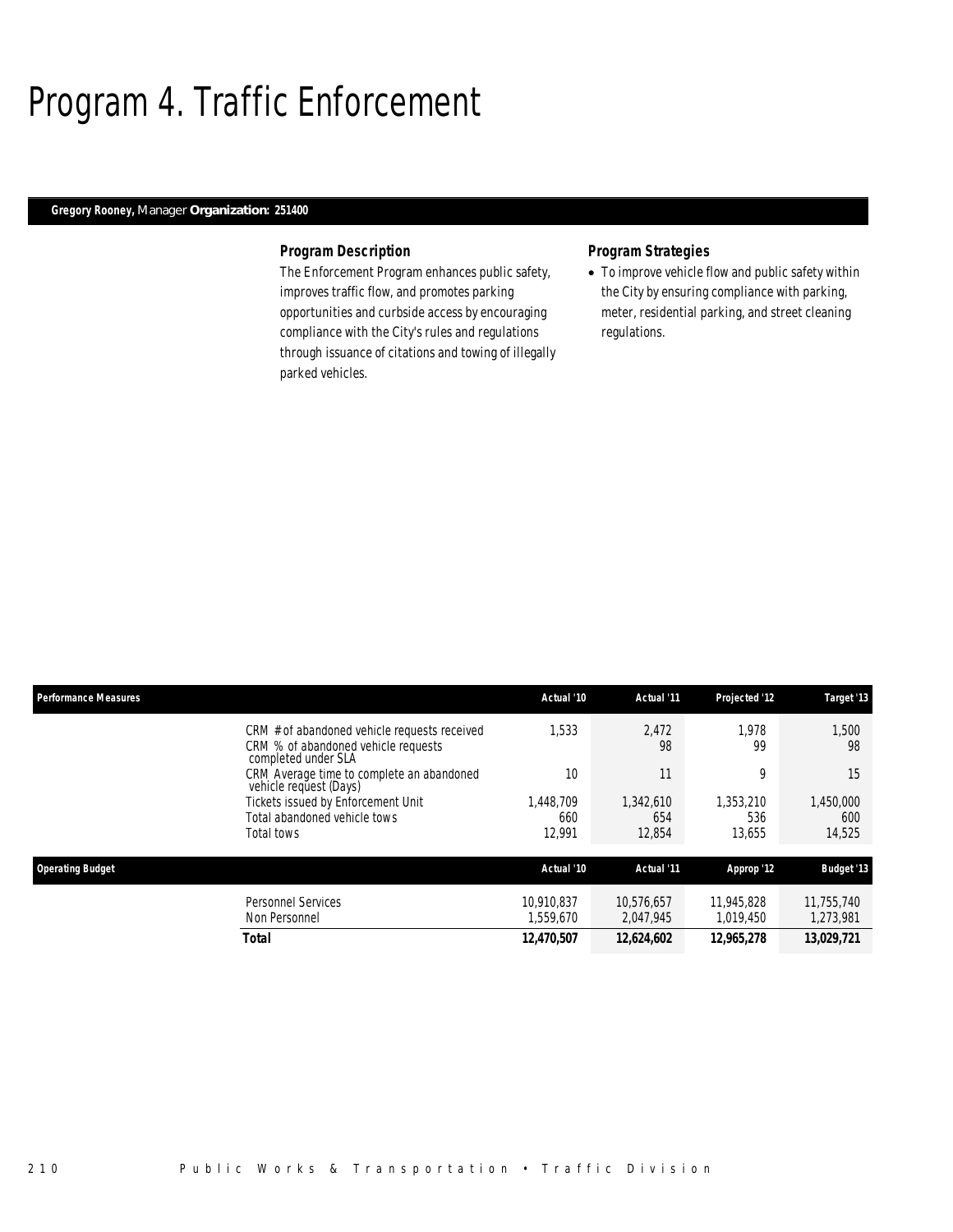# Program 5. Traffic Operations

## *Paul McColgan, Manager Organization: 251500*

### *Program Description*

The Operations Program promotes public safety through the maintenance of and regulatory signage on City roadways, and coordination of special events effecting traffic and parking in the City. Operations also supports economic development in the City by encouraging efficient use of short-term on-street parking through the maintenance of parking meters.

## *Program Strategies*

• To efficiently maintain traffic signs and parking meters throughout the city.

| <b>Performance Measures</b> |                                                                                                                                                                                                                                                                   | Actual '10                     | Actual '11                           | Projected '12                           | Target '13                             |
|-----------------------------|-------------------------------------------------------------------------------------------------------------------------------------------------------------------------------------------------------------------------------------------------------------------|--------------------------------|--------------------------------------|-----------------------------------------|----------------------------------------|
|                             | % of multi-space meters in operation<br>% of single-space meters in operation<br>CRM # of missing sign requests received<br>CRM # of parking meter repair requests received<br>CRM # of sign repair requests received<br>CRM % of missing sign requests completed | 98%<br>98%<br>528<br>26<br>593 | 98%<br>97%<br>587<br>79<br>693<br>55 | 98%<br>99%<br>635<br>124<br>1,546<br>62 | 99%<br>99%<br>500<br>60<br>1,000<br>70 |
|                             | under SLA<br>CRM % of parking meter repair requests                                                                                                                                                                                                               |                                | 93                                   | 100                                     | 100                                    |
|                             | completed under SLA<br>CRM % of sign repair requests completed under<br><b>SLA</b>                                                                                                                                                                                |                                | 78                                   | 75                                      | 70                                     |
|                             | CRM Average time to complete a missing sign<br>request (Days)                                                                                                                                                                                                     | 19                             | 14                                   | 12                                      | 12                                     |
|                             | CRM Average time to complete a parking meter<br>repair request (Days)                                                                                                                                                                                             | 21                             | $\overline{7}$                       | $\overline{7}$                          | 10                                     |
|                             | CRM Average time to complete a sign repair<br>request (Days)                                                                                                                                                                                                      | 34                             | 13                                   | 12                                      | 15                                     |
|                             | Field Sheet work orders issued<br>Signs installed                                                                                                                                                                                                                 | 7,129<br>29,608                | 6,112<br>35,738                      | 7,416<br>28,305                         | 6,000<br>35,000                        |
| <b>Operating Budget</b>     |                                                                                                                                                                                                                                                                   | Actual '10                     | Actual '11                           | Approp '12                              | <b>Budget '13</b>                      |
|                             | <b>Personnel Services</b><br>Non Personnel                                                                                                                                                                                                                        | 2,423,203<br>2,218,763         | 2,510,444<br>2,303,817               | 2,594,376<br>2,789,498                  | 2,657,967<br>2,120,324                 |
|                             | Total                                                                                                                                                                                                                                                             | 4,641,966                      | 4,814,261                            | 5,383,874                               | 4,778,291                              |
|                             |                                                                                                                                                                                                                                                                   |                                |                                      |                                         |                                        |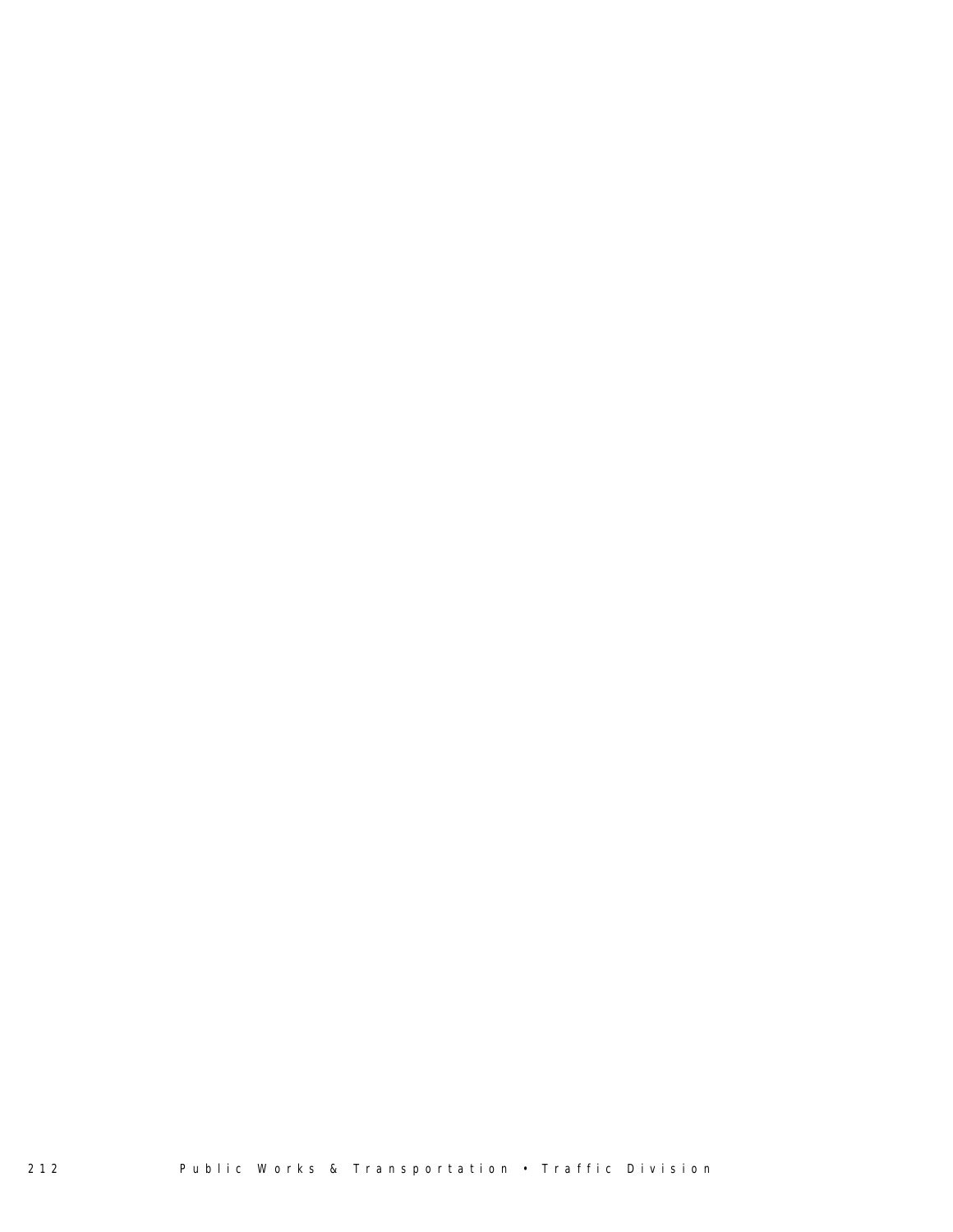# Parking Clerk Operating Budget

## *Gina Fiandaca, Assistant Parking Clerk Appropriation: 253*

## *Division Mission*

The Office of the Parking Clerk's primary mission is to respond effectively to public inquiries about parking tickets, resolve any disagreements through an adjudication process, and to deter illegal parking by successfully collecting parking violation fines. The Office is also responsible for adjudicating and collecting fines on abandoned vehicles and for administering resident parking permits.

### *FY13 Performance Strategies*

- To respond to customer inquiries in the most efficient and effective manner.
- To operate an effective fine collection program.

| <b>Operating Budget</b> | Program Name                        | Total Actual '10       | Total Actual '11       | Total Approp '12       | Total Budget '13       |
|-------------------------|-------------------------------------|------------------------|------------------------|------------------------|------------------------|
|                         | Parking Clerk                       | 9.315.284              | 7.913.948              | 8.442.016              | 8,516,170              |
|                         | Total                               | 9,315,284              | 7,913,948              | 8,442,016              | 8,516,170              |
| <b>Operating Budget</b> |                                     | Actual '10             | Actual '11             | Approp '12             | <b>Budget '13</b>      |
|                         | Personnel Services<br>Non Personnel | 2.743.838<br>6,571,446 | 2.717.831<br>5,196,117 | 2.867.416<br>5,574,600 | 2.903.820<br>5,612,350 |
|                         | Total                               | 9,315,284              | 7,913,948              | 8,442,016              | 8,516,170              |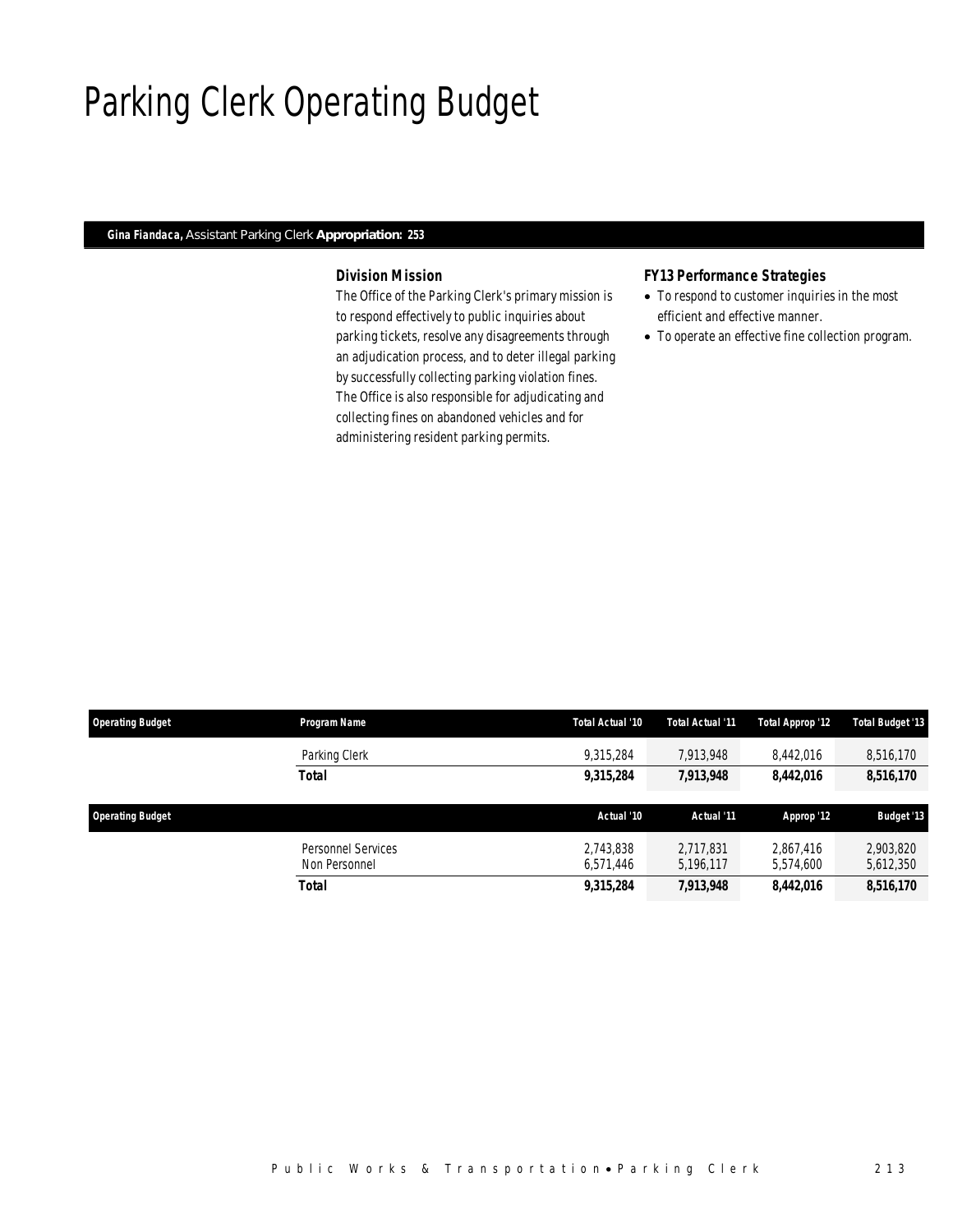# Parking Clerk Operating Budget



### *Description of Services*

The Office of the Parking Clerk oversees and operates a number of major components of the City's Parking Violation System (PVS). The PVS is a high volume, complex operation involving numerous computer-based systems that support all elements relating to parking tickets from design, procurement, and processing of tickets, through providing responses to public inquiries, adjudication, collection, and final disposition. Parking permits for neighborhood residents are issued by the Office of the Parking Clerk.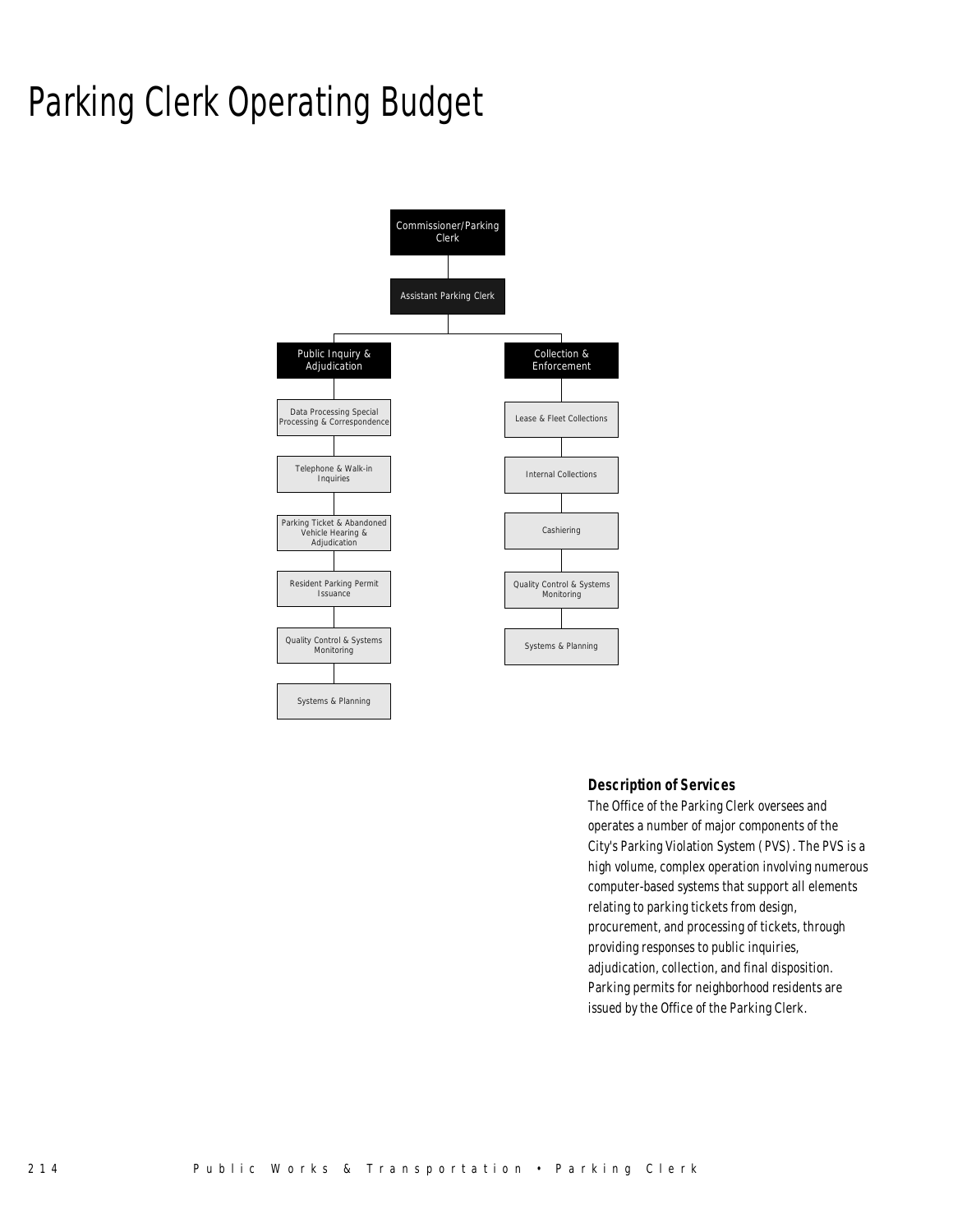# Division History

| <b>Personnel Services</b>       |                                                                                                                                                                                                                                                                                                      | FY10 Expenditure                                                                                                               | FY11 Expenditure                                                                                                     | FY12 Appropriation                                                                                               | FY13 Adopted                                                                                                             | Inc/Dec 12 vs 13                                                                                                                   |
|---------------------------------|------------------------------------------------------------------------------------------------------------------------------------------------------------------------------------------------------------------------------------------------------------------------------------------------------|--------------------------------------------------------------------------------------------------------------------------------|----------------------------------------------------------------------------------------------------------------------|------------------------------------------------------------------------------------------------------------------|--------------------------------------------------------------------------------------------------------------------------|------------------------------------------------------------------------------------------------------------------------------------|
|                                 | 51000 Permanent Employees<br>51100 Emergency Employees<br>51200 Overtime<br>51600 Unemployment Compensation<br>51700 Workers' Compensation<br><b>Total Personnel Services</b>                                                                                                                        | 2.739.066<br>$\boldsymbol{0}$<br>4,772<br>$\mathbf 0$<br>$\overline{0}$<br>2,743,838                                           | 2,697,794<br>0<br>12,447<br>7,590<br>0<br>2,717,831                                                                  | 2,867,416<br>0<br>$\mathbf 0$<br>0<br>0<br>2,867,416                                                             | 2,903,820<br>$\mathbf 0$<br>$\mathbf 0$<br>$\mathbf{0}$<br>$\mathbf{0}$<br>2,903,820                                     | 36,404<br>$\mathbf{0}$<br>$\overline{0}$<br>$\overline{0}$<br>$\Omega$<br>36,404                                                   |
| <b>Contractual Services</b>     |                                                                                                                                                                                                                                                                                                      | FY10 Expenditure                                                                                                               | FY11 Expenditure                                                                                                     | FY12 Appropriation                                                                                               | FY13 Adopted                                                                                                             | Inc/Dec 12 vs 13                                                                                                                   |
|                                 | 52100 Communications<br>52200 Utilities<br>52400 Snow Removal<br>52500 Garbage/Waste Removal<br>52600 Repairs Buildings & Structures<br>52700 Repairs & Service of Equipment<br>52800 Transportation of Persons<br>52900 Contracted Services<br><b>Total Contractual Services</b>                    | 25,326<br>$\mathbf 0$<br>$\overline{0}$<br>0<br>$\overline{0}$<br>11,344<br>$\mathbf 0$<br>6,241,952<br>6,278,622              | 13,495<br>0<br>$\Omega$<br>0<br>$\Omega$<br>11,545<br>$\mathbf 0$<br>4,904,387<br>4,929,427                          | 41,100<br>0<br>$\mathbf{0}$<br>0<br>$\Omega$<br>15,000<br>$\mathbf 0$<br>5,238,700<br>5,294,800                  | 41,100<br>$\mathbf 0$<br>$\mathbf{0}$<br>$\mathbf{0}$<br>$\mathbf{0}$<br>6,000<br>$\mathbf{0}$<br>5,288,950<br>5,336,050 | $\mathbf{0}$<br>$\mathbf 0$<br>$\overline{0}$<br>$\overline{0}$<br>$\overline{0}$<br>$-9,000$<br>$\theta$<br>50,250<br>41,250      |
| <b>Supplies &amp; Materials</b> |                                                                                                                                                                                                                                                                                                      | FY10 Expenditure                                                                                                               | FY11 Expenditure                                                                                                     | FY12 Appropriation                                                                                               | FY13 Adopted                                                                                                             | Inc/Dec 12 vs 13                                                                                                                   |
|                                 | 53000 Auto Energy Supplies<br>53200 Food Supplies<br>53400 Custodial Supplies<br>53500 Med, Dental, & Hosp Supply<br>53600 Office Supplies and Materials<br>53700 Clothing Allowance<br>53800 Educational Supplies & Mat<br>53900 Misc Supplies & Materials<br><b>Total Supplies &amp; Materials</b> | $\boldsymbol{0}$<br>$\boldsymbol{0}$<br>$\overline{0}$<br>$\mathbf{0}$<br>278,536<br>0<br>$\boldsymbol{0}$<br>4,612<br>283,148 | $\mathbf 0$<br>$\overline{0}$<br>0<br>$\overline{0}$<br>258.850<br>$\mathbf 0$<br>$\overline{0}$<br>2,371<br>261,221 | $\mathbf 0$<br>$\mathbf{0}$<br>0<br>$\overline{0}$<br>268,900<br>$\mathbf 0$<br>$\mathbf{0}$<br>6,500<br>275,400 | $\mathbf 0$<br>$\mathbf{0}$<br>$\mathbf{0}$<br>$\mathbf{0}$<br>265,400<br>0<br>$\mathbf{0}$<br>6,500<br>271,900          | $\mathbf{0}$<br>$\mathbf{0}$<br>$\overline{0}$<br>$\Omega$<br>$-3,500$<br>$\overline{0}$<br>$\overline{0}$<br>$\Omega$<br>$-3,500$ |
| <b>Current Chgs &amp; Oblig</b> |                                                                                                                                                                                                                                                                                                      | FY10 Expenditure                                                                                                               | FY11 Expenditure                                                                                                     | FY12 Appropriation                                                                                               | FY13 Adopted                                                                                                             | Inc/Dec 12 vs 13                                                                                                                   |
|                                 | 54300 Workers' Comp Medical<br>54400 Legal Liabilities<br>54500 Aid To Veterans<br>54600 Current Charges H&I<br>54700 Indemnification<br>54900 Other Current Charges<br>Total Current Chgs & Oblig                                                                                                   | 1,834<br>$\mathbf 0$<br>$\overline{0}$<br>$\boldsymbol{0}$<br>$\mathbf{0}$<br>3,726<br>5,560                                   | $\mathbf 0$<br>$\mathbf 0$<br>0<br>$\overline{0}$<br>$\Omega$<br>2,462<br>2,462                                      | $\boldsymbol{0}$<br>$\overline{0}$<br>0<br>$\overline{0}$<br>$\overline{0}$<br>4,400<br>4,400                    | $\mathbf 0$<br>$\mathbf 0$<br>$\mathbf{0}$<br>$\mathbf{0}$<br>$\mathbf{0}$<br>4,400<br>4,400                             | $\mathbf{0}$<br>$\mathbf 0$<br>$\overline{0}$<br>$\overline{0}$<br>$\overline{0}$<br>$\overline{0}$<br>$\mathbf{0}$                |
| Equipment                       |                                                                                                                                                                                                                                                                                                      | FY10 Expenditure                                                                                                               | FY11 Expenditure                                                                                                     | FY12 Appropriation                                                                                               | FY13 Adopted                                                                                                             | Inc/Dec 12 vs 13                                                                                                                   |
|                                 | 55000 Automotive Equipment<br>55400 Lease/Purchase<br>55600 Office Furniture & Equipment<br>55900 Misc Equipment<br><b>Total Equipment</b>                                                                                                                                                           | $\boldsymbol{0}$<br>2.994<br>687<br>435<br>4,116                                                                               | 0<br>1,497<br>1,510<br>$\mathbf 0$<br>3,007                                                                          | $\mathbf 0$<br>$\overline{0}$<br>$\boldsymbol{0}$<br>$\mathbf 0$<br>0                                            | $\mathbf 0$<br>$\mathbf{0}$<br>$\mathbf 0$<br>$\mathbf 0$<br>0                                                           | $\mathbf 0$<br>$\mathbf{0}$<br>$\mathbf 0$<br>$\mathbf 0$<br>0                                                                     |
| <b>Other</b>                    |                                                                                                                                                                                                                                                                                                      | FY10 Expenditure                                                                                                               | FY11 Expenditure                                                                                                     | FY12 Appropriation                                                                                               | FY13 Adopted                                                                                                             | Inc/Dec 12 vs 13                                                                                                                   |
|                                 | 56200 Special Appropriation<br>57200 Structures & Improvements<br>58000 Land & Non-Structure<br><b>Total Other</b>                                                                                                                                                                                   | $\boldsymbol{0}$<br>$\boldsymbol{0}$<br>0<br>$\bf{0}$                                                                          | 0<br>0<br>0<br>0                                                                                                     | $\mathbf 0$<br>$\mathbf 0$<br>0<br>0                                                                             | $\boldsymbol{0}$<br>0<br>$\mathbf{0}$<br>0                                                                               | 0<br>$\mathbf 0$<br>$\mathbf 0$<br>0                                                                                               |
|                                 | <b>Grand Total</b>                                                                                                                                                                                                                                                                                   | 9,315,284                                                                                                                      | 7,913,948                                                                                                            | 8,442,016                                                                                                        | 8,516,170                                                                                                                | 74,154                                                                                                                             |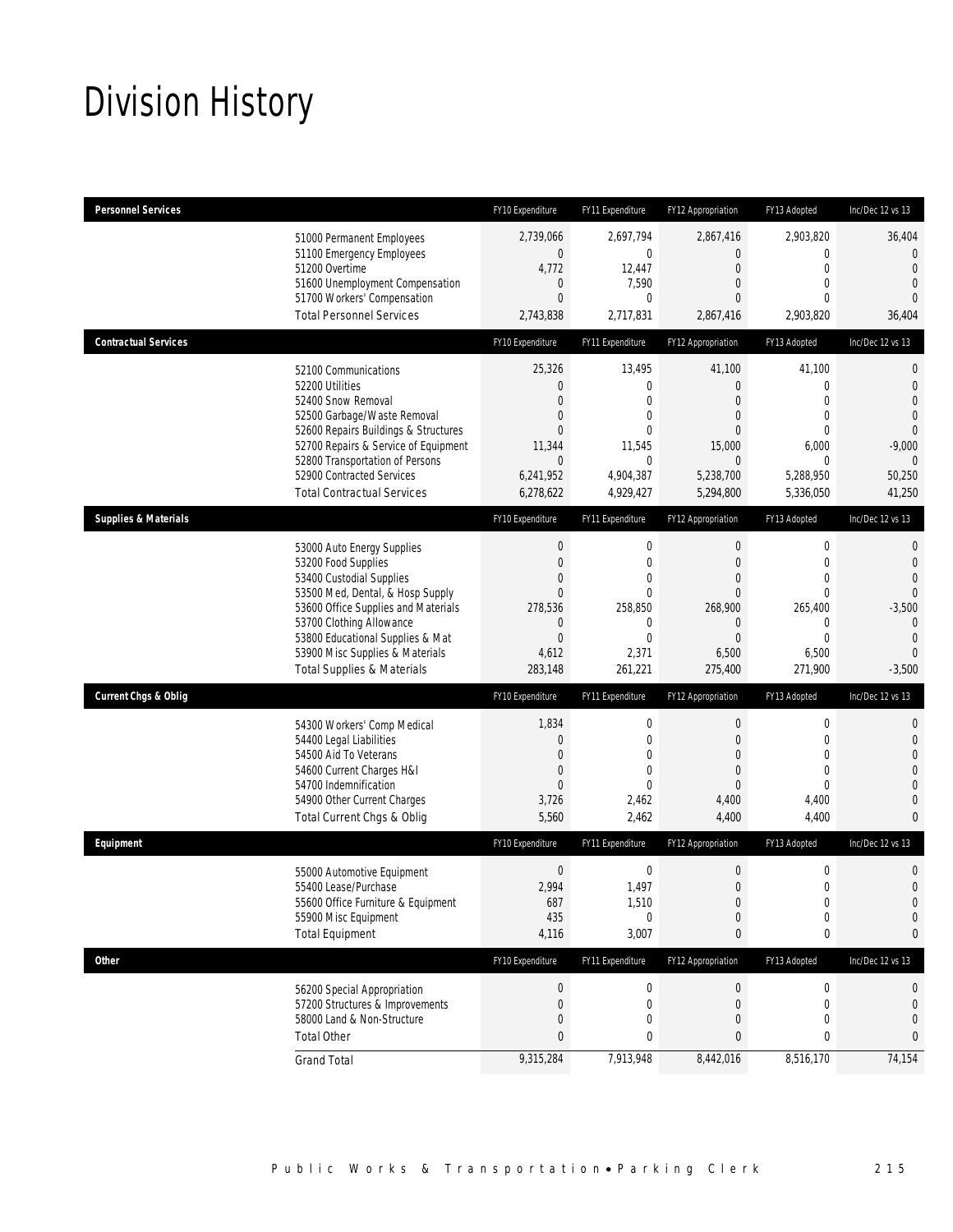# Division Personnel

| Title                       | Union<br>Code   | Grade | Position | FY13 Salary | Title                          | Union<br>Code   | Grade | Position | FY13 Salary |
|-----------------------------|-----------------|-------|----------|-------------|--------------------------------|-----------------|-------|----------|-------------|
|                             |                 |       |          |             |                                |                 |       |          |             |
| Asst Parking Clerk          | <b>EXM</b>      | 11    | 1.00     | 107,091     | Prin Admin Assistant           | SE <sub>1</sub> | 09    | 1.00     | 93,276      |
| Chief Claims Investigator   | <b>AFG</b>      | 15A   | 11.00    | 635.487     | Prin Admin Assistant           | SE <sub>1</sub> | 10    | 3.00     | 302,702     |
| Chief Claims Investigator I | AFG             | 17A   | 3.00     | 185,292     | Prin Data Proc Systems Analyst | SE <sub>1</sub> | 10    | 1.00     | 100,901     |
| Claims Investigator         | <b>AFM</b>      | 12    | 10.00    | 411,221     | Prin Research Analyst          | SE <sub>1</sub> | 06    | 1.00     | 72,313      |
| Data Proc Coordinator       | SE <sub>1</sub> | 04    | 1.00     | 60,402      | Sr Claims Investigator         | AFG             | 13A   | 3.00     | 117,330     |
| DP Sys Anl                  | SE <sub>1</sub> | 06    | 1.00     | 62,823      | Sr Data Proc Sys Analyst       | SE <sub>1</sub> | 08    | 5.00     | 432,602     |
| <b>Head Cashier</b>         | AFM             | 15    | 1.00     | 55,778      | Sr Data Proc System Analyst    | SE <sub>1</sub> | 09    | 1.00     | 93,276      |
| <b>Hearing Officer</b>      | AFM             | 14    | 1.00     | 39,435      | Teller                         | AFM             | 13    | 5.00     | 215,790     |
|                             |                 |       |          |             | Total                          |                 |       | 49       | 2,985,720   |
|                             |                 |       |          |             | <b>Adjustments</b>             |                 |       |          |             |
|                             |                 |       |          |             | Differential Payments          |                 |       |          | 0           |

| <b>FY13 Total Request</b> | 2,903,820  |
|---------------------------|------------|
| <b>Salary Savings</b>     | $-100,000$ |
| Chargebacks               |            |
| Other                     | 18,100     |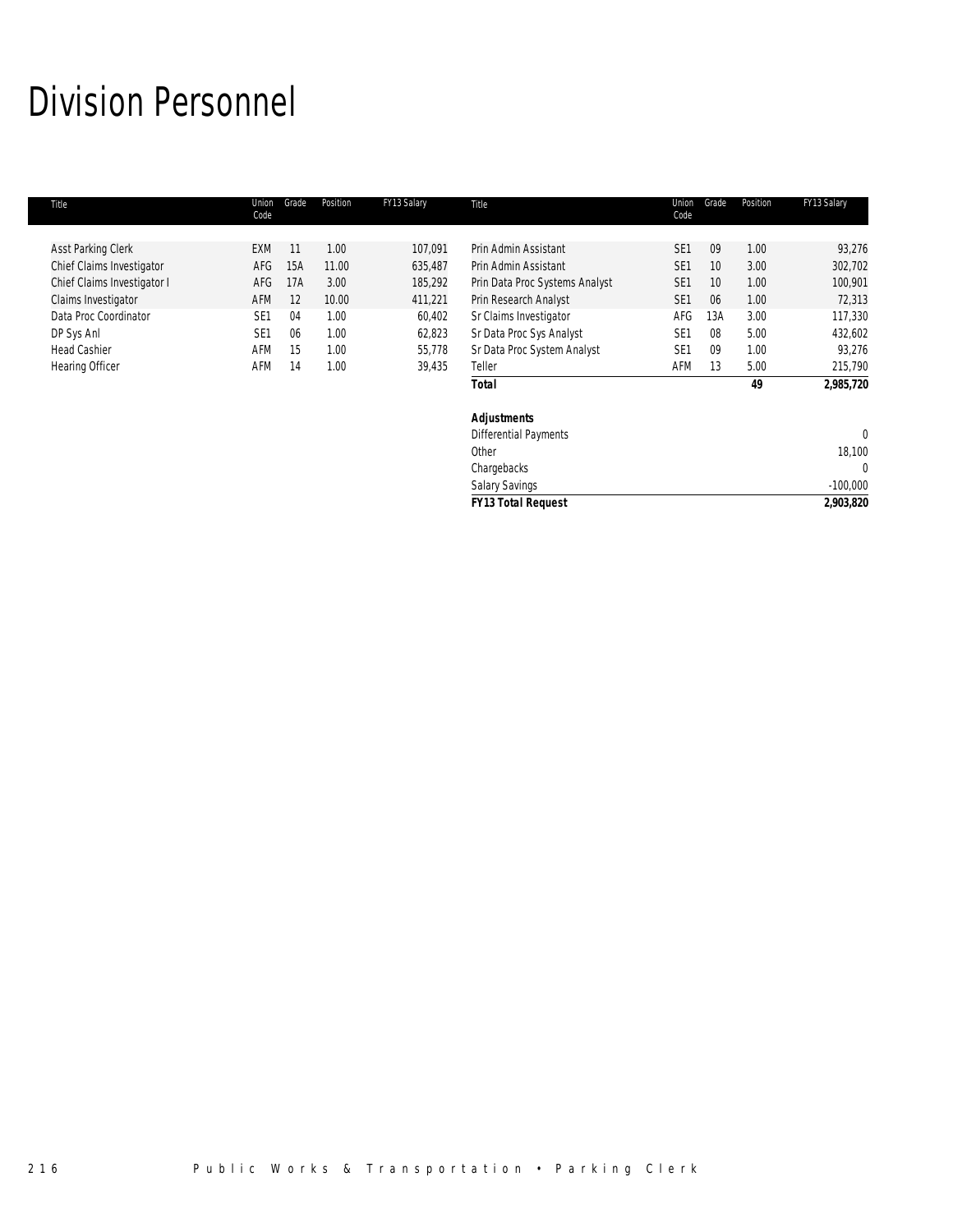# Program 1. Parking Clerk

## *Gina Fiandaca, Manager Organization: 253100*

### *Program Description*

The Office of the Parking Clerk is responsible for the oversight and management of the City's comprehensive Parking Violation and Parking Management Information Services System, the administration of the issuance program for Resident Parking Permits, and adjudication related to the issuance of parking citations and the abandoned vehicle program.

## *Program Strategies*

- To operate an effective fine collection program.
- To respond to customer inquiries in the most efficient and effective manner.

| <b>Performance Measures</b>                                                                            | Actual '10        | Actual '11        | Projected '12     | Target '13        |
|--------------------------------------------------------------------------------------------------------|-------------------|-------------------|-------------------|-------------------|
| % collection rate on tickets 6 to 12 months old                                                        | 89%               | 90%               | 90%               | 90%               |
| % collection rate on tickets up to 6 months old<br>% written inquiries addressed within 3 work<br>days | 84%<br>100%       | 84%<br>100%       | 84%<br>100%       | 84%<br>100%       |
| Residential parking permits issued<br>Telephone inquiries                                              | 63.253<br>405.013 | 56.636<br>360.445 | 62.740<br>342.604 | 56,700<br>332,000 |
| Ticket hearings<br>Walk-in inquiries                                                                   | 15,015<br>20,283  | 10.944<br>27.225  | 10.583<br>22,021  | 10,500<br>24,000  |
| <b>Operating Budget</b>                                                                                | Actual '10        | Actual '11        | Approp '12        | <b>Budget '13</b> |
| <b>Personnel Services</b>                                                                              | 2.743.838         | 2.717.831         | 2.867.416         | 2,903,820         |
| Non Personnel                                                                                          | 6.571.446         | 5,196,117         | 5,574,600         | 5,612,350         |
| <b>Total</b>                                                                                           | 9,315,284         | 7,913,948         | 8,442,016         | 8,516,170         |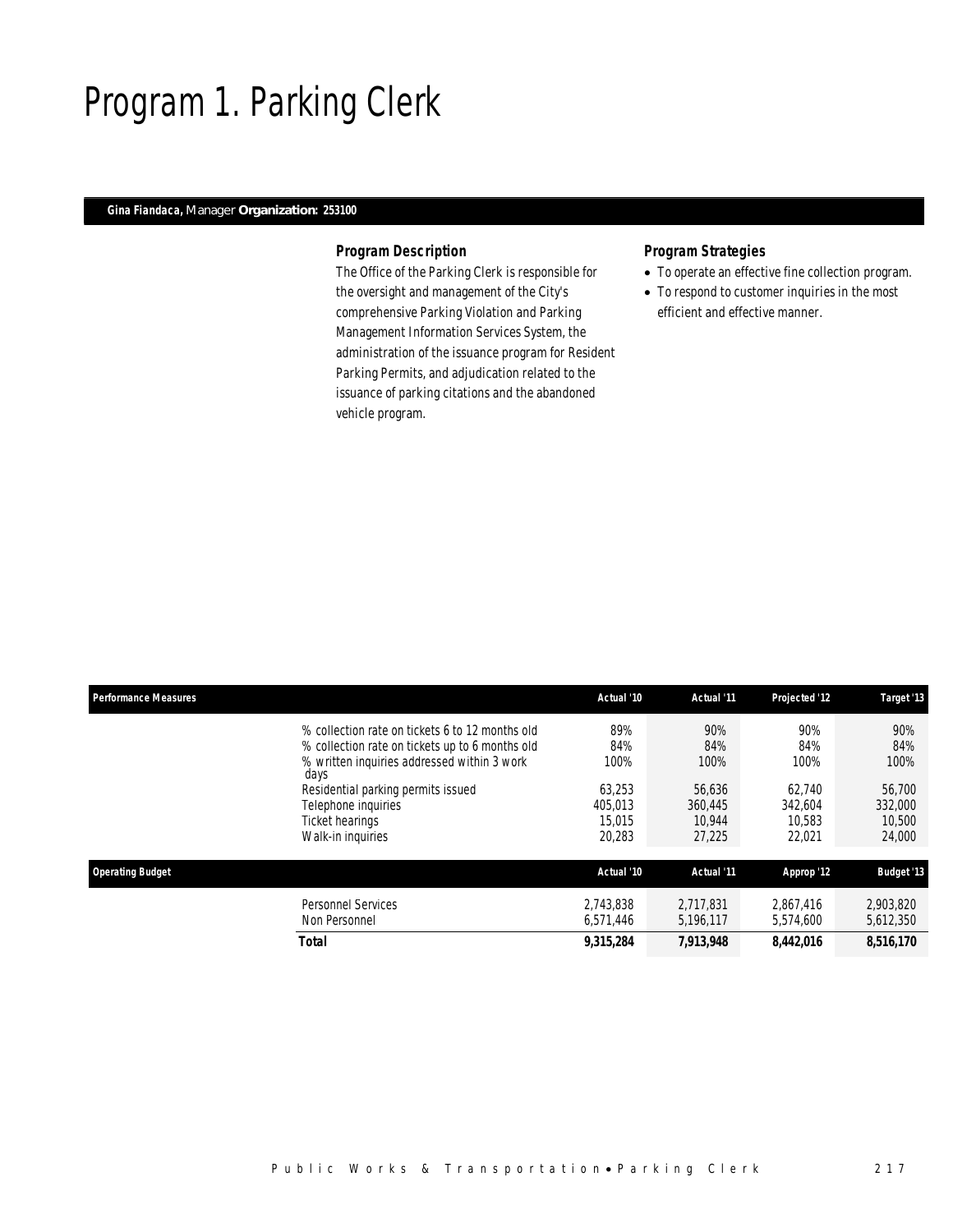## External Funds Projects

*ARRA Obesity Prevention* 

#### *Project Mission*

As part of a larger grant received by the BPHC, this ARRA grant will, for two years, support cycling classes for children, mobile bicycle repair shops at farmers markets, community bike days (Rock, Roll, and Ride), as well as refurbish old bicycles and donate them to the community.

### *Boston Bicycle Pool and Maps*

#### *Project Mission*

The City of Boston received a grant to create a City "Bike Share" program for all employees of the City of Boston. This will facilitate the installation and management of approximately 10 bike share stations located on various City properties throughout the city. In addition this grant will fund the creation of Bike Maps for the residents of Boston. This grant was funded with Federal Highway funding.

#### *Boston Bike Share*

#### *Project Mission*

Various funding sources will support the Boston Bike Share program, including grants from the Federal Transit Authority, sponsorship donations, funds from the Boston Public Health Commission's ARRA grant, and other state funding sources. The program will begin in FY12 and have 610 bicycles at publically accessible stations for member use.

#### *Central Artery/Third Harbor Tunnel*

#### *Project Mission*

The Central Artery/Third Harbor Tunnel (CA/THT) Project Team mission is to coordinate project-related activities performed by the City in conjunction with the Massachusetts Highway Department. The project team coordinates the provision of City services for the construction of the CA/THT including planning and engineering, regulatory permitting and inspections, emergency services, public safety, and other projects support. Final expenditures occurred through FY11.

*Connect Historic Boston* 

#### *Project Mission*

The National Park Service will fund the creation of an intermodal design plan to connect visitors from regional transportation systems and existing bicycle and pedestrian paths to National Park sites and the Boston Harbor Islands. The funds will be spent over FY12 and FY13.

#### *Parking Facilities Fund*

#### *Project Mission*

The City owns and operates several revenue producing parking lots. The resulting revenue from these lots goes into the fund to support their non-personnel operating expenses. This is an ongoing revolving account.

### *Traffic Management Center*

#### *Project Mission*

The Traffic Management Center grant will provide new financial resources to expand operational coverage in order to fully utilize existing technology and help monitor and improve the flow of traffic through the City. Funding has been provided for three years by the Federal Highway Administration and Massachusetts Executive Office of Transportation and Construction.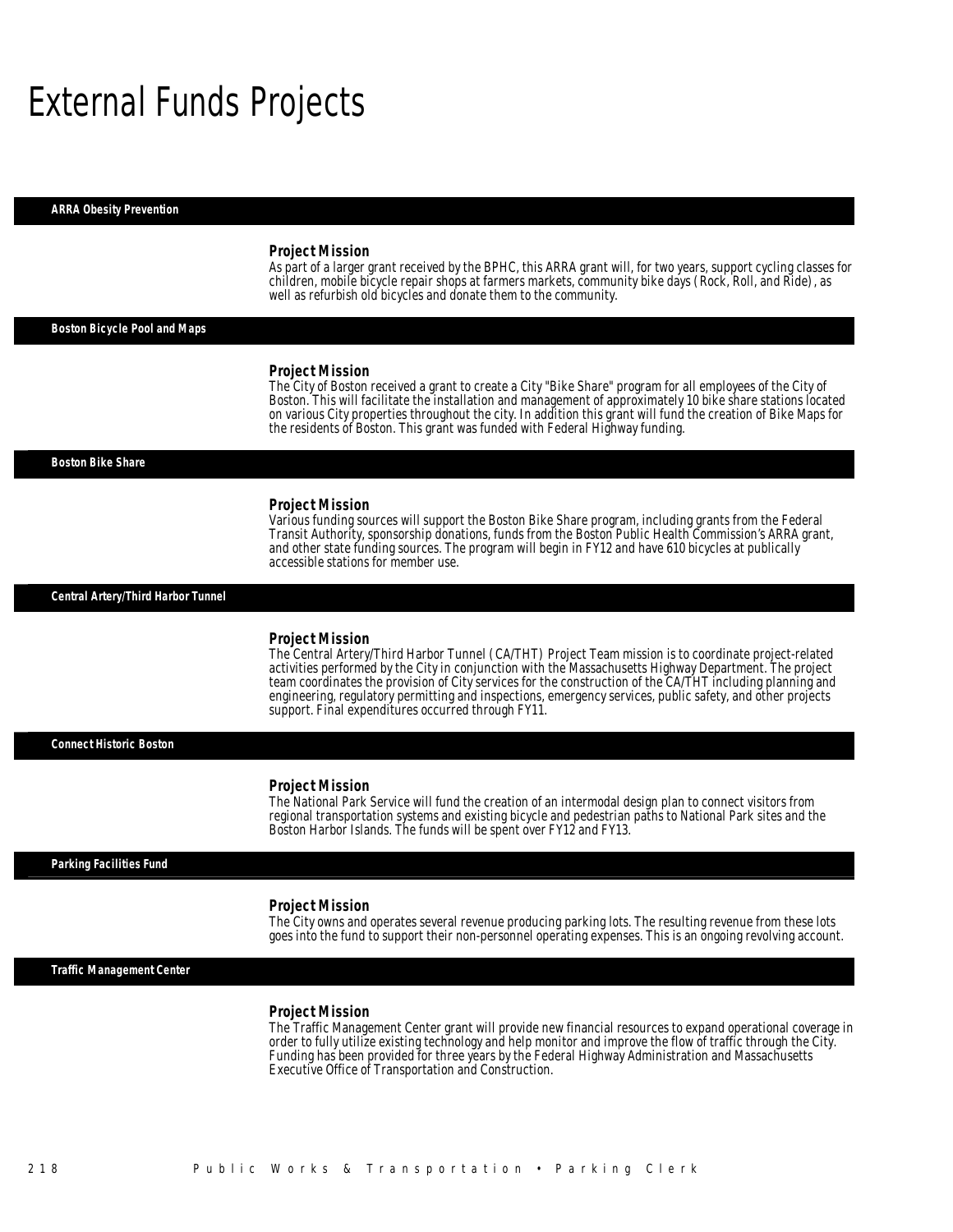## Transportation Department Capital Budget

### *Overview*

The priority of the FY13-FY17 Transportation Department's Capital plan will be the comprehensive modernization of traffic control equipment to move vehicular, pedestrian and bicycle traffic more safely and efficiently throughout the City. Neighborhood and strategic transportation studies will ensure a well-planned neighborhood and district investment program.

## *FY13 Major Initiatives*

- Traffic Signal Equipment upgrades at intersections across the City will continue. Upgraded intersections will connect to the Traffic Control Center allowing direct remote traffic control management wherever feasible. Installation of traffic cameras, as well as other Intelligent Transportation System components, will be funded by the American Reinvestment and Recovery Act.
- The Mayor's Complete Streets team has worked to design a comprehensive set of guidelines for street design. The guidelines not only focus on traffic flow and major arterials, but also on pedestrian safety, parking, bicycle access and smart and green technology.
- The City will move the Centre/South St. project in Jamaica Plain into a final design phase, using the Complete Streets guidelines.
- Design and construct an additional 15-20 miles of bike lanes through the City, increasing total bike lane mileage to over 65 miles.

| Capital Budget Expenditures | Total Actual '10 | Total Actual '11 |           | Estimated '12 Total Projected '13 |
|-----------------------------|------------------|------------------|-----------|-----------------------------------|
|                             |                  |                  |           |                                   |
| <b>Total Department</b>     | 4.653.493        | 3,628,995        | 6.348.500 | 11,054,839                        |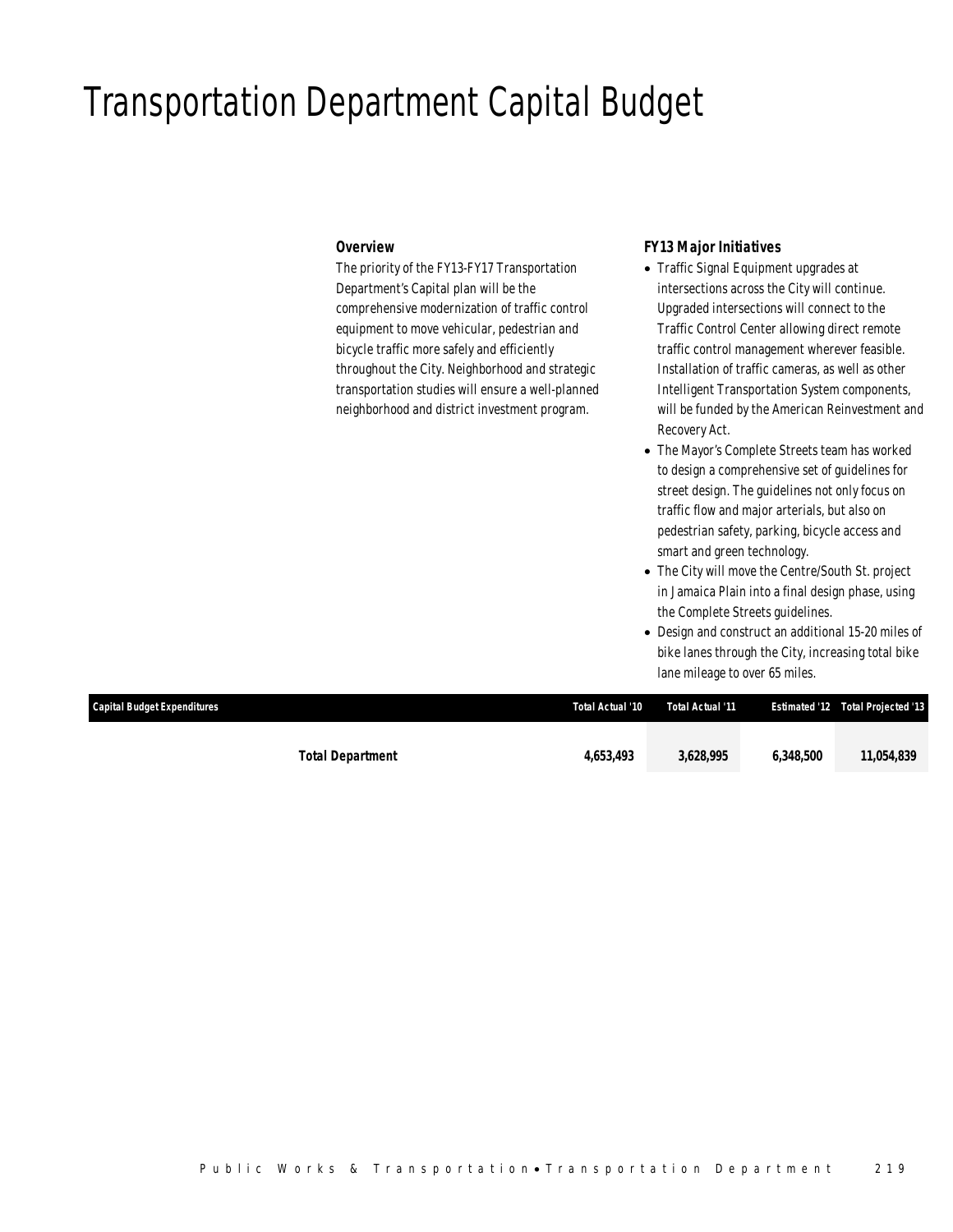#### *ACCESSIBLE PEDESTRIAN SIGNALS*

## *Project Mission*

Purchase and install APS devices for new construction, major reconstructions, and by request as outlined in the City's response to the federal mandate.

*Managing Department,* Transportation Department *Status,* New Project

*Location,* Citywide *Operating Impact,* No

| <b>Authorizations</b>                    |          |             |             |             |         |
|------------------------------------------|----------|-------------|-------------|-------------|---------|
|                                          |          |             |             | Non Capital |         |
| Source                                   | Existing | <b>FY13</b> | Future      | Fund        | Total   |
| City Capital                             | 0        | 500,000     | 250,000     | $\Omega$    | 750,000 |
| Grants/Other                             |          |             |             | 0           | 0       |
| Total                                    | 0        | 500,000     | 250,000     | $\theta$    | 750,000 |
| <b>Expenditures (Actual and Planned)</b> |          |             |             |             |         |
|                                          | Thru     |             |             |             |         |
| Source                                   | 6/30/11  | <b>FY12</b> | <b>FY13</b> | FY14-17     | Total   |
| City Capital                             | 0        | $\Omega$    | 250,000     | 500,000     | 750,000 |
| Grants/Other                             | 0        | 0           |             | 0           | 0       |
| Total                                    | 0        | $\theta$    | 250,000     | 500,000     | 750,000 |

### *ARRA INTELLIGENT TRANSPORTATION*

#### *Project Mission*

Install new or upgrade existing traffic signals, controls, communications, detection and monitoring equipment, and systems at multiple bundled locations.

*Managing Department,* Transportation Department *Status,* In Construction*Location,* Citywide *Operating Impact,* No

| <b>Authorizations</b>                    |          |             |             |             |           |
|------------------------------------------|----------|-------------|-------------|-------------|-----------|
|                                          |          |             |             | Non Capital |           |
| Source                                   | Existing | <b>FY13</b> | Future      | Fund        | Total     |
| City Capital                             |          |             | 0           | 0           | 0         |
| Grants/Other                             |          |             | $\left($    | 5,000,000   | 5,000,000 |
| Total                                    | 0        | $\theta$    | 0           | 5,000,000   | 5,000,000 |
| <b>Expenditures (Actual and Planned)</b> |          |             |             |             |           |
|                                          | Thru     |             |             |             |           |
| Source                                   | 6/30/11  | <b>FY12</b> | <b>FY13</b> | FY14-17     | Total     |
| City Capital                             |          |             |             |             | 0         |
| Grants/Other                             |          | 0           |             | 0           |           |
| Total                                    | 0        |             | $\Omega$    |             | $\Omega$  |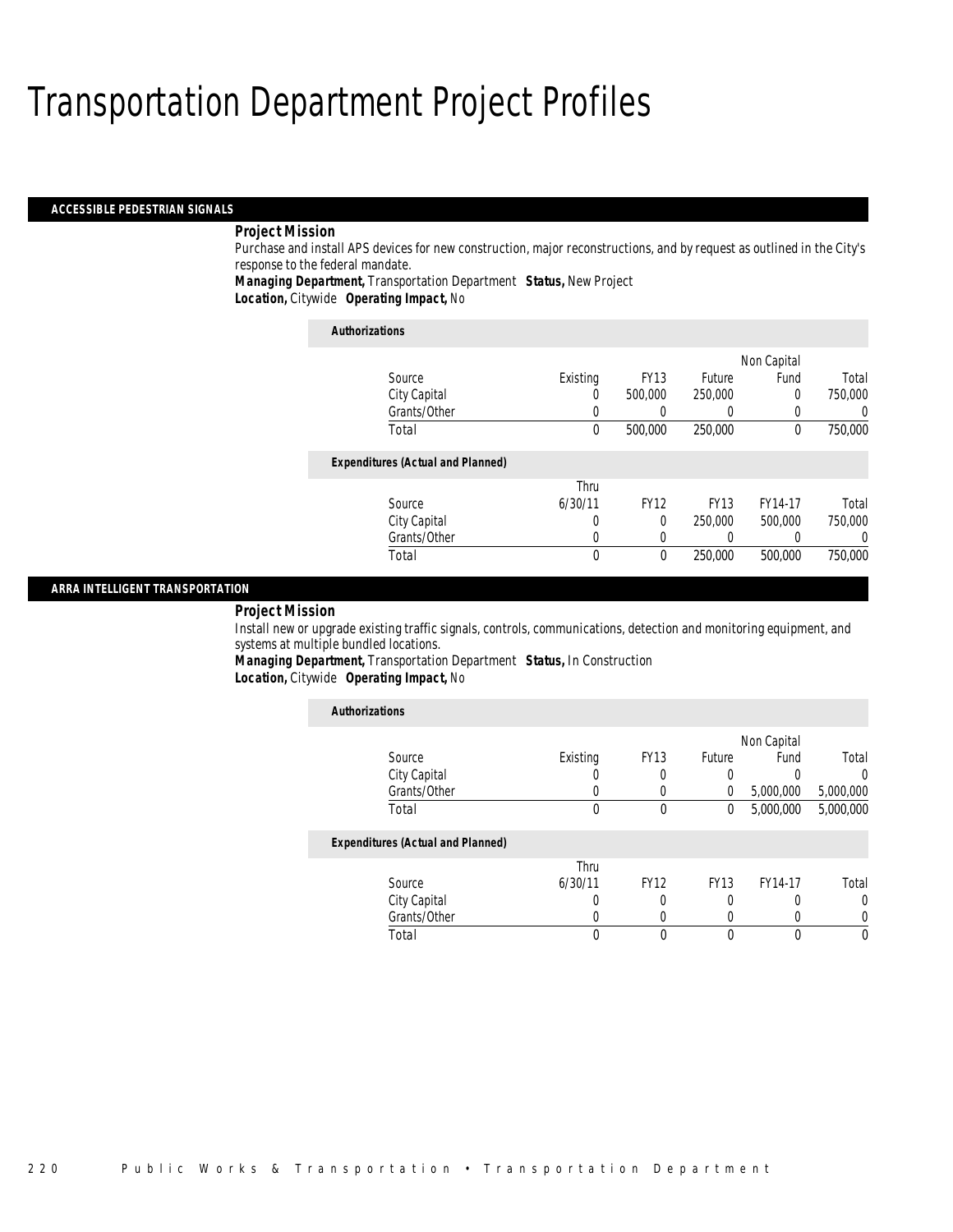### *BTD ENFORCEMENT FACILITY*

### *Project Mission*

 Renovations and security improvements to the parking meter collection room. *Managing Department,* Construction Management *Status,* In Design*Location,* South End *Operating Impact,* No

| <b>Authorizations</b>                    |             |             |             |             |         |
|------------------------------------------|-------------|-------------|-------------|-------------|---------|
|                                          |             |             |             | Non Capital |         |
| Source                                   | Existing    | <b>FY13</b> | Future      | Fund        | Total   |
| City Capital                             | 540,000     | 0           | 0           | 0           | 540,000 |
| Grants/Other                             | 0           | 0           | 0           | 0           | 0       |
| Total                                    | 540,000     | $\theta$    | $\theta$    | $\theta$    | 540,000 |
| <b>Expenditures (Actual and Planned)</b> |             |             |             |             |         |
|                                          | Thru        |             |             |             |         |
| Source                                   | 6/30/11     | <b>FY12</b> | <b>FY13</b> | FY14-17     | Total   |
| City Capital                             | 0           | 50,000      | 475,000     | 15,000      | 540,000 |
| Grants/Other                             | 0           |             |             |             | 0       |
| Total                                    | $\mathbf 0$ | 50,000      | 475,000     | 15,000      | 540,000 |
|                                          |             |             |             |             |         |

*CENTRAL SQUARE* 

#### *Project Mission*

 Urban redesign and improvements for Central Square including the intersections at Meridian and Saratoga Streets, and Porter and Bennington Streets.

*Managing Department,* Transportation Department *Status,* In Design*Location,* East Boston *Operating Impact,* No

| <b>Authorizations</b>                    |           |             |             |             |           |
|------------------------------------------|-----------|-------------|-------------|-------------|-----------|
|                                          |           |             |             | Non Capital |           |
| Source                                   | Existing  | <b>FY13</b> | Future      | Fund        | Total     |
| City Capital                             | 3,850,000 | 1,587,000   | 0           | 0           | 5,437,000 |
| Grants/Other                             |           |             | 0           |             | 0         |
| Total                                    | 3,850,000 | 1.587.000   | $\mathbf 0$ | 0           | 5,437,000 |
| <b>Expenditures (Actual and Planned)</b> |           |             |             |             |           |
|                                          | Thru      |             |             |             |           |
| Source                                   | 6/30/11   | <b>FY12</b> | <b>FY13</b> | FY14-17     | Total     |
| City Capital                             | 292.271   | 200,000     | 450,000     | 4.494.729   | 5.437.000 |
| Grants/Other                             |           | 0           | 0           | 0           | $\left($  |
| Total                                    | 292.271   | 200,000     | 450,000     | 4.494.729   | 5.437.000 |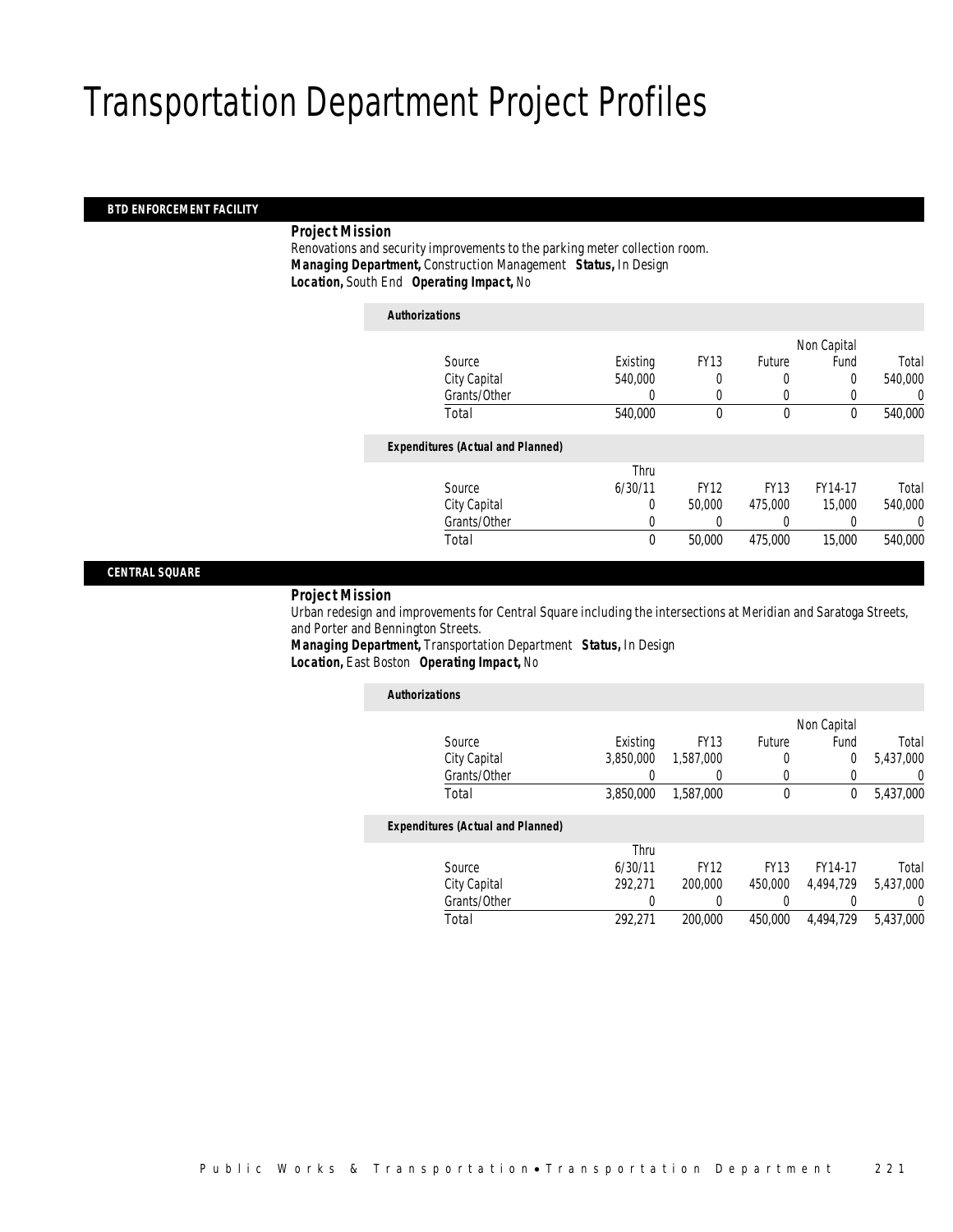#### *CENTRE STREET / SOUTH STREET*

### *Project Mission*

Redesign Centre Street and South Street in Jamaica Plain using a Complete Streets approach. *Managing Department,* Transportation Department *Status,* To Be Scheduled*Location,* Jamaica Plain *Operating Impact,* No

| <b>Authorizations</b> |                                          |             |             |               |             |         |
|-----------------------|------------------------------------------|-------------|-------------|---------------|-------------|---------|
|                       |                                          |             |             |               | Non Capital |         |
|                       | Source                                   | Existing    | <b>FY13</b> | <b>Future</b> | Fund        | Total   |
|                       | City Capital                             | 150,000     | 250,000     | 0             | 0           | 400,000 |
|                       | Grants/Other                             | 0           | 0           | 0             | 0           | 0       |
|                       | Total                                    | 150,000     | 250,000     | 0             | 0           | 400.000 |
|                       | <b>Expenditures (Actual and Planned)</b> |             |             |               |             |         |
|                       |                                          | Thru        |             |               |             |         |
|                       | Source                                   | 6/30/11     | <b>FY12</b> | <b>FY13</b>   | FY14-17     | Total   |
|                       | City Capital                             | 0           | $\Omega$    | 250,000       | 150,000     | 400.000 |
|                       | Grants/Other                             | 0           | 0           |               |             | 0       |
|                       | Total                                    | $\mathbf 0$ | 0           | 250,000       | 150,000     | 400.000 |

### *DUDLEY STREET*

#### *Project Mission*

Roadway improvements from Shawmut Avenue to Harrison Avenue including six key Dudley Square intersections. The scope of work includes geometric changes, new traffic signal equipment and timing, bike lanes, and streetscape improvements.

*Managing Department,* Transportation Department *Status,* To Be Scheduled*Location,* Roxbury *Operating Impact,* No

| <b>Authorizations</b>                    |           |             |             |             |           |
|------------------------------------------|-----------|-------------|-------------|-------------|-----------|
|                                          |           |             |             | Non Capital |           |
| Source                                   | Existing  | <b>FY13</b> | Future      | Fund        | Total     |
| City Capital                             | 2.200.000 | $\theta$    | 6,800,000   | 0           | 9,000,000 |
| Grants/Other                             | 0         | 0           |             | 0           | 0         |
| Total                                    | 2,200,000 | $\bf{0}$    | 6,800,000   | 0           | 9,000,000 |
| <b>Expenditures (Actual and Planned)</b> |           |             |             |             |           |
|                                          | Thru      |             |             |             |           |
| Source                                   | 6/30/11   | <b>FY12</b> | <b>FY13</b> | FY14-17     | Total     |
| City Capital                             | 0         | 100,000     | 300,000     | 8.600.000   | 9.000.000 |
| Grants/Other                             | 0         |             |             |             | 0         |
| Total                                    | 0         | 100,000     | 300,000     | 8.600.000   | 9.000.000 |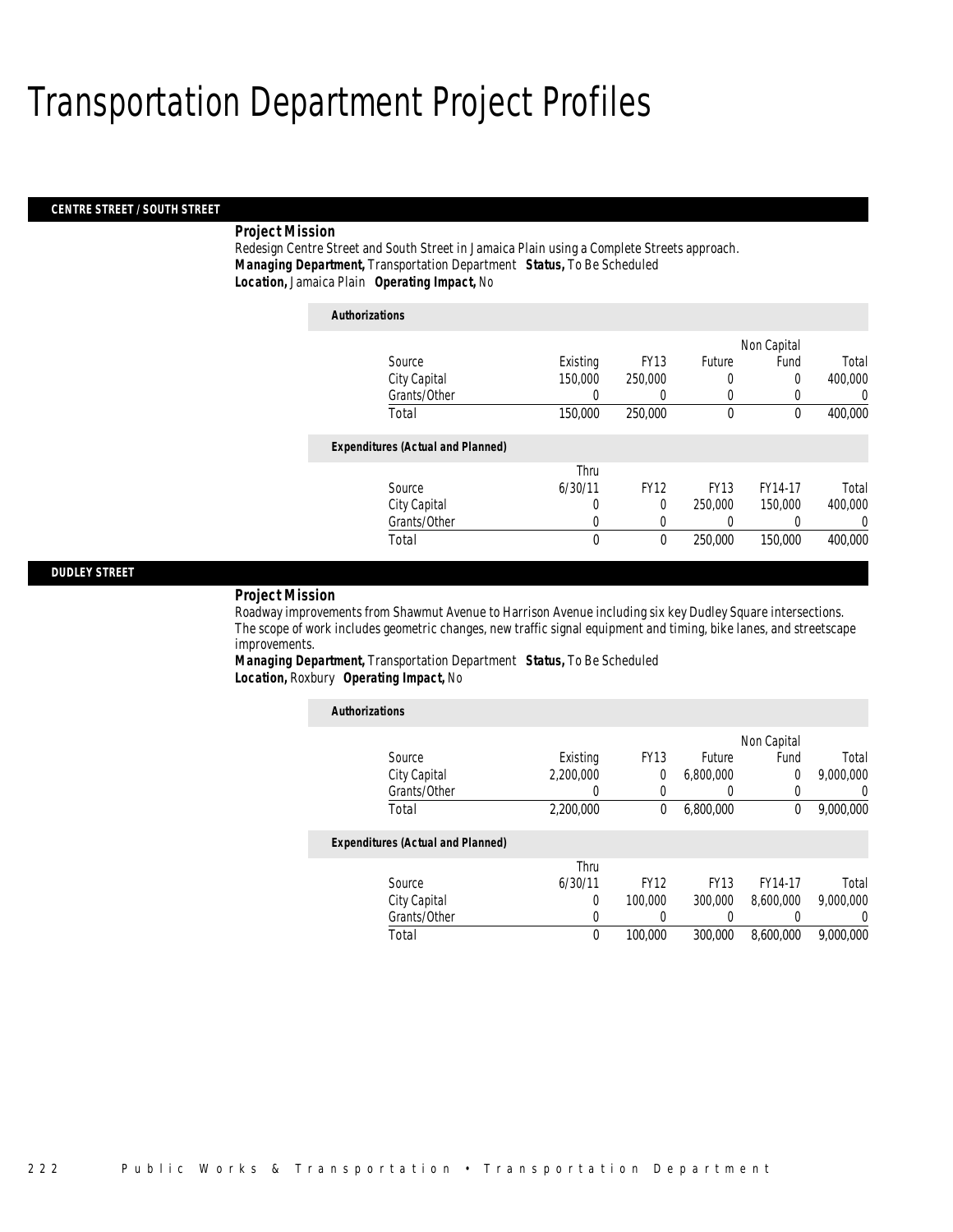#### *FENWAY LONGWOOD KENMORE IMPROVEMENTS*

### *Project Mission*

 Infrastructure improvements for Boylston Street and Audubon Circle. Develop a bicycle and pedestrian path connecting the Riverway with Fenway and Yawkey Stations.

*Managing Department,* Transportation Department *Status,* To Be Scheduled

*Location,* Fenway/Kenmore *Operating Impact,* No

| <b>Authorizations</b>                    |           |             |             |             |            |
|------------------------------------------|-----------|-------------|-------------|-------------|------------|
|                                          |           |             |             | Non Capital |            |
| Source                                   | Existing  | <b>FY13</b> | Future      | Fund        | Total      |
| City Capital                             | 0         | 0           | 0           | 0           | 0          |
| Grants/Other                             | 7,000,000 | 0           | 0           | 5.500.000   | 12,500,000 |
| Total                                    | 7,000,000 | $\mathbf 0$ | 0           | 5,500,000   | 12,500,000 |
| <b>Expenditures (Actual and Planned)</b> |           |             |             |             |            |
|                                          | Thru      |             |             |             |            |
| Source                                   | 6/30/11   | <b>FY12</b> | <b>FY13</b> | FY14-17     | Total      |
| City Capital                             | 0         | 0           | 0           | 0           | 0          |
| Grants/Other                             | 516,596   | 1,000,000   | 4,000,000   | 1,483,404   | 7,000,000  |
| Total                                    | 516,596   | 1,000,000   | 4,000,000   | 1,483,404   | 7,000,000  |
|                                          |           |             |             |             |            |

### *INNOVATION DISTRICT MOBILITY ACTION PLAN*

#### *Project Mission*

 Design a network of bus/shuttle and bicycle points, car-share and bicycle share stations, electric vehicle charging stations, peak-time corridors, and information panels in the Innovation District. *Managing Department,* Transportation Department *Status,* New Project

*Location,* South Boston *Operating Impact,* No

| <b>Authorizations</b>                    |          |             |             |             |         |
|------------------------------------------|----------|-------------|-------------|-------------|---------|
|                                          |          |             |             | Non Capital |         |
| Source                                   | Existing | <b>FY13</b> | Future      | Fund        | Total   |
| City Capital                             | 0        | 250,000     | 0           | 0           | 250,000 |
| Grants/Other                             | 0        | 0           | 0           | $\left($    | 0       |
| Total                                    | 0        | 250,000     | $\theta$    | 0           | 250,000 |
| <b>Expenditures (Actual and Planned)</b> |          |             |             |             |         |
|                                          | Thru     |             |             |             |         |
| Source                                   | 6/30/11  | <b>FY12</b> | <b>FY13</b> | FY14-17     | Total   |
| City Capital                             | 0        | 0           | 200,000     | 50,000      | 250,000 |
| Grants/Other                             | 0        | 0           | 0           |             | 0       |
| Total                                    | 0        | 0           | 200,000     | 50,000      | 250,000 |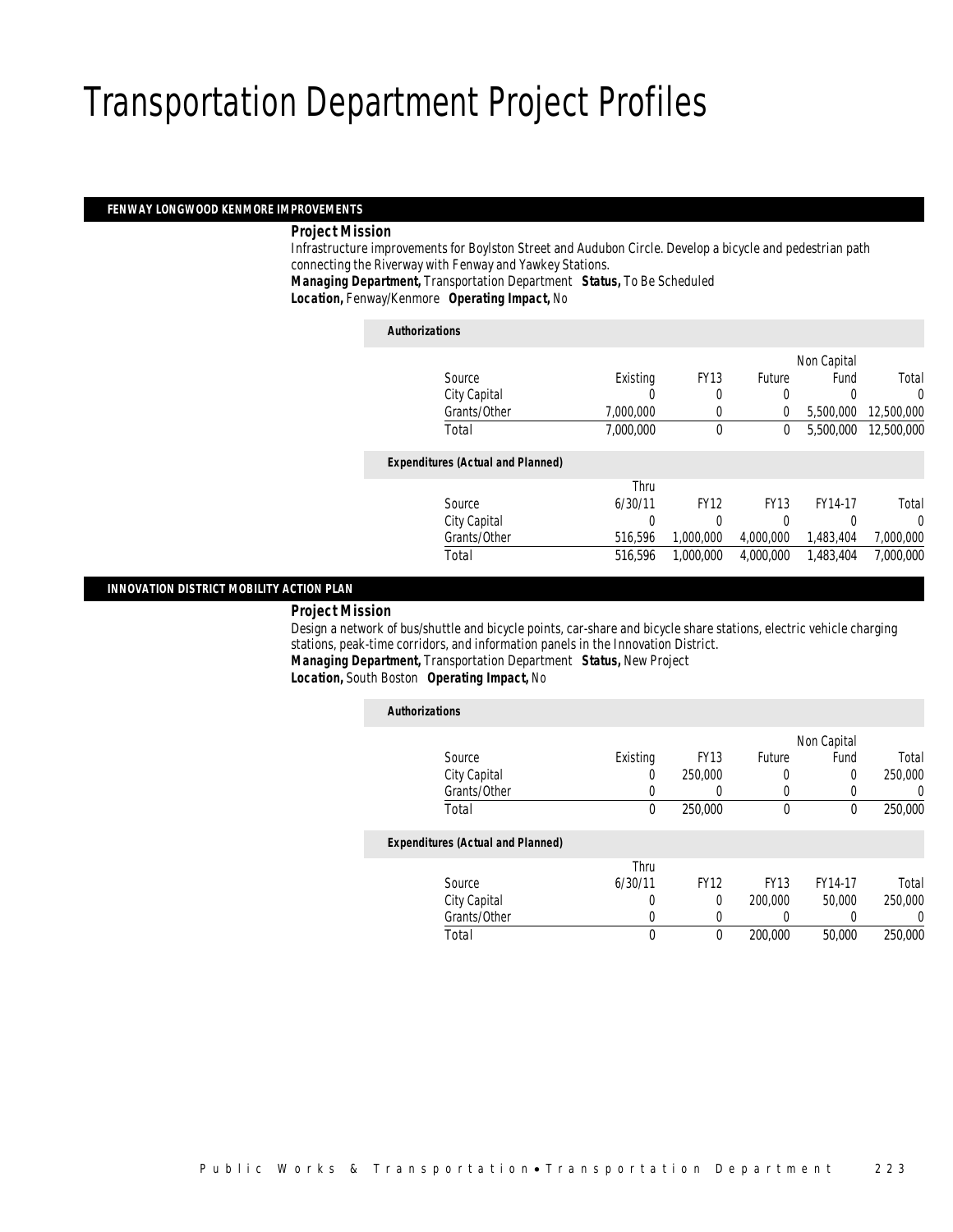#### *MELNEA CASS BOULEVARD*

## *Project Mission*

Reconstruct Melnea Cass Blvd. in conjunction with the South Bay Harbor Trail project. State and federal construction funding anticipated.

*Managing Department,* Transportation Department *Status,* In Design*Location,* South End *Operating Impact,* No

| <b>Authorizations</b>                    |          |             |               |           |           |  |  |
|------------------------------------------|----------|-------------|---------------|-----------|-----------|--|--|
| Non Capital                              |          |             |               |           |           |  |  |
| Source                                   | Existing | <b>FY13</b> | <b>Future</b> | Fund      | Total     |  |  |
| City Capital                             | 600,000  | 0           | 0             | $\Omega$  | 600,000   |  |  |
| Grants/Other                             | 0        | 0           | $\mathbf 0$   | 3,850,000 | 3,850,000 |  |  |
| Total                                    | 600,000  | $\theta$    | 0             | 3.850.000 | 4,450,000 |  |  |
| <b>Expenditures (Actual and Planned)</b> |          |             |               |           |           |  |  |
|                                          | Thru     |             |               |           |           |  |  |
| Source                                   | 6/30/11  | <b>FY12</b> | <b>FY13</b>   | FY14-17   | Total     |  |  |
| City Capital                             | 0        | 250,000     | 200,000       | 150,000   | 600,000   |  |  |
| Grants/Other                             | 0        |             | $\left($      | $\Omega$  | 0         |  |  |
| Total                                    | 0        | 250,000     | 200,000       | 150,000   | 600,000   |  |  |

### *MOBILITY IMPROVEMENT CORRIDORS*

#### *Project Mission*

Improve traffic flow along selected congested corridors. *Managing Department,* Transportation Department *Status,* New Project*Location,* Citywide *Operating Impact,* No

| <b>Authorizations</b>                    |          |             |             |             |         |
|------------------------------------------|----------|-------------|-------------|-------------|---------|
|                                          |          |             |             | Non Capital |         |
| Source                                   | Existing | <b>FY13</b> | Future      | Fund        | Total   |
| City Capital                             | 0        | 150,000     |             | $\Omega$    | 150,000 |
| Grants/Other                             | U        |             | 0           | 0           | 0       |
| Total                                    | 0        | 150,000     | $\theta$    | $\theta$    | 150,000 |
| <b>Expenditures (Actual and Planned)</b> |          |             |             |             |         |
|                                          | Thru     |             |             |             |         |
| Source                                   | 6/30/11  | <b>FY12</b> | <b>FY13</b> | FY14-17     | Total   |
| City Capital                             | 0        | 0           | 150,000     | 0           | 150,000 |
| Grants/Other                             | 0        | 0           |             | 0           | 0       |
| Total                                    | 0        | 0           | 150,000     | $\theta$    | 150,000 |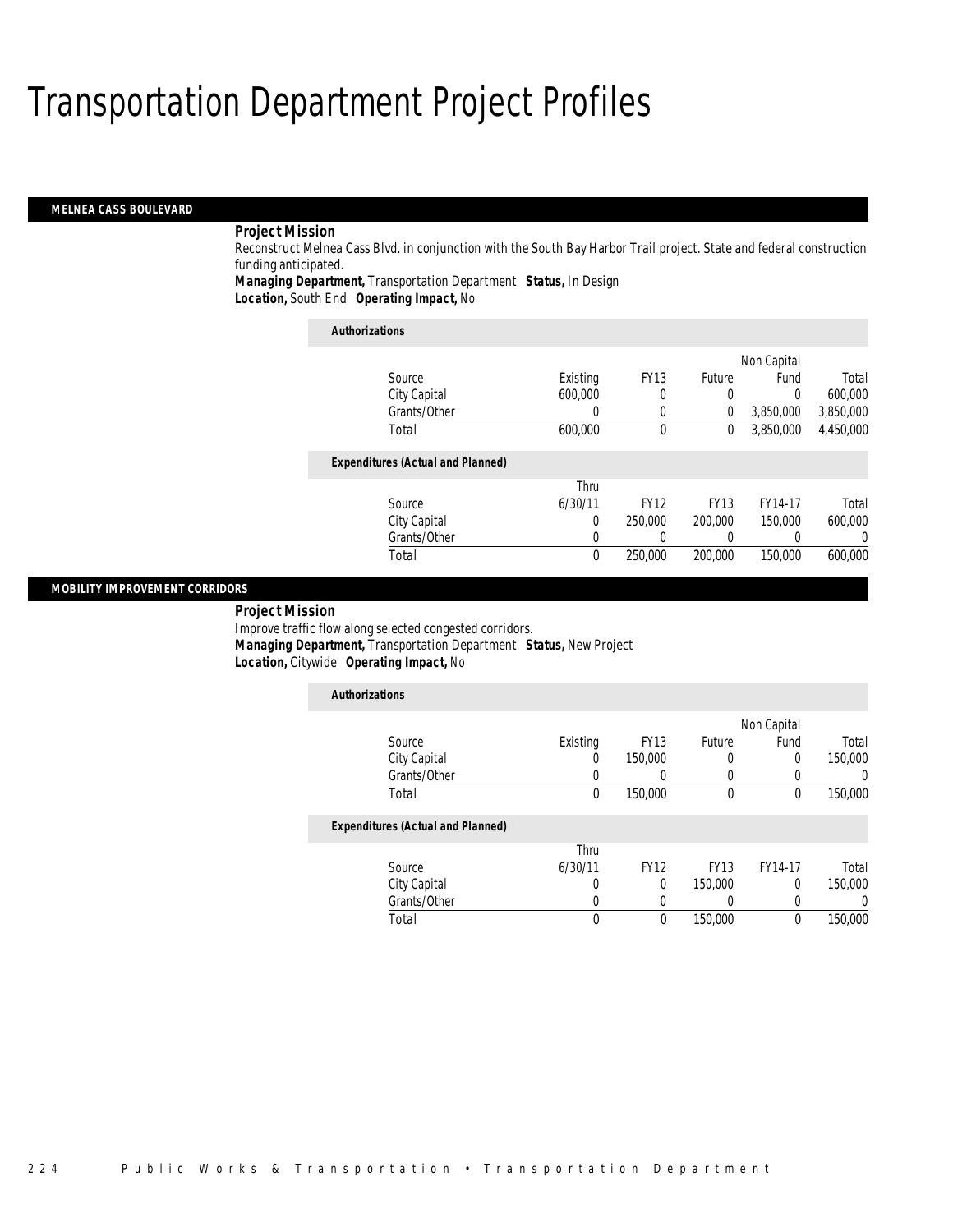### *MUNICIPAL PARKING LOTS*

### *Project Mission*

 Lighting, paving, re-striping, and other upgrades to municipal parking lots citywide. *Managing Department,* Transportation Department *Status,* New Project*Location,* Citywide *Operating Impact,* No

|                                          |          |             |               | Non Capital |           |
|------------------------------------------|----------|-------------|---------------|-------------|-----------|
| Source                                   | Existing | <b>FY13</b> | <b>Future</b> | Fund        | Total     |
| City Capital                             | 0        | 600,000     | 900,000       | $\mathbf 0$ | 1,500,000 |
| Grants/Other                             | 0        | 0           | 0             | 0           | U         |
| Total                                    | $\theta$ | 600,000     | 900.000       | 0           | 1,500,000 |
| <b>Expenditures (Actual and Planned)</b> |          |             |               |             |           |
|                                          | Thru     |             |               |             |           |
| Source                                   | 6/30/11  | <b>FY12</b> | <b>FY13</b>   | FY14-17     | Total     |
| City Capital                             | 0        | $\Omega$    | 500,000       | 1,000,000   | 1,500,000 |
| Grants/Other                             | $\Omega$ | 0           | 0             | 0           | 0         |
| Total                                    | $\theta$ | 0           | 500,000       | 1,000,000   | 1,500,000 |

### *SOUTH BAY HARBOR TRAIL*

### *Project Mission*

 Design and construct an important link in the City's Greenway, connecting trails from the Fenway, the Southwest Corridor, Charles River Park, Broadway Bridge, and the Central Artery parks. *Managing Department,* Transportation Department *Status,* In Design

### *Location,* Various neighborhoods *Operating Impact,* No

| <b>Authorizations</b>                    |          |             |             |             |           |
|------------------------------------------|----------|-------------|-------------|-------------|-----------|
|                                          |          |             |             | Non Capital |           |
| Source                                   | Existing | <b>FY13</b> | Future      | Fund        | Total     |
| City Capital                             | O        | 0           | 0           | 0           | $\Omega$  |
| Grants/Other                             | 480,000  | 0           | 3,370,000   | 0           | 3,850,000 |
| Total                                    | 480,000  | 0           | 3.370.000   | 0           | 3,850,000 |
| <b>Expenditures (Actual and Planned)</b> |          |             |             |             |           |
|                                          | Thru     |             |             |             |           |
| Source                                   | 6/30/11  | <b>FY12</b> | <b>FY13</b> | FY14-17     | Total     |
| City Capital                             | 0        | 0           | 0           | 0           | $\Omega$  |
| Grants/Other                             | 329,112  | 0           | 0           | 3,520,888   | 3,850,000 |
| Total                                    | 329,112  | 0           | 0           | 3.520.888   | 3,850,000 |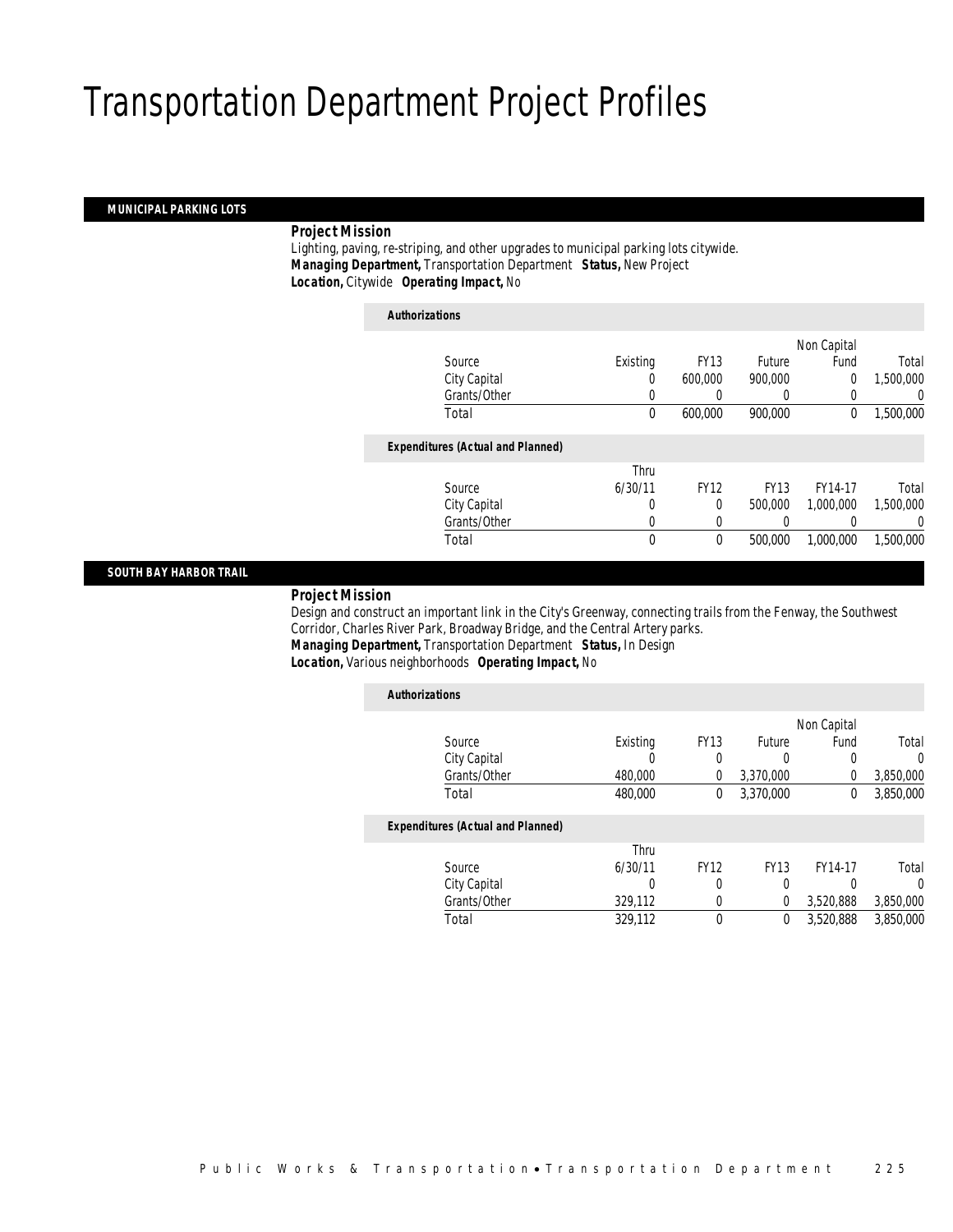#### *STRATEGIC BICYCLE NETWORK PROJECT*

### *Project Mission*

Maximize usage in existing high volume bike lanes via construction of bike lane extensions and connections with the Esplanade, the Jamaicaway, the Southwest Corridor, and the future South Bay Harbor Trail into downtown Boston destinations.

### *Managing Department,* Transportation Department *Status,* In Design*Location,* Citywide *Operating Impact,* No

| <b>Authorizations</b>                    |           |                  |             |             |                  |
|------------------------------------------|-----------|------------------|-------------|-------------|------------------|
|                                          |           |                  |             | Non Capital |                  |
| Source                                   | Existing  | <b>FY13</b>      | Future      | Fund        | Total            |
| City Capital                             | 2,300,000 | 1.700.000        |             | 0           | 4,000,000        |
| Grants/Other                             |           | $\left( \right)$ |             | 0           | $\left( \right)$ |
| Total                                    | 2.300.000 | 1.700.000        | $\mathbf 0$ | 0           | 4,000,000        |
| <b>Expenditures (Actual and Planned)</b> |           |                  |             |             |                  |
|                                          | Thru      |                  |             |             |                  |
| Source                                   | 6/30/11   | <b>FY12</b>      | <b>FY13</b> | FY14-17     | Total            |
| City Capital                             | 1,325,397 | 900.000          | 900.000     | 874.603     | 4,000,000        |
| Grants/Other                             |           | 0                |             | O           | $\left($         |
| Total                                    | 1,325,397 | 900.000          | 900.000     | 874.603     | 4,000,000        |

#### *TRAFFIC SIGNAL CONSTRUCTION PROJECTS*

*Project Mission* 

Install new or upgrade existing traffic signals and controls, and communications, detection and monitoring equipment and systems at multiple bundled locations.

*Managing Department,* Transportation Department *Status,* In Construction

*Location,* Citywide *Operating Impact,* No

| <b>Authorizations</b>                    |           |             |               |                |           |
|------------------------------------------|-----------|-------------|---------------|----------------|-----------|
|                                          |           |             |               | Non Capital    |           |
| Source                                   | Existing  | <b>FY13</b> | <b>Future</b> | Fund           | Total     |
| City Capital                             | 3.076.698 | 0           | 3.440.000     | $\overline{0}$ | 6.516.698 |
| Grants/Other                             |           |             | 0             |                | $\Omega$  |
| Total                                    | 3,076,698 | 0           | 3.440.000     | 0              | 6,516,698 |
| <b>Expenditures (Actual and Planned)</b> |           |             |               |                |           |
|                                          | Thru      |             |               |                |           |
| Source                                   | 6/30/11   | <b>FY12</b> | <b>FY13</b>   | FY14-17        | Total     |
| City Capital                             | 555,188   | 600,000     | 700,000       | 4.661.510      | 6.516.698 |
| Grants/Other                             | 0         | 0           | 0             |                | $\Omega$  |
| Total                                    | 555,188   | 600.000     | 700,000       | 4.661.510      | 6.516.698 |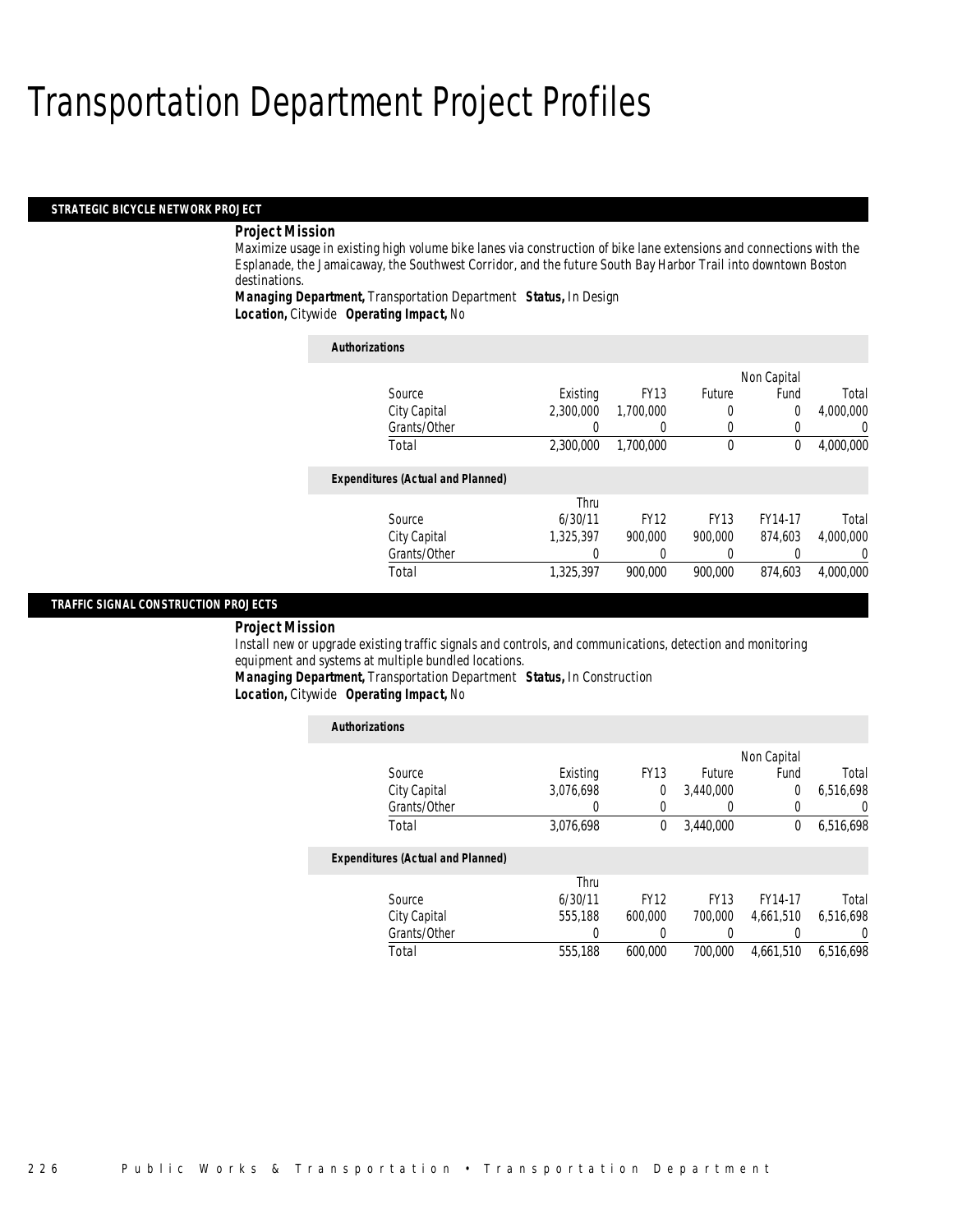### *TRAFFIC SIGNAL CONTROL BOXES*

## *Project Mission*

 Purchase and install traffic signal control boxes. *Managing Department,* Transportation Department *Status,* Annual Program*Location,* Citywide *Operating Impact,* No

| <b>Authorizations</b>                    |           |             |               |                |           |
|------------------------------------------|-----------|-------------|---------------|----------------|-----------|
|                                          |           |             |               | Non Capital    |           |
| Source                                   | Existing  | <b>FY13</b> | <b>Future</b> | Fund           | Total     |
| City Capital                             | 1,703,000 | $\theta$    | 700,000       | $\overline{0}$ | 2,403,000 |
| Grants/Other                             |           |             |               | 0              | 0         |
| Total                                    | 1,703,000 | 0           | 700,000       | $^{0}$         | 2,403,000 |
| <b>Expenditures (Actual and Planned)</b> |           |             |               |                |           |
|                                          | Thru      |             |               |                |           |
| Source                                   | 6/30/11   | <b>FY12</b> | <b>FY13</b>   | FY14-17        | Total     |
| City Capital                             | 1.068.197 | 261.000     | 150,000       | 923.803        | 2,403,000 |
| Grants/Other                             |           |             |               |                | 0         |
| Total                                    | 1,068,197 | 261,000     | 150,000       | 923.803        | 2,403,000 |
|                                          |           |             |               |                |           |

## *TRAFFIC SIGNAL CORRIDOR RE-TIMING PROGRAM*

*Project Mission*

 Retime traffic signal equipment along arterial corridors to improve traffic flow. *Managing Department,* Transportation Department *Status,* Annual Program*Location,* Citywide *Operating Impact,* No

| <b>Authorizations</b>                    |          |             |             |             |           |
|------------------------------------------|----------|-------------|-------------|-------------|-----------|
|                                          |          |             |             | Non Capital |           |
| Source                                   | Existing | <b>FY13</b> | Future      | Fund        | Total     |
| City Capital                             | 750,000  | 0           | 500,000     | 0           | 1.250.000 |
| Grants/Other                             | 0        | 0           | 0           |             | 0         |
| Total                                    | 750,000  | 0           | 500,000     | 0           | 1,250,000 |
| <b>Expenditures (Actual and Planned)</b> |          |             |             |             |           |
|                                          | Thru     |             |             |             |           |
| Source                                   | 6/30/11  | <b>FY12</b> | <b>FY13</b> | FY14-17     | Total     |
| City Capital                             | 358,760  | 250,000     | 150,000     | 491.240     | 1.250.000 |
| Grants/Other                             | 0        | 0           | 0           |             | 0         |
| Total                                    | 358,760  | 250,000     | 150,000     | 491.240     | 1.250.000 |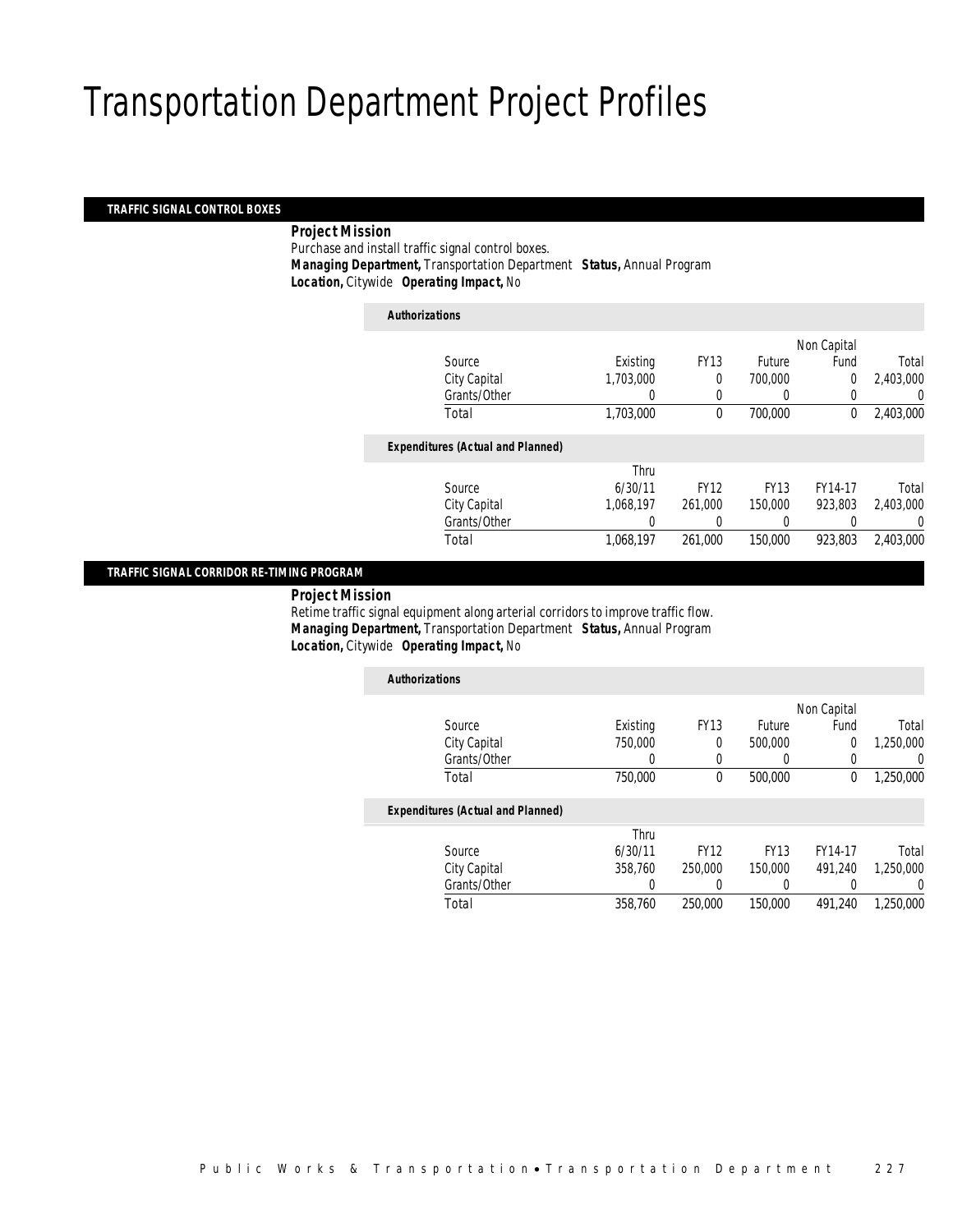#### *TRAFFIC SIGNAL EQUIPMENT ON-CALL*

### *Project Mission*

Install new or upgrade existing traffic signals and controls, and communications, detection and monitoring equipment and systems based on in-house design plans.

*Managing Department,* Transportation Department *Status,* Annual Program

*Location,* Citywide *Operating Impact,* No

| <b>Authorizations</b>                    |           |             |             |             |            |
|------------------------------------------|-----------|-------------|-------------|-------------|------------|
|                                          |           |             |             | Non Capital |            |
| Source                                   | Existing  | <b>FY13</b> | Future      | Fund        | Total      |
| City Capital                             | 7.070.161 | 3,500,000   | 4,500,000   | 0           | 15,070,161 |
| Grants/Other                             |           |             |             | 0           | 0          |
| Total                                    | 7,070,161 | 3,500,000   | 4,500,000   | 0           | 15,070,161 |
| <b>Expenditures (Actual and Planned)</b> |           |             |             |             |            |
|                                          | Thru      |             |             |             |            |
| Source                                   | 6/30/11   | <b>FY12</b> | <b>FY13</b> | FY14-17     | Total      |
| City Capital                             | 5.053.465 | 1.500.000   | 1,500,000   | 7.016.696   | 15.070.161 |
| Grants/Other                             |           |             |             | 0           | 0          |
| Total                                    | 5.053.465 | 1,500,000   | 1.500.000   | 7.016.696   | 15.070.161 |

### *TRAFFIC SIGNALS AT 17 LOCATIONS*

*Project Mission* 

Upgrade traffic signal equipment at 17 locations.*Managing Department,* Transportation Department *Status,* In Design

*Location,* Citywide *Operating Impact,* No

| <b>Authorizations</b>                    |          |                  |             |             |         |
|------------------------------------------|----------|------------------|-------------|-------------|---------|
|                                          |          |                  |             | Non Capital |         |
| Source                                   | Existing | <b>FY13</b>      | Future      | Fund        | Total   |
| City Capital                             | 269,839  | 30,000           |             | 0           | 299,839 |
| Grants/Other                             | 0        | $\left( \right)$ | 0           | 0           | 0       |
| Total                                    | 269.839  | 30,000           | $\theta$    | $\theta$    | 299.839 |
| <b>Expenditures (Actual and Planned)</b> |          |                  |             |             |         |
|                                          | Thru     |                  |             |             |         |
| Source                                   | 6/30/11  | <b>FY12</b>      | <b>FY13</b> | FY14-17     | Total   |
| City Capital                             | $\Omega$ | 175,000          | 104.839     | 20,000      | 299.839 |
| Grants/Other                             | 0        |                  |             |             | 0       |
| Total                                    | 0        | 175,000          | 104.839     | 20,000      | 299.839 |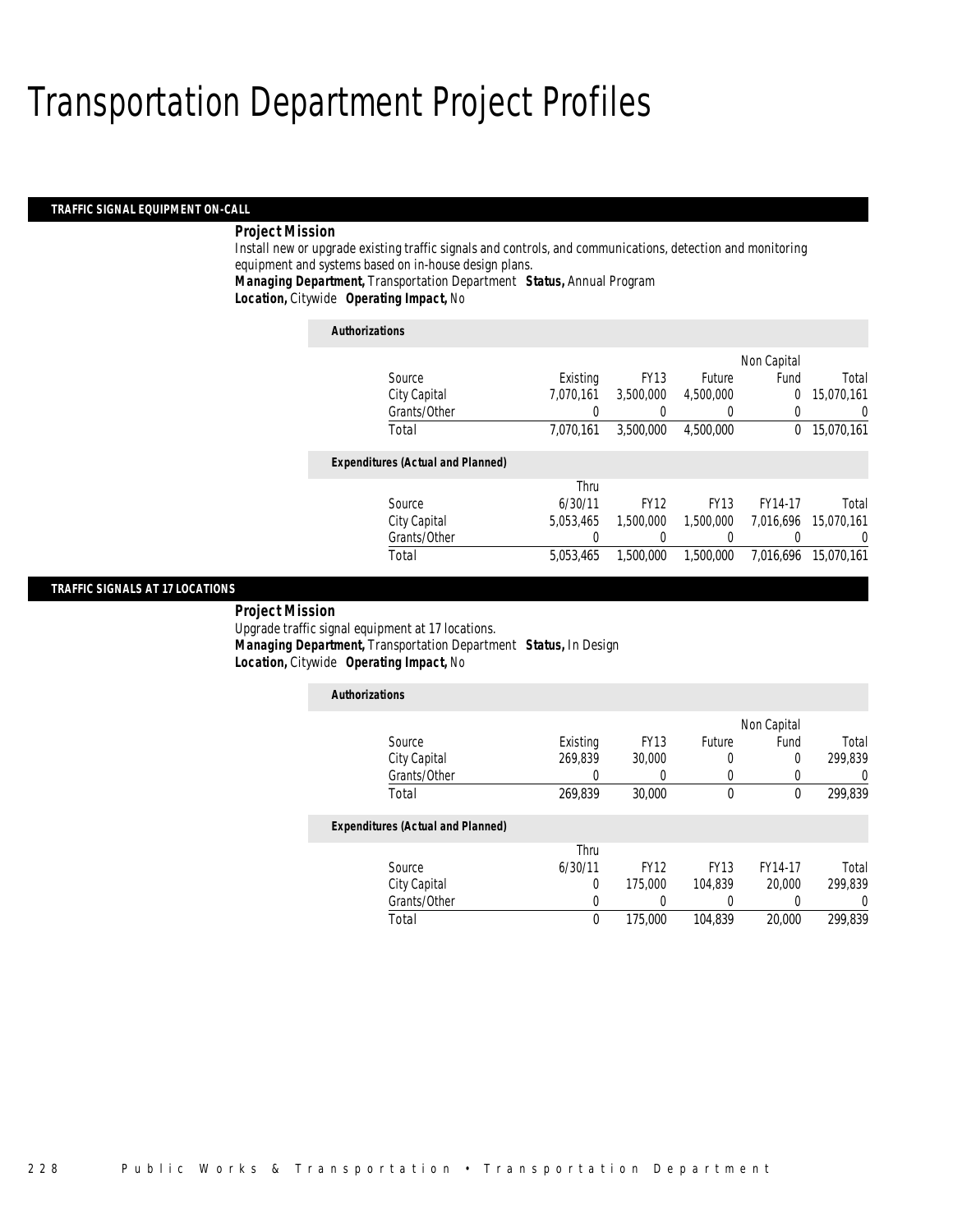### *TRAFFIC SIGNALS BATTERY BACKUP*

### *Project Mission*

 Design, procurement, and installation of battery backup equipment for traffic signal boxes. *Managing Department,* Transportation Department *Status,* To Be Scheduled*Location,* Citywide *Operating Impact,* No

| <b>Authorizations</b>                    |                |             |               |                |           |
|------------------------------------------|----------------|-------------|---------------|----------------|-----------|
|                                          |                |             |               | Non Capital    |           |
| Source                                   | Existing       | <b>FY13</b> | <b>Future</b> | Fund           | Total     |
| City Capital                             | 440,000        | 0           | 560,000       | $\overline{0}$ | 1,000,000 |
| Grants/Other                             | 0              | $\Omega$    | $\left($      | 0              | 0         |
| Total                                    | 440,000        | $\theta$    | 560,000       | $\mathbf 0$    | 1,000,000 |
| <b>Expenditures (Actual and Planned)</b> |                |             |               |                |           |
|                                          | Thru           |             |               |                |           |
| Source                                   | 6/30/11        | <b>FY12</b> | <b>FY13</b>   | FY14-17        | Total     |
| City Capital                             | $\overline{0}$ | 275,000     | 100,000       | 625,000        | 1,000,000 |
| Grants/Other                             | 0              | 0           | $\left($      | 0              | 0         |
| Total                                    | $\mathbf 0$    | 275,000     | 100,000       | 625,000        | 1.000.000 |
|                                          |                |             |               |                |           |

### *TRAFFIC SIGNALS DESIGN SERVICES*

*Project Mission*

 Design services for traffic signals throughout the City. *Managing Department,* Transportation Department *Status,* Annual Program*Location,* Citywide *Operating Impact,* No

| <b>Authorizations</b>                    |           |             |             |             |           |
|------------------------------------------|-----------|-------------|-------------|-------------|-----------|
|                                          |           |             |             | Non Capital |           |
| Source                                   | Existing  | <b>FY13</b> | Future      | Fund        | Total     |
| City Capital                             | 1.600.000 | 0           | 750,000     | 0           | 2.350.000 |
| Grants/Other                             | 0         | $\left($    | 0           | 0           | 0         |
| Total                                    | 1,600,000 | 0           | 750,000     | 0           | 2,350,000 |
| <b>Expenditures (Actual and Planned)</b> |           |             |             |             |           |
|                                          | Thru      |             |             |             |           |
| Source                                   | 6/30/11   | <b>FY12</b> | <b>FY13</b> | FY14-17     | Total     |
| City Capital                             | 497.321   | 325,000     | 425,000     | 1.102.679   | 2,350,000 |
| Grants/Other                             | 0         | 0           | 0           |             | $\left($  |
| Total                                    | 497,321   | 325,000     | 425,000     | 1.102.679   | 2.350.000 |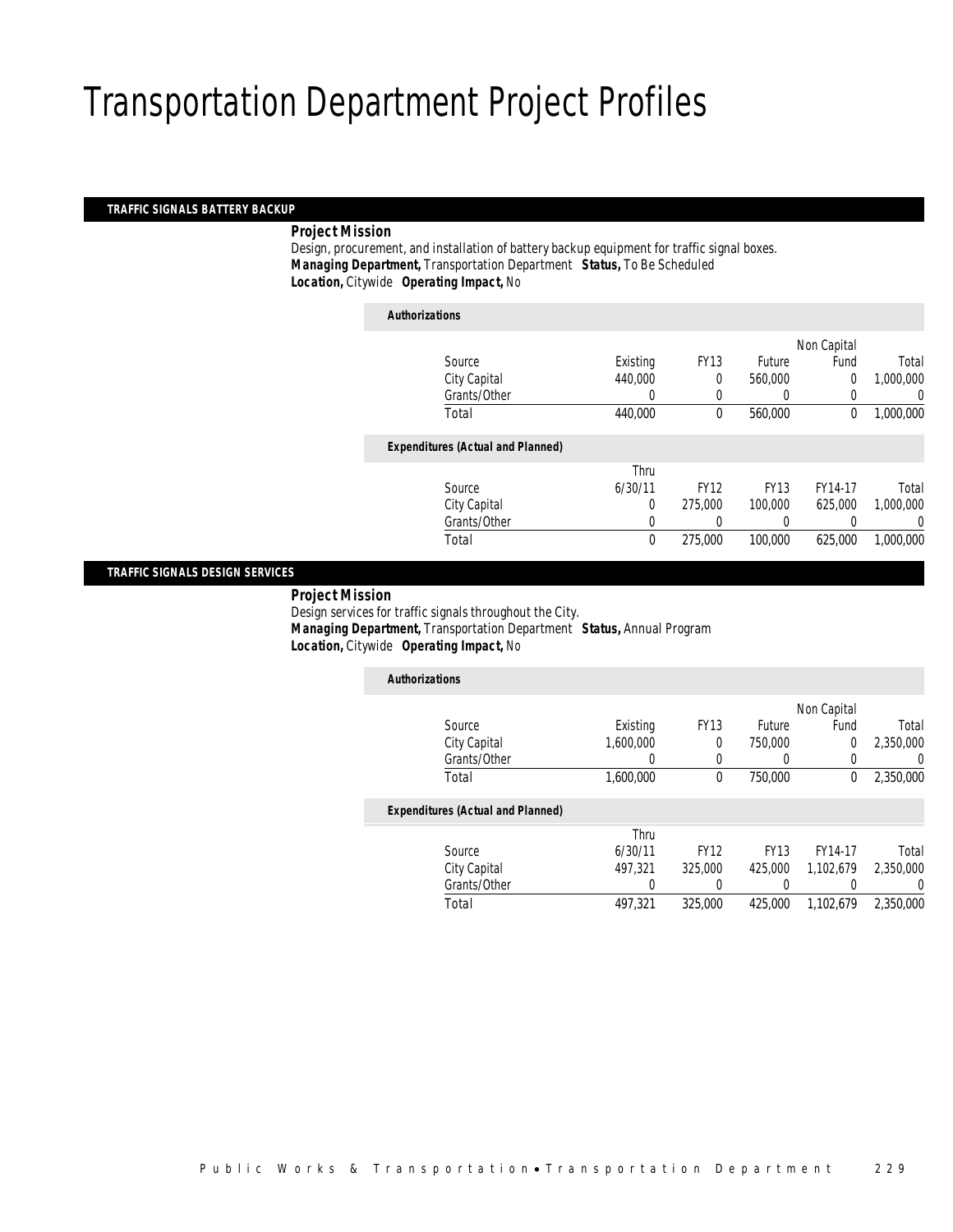#### *TRANSPORTATION PLANNING*

### *Project Mission*

Develop neighborhood or strategic transportation action plans including traffic flow, major arterials, pedestrian safety, parking, bicycle access and regional project plans.

*Managing Department,* Transportation Department *Status,* Annual Program

*Location,* Citywide *Operating Impact,* No

| <b>Authorizations</b>                    |                  |             |             |         |           |
|------------------------------------------|------------------|-------------|-------------|---------|-----------|
|                                          |                  |             | Non Capital |         |           |
| Source                                   | Existing         | <b>FY13</b> | Future      | Fund    | Total     |
| City Capital                             | 1.510.000        | 0           | 490.000     | 0       | 2,000,000 |
| Grants/Other                             | $\left( \right)$ | $\Omega$    | 0           | 250,000 | 250,000   |
| Total                                    | 1,510,000        | $\theta$    | 490.000     | 250,000 | 2,250,000 |
| <b>Expenditures (Actual and Planned)</b> |                  |             |             |         |           |
|                                          | Thru             |             |             |         |           |
| Source                                   | 6/30/11          | <b>FY12</b> | <b>FY13</b> | FY14-17 | Total     |
| City Capital                             | 668.614          | 400,000     | 250,000     | 681.386 | 2.000.000 |
| Grants/Other                             | 0                |             | $\left($    | 0       | 0         |
| Total                                    | 668.614          | 400.000     | 250,000     | 681,386 | 2.000.000 |

### *TREMONT STREET*

#### *Project Mission*

Develop design and engineering plans for roadway reconstruction including improvements to sidewalks and lighting. *Managing Department,* Transportation Department *Status,* To Be Scheduled*Location,* Central Business District *Operating Impact,* No

| <b>Authorizations</b>                    |                  |             |             |         |          |  |
|------------------------------------------|------------------|-------------|-------------|---------|----------|--|
|                                          |                  |             | Non Capital |         |          |  |
| Source                                   | Existing         | <b>FY13</b> | Future      | Fund    | Total    |  |
| City Capital                             | 350,000          | 0           | 0           | 0       | 350,000  |  |
| Grants/Other                             |                  | 0           | 0           |         | $\Omega$ |  |
| Total                                    | 350,000          | 0           | 0           | 0       | 350,000  |  |
| <b>Expenditures (Actual and Planned)</b> |                  |             |             |         |          |  |
|                                          | Thru             |             |             |         |          |  |
| Source                                   | 6/30/11          | <b>FY12</b> | <b>FY13</b> | FY14-17 | Total    |  |
| City Capital                             | 0                | 0           | $\Omega$    | 350,000 | 350,000  |  |
| Grants/Other                             | $\left( \right)$ | 0           | 0           |         | 0        |  |
| Total                                    | 0                | 0           | 0           | 350,000 | 350,000  |  |